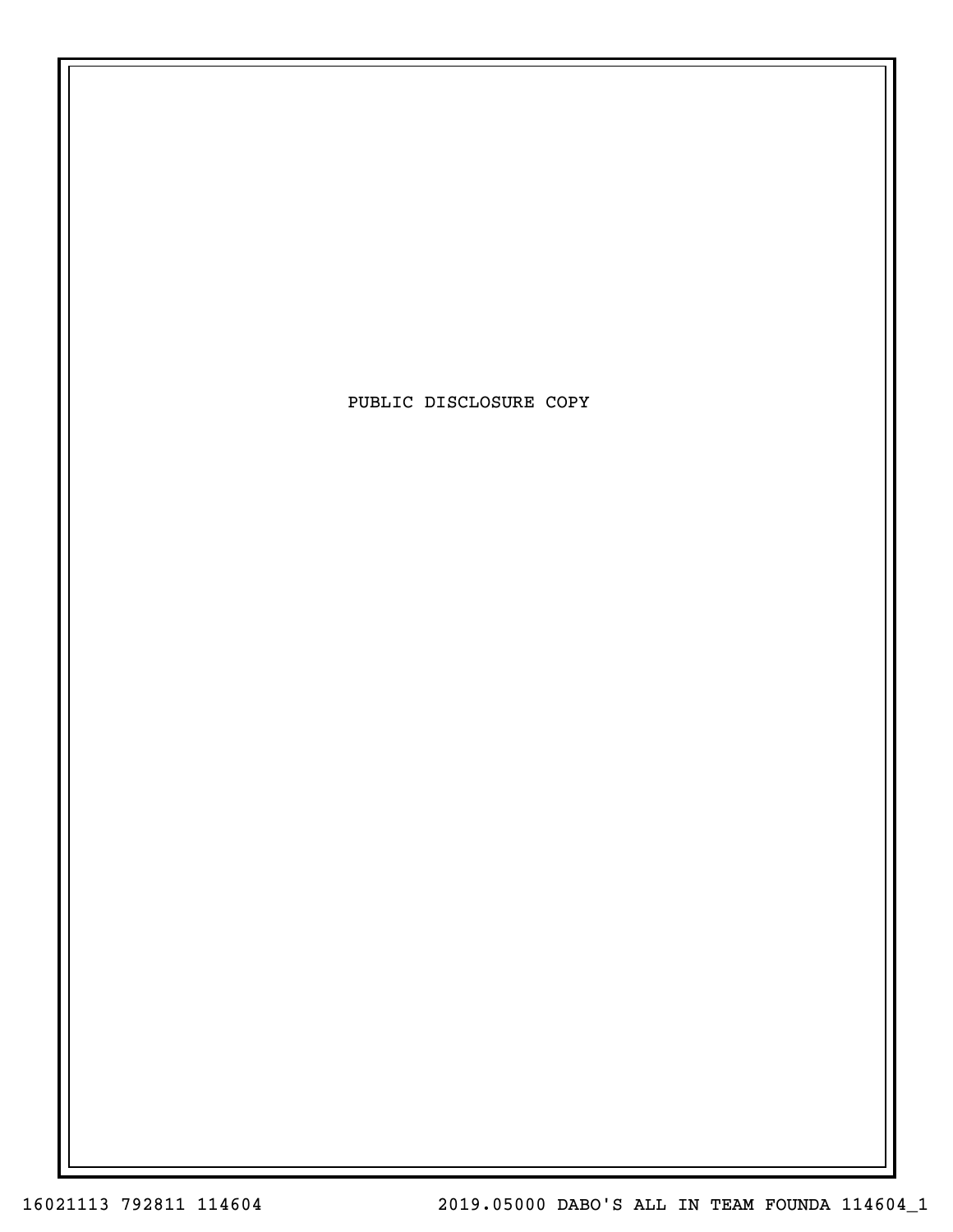| Form                                                          |
|---------------------------------------------------------------|
| (Rev. January 2020)                                           |
| Department of the Treasury<br><b>Internal Revenue Service</b> |

## **Return of Organization Exempt From Income Tax** \*\* PUBLIC DISCLOSURE COPY \*\*

Under section 501(c), 527, or 4947(a)(1) of the Internal Revenue Code (except private foundations) **2019** 

**| Do not enter social security numbers on this form as it may be made public.**

**| Go to www.irs.gov/Form990 for instructions and the latest information. Inspection**



|                            |                             | A For the 2019 calendar year, or tax year beginning                                                                                                 | and ending     |                                                                              |                                                           |
|----------------------------|-----------------------------|-----------------------------------------------------------------------------------------------------------------------------------------------------|----------------|------------------------------------------------------------------------------|-----------------------------------------------------------|
| В                          | Check if<br>applicable:     | <b>C</b> Name of organization                                                                                                                       |                | D Employer identification number                                             |                                                           |
|                            | Address<br>change           | DABO'S ALL IN TEAM FOUNDATION                                                                                                                       |                |                                                                              |                                                           |
|                            | Name<br>change              | Doing business as                                                                                                                                   |                | 26-4097429                                                                   |                                                           |
|                            | Initial<br>return           | Number and street (or P.O. box if mail is not delivered to street address)                                                                          | Room/suite     | E Telephone number                                                           |                                                           |
|                            | Final<br>return/            | P.O. BOX 1585                                                                                                                                       |                | $440 - 669 - 7730$                                                           |                                                           |
|                            | termin-<br>ated             | City or town, state or province, country, and ZIP or foreign postal code                                                                            |                | G Gross receipts \$                                                          | 2,455,970.                                                |
|                            | Amended<br>Ireturn          | 29633<br>CLEMSON, SC                                                                                                                                |                | H(a) Is this a group return                                                  |                                                           |
|                            | Applica-<br>tion<br>pending | F Name and address of principal officer: KATHLEEN C SWINNEY<br>SAME AS C ABOVE                                                                      |                | for subordinates?<br>$H(b)$ Are all subordinates included? $\Box$ Yes $\Box$ | $\sqrt{}$ Yes $\sqrt{X}$ No<br>∣ No                       |
|                            |                             | Tax-exempt status: $\boxed{\mathbf{X}}$ 501(c)(3) $\boxed{\mathbf{X}}$<br>$\sqrt{\frac{1}{1}}$ (insert no.)<br>501(c) (<br>$4947(a)(1)$ or          | 527            |                                                                              | If "No," attach a list. (see instructions)                |
|                            |                             | J Website: WWW.DABOSALLINTEAM.COM                                                                                                                   |                | $H(c)$ Group exemption number $\blacktriangleright$                          |                                                           |
|                            |                             | <b>K</b> Form of organization: $\boxed{\mathbf{X}}$ Corporation<br>Association<br>Other $\blacktriangleright$<br>Trust                              |                |                                                                              | L Year of formation: $2009$ M State of legal domicile: SC |
|                            | Part I                      | Summary                                                                                                                                             |                |                                                                              |                                                           |
|                            | 1.                          | Briefly describe the organization's mission or most significant activities: THE MISSION IS TO RAISE                                                 |                |                                                                              |                                                           |
|                            |                             | AWARENESS OF CRITICAL EDUCATION AND HEALTH ISSUES IN ORDER TO CHANGE                                                                                |                |                                                                              |                                                           |
| Activities & Governance    | $\mathbf{2}$                | Check this box $\blacktriangleright$ $\blacksquare$ if the organization discontinued its operations or disposed of more than 25% of its net assets. |                |                                                                              |                                                           |
|                            | 3                           | Number of voting members of the governing body (Part VI, line 1a)                                                                                   |                | 3                                                                            | 8                                                         |
|                            | 4                           |                                                                                                                                                     |                | $\overline{\mathbf{4}}$                                                      | $\overline{8}$                                            |
|                            | 5                           |                                                                                                                                                     | $\overline{5}$ | $\overline{1}$                                                               |                                                           |
|                            |                             |                                                                                                                                                     |                | 6                                                                            | 50                                                        |
|                            |                             |                                                                                                                                                     |                | 7a                                                                           | 0.                                                        |
|                            |                             |                                                                                                                                                     |                | 7b                                                                           | $0$ .                                                     |
|                            |                             |                                                                                                                                                     |                | <b>Prior Year</b>                                                            | <b>Current Year</b>                                       |
|                            | 8                           | Contributions and grants (Part VIII, line 1h)                                                                                                       |                | 290,190.                                                                     | 279,915.                                                  |
| Revenue                    | 9                           | Program service revenue (Part VIII, line 2g)                                                                                                        |                | 0.                                                                           | 0.                                                        |
|                            | 10                          |                                                                                                                                                     |                | 854.                                                                         | 1,254.                                                    |
|                            | 11                          | Other revenue (Part VIII, column (A), lines 5, 6d, 8c, 9c, 10c, and 11e)                                                                            |                | 1,290,047.                                                                   | 1,658,208.                                                |
|                            | 12                          | Total revenue - add lines 8 through 11 (must equal Part VIII, column (A), line 12)                                                                  |                | 1,581,091.                                                                   | 1,939,377.                                                |
|                            | 13                          | Grants and similar amounts paid (Part IX, column (A), lines 1-3)                                                                                    |                | 1,383,542.                                                                   | 1,461,153.                                                |
|                            | 14                          | Benefits paid to or for members (Part IX, column (A), line 4)                                                                                       |                | 0.                                                                           | 0.                                                        |
|                            | 15                          | Salaries, other compensation, employee benefits (Part IX, column (A), lines 5-10)                                                                   |                | 54,980.                                                                      | 84,064.                                                   |
| Expenses                   |                             |                                                                                                                                                     |                | 0.                                                                           | 0.                                                        |
|                            |                             | $\blacktriangleright$<br><b>b</b> Total fundraising expenses (Part IX, column (D), line 25)                                                         | 100.           |                                                                              |                                                           |
|                            |                             |                                                                                                                                                     |                | 216, 131.                                                                    | 206,479.                                                  |
|                            | 18                          | Total expenses. Add lines 13-17 (must equal Part IX, column (A), line 25)                                                                           |                | $\overline{1,654,653}$ .                                                     | $\overline{1,751,696}$ .                                  |
|                            | 19                          |                                                                                                                                                     |                | $-73,562.$                                                                   | $\overline{187,681}$ .                                    |
| ăğ                         |                             |                                                                                                                                                     |                | <b>Beginning of Current Year</b>                                             | <b>End of Year</b>                                        |
| Assets<br><b>Passets</b>   |                             | 20 Total assets (Part X, line 16)                                                                                                                   |                | 319, 293.                                                                    | 454,934.                                                  |
|                            |                             | 21 Total liabilities (Part X, line 26)                                                                                                              |                | 207,530.                                                                     | 155,490.                                                  |
| iet<br>D<br>D <sub>o</sub> | r+ 11                       | - Cianature Block                                                                                                                                   |                | 111,763.                                                                     | 299,444.                                                  |

**Part II Signature Block**

Under penalties of perjury, I declare that I have examined this return, including accompanying schedules and statements, and to the best of my knowledge and belief, it is true, correct, and complete. Declaration of preparer (other than officer) is based on all information of which preparer has any knowledge.

| Sign            | Signature of officer                                                                                           | Date                           |  |  |  |  |  |  |  |
|-----------------|----------------------------------------------------------------------------------------------------------------|--------------------------------|--|--|--|--|--|--|--|
| Here            | SWINNEY, VICE CHAIRPERSON<br>KATHLEEN C                                                                        |                                |  |  |  |  |  |  |  |
|                 | Type or print name and title                                                                                   |                                |  |  |  |  |  |  |  |
|                 | Date<br>Print/Type preparer's name                                                                             | <b>PTIN</b><br>Check           |  |  |  |  |  |  |  |
| Paid            | $20$ self-employed<br>MATTHEW<br>MADDEN<br>т.                                                                  | P01066228                      |  |  |  |  |  |  |  |
| Preparer        | ELLIOTT DAVIS, LLC/PLLC<br>Firm's name                                                                         | Firm's EIN $\, 57 - 0381582$   |  |  |  |  |  |  |  |
| Use Only        | Firm's address $\blacktriangleright$ P.O. BOX 6286                                                             |                                |  |  |  |  |  |  |  |
|                 | GREENVILLE, SC 29606-6286                                                                                      | Phone no. $(864)$ $242 - 3370$ |  |  |  |  |  |  |  |
|                 | $\mathbf{x}$<br>No<br>Yes<br>May the IRS discuss this return with the preparer shown above? (see instructions) |                                |  |  |  |  |  |  |  |
| 932001 01-20-20 | LHA For Paperwork Reduction Act Notice, see the separate instructions.                                         | Form 990 (2019)                |  |  |  |  |  |  |  |
|                 | SCHEDULE O FOR ORGANIZATION MISSION STATEMENT<br>SEE                                                           | CONTINUATION                   |  |  |  |  |  |  |  |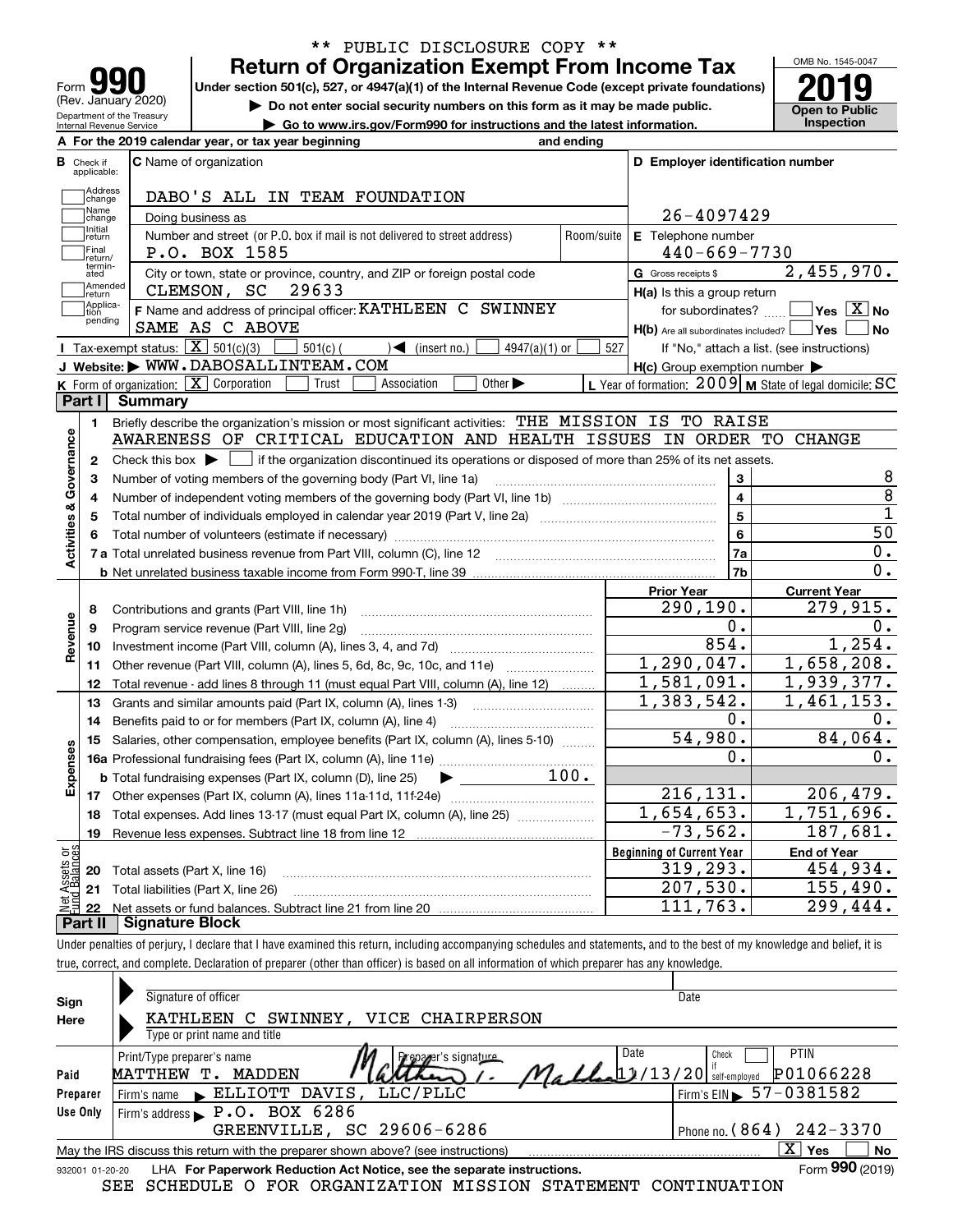|              | DABO'S ALL IN TEAM FOUNDATION<br>Form 990 (2019)                                                                                                                                                                                                                                     | $26 - 4097429$<br>Page 2               |
|--------------|--------------------------------------------------------------------------------------------------------------------------------------------------------------------------------------------------------------------------------------------------------------------------------------|----------------------------------------|
|              | Part III   Statement of Program Service Accomplishments                                                                                                                                                                                                                              |                                        |
|              |                                                                                                                                                                                                                                                                                      |                                        |
| 1            | Briefly describe the organization's mission:<br>THE MISSION IS TO RAISE AWARENESS OF CRITICAL EDUCATION AND HEALTH                                                                                                                                                                   |                                        |
|              | ISSUES IN ORDER TO CHANGE LIVES OF PEOPLE ACROSS THE STATE OF SOUTH<br>CAROLINA.                                                                                                                                                                                                     |                                        |
| $\mathbf{2}$ | Did the organization undertake any significant program services during the year which were not listed on the                                                                                                                                                                         |                                        |
|              | prior Form 990 or 990-EZ?<br>If "Yes," describe these new services on Schedule O.                                                                                                                                                                                                    | $\sqrt{}$ Yes $\sqrt{}$ X $\sqrt{}$ No |
| 3            | Did the organization cease conducting, or make significant changes in how it conducts, any program services?<br>If "Yes," describe these changes on Schedule O.                                                                                                                      | $\sqrt{}$ Yes $\sqrt{}$ X $\sqrt{}$ No |
| 4            | Describe the organization's program service accomplishments for each of its three largest program services, as measured by expenses.<br>Section 501(c)(3) and 501(c)(4) organizations are required to report the amount of grants and allocations to others, the total expenses, and |                                        |
|              | revenue, if any, for each program service reported.                                                                                                                                                                                                                                  |                                        |
| 4a l         | 1,461,153. including grants of \$1,461,153. The venue \$<br>(Expenses \$<br>(Code:<br>THE FOUNDATION PAID GRANTS TOTALING \$1,461,153 TO PUBLIC CHARITIES IN                                                                                                                         |                                        |
|              | SOUTH CAROLINA WITH A FOCUS ON BREAST CANCER RESEARCH; THE FAMILY                                                                                                                                                                                                                    |                                        |
|              | EFFECT, AN ORGANIZATION WORKING TO REDUCE ADDICTION AS A LEADING CAUSE                                                                                                                                                                                                               |                                        |
|              | OF FAMILY COLLAPSE AND HARM TO CHILDREN; CALL ME MISTER, AN INITIATIVE                                                                                                                                                                                                               |                                        |
|              | TO INCREASE THE POOL OF AVAILABLE TEACHERS FROM A BROADER, MORE DIVERSE                                                                                                                                                                                                              |                                        |
|              | BACKGROUND, PARTICULARLY AMONG SOUTH CAROLINA'S LOWEST PERFORMING                                                                                                                                                                                                                    |                                        |
|              | ELEMENTARY SCHOOLS; AND THE RISE PROGRAM, A PRESCHOOL PROGRAM SERVING                                                                                                                                                                                                                |                                        |
|              | THE SPECIAL NEEDS CHILDREN OF SOUTH CAROLINA.                                                                                                                                                                                                                                        |                                        |
|              |                                                                                                                                                                                                                                                                                      |                                        |
|              |                                                                                                                                                                                                                                                                                      |                                        |
|              |                                                                                                                                                                                                                                                                                      |                                        |
| 4b           |                                                                                                                                                                                                                                                                                      |                                        |
|              |                                                                                                                                                                                                                                                                                      |                                        |
|              |                                                                                                                                                                                                                                                                                      |                                        |
|              |                                                                                                                                                                                                                                                                                      |                                        |
|              |                                                                                                                                                                                                                                                                                      |                                        |
|              |                                                                                                                                                                                                                                                                                      |                                        |
|              |                                                                                                                                                                                                                                                                                      |                                        |
|              |                                                                                                                                                                                                                                                                                      |                                        |
|              |                                                                                                                                                                                                                                                                                      |                                        |
|              |                                                                                                                                                                                                                                                                                      |                                        |
|              |                                                                                                                                                                                                                                                                                      |                                        |
|              |                                                                                                                                                                                                                                                                                      |                                        |
| 4с           | (Code: ) (Expenses \$                                                                                                                                                                                                                                                                |                                        |
|              |                                                                                                                                                                                                                                                                                      |                                        |
|              |                                                                                                                                                                                                                                                                                      |                                        |
|              |                                                                                                                                                                                                                                                                                      |                                        |
|              |                                                                                                                                                                                                                                                                                      |                                        |
|              |                                                                                                                                                                                                                                                                                      |                                        |
|              |                                                                                                                                                                                                                                                                                      |                                        |
|              |                                                                                                                                                                                                                                                                                      |                                        |
|              |                                                                                                                                                                                                                                                                                      |                                        |
|              |                                                                                                                                                                                                                                                                                      |                                        |
|              |                                                                                                                                                                                                                                                                                      |                                        |
|              |                                                                                                                                                                                                                                                                                      |                                        |
| 4d           | Other program services (Describe on Schedule O.)                                                                                                                                                                                                                                     |                                        |
|              | (Expenses \$<br>(Revenue \$<br>including grants of \$                                                                                                                                                                                                                                |                                        |
| 4е           | 1,461,153.<br>Total program service expenses                                                                                                                                                                                                                                         |                                        |
|              |                                                                                                                                                                                                                                                                                      | Form 990 (2019)                        |
|              | 932002 01-20-20                                                                                                                                                                                                                                                                      |                                        |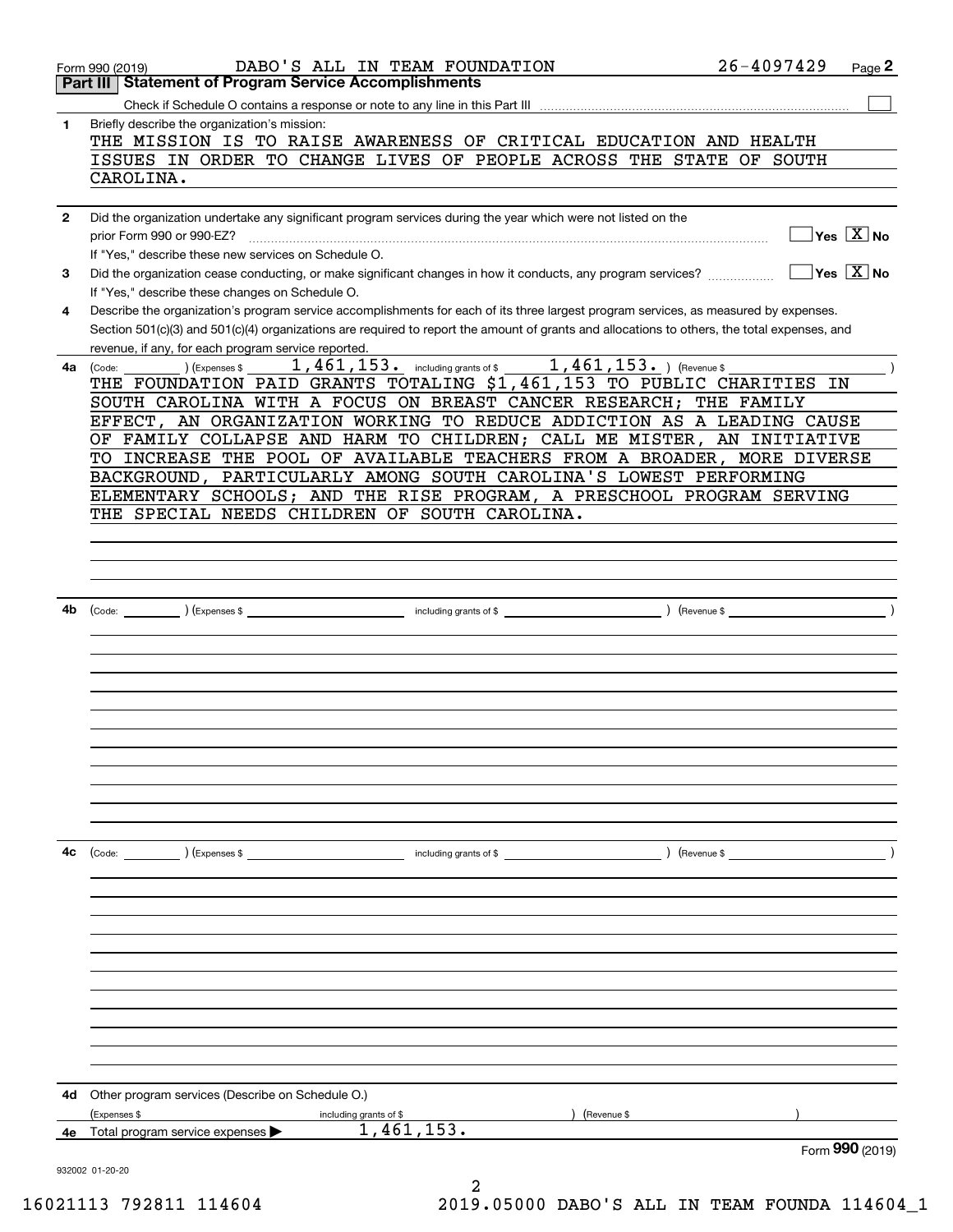| Form 990 (2019) |  |  |
|-----------------|--|--|

Form 990 (2019) DABO ' S ALL IN TEAM FOUNDATION 2 6 – 40 9 7 4 2 9 <sub>Page</sub> 3<br>**Part IV | Checklist of Required Schedules** 

|     |                                                                                                                                                 |                 | Yes                     | No              |
|-----|-------------------------------------------------------------------------------------------------------------------------------------------------|-----------------|-------------------------|-----------------|
| 1.  | Is the organization described in section $501(c)(3)$ or $4947(a)(1)$ (other than a private foundation)?                                         |                 |                         |                 |
|     |                                                                                                                                                 | 1               | X                       |                 |
| 2   |                                                                                                                                                 | $\overline{2}$  | $\overline{\mathbf{x}}$ |                 |
| 3   | Did the organization engage in direct or indirect political campaign activities on behalf of or in opposition to candidates for                 |                 |                         |                 |
|     |                                                                                                                                                 | 3               |                         | X.              |
| 4   | Section 501(c)(3) organizations. Did the organization engage in lobbying activities, or have a section 501(h) election in effect                |                 |                         |                 |
|     |                                                                                                                                                 | 4               |                         | x               |
| 5   | Is the organization a section 501(c)(4), 501(c)(5), or 501(c)(6) organization that receives membership dues, assessments, or                    |                 |                         |                 |
|     |                                                                                                                                                 | 5               |                         | x               |
| 6   | Did the organization maintain any donor advised funds or any similar funds or accounts for which donors have the right to                       |                 |                         |                 |
|     | provide advice on the distribution or investment of amounts in such funds or accounts? If "Yes," complete Schedule D, Part I                    | 6               |                         | x               |
| 7   | Did the organization receive or hold a conservation easement, including easements to preserve open space,                                       |                 |                         |                 |
|     |                                                                                                                                                 | $\overline{7}$  |                         | x               |
| 8   | Did the organization maintain collections of works of art, historical treasures, or other similar assets? If "Yes," complete                    |                 |                         |                 |
|     |                                                                                                                                                 | 8               |                         | x               |
| 9   | Did the organization report an amount in Part X, line 21, for escrow or custodial account liability, serve as a custodian for                   |                 |                         |                 |
|     | amounts not listed in Part X; or provide credit counseling, debt management, credit repair, or debt negotiation services?                       |                 |                         | X.              |
|     |                                                                                                                                                 | 9               |                         |                 |
| 10  | Did the organization, directly or through a related organization, hold assets in donor-restricted endowments                                    |                 |                         | x               |
|     |                                                                                                                                                 | 10              |                         |                 |
| 11  | If the organization's answer to any of the following questions is "Yes," then complete Schedule D, Parts VI, VII, VIII, IX, or X                |                 |                         |                 |
|     | as applicable.<br>a Did the organization report an amount for land, buildings, and equipment in Part X, line 10? If "Yes," complete Schedule D, |                 |                         |                 |
|     |                                                                                                                                                 | 11a             |                         | x               |
|     | <b>b</b> Did the organization report an amount for investments - other securities in Part X, line 12, that is 5% or more of its total           |                 |                         |                 |
|     |                                                                                                                                                 | 11 <sub>b</sub> |                         | x               |
|     | c Did the organization report an amount for investments - program related in Part X, line 13, that is 5% or more of its total                   |                 |                         |                 |
|     |                                                                                                                                                 | 11c             |                         | x               |
|     | d Did the organization report an amount for other assets in Part X, line 15, that is 5% or more of its total assets reported in                 |                 |                         |                 |
|     |                                                                                                                                                 | 11d             |                         | X               |
|     | e Did the organization report an amount for other liabilities in Part X, line 25? If "Yes," complete Schedule D, Part X                         | 11e             |                         | $\mathbf{x}$    |
| f   | Did the organization's separate or consolidated financial statements for the tax year include a footnote that addresses                         |                 |                         |                 |
|     | the organization's liability for uncertain tax positions under FIN 48 (ASC 740)? If "Yes," complete Schedule D, Part X                          | 11f             | x                       |                 |
|     | 12a Did the organization obtain separate, independent audited financial statements for the tax year? If "Yes," complete                         |                 |                         |                 |
|     |                                                                                                                                                 | 12a             | X                       |                 |
|     | b Was the organization included in consolidated, independent audited financial statements for the tax year?                                     |                 |                         |                 |
|     | If "Yes," and if the organization answered "No" to line 12a, then completing Schedule D, Parts XI and XII is optional                           | 12b             |                         | ᅀ               |
| 13  |                                                                                                                                                 | 13              |                         | X               |
| 14a | Did the organization maintain an office, employees, or agents outside of the United States?                                                     | 14a             |                         | x               |
|     | <b>b</b> Did the organization have aggregate revenues or expenses of more than \$10,000 from grantmaking, fundraising, business,                |                 |                         |                 |
|     | investment, and program service activities outside the United States, or aggregate foreign investments valued at \$100,000                      |                 |                         |                 |
|     |                                                                                                                                                 | 14b             |                         | x               |
| 15  | Did the organization report on Part IX, column (A), line 3, more than \$5,000 of grants or other assistance to or for any                       |                 |                         |                 |
|     |                                                                                                                                                 | 15              |                         | x               |
| 16  | Did the organization report on Part IX, column (A), line 3, more than \$5,000 of aggregate grants or other assistance to                        |                 |                         |                 |
|     |                                                                                                                                                 | 16              |                         | x               |
| 17  | Did the organization report a total of more than \$15,000 of expenses for professional fundraising services on Part IX,                         |                 |                         |                 |
|     |                                                                                                                                                 | 17              |                         | x               |
| 18  | Did the organization report more than \$15,000 total of fundraising event gross income and contributions on Part VIII, lines                    |                 |                         |                 |
|     |                                                                                                                                                 | 18              | x                       |                 |
| 19  | Did the organization report more than \$15,000 of gross income from gaming activities on Part VIII, line 9a? If "Yes."                          |                 |                         |                 |
|     |                                                                                                                                                 | 19              |                         | X               |
|     |                                                                                                                                                 | <b>20a</b>      |                         | x               |
|     | b If "Yes" to line 20a, did the organization attach a copy of its audited financial statements to this return?                                  | 20 <sub>b</sub> |                         |                 |
| 21  | Did the organization report more than \$5,000 of grants or other assistance to any domestic organization or                                     |                 |                         |                 |
|     |                                                                                                                                                 | 21              | Х                       |                 |
|     | 932003 01-20-20                                                                                                                                 |                 |                         | Form 990 (2019) |

3

932003 01-20-20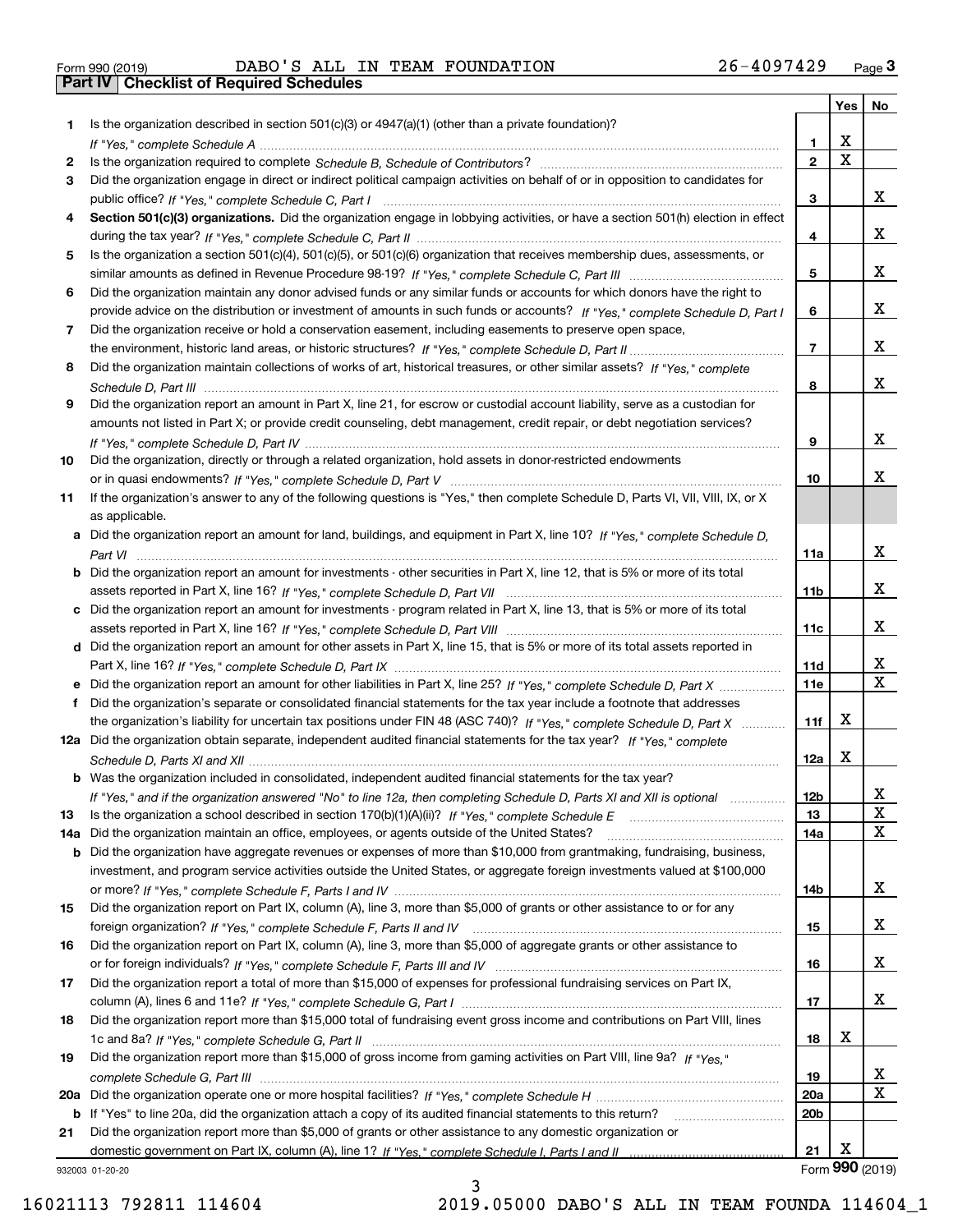| Form 990 (2019) |  |  |
|-----------------|--|--|

Form 990 (2019) DABO ' S ALL IN TEAM FOUNDATION 2 6 – 40 9 7 4 2 9 <sub>Page</sub> 4<br>**Part IV | Checklist of Required Schedules** <sub>(continued)</sub>

*(continued)*

|          |                                                                                                                                                                                                                                                         |                 |     | Yes   No         |
|----------|---------------------------------------------------------------------------------------------------------------------------------------------------------------------------------------------------------------------------------------------------------|-----------------|-----|------------------|
| 22       | Did the organization report more than \$5,000 of grants or other assistance to or for domestic individuals on                                                                                                                                           |                 |     |                  |
|          |                                                                                                                                                                                                                                                         | 22              | X   |                  |
| 23       | Did the organization answer "Yes" to Part VII, Section A, line 3, 4, or 5 about compensation of the organization's current                                                                                                                              |                 |     |                  |
|          | and former officers, directors, trustees, key employees, and highest compensated employees? If "Yes," complete                                                                                                                                          |                 |     |                  |
|          |                                                                                                                                                                                                                                                         | 23              |     | x                |
|          | 24a Did the organization have a tax-exempt bond issue with an outstanding principal amount of more than \$100,000 as of the                                                                                                                             |                 |     |                  |
|          | last day of the year, that was issued after December 31, 2002? If "Yes," answer lines 24b through 24d and complete                                                                                                                                      |                 |     |                  |
|          |                                                                                                                                                                                                                                                         | 24a             |     | x                |
|          | b Did the organization invest any proceeds of tax-exempt bonds beyond a temporary period exception?                                                                                                                                                     | 24b             |     |                  |
|          | c Did the organization maintain an escrow account other than a refunding escrow at any time during the year to defease                                                                                                                                  |                 |     |                  |
|          | any tax-exempt bonds?                                                                                                                                                                                                                                   | 24c             |     |                  |
|          |                                                                                                                                                                                                                                                         | 24d             |     |                  |
|          | 25a Section 501(c)(3), 501(c)(4), and 501(c)(29) organizations. Did the organization engage in an excess benefit                                                                                                                                        |                 |     | x                |
|          |                                                                                                                                                                                                                                                         | 25a             |     |                  |
|          | b Is the organization aware that it engaged in an excess benefit transaction with a disqualified person in a prior year, and                                                                                                                            |                 |     |                  |
|          | that the transaction has not been reported on any of the organization's prior Forms 990 or 990-EZ? If "Yes," complete                                                                                                                                   |                 |     | x                |
|          | Schedule L. Part I<br>Did the organization report any amount on Part X, line 5 or 22, for receivables from or payables to any current                                                                                                                   | 25b             |     |                  |
| 26       |                                                                                                                                                                                                                                                         |                 |     |                  |
|          | or former officer, director, trustee, key employee, creator or founder, substantial contributor, or 35%                                                                                                                                                 | 26              | X   |                  |
| 27       |                                                                                                                                                                                                                                                         |                 |     |                  |
|          | Did the organization provide a grant or other assistance to any current or former officer, director, trustee, key employee,                                                                                                                             |                 |     |                  |
|          | creator or founder, substantial contributor or employee thereof, a grant selection committee member, or to a 35% controlled<br>entity (including an employee thereof) or family member of any of these persons? If "Yes," complete Schedule L, Part III | 27              |     | x                |
| 28       | Was the organization a party to a business transaction with one of the following parties (see Schedule L, Part IV                                                                                                                                       |                 |     |                  |
|          | instructions, for applicable filing thresholds, conditions, and exceptions):                                                                                                                                                                            |                 |     |                  |
|          | a A current or former officer, director, trustee, key employee, creator or founder, or substantial contributor? If                                                                                                                                      |                 |     |                  |
|          |                                                                                                                                                                                                                                                         | 28a             |     | x                |
|          |                                                                                                                                                                                                                                                         | 28b             | х   |                  |
|          | c A 35% controlled entity of one or more individuals and/or organizations described in lines 28a or 28b? If                                                                                                                                             |                 |     |                  |
|          |                                                                                                                                                                                                                                                         | 28c             |     | x                |
| 29       |                                                                                                                                                                                                                                                         | 29              |     | $\mathbf X$      |
| 30       | Did the organization receive contributions of art, historical treasures, or other similar assets, or qualified conservation                                                                                                                             |                 |     |                  |
|          |                                                                                                                                                                                                                                                         | 30              |     | x                |
| 31       | Did the organization liquidate, terminate, or dissolve and cease operations? If "Yes," complete Schedule N, Part I                                                                                                                                      | 31              |     | $\mathbf x$      |
| 32       | Did the organization sell, exchange, dispose of, or transfer more than 25% of its net assets? If "Yes," complete                                                                                                                                        |                 |     |                  |
|          |                                                                                                                                                                                                                                                         | 32              |     | х                |
| 33       | Did the organization own 100% of an entity disregarded as separate from the organization under Regulations                                                                                                                                              |                 |     |                  |
|          |                                                                                                                                                                                                                                                         | 33              |     | х                |
| 34       | Was the organization related to any tax-exempt or taxable entity? If "Yes," complete Schedule R, Part II, III, or IV, and                                                                                                                               |                 |     |                  |
|          |                                                                                                                                                                                                                                                         | 34              |     | X                |
|          | 35a Did the organization have a controlled entity within the meaning of section 512(b)(13)?                                                                                                                                                             | 35a             |     | х                |
|          | b If "Yes" to line 35a, did the organization receive any payment from or engage in any transaction with a controlled entity                                                                                                                             |                 |     |                  |
|          |                                                                                                                                                                                                                                                         | 35 <sub>b</sub> |     |                  |
| 36       | Section 501(c)(3) organizations. Did the organization make any transfers to an exempt non-charitable related organization?                                                                                                                              |                 |     |                  |
|          |                                                                                                                                                                                                                                                         | 36              |     | x                |
| 37       | Did the organization conduct more than 5% of its activities through an entity that is not a related organization                                                                                                                                        |                 |     |                  |
|          | and that is treated as a partnership for federal income tax purposes? If "Yes," complete Schedule R, Part VI                                                                                                                                            | 37              |     | x                |
| 38       | Did the organization complete Schedule O and provide explanations in Schedule O for Part VI, lines 11b and 19?                                                                                                                                          |                 |     |                  |
|          | Note: All Form 990 filers are required to complete Schedule O                                                                                                                                                                                           | 38              | X   |                  |
| ∣ Part V | <b>Statements Regarding Other IRS Filings and Tax Compliance</b>                                                                                                                                                                                        |                 |     |                  |
|          | Check if Schedule O contains a response or note to any line in this Part V                                                                                                                                                                              |                 |     |                  |
|          |                                                                                                                                                                                                                                                         |                 | Yes | No               |
|          | 35<br>1a                                                                                                                                                                                                                                                |                 |     |                  |
|          | $\Omega$<br>1b                                                                                                                                                                                                                                          |                 |     |                  |
| c        | Did the organization comply with backup withholding rules for reportable payments to vendors and reportable gaming                                                                                                                                      |                 |     |                  |
|          | (gambling) winnings to prize winners?                                                                                                                                                                                                                   | 1c              | х   |                  |
|          | 932004 01-20-20                                                                                                                                                                                                                                         |                 |     | Form $990(2019)$ |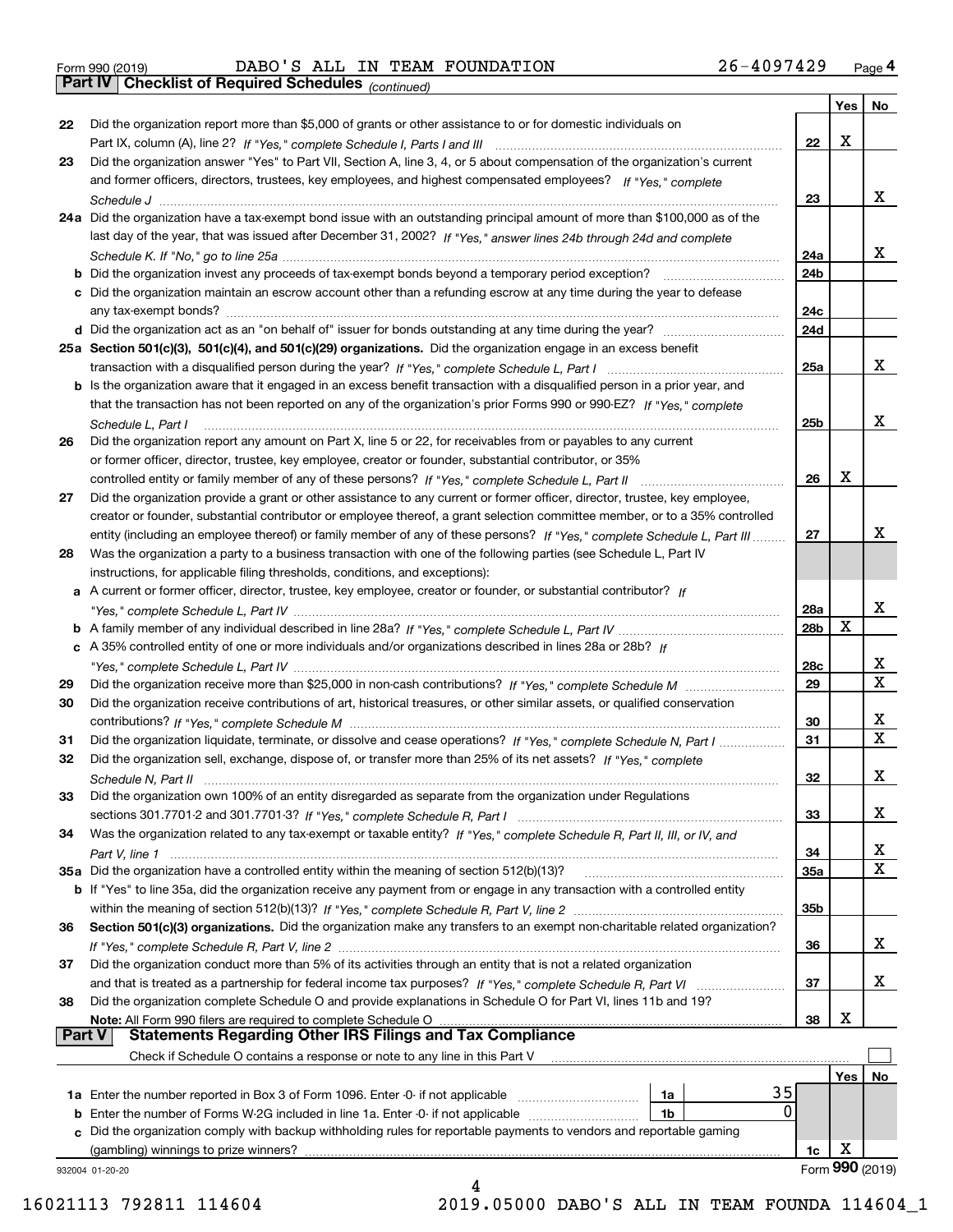|               | 26-4097429<br>DABO'S ALL IN TEAM FOUNDATION<br>Form 990 (2019)                                                                                                                                                                                   |                |      | $_{\text{Page}}$ 5 |
|---------------|--------------------------------------------------------------------------------------------------------------------------------------------------------------------------------------------------------------------------------------------------|----------------|------|--------------------|
| <b>Part V</b> | Statements Regarding Other IRS Filings and Tax Compliance (continued)                                                                                                                                                                            |                |      |                    |
|               |                                                                                                                                                                                                                                                  |                | Yes  | No                 |
|               | 2a Enter the number of employees reported on Form W-3, Transmittal of Wage and Tax Statements,                                                                                                                                                   |                |      |                    |
|               | 1<br>filed for the calendar year ending with or within the year covered by this return <i>manumumumum</i><br>2a                                                                                                                                  |                |      |                    |
|               |                                                                                                                                                                                                                                                  | 2 <sub>b</sub> | Х    |                    |
|               |                                                                                                                                                                                                                                                  |                |      |                    |
| За            | Did the organization have unrelated business gross income of \$1,000 or more during the year?                                                                                                                                                    | 3a             |      | х                  |
|               |                                                                                                                                                                                                                                                  | 3b             |      |                    |
|               | 4a At any time during the calendar year, did the organization have an interest in, or a signature or other authority over, a                                                                                                                     |                |      |                    |
|               |                                                                                                                                                                                                                                                  | 4a             |      | х                  |
|               | <b>b</b> If "Yes," enter the name of the foreign country $\blacktriangleright$                                                                                                                                                                   |                |      |                    |
|               | See instructions for filing requirements for FinCEN Form 114, Report of Foreign Bank and Financial Accounts (FBAR).                                                                                                                              |                |      |                    |
| 5a            | Was the organization a party to a prohibited tax shelter transaction at any time during the tax year?                                                                                                                                            | 5a             |      | х                  |
| b             |                                                                                                                                                                                                                                                  | 5b             |      | X                  |
| с             |                                                                                                                                                                                                                                                  | 5c             |      |                    |
|               | 6a Does the organization have annual gross receipts that are normally greater than \$100,000, and did the organization solicit                                                                                                                   |                |      |                    |
|               |                                                                                                                                                                                                                                                  | 6a             |      | х                  |
|               | <b>b</b> If "Yes," did the organization include with every solicitation an express statement that such contributions or gifts                                                                                                                    |                |      |                    |
|               | were not tax deductible?                                                                                                                                                                                                                         | 6b             |      |                    |
| 7             | Organizations that may receive deductible contributions under section 170(c).                                                                                                                                                                    |                |      |                    |
| а             | Did the organization receive a payment in excess of \$75 made partly as a contribution and partly for goods and services provided to the payor?                                                                                                  | 7a             | x    |                    |
| b             | If "Yes," did the organization notify the donor of the value of the goods or services provided?                                                                                                                                                  | 7b             | x    |                    |
| с             | Did the organization sell, exchange, or otherwise dispose of tangible personal property for which it was required                                                                                                                                |                |      |                    |
|               |                                                                                                                                                                                                                                                  | 7c             |      | х                  |
|               | 7d                                                                                                                                                                                                                                               |                |      | х                  |
| е             | Did the organization receive any funds, directly or indirectly, to pay premiums on a personal benefit contract?                                                                                                                                  | 7e<br>7f       |      | х                  |
| f             | Did the organization, during the year, pay premiums, directly or indirectly, on a personal benefit contract?<br>If the organization received a contribution of qualified intellectual property, did the organization file Form 8899 as required? | 7g             |      |                    |
| g             | If the organization received a contribution of cars, boats, airplanes, or other vehicles, did the organization file a Form 1098-C?                                                                                                               | 7h             |      |                    |
| h<br>8        | Sponsoring organizations maintaining donor advised funds. Did a donor advised fund maintained by the                                                                                                                                             |                |      |                    |
|               | sponsoring organization have excess business holdings at any time during the year?                                                                                                                                                               | 8              |      |                    |
| 9             | Sponsoring organizations maintaining donor advised funds.                                                                                                                                                                                        |                |      |                    |
| а             | Did the sponsoring organization make any taxable distributions under section 4966?                                                                                                                                                               | 9а             |      |                    |
| b             | Did the sponsoring organization make a distribution to a donor, donor advisor, or related person?                                                                                                                                                | 9b             |      |                    |
| 10            | Section 501(c)(7) organizations. Enter:                                                                                                                                                                                                          |                |      |                    |
|               | 10a                                                                                                                                                                                                                                              |                |      |                    |
|               |                                                                                                                                                                                                                                                  |                |      |                    |
| 11            | Section 501(c)(12) organizations. Enter:                                                                                                                                                                                                         |                |      |                    |
| a             | 11a                                                                                                                                                                                                                                              |                |      |                    |
|               | b Gross income from other sources (Do not net amounts due or paid to other sources against                                                                                                                                                       |                |      |                    |
|               | 11b                                                                                                                                                                                                                                              |                |      |                    |
|               | 12a Section 4947(a)(1) non-exempt charitable trusts. Is the organization filing Form 990 in lieu of Form 1041?                                                                                                                                   | 12a            |      |                    |
|               | 12b<br><b>b</b> If "Yes," enter the amount of tax-exempt interest received or accrued during the year                                                                                                                                            |                |      |                    |
| 13            | Section 501(c)(29) qualified nonprofit health insurance issuers.                                                                                                                                                                                 |                |      |                    |
|               | a Is the organization licensed to issue qualified health plans in more than one state?                                                                                                                                                           | 13a            |      |                    |
|               | Note: See the instructions for additional information the organization must report on Schedule O.                                                                                                                                                |                |      |                    |
|               | <b>b</b> Enter the amount of reserves the organization is required to maintain by the states in which the                                                                                                                                        |                |      |                    |
|               | 13b                                                                                                                                                                                                                                              |                |      |                    |
|               | 13с                                                                                                                                                                                                                                              |                |      |                    |
| 14a           | Did the organization receive any payments for indoor tanning services during the tax year?                                                                                                                                                       | 14a            |      | х                  |
|               | <b>b</b> If "Yes," has it filed a Form 720 to report these payments? If "No," provide an explanation on Schedule O                                                                                                                               | 14b            |      |                    |
| 15            | Is the organization subject to the section 4960 tax on payment(s) of more than \$1,000,000 in remuneration or                                                                                                                                    |                |      |                    |
|               |                                                                                                                                                                                                                                                  | 15             |      | х                  |
|               | If "Yes," see instructions and file Form 4720, Schedule N.                                                                                                                                                                                       |                |      |                    |
| 16            | Is the organization an educational institution subject to the section 4968 excise tax on net investment income?                                                                                                                                  | 16             |      | х                  |
|               | If "Yes," complete Form 4720, Schedule O.                                                                                                                                                                                                        |                |      |                    |
|               |                                                                                                                                                                                                                                                  |                | nnn. |                    |

Form (2019) **990**

932005 01-20-20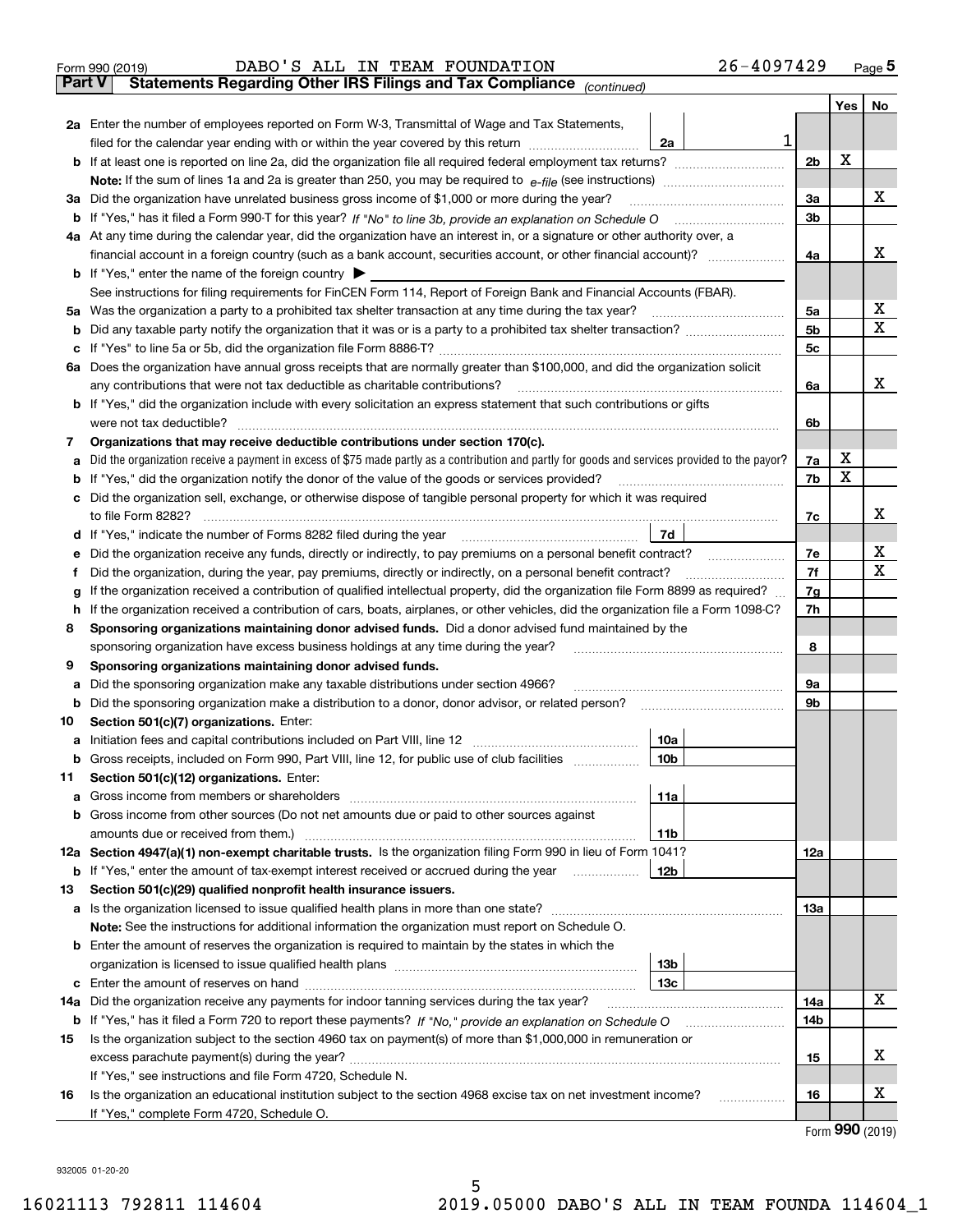|  | Form 990 (2019) |
|--|-----------------|
|  |                 |

DABO'S ALL IN TEAM FOUNDATION 26-4097429 Page 6

Check if Schedule O contains a response or note to any line in this Part VI ................

 $\boxed{\text{X}}$ 

*For each "Yes" response to lines 2 through 7b below, and for a "No" response to line 8a, 8b, or 10b below, describe the circumstances, processes, or changes on Schedule O. See instructions.* Form 990 (2019) **COMBING BY ACT AD BY ANGLE 11 TEAM FOUNDATION** 1968 2 6 - 40 9 7 4 29 Page 6<br>**Part VI Governance, Management, and Disclosure** For each "Yes" response to lines 2 through 7b below, and for a "No" response

|    |                                                                                                                                                                                                                                |                               |                         | Yes             | No                      |
|----|--------------------------------------------------------------------------------------------------------------------------------------------------------------------------------------------------------------------------------|-------------------------------|-------------------------|-----------------|-------------------------|
|    | <b>1a</b> Enter the number of voting members of the governing body at the end of the tax year                                                                                                                                  | 1a                            | 8                       |                 |                         |
|    | If there are material differences in voting rights among members of the governing body, or if the governing                                                                                                                    |                               |                         |                 |                         |
|    | body delegated broad authority to an executive committee or similar committee, explain on Schedule O.                                                                                                                          |                               |                         |                 |                         |
|    | <b>b</b> Enter the number of voting members included on line 1a, above, who are independent <i>manumum</i>                                                                                                                     | 1b                            | 8                       |                 |                         |
| 2  | Did any officer, director, trustee, or key employee have a family relationship or a business relationship with any other                                                                                                       |                               |                         |                 |                         |
|    | officer, director, trustee, or key employee?                                                                                                                                                                                   |                               | $\mathbf{2}$            | X               |                         |
| 3  | Did the organization delegate control over management duties customarily performed by or under the direct supervision                                                                                                          |                               |                         |                 |                         |
|    |                                                                                                                                                                                                                                |                               | 3                       |                 | X                       |
| 4  | Did the organization make any significant changes to its governing documents since the prior Form 990 was filed?                                                                                                               |                               | $\overline{\mathbf{4}}$ |                 | $\overline{\mathtt{x}}$ |
| 5  |                                                                                                                                                                                                                                |                               | 5                       |                 | $\overline{\mathbf{x}}$ |
| 6  | Did the organization have members or stockholders?                                                                                                                                                                             |                               | 6                       |                 | $\mathbf X$             |
| 7a | Did the organization have members, stockholders, or other persons who had the power to elect or appoint one or                                                                                                                 |                               |                         |                 |                         |
|    |                                                                                                                                                                                                                                |                               | 7a                      |                 | х                       |
|    | <b>b</b> Are any governance decisions of the organization reserved to (or subject to approval by) members, stockholders, or                                                                                                    |                               |                         |                 |                         |
|    | persons other than the governing body?                                                                                                                                                                                         |                               | 7b                      |                 | х                       |
|    | Did the organization contemporaneously document the meetings held or written actions undertaken during the year by the following:                                                                                              |                               |                         |                 |                         |
| 8  |                                                                                                                                                                                                                                |                               |                         | Х               |                         |
| a  |                                                                                                                                                                                                                                |                               | 8a                      | $\mathbf X$     |                         |
|    | Each committee with authority to act on behalf of the governing body? [11] manufacture manufacture with authority to act on behalf of the governing body? [11] manufacture with authority of the state with an action with the |                               | 8b                      |                 |                         |
| 9  | Is there any officer, director, trustee, or key employee listed in Part VII, Section A, who cannot be reached at the                                                                                                           |                               |                         |                 |                         |
|    |                                                                                                                                                                                                                                |                               | 9                       |                 | x                       |
|    | Section B. Policies <i>(This Section B requests information about policies not required by the Internal Revenue Code.)</i>                                                                                                     |                               |                         |                 |                         |
|    |                                                                                                                                                                                                                                |                               |                         | Yes             | <u>No</u>               |
|    |                                                                                                                                                                                                                                |                               | 10a                     |                 | X                       |
|    | <b>b</b> If "Yes," did the organization have written policies and procedures governing the activities of such chapters, affiliates,                                                                                            |                               |                         |                 |                         |
|    |                                                                                                                                                                                                                                |                               | 10b                     |                 |                         |
|    | 11a Has the organization provided a complete copy of this Form 990 to all members of its governing body before filing the form?                                                                                                |                               | 11a                     | X               |                         |
|    | <b>b</b> Describe in Schedule O the process, if any, used by the organization to review this Form 990.                                                                                                                         |                               |                         |                 |                         |
|    |                                                                                                                                                                                                                                |                               | 12a                     | Х               |                         |
| b  |                                                                                                                                                                                                                                |                               | 12 <sub>b</sub>         | X               |                         |
|    | c Did the organization regularly and consistently monitor and enforce compliance with the policy? If "Yes," describe                                                                                                           |                               |                         |                 |                         |
|    | in Schedule O how this was done measured and continuum control to the distribution of the state of the state o                                                                                                                 |                               | 12c                     | Х               |                         |
| 13 | Did the organization have a written whistleblower policy?                                                                                                                                                                      |                               | 13                      | $\mathbf X$     |                         |
| 14 | Did the organization have a written document retention and destruction policy? manufactured and the organization have a written document retention and destruction policy?                                                     |                               | 14                      | $\mathbf X$     |                         |
| 15 | Did the process for determining compensation of the following persons include a review and approval by independent                                                                                                             |                               |                         |                 |                         |
|    | persons, comparability data, and contemporaneous substantiation of the deliberation and decision?                                                                                                                              |                               |                         |                 |                         |
|    |                                                                                                                                                                                                                                |                               | ٦5а                     |                 | X                       |
|    | <b>b</b> Other officers or key employees of the organization                                                                                                                                                                   |                               | 15 <sub>b</sub>         |                 | $\mathbf X$             |
|    | If "Yes" to line 15a or 15b, describe the process in Schedule O (see instructions).                                                                                                                                            |                               |                         |                 |                         |
|    | 16a Did the organization invest in, contribute assets to, or participate in a joint venture or similar arrangement with a                                                                                                      |                               |                         |                 |                         |
|    | taxable entity during the year?                                                                                                                                                                                                |                               | 16a                     |                 | х                       |
|    | <b>b</b> If "Yes," did the organization follow a written policy or procedure requiring the organization to evaluate its participation                                                                                          |                               |                         |                 |                         |
|    | in joint venture arrangements under applicable federal tax law, and take steps to safeguard the organization's                                                                                                                 |                               |                         |                 |                         |
|    | exempt status with respect to such arrangements?                                                                                                                                                                               |                               | 16b                     |                 |                         |
|    | <b>Section C. Disclosure</b>                                                                                                                                                                                                   |                               |                         |                 |                         |
| 17 | List the states with which a copy of this Form 990 is required to be filed $\blacktriangleright$ SC, NC, GA                                                                                                                    |                               |                         |                 |                         |
| 18 | Section 6104 requires an organization to make its Forms 1023 (1024 or 1024-A, if applicable), 990, and 990-T (Section 501(c)(3)s only) available                                                                               |                               |                         |                 |                         |
|    |                                                                                                                                                                                                                                |                               |                         |                 |                         |
|    | for public inspection. Indicate how you made these available. Check all that apply.                                                                                                                                            |                               |                         |                 |                         |
|    | $X$ Upon request<br>Another's website<br>Own website                                                                                                                                                                           | Other (explain on Schedule O) |                         |                 |                         |
| 19 | Describe on Schedule O whether (and if so, how) the organization made its governing documents, conflict of interest policy, and financial                                                                                      |                               |                         |                 |                         |
|    | statements available to the public during the tax year.                                                                                                                                                                        |                               |                         |                 |                         |
| 20 | State the name, address, and telephone number of the person who possesses the organization's books and records                                                                                                                 |                               |                         |                 |                         |
|    | FRED GILMER - 864-679-9000                                                                                                                                                                                                     |                               |                         |                 |                         |
|    | 29607<br>100 VERDAE BLVD., SUITE 100, GREENVILLE,<br>SC                                                                                                                                                                        |                               |                         |                 |                         |
|    |                                                                                                                                                                                                                                |                               |                         | Form 990 (2019) |                         |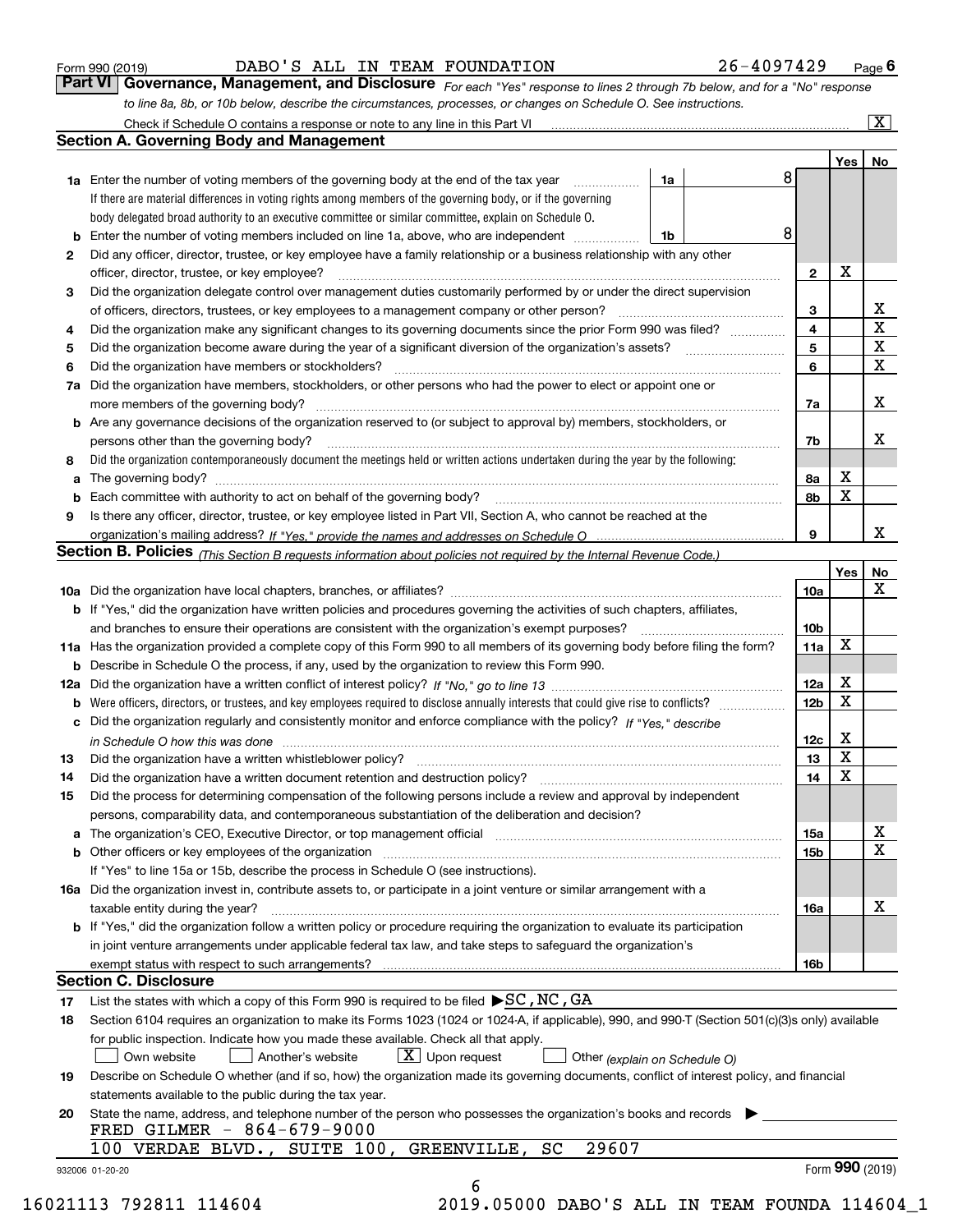$\mathcal{L}^{\text{max}}$ 

# **7Part VII Compensation of Officers, Directors, Trustees, Key Employees, Highest Compensated Employees, and Independent Contractors**

Check if Schedule O contains a response or note to any line in this Part VII

**Section A. Officers, Directors, Trustees, Key Employees, and Highest Compensated Employees**

**1a**  Complete this table for all persons required to be listed. Report compensation for the calendar year ending with or within the organization's tax year. **•** List all of the organization's current officers, directors, trustees (whether individuals or organizations), regardless of amount of compensation.

Enter -0- in columns (D), (E), and (F) if no compensation was paid.

 $\bullet$  List all of the organization's  $\,$ current key employees, if any. See instructions for definition of "key employee."

**•** List the organization's five current highest compensated employees (other than an officer, director, trustee, or key employee) who received reportable compensation (Box 5 of Form W-2 and/or Box 7 of Form 1099-MISC) of more than \$100,000 from the organization and any related organizations.

**•** List all of the organization's former officers, key employees, and highest compensated employees who received more than \$100,000 of reportable compensation from the organization and any related organizations.

**former directors or trustees**  ¥ List all of the organization's that received, in the capacity as a former director or trustee of the organization, more than \$10,000 of reportable compensation from the organization and any related organizations.

See instructions for the order in which to list the persons above.

 $\boxed{\textbf{X}}$  Check this box if neither the organization nor any related organization compensated any current officer, director, or trustee.

| (A)                    | (B)                  | (C)                                     |                                 | (D)         | (E)          | (F)                             |           |                     |                 |                          |
|------------------------|----------------------|-----------------------------------------|---------------------------------|-------------|--------------|---------------------------------|-----------|---------------------|-----------------|--------------------------|
| Name and title         | Average              | Position<br>(do not check more than one |                                 | Reportable  | Reportable   | Estimated                       |           |                     |                 |                          |
|                        | hours per            |                                         | box, unless person is both an   |             | compensation | compensation                    | amount of |                     |                 |                          |
|                        | week                 |                                         | officer and a director/trustee) |             | from         | from related                    | other     |                     |                 |                          |
|                        | (list any            |                                         |                                 |             |              |                                 |           | the<br>organization | organizations   | compensation             |
|                        | hours for<br>related |                                         |                                 |             |              |                                 |           | (W-2/1099-MISC)     | (W-2/1099-MISC) | from the<br>organization |
|                        | organizations        |                                         |                                 |             |              |                                 |           |                     |                 | and related              |
|                        | below                | ndividual trustee or director           | nstitutional trustee            |             |              |                                 |           |                     |                 | organizations            |
|                        | line)                |                                         |                                 | Officer     | Key employee | Highest compensated<br>employee | Former    |                     |                 |                          |
| (1) RICH DAVIES        | 0.00                 |                                         |                                 |             |              |                                 |           |                     |                 |                          |
| PRESIDENT              |                      | $\mathbf X$                             |                                 | $\mathbf X$ |              |                                 |           | $0$ .               | 0.              | 0.                       |
| (2) JEANIE GILMER      | 0.00                 |                                         |                                 |             |              |                                 |           |                     |                 |                          |
| VICE PRESIDENT         |                      | $\mathbf X$                             |                                 | $\mathbf X$ |              |                                 |           | 0.                  | 0.              | $\mathbf 0$ .            |
| (3) FRED GILMER        | 0.00                 |                                         |                                 |             |              |                                 |           |                     |                 |                          |
| <b>TREASURER</b>       |                      | $\mathbf X$                             |                                 | $\mathbf X$ |              |                                 |           | 0.                  | 0.              | $0$ .                    |
| (4) DR. ROBIN WILSON   | 0.00                 |                                         |                                 |             |              |                                 |           |                     |                 |                          |
| <b>SECRETARY</b>       |                      | $\mathbf X$                             |                                 | $\mathbf X$ |              |                                 |           | 0.                  | $\mathbf 0$ .   | $0_{.}$                  |
| (5) WILLIAM C. SWINNEY | 0.00                 |                                         |                                 |             |              |                                 |           |                     |                 |                          |
| <b>BOARD CHAIR</b>     |                      | $\mathbf X$                             |                                 | $\mathbf X$ |              |                                 |           | $0$ .               | 0.              | $\mathbf 0$ .            |
| (6) KATHLEEN SWINNEY   | 0.00                 |                                         |                                 |             |              |                                 |           |                     |                 |                          |
| VICE CHAIR             |                      | $\mathbf X$                             |                                 | $\mathbf X$ |              |                                 |           | $0$ .               | 0.              | 0.                       |
| (7) THAD TURNIPSEED    | 0.00                 |                                         |                                 |             |              |                                 |           |                     |                 |                          |
| <b>DIRECTOR</b>        |                      | $\mathbf x$                             |                                 |             |              |                                 |           | 0.                  | 0.              | $\mathbf 0$ .            |
| (8) CJ SPILLER         | 0.00                 |                                         |                                 |             |              |                                 |           |                     |                 |                          |
| <b>DIRECTOR</b>        |                      | $\mathbf X$                             |                                 |             |              |                                 |           | $\mathbf 0$ .       | 0.              | 0.                       |
|                        |                      |                                         |                                 |             |              |                                 |           |                     |                 |                          |
|                        |                      |                                         |                                 |             |              |                                 |           |                     |                 |                          |
|                        |                      |                                         |                                 |             |              |                                 |           |                     |                 |                          |
|                        |                      |                                         |                                 |             |              |                                 |           |                     |                 |                          |
|                        |                      |                                         |                                 |             |              |                                 |           |                     |                 |                          |
|                        |                      |                                         |                                 |             |              |                                 |           |                     |                 |                          |
|                        |                      |                                         |                                 |             |              |                                 |           |                     |                 |                          |
|                        |                      |                                         |                                 |             |              |                                 |           |                     |                 |                          |
|                        |                      |                                         |                                 |             |              |                                 |           |                     |                 |                          |
|                        |                      |                                         |                                 |             |              |                                 |           |                     |                 |                          |
|                        |                      |                                         |                                 |             |              |                                 |           |                     |                 |                          |
|                        |                      |                                         |                                 |             |              |                                 |           |                     |                 |                          |
|                        |                      |                                         |                                 |             |              |                                 |           |                     |                 |                          |
|                        |                      |                                         |                                 |             |              |                                 |           |                     |                 |                          |
|                        |                      |                                         |                                 |             |              |                                 |           |                     |                 |                          |
|                        |                      |                                         |                                 |             |              |                                 |           |                     |                 |                          |
|                        |                      |                                         |                                 |             |              |                                 |           |                     |                 |                          |
|                        |                      |                                         |                                 |             |              |                                 |           |                     |                 |                          |

7

932007 01-20-20

Form (2019) **990**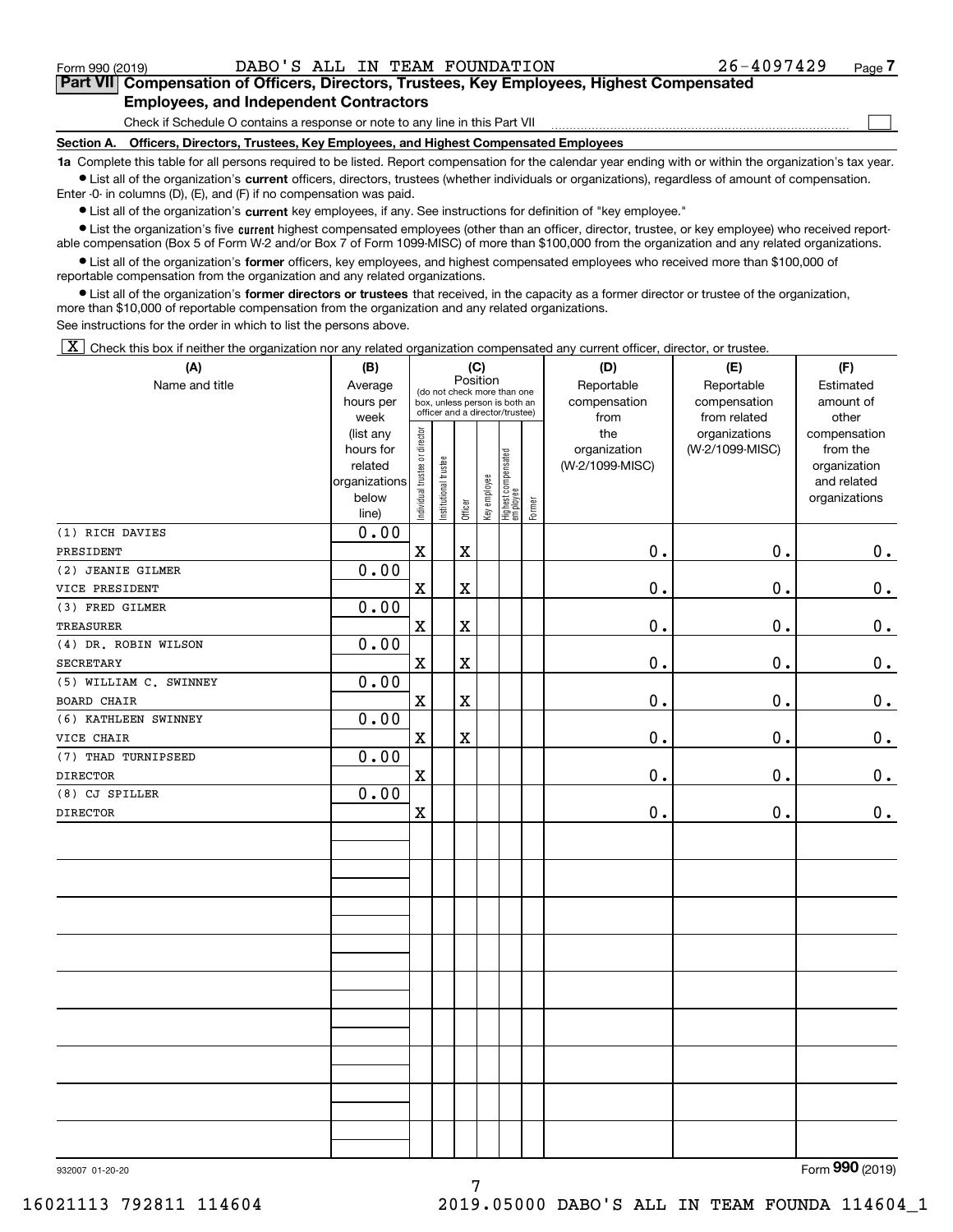|   | DABO'S ALL IN TEAM FOUNDATION<br>Form 990 (2019)                                                                                                                                                                                                                       |                                                                      |                                |                       |                 |              |                                                                                                 |        |                                           | 26-4097429                                        |                                                 |     |                                                                          | Page 8                                        |
|---|------------------------------------------------------------------------------------------------------------------------------------------------------------------------------------------------------------------------------------------------------------------------|----------------------------------------------------------------------|--------------------------------|-----------------------|-----------------|--------------|-------------------------------------------------------------------------------------------------|--------|-------------------------------------------|---------------------------------------------------|-------------------------------------------------|-----|--------------------------------------------------------------------------|-----------------------------------------------|
|   | <b>Part VII</b><br>Section A. Officers, Directors, Trustees, Key Employees, and Highest Compensated Employees (continued)                                                                                                                                              |                                                                      |                                |                       |                 |              |                                                                                                 |        |                                           |                                                   |                                                 |     |                                                                          |                                               |
|   | (A)<br>Name and title                                                                                                                                                                                                                                                  | (B)<br>Average<br>hours per<br>week                                  |                                |                       | (C)<br>Position |              | (do not check more than one<br>box, unless person is both an<br>officer and a director/trustee) |        | (D)<br>Reportable<br>compensation<br>from | (E)<br>Reportable<br>compensation<br>from related |                                                 |     | (F)<br>Estimated<br>amount of<br>other                                   |                                               |
|   |                                                                                                                                                                                                                                                                        | (list any<br>hours for<br>related<br>organizations<br>below<br>line) | Individual trustee or director | Institutional trustee | Officer         | key employee | Highest compensated<br>  employee                                                               | Former | the<br>organization<br>(W-2/1099-MISC)    | organizations<br>(W-2/1099-MISC)                  |                                                 |     | compensation<br>from the<br>organization<br>and related<br>organizations |                                               |
|   |                                                                                                                                                                                                                                                                        |                                                                      |                                |                       |                 |              |                                                                                                 |        |                                           |                                                   |                                                 |     |                                                                          |                                               |
|   |                                                                                                                                                                                                                                                                        |                                                                      |                                |                       |                 |              |                                                                                                 |        |                                           |                                                   |                                                 |     |                                                                          |                                               |
|   |                                                                                                                                                                                                                                                                        |                                                                      |                                |                       |                 |              |                                                                                                 |        |                                           |                                                   |                                                 |     |                                                                          |                                               |
|   |                                                                                                                                                                                                                                                                        |                                                                      |                                |                       |                 |              |                                                                                                 |        |                                           |                                                   |                                                 |     |                                                                          |                                               |
|   |                                                                                                                                                                                                                                                                        |                                                                      |                                |                       |                 |              |                                                                                                 |        |                                           |                                                   |                                                 |     |                                                                          |                                               |
|   |                                                                                                                                                                                                                                                                        |                                                                      |                                |                       |                 |              |                                                                                                 |        |                                           |                                                   |                                                 |     |                                                                          |                                               |
|   |                                                                                                                                                                                                                                                                        |                                                                      |                                |                       |                 |              |                                                                                                 |        |                                           |                                                   |                                                 |     |                                                                          |                                               |
|   |                                                                                                                                                                                                                                                                        |                                                                      |                                |                       |                 |              |                                                                                                 |        |                                           |                                                   |                                                 |     |                                                                          |                                               |
|   | 1b Subtotal                                                                                                                                                                                                                                                            |                                                                      |                                |                       |                 |              |                                                                                                 |        | 0.                                        |                                                   | 0.                                              |     |                                                                          | $0$ .                                         |
|   | c Total from continuation sheets to Part VII, Section A                                                                                                                                                                                                                |                                                                      |                                |                       |                 |              |                                                                                                 |        | $\mathbf{0}$ .<br>$\overline{0}$ .        |                                                   | $\overline{0}$ .<br>$\overline{\mathfrak{0}}$ . |     |                                                                          | $\overline{0}$ .<br>$\overline{\mathbf{0}}$ . |
| 2 | Total number of individuals (including but not limited to those listed above) who received more than \$100,000 of reportable<br>compensation from the organization $\blacktriangleright$                                                                               |                                                                      |                                |                       |                 |              |                                                                                                 |        |                                           |                                                   |                                                 |     |                                                                          | 0                                             |
| з | Did the organization list any former officer, director, trustee, key employee, or highest compensated employee on                                                                                                                                                      |                                                                      |                                |                       |                 |              |                                                                                                 |        |                                           |                                                   |                                                 |     | Yes                                                                      | No                                            |
| 4 | line 1a? If "Yes," complete Schedule J for such individual matches contained and the 1a? If "Yes," complete Schedule J for such individual<br>For any individual listed on line 1a, is the sum of reportable compensation and other compensation from the organization |                                                                      |                                |                       |                 |              |                                                                                                 |        |                                           |                                                   |                                                 | 3   |                                                                          | х                                             |
| 5 | Did any person listed on line 1a receive or accrue compensation from any unrelated organization or individual for services                                                                                                                                             |                                                                      |                                |                       |                 |              |                                                                                                 |        |                                           |                                                   |                                                 | 4   |                                                                          | х                                             |
|   | <b>Section B. Independent Contractors</b>                                                                                                                                                                                                                              |                                                                      |                                |                       |                 |              |                                                                                                 |        |                                           |                                                   |                                                 | 5   |                                                                          | X                                             |
| 1 | Complete this table for your five highest compensated independent contractors that received more than \$100,000 of compensation from<br>the organization. Report compensation for the calendar year ending with or within the organization's tax year.                 |                                                                      |                                |                       |                 |              |                                                                                                 |        |                                           |                                                   |                                                 |     |                                                                          |                                               |
|   | (A)<br>Name and business address                                                                                                                                                                                                                                       |                                                                      |                                | <b>NONE</b>           |                 |              |                                                                                                 |        | (B)<br>Description of services            |                                                   |                                                 | (C) | Compensation                                                             |                                               |
|   |                                                                                                                                                                                                                                                                        |                                                                      |                                |                       |                 |              |                                                                                                 |        |                                           |                                                   |                                                 |     |                                                                          |                                               |
|   |                                                                                                                                                                                                                                                                        |                                                                      |                                |                       |                 |              |                                                                                                 |        |                                           |                                                   |                                                 |     |                                                                          |                                               |
|   |                                                                                                                                                                                                                                                                        |                                                                      |                                |                       |                 |              |                                                                                                 |        |                                           |                                                   |                                                 |     |                                                                          |                                               |
|   |                                                                                                                                                                                                                                                                        |                                                                      |                                |                       |                 |              |                                                                                                 |        |                                           |                                                   |                                                 |     |                                                                          |                                               |
|   |                                                                                                                                                                                                                                                                        |                                                                      |                                |                       |                 |              |                                                                                                 |        |                                           |                                                   |                                                 |     |                                                                          |                                               |
| 2 | Total number of independent contractors (including but not limited to those listed above) who received more than<br>\$100,000 of compensation from the organization                                                                                                    |                                                                      |                                |                       |                 | 0            |                                                                                                 |        |                                           |                                                   |                                                 |     | Form 990 (2019)                                                          |                                               |
|   |                                                                                                                                                                                                                                                                        |                                                                      |                                |                       |                 |              |                                                                                                 |        |                                           |                                                   |                                                 |     |                                                                          |                                               |

932008 01-20-20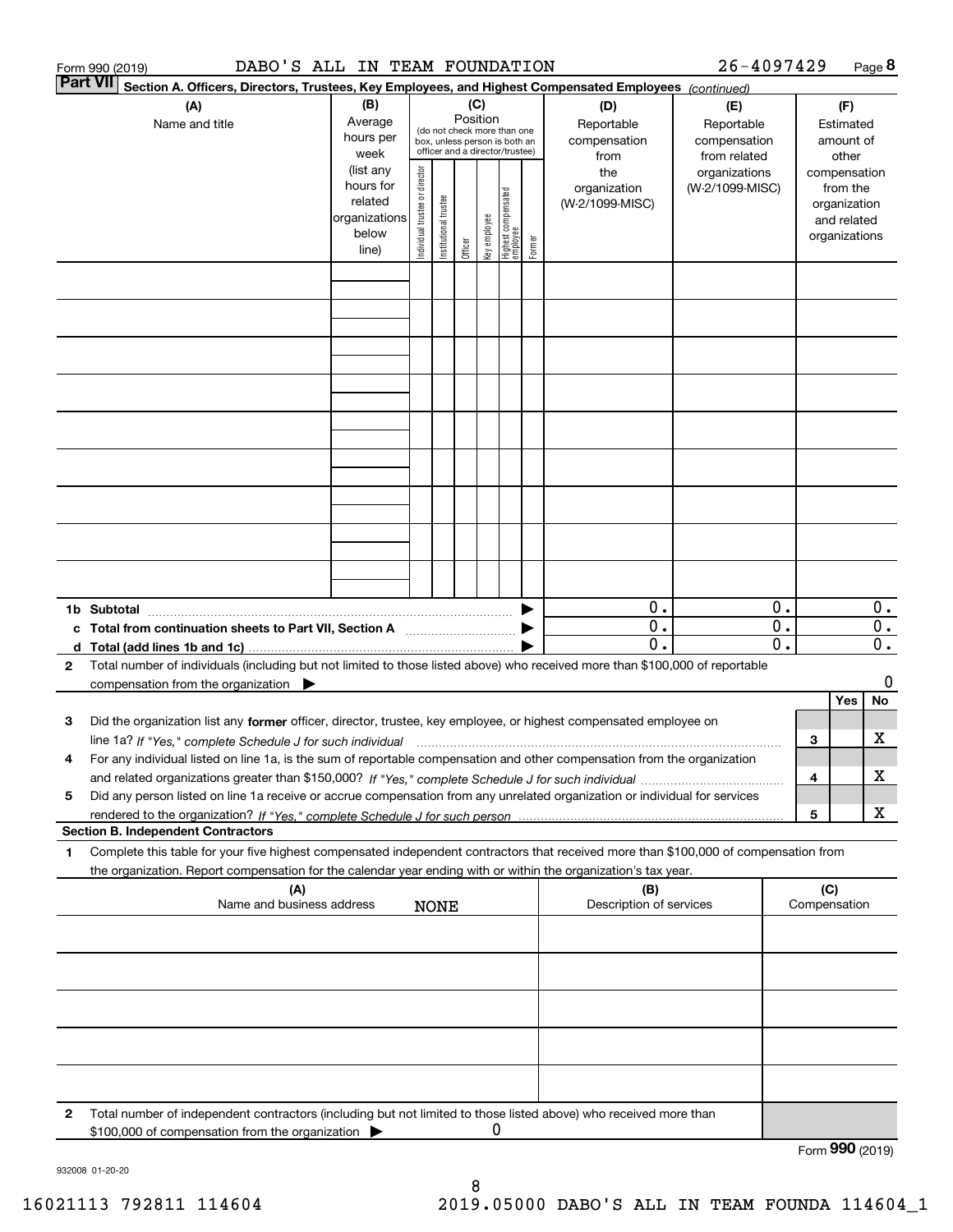| <b>Part VIII</b><br>Check if Schedule O contains a response or note to any line in this Part VIII<br>$\overline{(\mathsf{B})}$ $\overline{(\mathsf{C})}$<br>(D)<br>(A)<br>Related or exempt<br>Unrelated<br>Total revenue<br>function revenue<br>Ibusiness revenuel<br>Contributions, Gifts, Grants<br>and Other Similar Amounts<br>1 a Federated campaigns<br>1a<br>1 <sub>b</sub><br>Membership dues<br>b<br>1 <sub>c</sub><br>279,915.<br>Fundraising events<br>с<br>1 <sub>d</sub><br>d Related organizations<br>Government grants (contributions)<br>1e<br>е<br>f All other contributions, gifts, grants, and<br>similar amounts not included above<br>1f<br>$1g$ \$<br>Noncash contributions included in lines 1a-1f<br>g<br>279,915.<br><b>Business Code</b><br>Program Service<br>Revenue<br>2 a<br><u> 1989 - Johann Barn, fransk politik amerikansk politik (</u><br>b<br><u> 1980 - John Stone, amerikansk politiker (</u><br>с<br><u> Alexander (Alexander Alexander Alexander Alexander Alexander Alexander Alexander Alexander Alexander Alexander</u><br>d<br><u> 1989 - Johann Stein, mars an deus an deus Angelsen (b. 1989)</u><br>е<br><u> 1989 - Jan Alexandria (</u><br>f All other program service revenue<br>g<br>3<br>Investment income (including dividends, interest, and<br>1,254.<br>Income from investment of tax-exempt bond proceeds<br>4<br>5<br>(i) Real<br>(ii) Personal<br>6a<br>6 a Gross rents<br>6b<br>Less: rental expenses<br>b<br>Rental income or (loss)<br>6с<br>с<br>d Net rental income or (loss)<br>(i) Securities<br>(ii) Other<br>7 a Gross amount from sales of<br>assets other than inventory<br>7a<br><b>b</b> Less: cost or other basis<br>evenue<br>7b<br>and sales expenses<br>7c<br>c Gain or (loss)<br>œ<br>Other<br>8 a Gross income from fundraising events (not<br>including \$ 279, 915. of<br>contributions reported on line 1c). See<br>2, 174, 801.<br>  8a<br>516,593.<br>8b<br><b>b</b> Less: direct expenses <i></i><br>1,658,208.<br>c Net income or (loss) from fundraising events<br>▶<br>9 a Gross income from gaming activities. See<br> 9a<br>9 <sub>b</sub><br><b>b</b> Less: direct expenses <b>manually</b><br>c Net income or (loss) from gaming activities<br>.<br>10 a Gross sales of inventory, less returns<br> 10a<br>10b<br><b>b</b> Less: cost of goods sold<br>c Net income or (loss) from sales of inventory<br><b>Business Code</b><br>Miscellaneous<br>Revenue<br>11 a<br><u> 1989 - Johann Barbara, martin amerikan basar dan berasal dalam basar dalam basar dalam basar dalam basar dala</u><br>b<br><u> 1989 - Johann Stein, marwolaethau a bhann an t-Amhair ann an t-Amhair an t-Amhair an t-Amhair an t-Amhair an</u><br>с<br><u> 1989 - Johann Stein, mars an t-Amerikaansk ferskeiz (* 1958)</u><br>▶<br>1,659,462.<br>1,939,377.<br>0.<br>0.<br>12<br>932009 01-20-20 |  | DABO'S ALL IN TEAM FOUNDATION<br>Form 990 (2019) |  | 26-4097429 | Page 9                                                   |
|------------------------------------------------------------------------------------------------------------------------------------------------------------------------------------------------------------------------------------------------------------------------------------------------------------------------------------------------------------------------------------------------------------------------------------------------------------------------------------------------------------------------------------------------------------------------------------------------------------------------------------------------------------------------------------------------------------------------------------------------------------------------------------------------------------------------------------------------------------------------------------------------------------------------------------------------------------------------------------------------------------------------------------------------------------------------------------------------------------------------------------------------------------------------------------------------------------------------------------------------------------------------------------------------------------------------------------------------------------------------------------------------------------------------------------------------------------------------------------------------------------------------------------------------------------------------------------------------------------------------------------------------------------------------------------------------------------------------------------------------------------------------------------------------------------------------------------------------------------------------------------------------------------------------------------------------------------------------------------------------------------------------------------------------------------------------------------------------------------------------------------------------------------------------------------------------------------------------------------------------------------------------------------------------------------------------------------------------------------------------------------------------------------------------------------------------------------------------------------------------------------------------------------------------------------------------------------------------------------------------------------------------------------------------------------------------------------------------------------------------------------------------------------------------------------------------------------------------------------------------|--|--------------------------------------------------|--|------------|----------------------------------------------------------|
|                                                                                                                                                                                                                                                                                                                                                                                                                                                                                                                                                                                                                                                                                                                                                                                                                                                                                                                                                                                                                                                                                                                                                                                                                                                                                                                                                                                                                                                                                                                                                                                                                                                                                                                                                                                                                                                                                                                                                                                                                                                                                                                                                                                                                                                                                                                                                                                                                                                                                                                                                                                                                                                                                                                                                                                                                                                                        |  | <b>Statement of Revenue</b>                      |  |            |                                                          |
|                                                                                                                                                                                                                                                                                                                                                                                                                                                                                                                                                                                                                                                                                                                                                                                                                                                                                                                                                                                                                                                                                                                                                                                                                                                                                                                                                                                                                                                                                                                                                                                                                                                                                                                                                                                                                                                                                                                                                                                                                                                                                                                                                                                                                                                                                                                                                                                                                                                                                                                                                                                                                                                                                                                                                                                                                                                                        |  |                                                  |  |            |                                                          |
|                                                                                                                                                                                                                                                                                                                                                                                                                                                                                                                                                                                                                                                                                                                                                                                                                                                                                                                                                                                                                                                                                                                                                                                                                                                                                                                                                                                                                                                                                                                                                                                                                                                                                                                                                                                                                                                                                                                                                                                                                                                                                                                                                                                                                                                                                                                                                                                                                                                                                                                                                                                                                                                                                                                                                                                                                                                                        |  |                                                  |  |            | Revenue excluded<br>from tax under<br>sections 512 - 514 |
|                                                                                                                                                                                                                                                                                                                                                                                                                                                                                                                                                                                                                                                                                                                                                                                                                                                                                                                                                                                                                                                                                                                                                                                                                                                                                                                                                                                                                                                                                                                                                                                                                                                                                                                                                                                                                                                                                                                                                                                                                                                                                                                                                                                                                                                                                                                                                                                                                                                                                                                                                                                                                                                                                                                                                                                                                                                                        |  |                                                  |  |            |                                                          |
|                                                                                                                                                                                                                                                                                                                                                                                                                                                                                                                                                                                                                                                                                                                                                                                                                                                                                                                                                                                                                                                                                                                                                                                                                                                                                                                                                                                                                                                                                                                                                                                                                                                                                                                                                                                                                                                                                                                                                                                                                                                                                                                                                                                                                                                                                                                                                                                                                                                                                                                                                                                                                                                                                                                                                                                                                                                                        |  |                                                  |  |            |                                                          |
|                                                                                                                                                                                                                                                                                                                                                                                                                                                                                                                                                                                                                                                                                                                                                                                                                                                                                                                                                                                                                                                                                                                                                                                                                                                                                                                                                                                                                                                                                                                                                                                                                                                                                                                                                                                                                                                                                                                                                                                                                                                                                                                                                                                                                                                                                                                                                                                                                                                                                                                                                                                                                                                                                                                                                                                                                                                                        |  |                                                  |  |            |                                                          |
|                                                                                                                                                                                                                                                                                                                                                                                                                                                                                                                                                                                                                                                                                                                                                                                                                                                                                                                                                                                                                                                                                                                                                                                                                                                                                                                                                                                                                                                                                                                                                                                                                                                                                                                                                                                                                                                                                                                                                                                                                                                                                                                                                                                                                                                                                                                                                                                                                                                                                                                                                                                                                                                                                                                                                                                                                                                                        |  |                                                  |  |            |                                                          |
|                                                                                                                                                                                                                                                                                                                                                                                                                                                                                                                                                                                                                                                                                                                                                                                                                                                                                                                                                                                                                                                                                                                                                                                                                                                                                                                                                                                                                                                                                                                                                                                                                                                                                                                                                                                                                                                                                                                                                                                                                                                                                                                                                                                                                                                                                                                                                                                                                                                                                                                                                                                                                                                                                                                                                                                                                                                                        |  |                                                  |  |            |                                                          |
|                                                                                                                                                                                                                                                                                                                                                                                                                                                                                                                                                                                                                                                                                                                                                                                                                                                                                                                                                                                                                                                                                                                                                                                                                                                                                                                                                                                                                                                                                                                                                                                                                                                                                                                                                                                                                                                                                                                                                                                                                                                                                                                                                                                                                                                                                                                                                                                                                                                                                                                                                                                                                                                                                                                                                                                                                                                                        |  |                                                  |  |            |                                                          |
|                                                                                                                                                                                                                                                                                                                                                                                                                                                                                                                                                                                                                                                                                                                                                                                                                                                                                                                                                                                                                                                                                                                                                                                                                                                                                                                                                                                                                                                                                                                                                                                                                                                                                                                                                                                                                                                                                                                                                                                                                                                                                                                                                                                                                                                                                                                                                                                                                                                                                                                                                                                                                                                                                                                                                                                                                                                                        |  |                                                  |  |            |                                                          |
|                                                                                                                                                                                                                                                                                                                                                                                                                                                                                                                                                                                                                                                                                                                                                                                                                                                                                                                                                                                                                                                                                                                                                                                                                                                                                                                                                                                                                                                                                                                                                                                                                                                                                                                                                                                                                                                                                                                                                                                                                                                                                                                                                                                                                                                                                                                                                                                                                                                                                                                                                                                                                                                                                                                                                                                                                                                                        |  |                                                  |  |            |                                                          |
|                                                                                                                                                                                                                                                                                                                                                                                                                                                                                                                                                                                                                                                                                                                                                                                                                                                                                                                                                                                                                                                                                                                                                                                                                                                                                                                                                                                                                                                                                                                                                                                                                                                                                                                                                                                                                                                                                                                                                                                                                                                                                                                                                                                                                                                                                                                                                                                                                                                                                                                                                                                                                                                                                                                                                                                                                                                                        |  |                                                  |  |            |                                                          |
|                                                                                                                                                                                                                                                                                                                                                                                                                                                                                                                                                                                                                                                                                                                                                                                                                                                                                                                                                                                                                                                                                                                                                                                                                                                                                                                                                                                                                                                                                                                                                                                                                                                                                                                                                                                                                                                                                                                                                                                                                                                                                                                                                                                                                                                                                                                                                                                                                                                                                                                                                                                                                                                                                                                                                                                                                                                                        |  |                                                  |  |            |                                                          |
|                                                                                                                                                                                                                                                                                                                                                                                                                                                                                                                                                                                                                                                                                                                                                                                                                                                                                                                                                                                                                                                                                                                                                                                                                                                                                                                                                                                                                                                                                                                                                                                                                                                                                                                                                                                                                                                                                                                                                                                                                                                                                                                                                                                                                                                                                                                                                                                                                                                                                                                                                                                                                                                                                                                                                                                                                                                                        |  |                                                  |  |            |                                                          |
|                                                                                                                                                                                                                                                                                                                                                                                                                                                                                                                                                                                                                                                                                                                                                                                                                                                                                                                                                                                                                                                                                                                                                                                                                                                                                                                                                                                                                                                                                                                                                                                                                                                                                                                                                                                                                                                                                                                                                                                                                                                                                                                                                                                                                                                                                                                                                                                                                                                                                                                                                                                                                                                                                                                                                                                                                                                                        |  |                                                  |  |            |                                                          |
|                                                                                                                                                                                                                                                                                                                                                                                                                                                                                                                                                                                                                                                                                                                                                                                                                                                                                                                                                                                                                                                                                                                                                                                                                                                                                                                                                                                                                                                                                                                                                                                                                                                                                                                                                                                                                                                                                                                                                                                                                                                                                                                                                                                                                                                                                                                                                                                                                                                                                                                                                                                                                                                                                                                                                                                                                                                                        |  |                                                  |  |            |                                                          |
|                                                                                                                                                                                                                                                                                                                                                                                                                                                                                                                                                                                                                                                                                                                                                                                                                                                                                                                                                                                                                                                                                                                                                                                                                                                                                                                                                                                                                                                                                                                                                                                                                                                                                                                                                                                                                                                                                                                                                                                                                                                                                                                                                                                                                                                                                                                                                                                                                                                                                                                                                                                                                                                                                                                                                                                                                                                                        |  |                                                  |  |            |                                                          |
|                                                                                                                                                                                                                                                                                                                                                                                                                                                                                                                                                                                                                                                                                                                                                                                                                                                                                                                                                                                                                                                                                                                                                                                                                                                                                                                                                                                                                                                                                                                                                                                                                                                                                                                                                                                                                                                                                                                                                                                                                                                                                                                                                                                                                                                                                                                                                                                                                                                                                                                                                                                                                                                                                                                                                                                                                                                                        |  |                                                  |  |            |                                                          |
|                                                                                                                                                                                                                                                                                                                                                                                                                                                                                                                                                                                                                                                                                                                                                                                                                                                                                                                                                                                                                                                                                                                                                                                                                                                                                                                                                                                                                                                                                                                                                                                                                                                                                                                                                                                                                                                                                                                                                                                                                                                                                                                                                                                                                                                                                                                                                                                                                                                                                                                                                                                                                                                                                                                                                                                                                                                                        |  |                                                  |  |            |                                                          |
|                                                                                                                                                                                                                                                                                                                                                                                                                                                                                                                                                                                                                                                                                                                                                                                                                                                                                                                                                                                                                                                                                                                                                                                                                                                                                                                                                                                                                                                                                                                                                                                                                                                                                                                                                                                                                                                                                                                                                                                                                                                                                                                                                                                                                                                                                                                                                                                                                                                                                                                                                                                                                                                                                                                                                                                                                                                                        |  |                                                  |  |            |                                                          |
|                                                                                                                                                                                                                                                                                                                                                                                                                                                                                                                                                                                                                                                                                                                                                                                                                                                                                                                                                                                                                                                                                                                                                                                                                                                                                                                                                                                                                                                                                                                                                                                                                                                                                                                                                                                                                                                                                                                                                                                                                                                                                                                                                                                                                                                                                                                                                                                                                                                                                                                                                                                                                                                                                                                                                                                                                                                                        |  |                                                  |  |            |                                                          |
|                                                                                                                                                                                                                                                                                                                                                                                                                                                                                                                                                                                                                                                                                                                                                                                                                                                                                                                                                                                                                                                                                                                                                                                                                                                                                                                                                                                                                                                                                                                                                                                                                                                                                                                                                                                                                                                                                                                                                                                                                                                                                                                                                                                                                                                                                                                                                                                                                                                                                                                                                                                                                                                                                                                                                                                                                                                                        |  |                                                  |  |            | 1,254.                                                   |
|                                                                                                                                                                                                                                                                                                                                                                                                                                                                                                                                                                                                                                                                                                                                                                                                                                                                                                                                                                                                                                                                                                                                                                                                                                                                                                                                                                                                                                                                                                                                                                                                                                                                                                                                                                                                                                                                                                                                                                                                                                                                                                                                                                                                                                                                                                                                                                                                                                                                                                                                                                                                                                                                                                                                                                                                                                                                        |  |                                                  |  |            |                                                          |
|                                                                                                                                                                                                                                                                                                                                                                                                                                                                                                                                                                                                                                                                                                                                                                                                                                                                                                                                                                                                                                                                                                                                                                                                                                                                                                                                                                                                                                                                                                                                                                                                                                                                                                                                                                                                                                                                                                                                                                                                                                                                                                                                                                                                                                                                                                                                                                                                                                                                                                                                                                                                                                                                                                                                                                                                                                                                        |  |                                                  |  |            |                                                          |
|                                                                                                                                                                                                                                                                                                                                                                                                                                                                                                                                                                                                                                                                                                                                                                                                                                                                                                                                                                                                                                                                                                                                                                                                                                                                                                                                                                                                                                                                                                                                                                                                                                                                                                                                                                                                                                                                                                                                                                                                                                                                                                                                                                                                                                                                                                                                                                                                                                                                                                                                                                                                                                                                                                                                                                                                                                                                        |  |                                                  |  |            |                                                          |
|                                                                                                                                                                                                                                                                                                                                                                                                                                                                                                                                                                                                                                                                                                                                                                                                                                                                                                                                                                                                                                                                                                                                                                                                                                                                                                                                                                                                                                                                                                                                                                                                                                                                                                                                                                                                                                                                                                                                                                                                                                                                                                                                                                                                                                                                                                                                                                                                                                                                                                                                                                                                                                                                                                                                                                                                                                                                        |  |                                                  |  |            |                                                          |
|                                                                                                                                                                                                                                                                                                                                                                                                                                                                                                                                                                                                                                                                                                                                                                                                                                                                                                                                                                                                                                                                                                                                                                                                                                                                                                                                                                                                                                                                                                                                                                                                                                                                                                                                                                                                                                                                                                                                                                                                                                                                                                                                                                                                                                                                                                                                                                                                                                                                                                                                                                                                                                                                                                                                                                                                                                                                        |  |                                                  |  |            |                                                          |
|                                                                                                                                                                                                                                                                                                                                                                                                                                                                                                                                                                                                                                                                                                                                                                                                                                                                                                                                                                                                                                                                                                                                                                                                                                                                                                                                                                                                                                                                                                                                                                                                                                                                                                                                                                                                                                                                                                                                                                                                                                                                                                                                                                                                                                                                                                                                                                                                                                                                                                                                                                                                                                                                                                                                                                                                                                                                        |  |                                                  |  |            |                                                          |
|                                                                                                                                                                                                                                                                                                                                                                                                                                                                                                                                                                                                                                                                                                                                                                                                                                                                                                                                                                                                                                                                                                                                                                                                                                                                                                                                                                                                                                                                                                                                                                                                                                                                                                                                                                                                                                                                                                                                                                                                                                                                                                                                                                                                                                                                                                                                                                                                                                                                                                                                                                                                                                                                                                                                                                                                                                                                        |  |                                                  |  |            |                                                          |
|                                                                                                                                                                                                                                                                                                                                                                                                                                                                                                                                                                                                                                                                                                                                                                                                                                                                                                                                                                                                                                                                                                                                                                                                                                                                                                                                                                                                                                                                                                                                                                                                                                                                                                                                                                                                                                                                                                                                                                                                                                                                                                                                                                                                                                                                                                                                                                                                                                                                                                                                                                                                                                                                                                                                                                                                                                                                        |  |                                                  |  |            |                                                          |
|                                                                                                                                                                                                                                                                                                                                                                                                                                                                                                                                                                                                                                                                                                                                                                                                                                                                                                                                                                                                                                                                                                                                                                                                                                                                                                                                                                                                                                                                                                                                                                                                                                                                                                                                                                                                                                                                                                                                                                                                                                                                                                                                                                                                                                                                                                                                                                                                                                                                                                                                                                                                                                                                                                                                                                                                                                                                        |  |                                                  |  |            |                                                          |
|                                                                                                                                                                                                                                                                                                                                                                                                                                                                                                                                                                                                                                                                                                                                                                                                                                                                                                                                                                                                                                                                                                                                                                                                                                                                                                                                                                                                                                                                                                                                                                                                                                                                                                                                                                                                                                                                                                                                                                                                                                                                                                                                                                                                                                                                                                                                                                                                                                                                                                                                                                                                                                                                                                                                                                                                                                                                        |  |                                                  |  |            |                                                          |
|                                                                                                                                                                                                                                                                                                                                                                                                                                                                                                                                                                                                                                                                                                                                                                                                                                                                                                                                                                                                                                                                                                                                                                                                                                                                                                                                                                                                                                                                                                                                                                                                                                                                                                                                                                                                                                                                                                                                                                                                                                                                                                                                                                                                                                                                                                                                                                                                                                                                                                                                                                                                                                                                                                                                                                                                                                                                        |  |                                                  |  |            |                                                          |
|                                                                                                                                                                                                                                                                                                                                                                                                                                                                                                                                                                                                                                                                                                                                                                                                                                                                                                                                                                                                                                                                                                                                                                                                                                                                                                                                                                                                                                                                                                                                                                                                                                                                                                                                                                                                                                                                                                                                                                                                                                                                                                                                                                                                                                                                                                                                                                                                                                                                                                                                                                                                                                                                                                                                                                                                                                                                        |  |                                                  |  |            |                                                          |
|                                                                                                                                                                                                                                                                                                                                                                                                                                                                                                                                                                                                                                                                                                                                                                                                                                                                                                                                                                                                                                                                                                                                                                                                                                                                                                                                                                                                                                                                                                                                                                                                                                                                                                                                                                                                                                                                                                                                                                                                                                                                                                                                                                                                                                                                                                                                                                                                                                                                                                                                                                                                                                                                                                                                                                                                                                                                        |  |                                                  |  |            |                                                          |
|                                                                                                                                                                                                                                                                                                                                                                                                                                                                                                                                                                                                                                                                                                                                                                                                                                                                                                                                                                                                                                                                                                                                                                                                                                                                                                                                                                                                                                                                                                                                                                                                                                                                                                                                                                                                                                                                                                                                                                                                                                                                                                                                                                                                                                                                                                                                                                                                                                                                                                                                                                                                                                                                                                                                                                                                                                                                        |  |                                                  |  |            |                                                          |
|                                                                                                                                                                                                                                                                                                                                                                                                                                                                                                                                                                                                                                                                                                                                                                                                                                                                                                                                                                                                                                                                                                                                                                                                                                                                                                                                                                                                                                                                                                                                                                                                                                                                                                                                                                                                                                                                                                                                                                                                                                                                                                                                                                                                                                                                                                                                                                                                                                                                                                                                                                                                                                                                                                                                                                                                                                                                        |  |                                                  |  |            |                                                          |
|                                                                                                                                                                                                                                                                                                                                                                                                                                                                                                                                                                                                                                                                                                                                                                                                                                                                                                                                                                                                                                                                                                                                                                                                                                                                                                                                                                                                                                                                                                                                                                                                                                                                                                                                                                                                                                                                                                                                                                                                                                                                                                                                                                                                                                                                                                                                                                                                                                                                                                                                                                                                                                                                                                                                                                                                                                                                        |  |                                                  |  |            |                                                          |
|                                                                                                                                                                                                                                                                                                                                                                                                                                                                                                                                                                                                                                                                                                                                                                                                                                                                                                                                                                                                                                                                                                                                                                                                                                                                                                                                                                                                                                                                                                                                                                                                                                                                                                                                                                                                                                                                                                                                                                                                                                                                                                                                                                                                                                                                                                                                                                                                                                                                                                                                                                                                                                                                                                                                                                                                                                                                        |  |                                                  |  |            |                                                          |
|                                                                                                                                                                                                                                                                                                                                                                                                                                                                                                                                                                                                                                                                                                                                                                                                                                                                                                                                                                                                                                                                                                                                                                                                                                                                                                                                                                                                                                                                                                                                                                                                                                                                                                                                                                                                                                                                                                                                                                                                                                                                                                                                                                                                                                                                                                                                                                                                                                                                                                                                                                                                                                                                                                                                                                                                                                                                        |  |                                                  |  |            |                                                          |
|                                                                                                                                                                                                                                                                                                                                                                                                                                                                                                                                                                                                                                                                                                                                                                                                                                                                                                                                                                                                                                                                                                                                                                                                                                                                                                                                                                                                                                                                                                                                                                                                                                                                                                                                                                                                                                                                                                                                                                                                                                                                                                                                                                                                                                                                                                                                                                                                                                                                                                                                                                                                                                                                                                                                                                                                                                                                        |  |                                                  |  |            | 1,658,208.                                               |
|                                                                                                                                                                                                                                                                                                                                                                                                                                                                                                                                                                                                                                                                                                                                                                                                                                                                                                                                                                                                                                                                                                                                                                                                                                                                                                                                                                                                                                                                                                                                                                                                                                                                                                                                                                                                                                                                                                                                                                                                                                                                                                                                                                                                                                                                                                                                                                                                                                                                                                                                                                                                                                                                                                                                                                                                                                                                        |  |                                                  |  |            |                                                          |
|                                                                                                                                                                                                                                                                                                                                                                                                                                                                                                                                                                                                                                                                                                                                                                                                                                                                                                                                                                                                                                                                                                                                                                                                                                                                                                                                                                                                                                                                                                                                                                                                                                                                                                                                                                                                                                                                                                                                                                                                                                                                                                                                                                                                                                                                                                                                                                                                                                                                                                                                                                                                                                                                                                                                                                                                                                                                        |  |                                                  |  |            |                                                          |
|                                                                                                                                                                                                                                                                                                                                                                                                                                                                                                                                                                                                                                                                                                                                                                                                                                                                                                                                                                                                                                                                                                                                                                                                                                                                                                                                                                                                                                                                                                                                                                                                                                                                                                                                                                                                                                                                                                                                                                                                                                                                                                                                                                                                                                                                                                                                                                                                                                                                                                                                                                                                                                                                                                                                                                                                                                                                        |  |                                                  |  |            |                                                          |
|                                                                                                                                                                                                                                                                                                                                                                                                                                                                                                                                                                                                                                                                                                                                                                                                                                                                                                                                                                                                                                                                                                                                                                                                                                                                                                                                                                                                                                                                                                                                                                                                                                                                                                                                                                                                                                                                                                                                                                                                                                                                                                                                                                                                                                                                                                                                                                                                                                                                                                                                                                                                                                                                                                                                                                                                                                                                        |  |                                                  |  |            |                                                          |
|                                                                                                                                                                                                                                                                                                                                                                                                                                                                                                                                                                                                                                                                                                                                                                                                                                                                                                                                                                                                                                                                                                                                                                                                                                                                                                                                                                                                                                                                                                                                                                                                                                                                                                                                                                                                                                                                                                                                                                                                                                                                                                                                                                                                                                                                                                                                                                                                                                                                                                                                                                                                                                                                                                                                                                                                                                                                        |  |                                                  |  |            |                                                          |
|                                                                                                                                                                                                                                                                                                                                                                                                                                                                                                                                                                                                                                                                                                                                                                                                                                                                                                                                                                                                                                                                                                                                                                                                                                                                                                                                                                                                                                                                                                                                                                                                                                                                                                                                                                                                                                                                                                                                                                                                                                                                                                                                                                                                                                                                                                                                                                                                                                                                                                                                                                                                                                                                                                                                                                                                                                                                        |  |                                                  |  |            |                                                          |
|                                                                                                                                                                                                                                                                                                                                                                                                                                                                                                                                                                                                                                                                                                                                                                                                                                                                                                                                                                                                                                                                                                                                                                                                                                                                                                                                                                                                                                                                                                                                                                                                                                                                                                                                                                                                                                                                                                                                                                                                                                                                                                                                                                                                                                                                                                                                                                                                                                                                                                                                                                                                                                                                                                                                                                                                                                                                        |  |                                                  |  |            |                                                          |
|                                                                                                                                                                                                                                                                                                                                                                                                                                                                                                                                                                                                                                                                                                                                                                                                                                                                                                                                                                                                                                                                                                                                                                                                                                                                                                                                                                                                                                                                                                                                                                                                                                                                                                                                                                                                                                                                                                                                                                                                                                                                                                                                                                                                                                                                                                                                                                                                                                                                                                                                                                                                                                                                                                                                                                                                                                                                        |  |                                                  |  |            |                                                          |
|                                                                                                                                                                                                                                                                                                                                                                                                                                                                                                                                                                                                                                                                                                                                                                                                                                                                                                                                                                                                                                                                                                                                                                                                                                                                                                                                                                                                                                                                                                                                                                                                                                                                                                                                                                                                                                                                                                                                                                                                                                                                                                                                                                                                                                                                                                                                                                                                                                                                                                                                                                                                                                                                                                                                                                                                                                                                        |  |                                                  |  |            |                                                          |
|                                                                                                                                                                                                                                                                                                                                                                                                                                                                                                                                                                                                                                                                                                                                                                                                                                                                                                                                                                                                                                                                                                                                                                                                                                                                                                                                                                                                                                                                                                                                                                                                                                                                                                                                                                                                                                                                                                                                                                                                                                                                                                                                                                                                                                                                                                                                                                                                                                                                                                                                                                                                                                                                                                                                                                                                                                                                        |  |                                                  |  |            |                                                          |
|                                                                                                                                                                                                                                                                                                                                                                                                                                                                                                                                                                                                                                                                                                                                                                                                                                                                                                                                                                                                                                                                                                                                                                                                                                                                                                                                                                                                                                                                                                                                                                                                                                                                                                                                                                                                                                                                                                                                                                                                                                                                                                                                                                                                                                                                                                                                                                                                                                                                                                                                                                                                                                                                                                                                                                                                                                                                        |  |                                                  |  |            |                                                          |
|                                                                                                                                                                                                                                                                                                                                                                                                                                                                                                                                                                                                                                                                                                                                                                                                                                                                                                                                                                                                                                                                                                                                                                                                                                                                                                                                                                                                                                                                                                                                                                                                                                                                                                                                                                                                                                                                                                                                                                                                                                                                                                                                                                                                                                                                                                                                                                                                                                                                                                                                                                                                                                                                                                                                                                                                                                                                        |  |                                                  |  |            |                                                          |
|                                                                                                                                                                                                                                                                                                                                                                                                                                                                                                                                                                                                                                                                                                                                                                                                                                                                                                                                                                                                                                                                                                                                                                                                                                                                                                                                                                                                                                                                                                                                                                                                                                                                                                                                                                                                                                                                                                                                                                                                                                                                                                                                                                                                                                                                                                                                                                                                                                                                                                                                                                                                                                                                                                                                                                                                                                                                        |  |                                                  |  |            |                                                          |
|                                                                                                                                                                                                                                                                                                                                                                                                                                                                                                                                                                                                                                                                                                                                                                                                                                                                                                                                                                                                                                                                                                                                                                                                                                                                                                                                                                                                                                                                                                                                                                                                                                                                                                                                                                                                                                                                                                                                                                                                                                                                                                                                                                                                                                                                                                                                                                                                                                                                                                                                                                                                                                                                                                                                                                                                                                                                        |  |                                                  |  |            |                                                          |
|                                                                                                                                                                                                                                                                                                                                                                                                                                                                                                                                                                                                                                                                                                                                                                                                                                                                                                                                                                                                                                                                                                                                                                                                                                                                                                                                                                                                                                                                                                                                                                                                                                                                                                                                                                                                                                                                                                                                                                                                                                                                                                                                                                                                                                                                                                                                                                                                                                                                                                                                                                                                                                                                                                                                                                                                                                                                        |  |                                                  |  |            | Form 990 (2019)                                          |

932009 01-20-20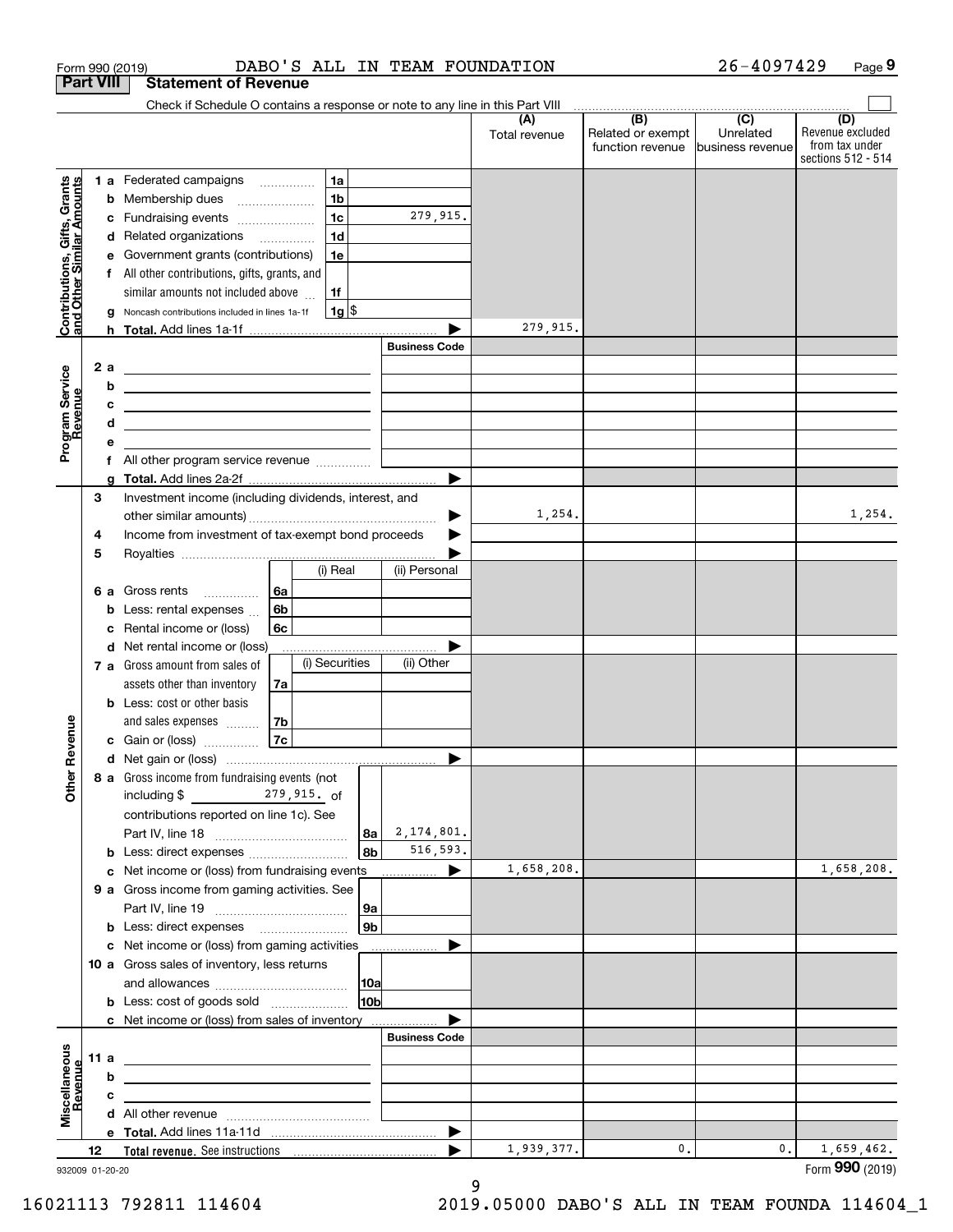Form 990 (2019) Page **Part IX Statement of Functional Expenses** DABO'S ALL IN TEAM FOUNDATION 26-4097429

*Section 501(c)(3) and 501(c)(4) organizations must complete all columns. All other organizations must complete column (A).*

|              | Do not include amounts reported on lines 6b,<br>7b, 8b, 9b, and 10b of Part VIII.                        | (A)<br>Total expenses | $\overline{(B)}$<br>Program service<br>expenses | $\overline{C}$<br>Management and<br>general expenses | (D)<br>Fundraising<br>expenses |  |  |  |  |  |
|--------------|----------------------------------------------------------------------------------------------------------|-----------------------|-------------------------------------------------|------------------------------------------------------|--------------------------------|--|--|--|--|--|
| 1            | Grants and other assistance to domestic organizations                                                    |                       |                                                 |                                                      |                                |  |  |  |  |  |
|              | and domestic governments. See Part IV, line 21                                                           | 1,452,282.            | 1,452,282.                                      |                                                      |                                |  |  |  |  |  |
| 2            | Grants and other assistance to domestic                                                                  |                       |                                                 |                                                      |                                |  |  |  |  |  |
|              | individuals. See Part IV, line 22                                                                        | 8,871.                | 8,871.                                          |                                                      |                                |  |  |  |  |  |
| 3            | Grants and other assistance to foreign                                                                   |                       |                                                 |                                                      |                                |  |  |  |  |  |
|              | organizations, foreign governments, and foreign                                                          |                       |                                                 |                                                      |                                |  |  |  |  |  |
|              | individuals. See Part IV, lines 15 and 16                                                                |                       |                                                 |                                                      |                                |  |  |  |  |  |
| 4            | Benefits paid to or for members                                                                          |                       |                                                 |                                                      |                                |  |  |  |  |  |
| 5            | Compensation of current officers, directors,                                                             |                       |                                                 |                                                      |                                |  |  |  |  |  |
|              | trustees, and key employees                                                                              |                       |                                                 |                                                      |                                |  |  |  |  |  |
| 6            | Compensation not included above to disqualified                                                          |                       |                                                 |                                                      |                                |  |  |  |  |  |
|              | persons (as defined under section $4958(f)(1)$ ) and                                                     |                       |                                                 |                                                      |                                |  |  |  |  |  |
|              | persons described in section 4958(c)(3)(B)                                                               |                       |                                                 |                                                      |                                |  |  |  |  |  |
| 7            |                                                                                                          | 77,976.               |                                                 | 77,976.                                              |                                |  |  |  |  |  |
| 8            | Pension plan accruals and contributions (include                                                         |                       |                                                 |                                                      |                                |  |  |  |  |  |
|              | section 401(k) and 403(b) employer contributions)                                                        |                       |                                                 |                                                      |                                |  |  |  |  |  |
| 9            |                                                                                                          |                       |                                                 |                                                      |                                |  |  |  |  |  |
| 10           |                                                                                                          | 6,088.                |                                                 | 6,088.                                               |                                |  |  |  |  |  |
| 11           | Fees for services (nonemployees):                                                                        |                       |                                                 |                                                      |                                |  |  |  |  |  |
| a            |                                                                                                          |                       |                                                 |                                                      |                                |  |  |  |  |  |
| b            |                                                                                                          |                       |                                                 |                                                      |                                |  |  |  |  |  |
| c            |                                                                                                          |                       |                                                 |                                                      |                                |  |  |  |  |  |
| d            |                                                                                                          |                       |                                                 |                                                      |                                |  |  |  |  |  |
| е            | Professional fundraising services. See Part IV, line 17                                                  |                       |                                                 |                                                      |                                |  |  |  |  |  |
| f            | Investment management fees                                                                               |                       |                                                 |                                                      |                                |  |  |  |  |  |
| $\mathbf{q}$ | Other. (If line 11g amount exceeds 10% of line 25,                                                       |                       |                                                 |                                                      |                                |  |  |  |  |  |
|              | column (A) amount, list line 11g expenses on Sch O.)                                                     | 30,425.               |                                                 | 30,425.                                              |                                |  |  |  |  |  |
| 12           |                                                                                                          | 5,522.                |                                                 | $\overline{5,522.}$                                  |                                |  |  |  |  |  |
| 13           |                                                                                                          | 324.<br>9,148.        |                                                 | 324.<br>9,148.                                       |                                |  |  |  |  |  |
| 14           |                                                                                                          |                       |                                                 |                                                      |                                |  |  |  |  |  |
| 15           |                                                                                                          |                       |                                                 |                                                      |                                |  |  |  |  |  |
| 16           |                                                                                                          | 892.                  |                                                 | 892.                                                 |                                |  |  |  |  |  |
| 17           | Travel                                                                                                   |                       |                                                 |                                                      |                                |  |  |  |  |  |
| 18           | Payments of travel or entertainment expenses<br>for any federal, state, or local public officials        |                       |                                                 |                                                      |                                |  |  |  |  |  |
| 19           | Conferences, conventions, and meetings                                                                   |                       |                                                 |                                                      |                                |  |  |  |  |  |
| 20           | Interest                                                                                                 |                       |                                                 |                                                      |                                |  |  |  |  |  |
| 21           |                                                                                                          |                       |                                                 |                                                      |                                |  |  |  |  |  |
| 22           | Depreciation, depletion, and amortization                                                                |                       |                                                 |                                                      |                                |  |  |  |  |  |
| 23           | Insurance                                                                                                | 1,485.                |                                                 | 1,485.                                               |                                |  |  |  |  |  |
| 24           | Other expenses. Itemize expenses not covered                                                             |                       |                                                 |                                                      |                                |  |  |  |  |  |
|              | above (List miscellaneous expenses on line 24e. If<br>line 24e amount exceeds 10% of line 25, column (A) |                       |                                                 |                                                      |                                |  |  |  |  |  |
|              | amount, list line 24e expenses on Schedule O.)                                                           |                       |                                                 |                                                      |                                |  |  |  |  |  |
| a            | CONTRACT LABOR                                                                                           | 120,056.              |                                                 | 120,056.                                             |                                |  |  |  |  |  |
| b            | MERCHANT FEES                                                                                            | 30,634.               |                                                 | 30,634.                                              |                                |  |  |  |  |  |
| c.           | POSTAGE                                                                                                  | 5,324.                |                                                 | 5,324.                                               |                                |  |  |  |  |  |
| d            | MAINTENANCE                                                                                              | $\overline{1,188}$ .  |                                                 | 1,188.                                               |                                |  |  |  |  |  |
|              | e All other expenses                                                                                     | 1,481.                |                                                 | 1,381.                                               | 100.                           |  |  |  |  |  |
| 25           | Total functional expenses. Add lines 1 through 24e                                                       | 1,751,696.            | 1,461,153.                                      | 290,443.                                             | 100.                           |  |  |  |  |  |
| 26           | Joint costs. Complete this line only if the organization                                                 |                       |                                                 |                                                      |                                |  |  |  |  |  |
|              | reported in column (B) joint costs from a combined                                                       |                       |                                                 |                                                      |                                |  |  |  |  |  |
|              | educational campaign and fundraising solicitation.                                                       |                       |                                                 |                                                      |                                |  |  |  |  |  |
|              | Check here $\blacktriangleright$<br>if following SOP 98-2 (ASC 958-720)                                  |                       |                                                 |                                                      |                                |  |  |  |  |  |

932010 01-20-20

Form (2019) **990**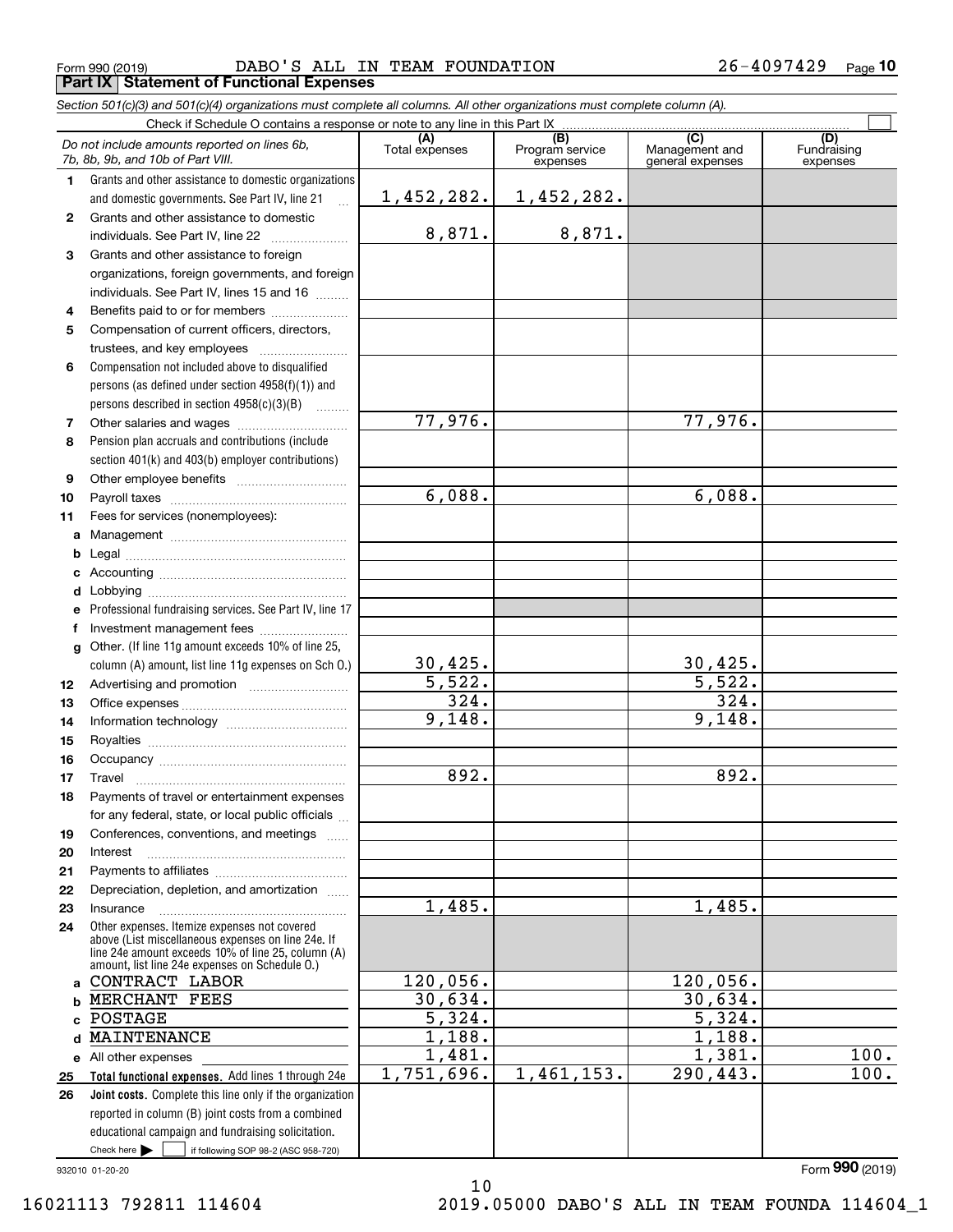#### Form 990 (2019) DABO'S ALL IN TEAM FOUNDATION 26-4097429 <sub>Page</sub> **Part X** Balance Sheet

Check if Schedule O contains a response or note to any line in this Part X

**(A) (B)** Beginning of year  $\begin{array}{|c|c|c|c|c|}\n\hline\n\end{array}$  End of year  $250.11$   $250.$ **11**Cash - non-interest-bearing ~~~~~~~~~~~~~~~~~~~~~~~~~  $319,043. | 2 | 454,684.$ **22**Savings and temporary cash investments ~~~~~~~~~~~~~~~~~~**33** Pledges and grants receivable, net  $\ldots$  **multimes contained and grants receivable**, net **multimes contained and grants receivable**, net **multimes contained and grants receivable** Accounts receivable, net ~~~~~~~~~~~~~~~~~~~~~~~~~~ **445**Loans and other receivables from any current or former officer, director, trustee, key employee, creator or founder, substantial contributor, or 35% controlled entity or family member of any of these persons ............................ **5**Loans and other receivables from other disqualified persons (as defined **6**under section  $4958(f)(1)$ , and persons described in section  $4958(c)(3)(B)$ **677**Notes and loans receivable, net ~~~~~~~~~~~~~~~~~~~~~~~ **Assets 88**Inventories for sale or use ~~~~~~~~~~~~~~~~~~~~~~~~~~ **99**Prepaid expenses and deferred charges ~~~~~~~~~~~~~~~~~~ **10a**Land, buildings, and equipment: cost or other basis. Complete Part VI of Schedule D will aller **10cb** Less: accumulated depreciation  $\ldots$  **10b 1111**Investments - publicly traded securities ~~~~~~~~~~~~~~~~~~~ **1212**Investments - other securities. See Part IV, line 11 ~~~~~~~~~~~~~~ **1313**Investments - program-related. See Part IV, line 11 [2010] [2010] [2010] [2010] [2010] [2010] [2010] [2010] [2 **1414**Intangible assets …………………………………………………………………………………… Other assets. See Part IV, line 11 ~~~~~~~~~~~~~~~~~~~~~~ **1515** $319,293.$   $16$   $454,934.$ **1616Total assets.**  Add lines 1 through 15 (must equal line 33)  $45,530.$   $17$   $31,990.$ **1717**Accounts payable and accrued expenses ~~~~~~~~~~~~~~~~~~  $25,000$ .  $18$  25,000. **1818**Grants payable ~~~~~~~~~~~~~~~~~~~~~~~~~~~~~~~ 132,500. 94,000. **1919**Deferred revenue ~~~~~~~~~~~~~~~~~~~~~~~~~~~~~~ **2020**Tax-exempt bond liabilities …………………………………………………………… Escrow or custodial account liability. Complete Part IV of Schedule D **212122**Loans and other payables to any current or former officer, director, iabilities **Liabilities** trustee, key employee, creator or founder, substantial contributor, or 35%  $4,500$ . | 22 | 4,500. **22**controlled entity or family member of any of these persons ~~~~~~~~~Secured mortgages and notes payable to unrelated third parties  $\ldots$ **2323**Unsecured notes and loans payable to unrelated third parties  $\ldots$ **242425**Other liabilities (including federal income tax, payables to related third parties, and other liabilities not included on lines 17-24). Complete Part X of Schedule D ~~~~~~~~~~~~~~~~~~~~~~~~~~~~~~~ **25** $207,530.$  26 155,490. **2626Total liabilities.**  Add lines 17 through 25 **Organizations that follow FASB ASC 958, check here** | Assets or Fund Balances **Net Assets or Fund Balances and complete lines 27, 28, 32, and 33. 2727**Net assets without donor restrictions ~~~~~~~~~~~~~~~~~~~~ **2828**Net assets with donor restrictions ~~~~~~~~~~~~~~~~~~~~~~Organizations that do not follow FASB ASC 958, check here  $\quadblacktriangleright\; \boxed{\mathrm{X}}$ **and complete lines 29 through 33.**  $0.29$  0. **2929**Capital stock or trust principal, or current funds ~~~~~~~~~~~~~~~ $0.$ |  $30$  |  $0.$ **3030**Paid-in or capital surplus, or land, building, or equipment fund www.commun.com  $111,763.$   $31$  299,444. **3131**Retained earnings, endowment, accumulated income, or other funds www.com ğ Total net assets or fund balances ~~~~~~~~~~~~~~~~~~~~~~  $111,763.$   $32 \mid 299,444.$ **3232** $319,293.$   $33$  454,934. Total liabilities and net assets/fund balances **3333**

 $\mathcal{L}^{\text{max}}$ 

Form (2019) **990**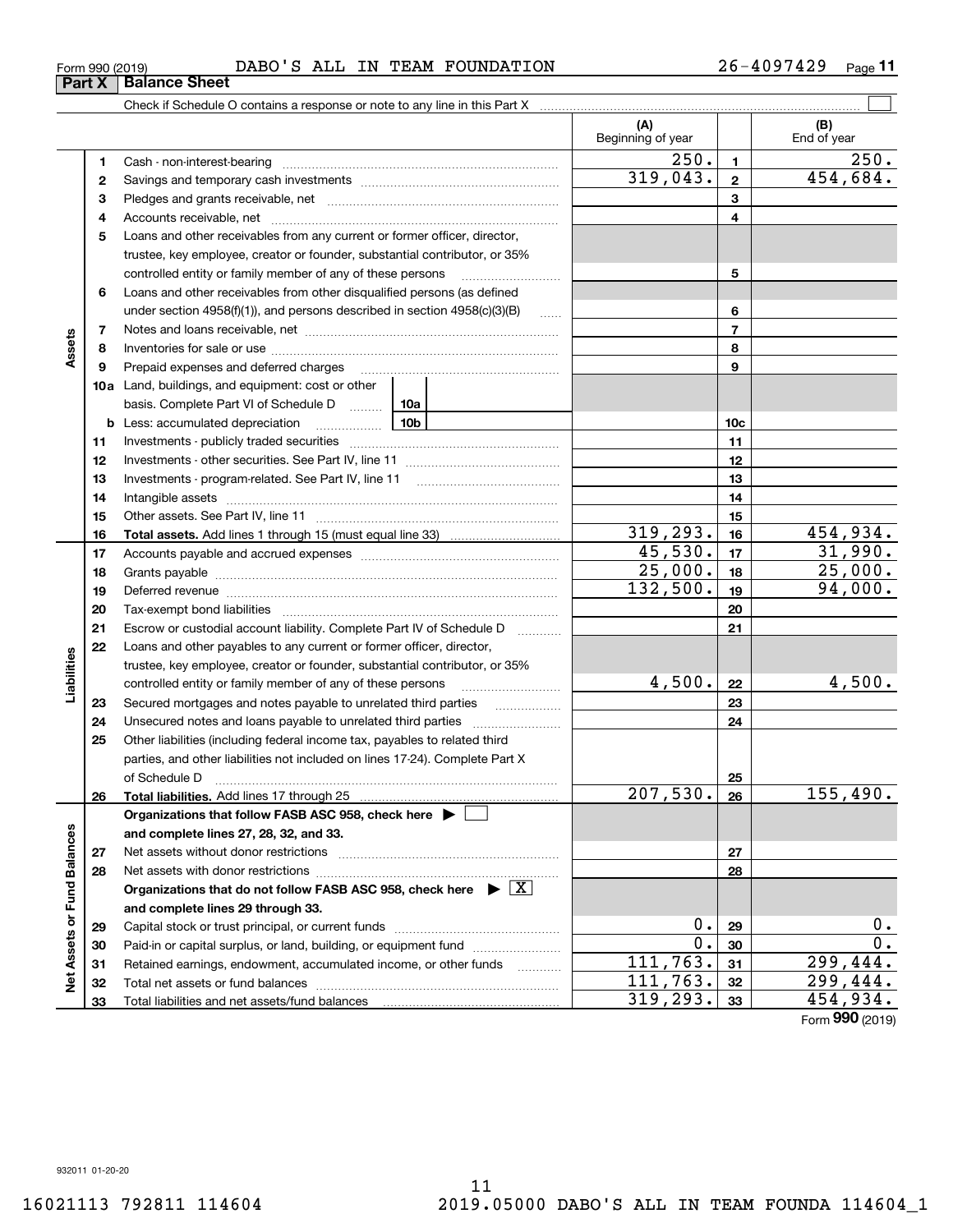|    | DABO'S ALL IN TEAM FOUNDATION<br>Form 990 (2019)                                                                                                                              |                | 26-4097429     |             | Page 12  |
|----|-------------------------------------------------------------------------------------------------------------------------------------------------------------------------------|----------------|----------------|-------------|----------|
|    | Part XI<br><b>Reconciliation of Net Assets</b>                                                                                                                                |                |                |             |          |
|    |                                                                                                                                                                               |                |                |             |          |
|    |                                                                                                                                                                               |                |                |             |          |
| 1  |                                                                                                                                                                               | 1.             | 1,939,377.     |             |          |
| 2  |                                                                                                                                                                               | $\mathbf{2}$   | 1,751,696.     |             |          |
| 3  | Revenue less expenses. Subtract line 2 from line 1                                                                                                                            | 3              |                |             | 187,681. |
| 4  |                                                                                                                                                                               | $\overline{4}$ |                |             | 111,763. |
| 5  | Net unrealized gains (losses) on investments                                                                                                                                  | 5              |                |             |          |
| 6  |                                                                                                                                                                               | 6              |                |             |          |
| 7  | Investment expenses                                                                                                                                                           | $\overline{7}$ |                |             |          |
| 8  | Prior period adjustments                                                                                                                                                      | 8              |                |             |          |
| 9  | Other changes in net assets or fund balances (explain on Schedule O)                                                                                                          | 9              |                |             | 0.       |
| 10 | Net assets or fund balances at end of year. Combine lines 3 through 9 (must equal Part X, line 32,                                                                            |                |                |             |          |
|    |                                                                                                                                                                               | 10             |                | 299,444.    |          |
|    | Part XII Financial Statements and Reporting                                                                                                                                   |                |                |             |          |
|    | Check if Schedule O contains a response or note to any line in this Part XII [11] [11] [11] [11] Check if Schedule O contains a response or note to any line in this Part XII |                |                |             |          |
|    |                                                                                                                                                                               |                |                | Yes         | No       |
| 1  | $\boxed{\mathbf{X}}$ Accrual<br>Accounting method used to prepare the Form 990: <u>I</u> Cash<br>Other                                                                        |                |                |             |          |
|    | If the organization changed its method of accounting from a prior year or checked "Other," explain in Schedule O.                                                             |                |                |             |          |
|    | 2a Were the organization's financial statements compiled or reviewed by an independent accountant?                                                                            |                | 2a             |             | x        |
|    | If "Yes," check a box below to indicate whether the financial statements for the year were compiled or reviewed on a                                                          |                |                |             |          |
|    | separate basis, consolidated basis, or both:                                                                                                                                  |                |                |             |          |
|    | Separate basis<br>Consolidated basis<br>Both consolidated and separate basis                                                                                                  |                |                |             |          |
|    | <b>b</b> Were the organization's financial statements audited by an independent accountant?                                                                                   |                | 2 <sub>b</sub> | $\mathbf X$ |          |
|    | If "Yes," check a box below to indicate whether the financial statements for the year were audited on a separate basis,                                                       |                |                |             |          |
|    | consolidated basis, or both:                                                                                                                                                  |                |                |             |          |
|    | $\lfloor x \rfloor$ Separate basis<br><b>Consolidated basis</b><br>Both consolidated and separate basis                                                                       |                |                |             |          |
|    | c If "Yes" to line 2a or 2b, does the organization have a committee that assumes responsibility for oversight of the audit,                                                   |                |                |             |          |
|    |                                                                                                                                                                               |                | 2c             |             | х        |
|    | If the organization changed either its oversight process or selection process during the tax year, explain on Schedule O.                                                     |                |                |             |          |
|    | 3a As a result of a federal award, was the organization required to undergo an audit or audits as set forth in the Single Audit                                               |                |                |             |          |
|    |                                                                                                                                                                               |                | 3a             |             | x        |
|    | b If "Yes," did the organization undergo the required audit or audits? If the organization did not undergo the required audit                                                 |                |                |             |          |
|    | or audits, explain why on Schedule O and describe any steps taken to undergo such audits manufactured content to                                                              |                | Зb             | nnn         |          |
|    |                                                                                                                                                                               |                |                |             |          |

Form (2019) **990**

932012 01-20-20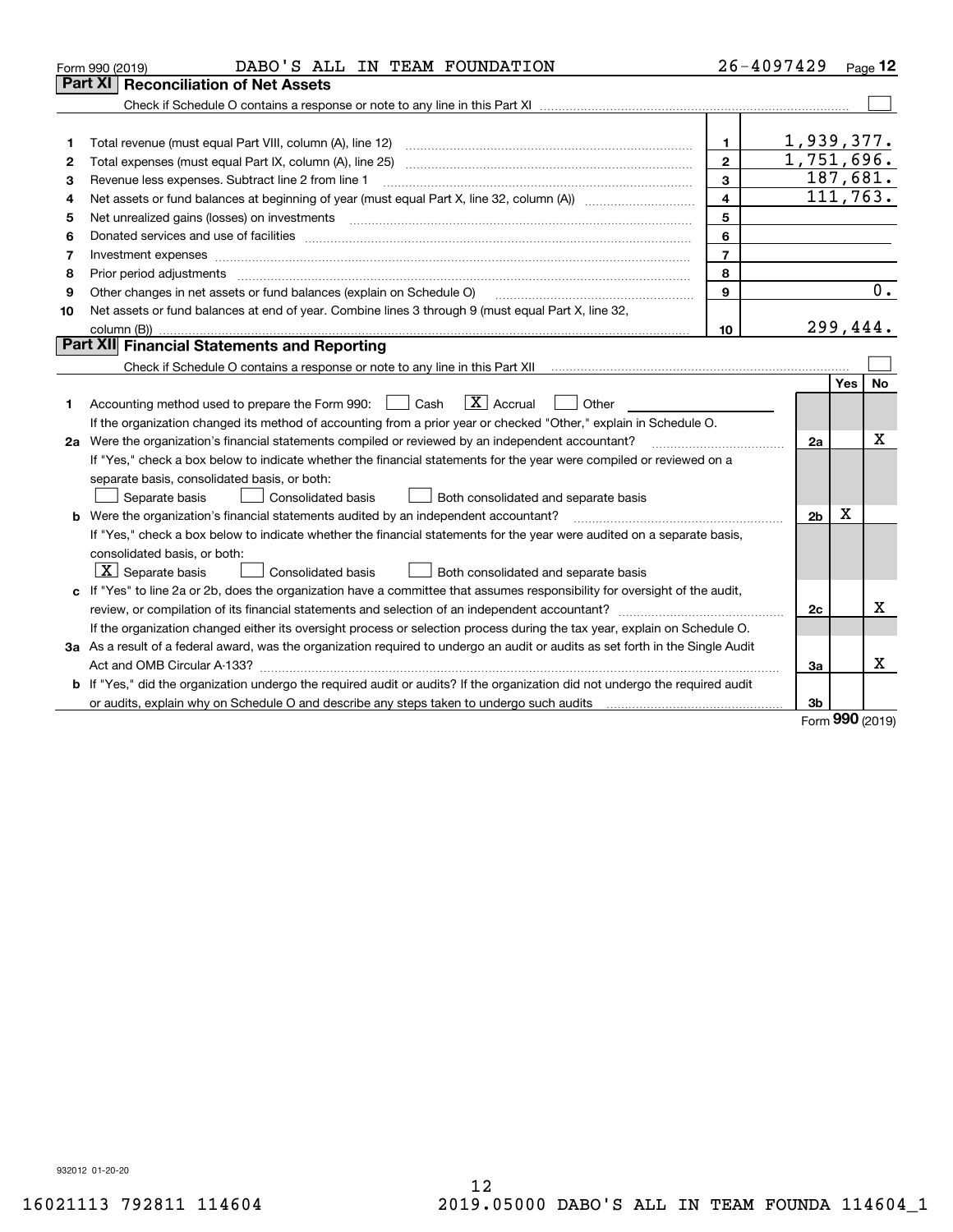| <b>SCHEDULE A</b> |
|-------------------|
|-------------------|

Department of the Treasury Internal Revenue Service

|  |  |  | (Form 990 or 990-EZ) |  |
|--|--|--|----------------------|--|
|--|--|--|----------------------|--|

# **Public Charity Status and Public Support**

**Complete if the organization is a section 501(c)(3) organization or a section 4947(a)(1) nonexempt charitable trust. | Attach to Form 990 or Form 990-EZ.** 

| <b>P</b> Allach to Form 330 of Form 330-LZ.                              |  |
|--------------------------------------------------------------------------|--|
| ► Go to www.irs.gov/Form990 for instructions and the latest information. |  |
|                                                                          |  |

OMB No. 1545-0047

**2019**

|                  |                     | Name of the organization                                                                                                                      |          |                               |                                    |                                 |                            | <b>Employer identification number</b> |
|------------------|---------------------|-----------------------------------------------------------------------------------------------------------------------------------------------|----------|-------------------------------|------------------------------------|---------------------------------|----------------------------|---------------------------------------|
|                  |                     |                                                                                                                                               |          | DABO'S ALL IN TEAM FOUNDATION |                                    |                                 |                            | 26-4097429                            |
|                  | Part I              | Reason for Public Charity Status (All organizations must complete this part.) See instructions.                                               |          |                               |                                    |                                 |                            |                                       |
|                  |                     | The organization is not a private foundation because it is: (For lines 1 through 12, check only one box.)                                     |          |                               |                                    |                                 |                            |                                       |
| 1.               |                     | A church, convention of churches, or association of churches described in section 170(b)(1)(A)(i).                                            |          |                               |                                    |                                 |                            |                                       |
| 2                |                     | A school described in section 170(b)(1)(A)(ii). (Attach Schedule E (Form 990 or 990-EZ).)                                                     |          |                               |                                    |                                 |                            |                                       |
| 3                |                     | A hospital or a cooperative hospital service organization described in section $170(b)(1)(A)(iii)$ .                                          |          |                               |                                    |                                 |                            |                                       |
| 4                |                     | A medical research organization operated in conjunction with a hospital described in section 170(b)(1)(A)(iii). Enter the hospital's name,    |          |                               |                                    |                                 |                            |                                       |
|                  |                     | city, and state:                                                                                                                              |          |                               |                                    |                                 |                            |                                       |
| 5                |                     | An organization operated for the benefit of a college or university owned or operated by a governmental unit described in                     |          |                               |                                    |                                 |                            |                                       |
|                  |                     |                                                                                                                                               |          |                               |                                    |                                 |                            |                                       |
|                  |                     | section 170(b)(1)(A)(iv). (Complete Part II.)                                                                                                 |          |                               |                                    |                                 |                            |                                       |
| 6                |                     | A federal, state, or local government or governmental unit described in section 170(b)(1)(A)(v).                                              |          |                               |                                    |                                 |                            |                                       |
| 7                |                     | An organization that normally receives a substantial part of its support from a governmental unit or from the general public described in     |          |                               |                                    |                                 |                            |                                       |
|                  |                     | section 170(b)(1)(A)(vi). (Complete Part II.)                                                                                                 |          |                               |                                    |                                 |                            |                                       |
| 8                |                     | A community trust described in section 170(b)(1)(A)(vi). (Complete Part II.)                                                                  |          |                               |                                    |                                 |                            |                                       |
| 9                |                     | An agricultural research organization described in section 170(b)(1)(A)(ix) operated in conjunction with a land-grant college                 |          |                               |                                    |                                 |                            |                                       |
|                  |                     | or university or a non-land-grant college of agriculture (see instructions). Enter the name, city, and state of the college or                |          |                               |                                    |                                 |                            |                                       |
|                  |                     | university:                                                                                                                                   |          |                               |                                    |                                 |                            |                                       |
| 10               | $\lfloor x \rfloor$ | An organization that normally receives: (1) more than 33 1/3% of its support from contributions, membership fees, and gross receipts from     |          |                               |                                    |                                 |                            |                                       |
|                  |                     | activities related to its exempt functions - subject to certain exceptions, and (2) no more than 33 1/3% of its support from gross investment |          |                               |                                    |                                 |                            |                                       |
|                  |                     | income and unrelated business taxable income (less section 511 tax) from businesses acquired by the organization after June 30, 1975.         |          |                               |                                    |                                 |                            |                                       |
|                  |                     | See section 509(a)(2). (Complete Part III.)                                                                                                   |          |                               |                                    |                                 |                            |                                       |
| 11               |                     | An organization organized and operated exclusively to test for public safety. See section 509(a)(4).                                          |          |                               |                                    |                                 |                            |                                       |
| 12 <sup>12</sup> |                     | An organization organized and operated exclusively for the benefit of, to perform the functions of, or to carry out the purposes of one or    |          |                               |                                    |                                 |                            |                                       |
|                  |                     | more publicly supported organizations described in section 509(a)(1) or section 509(a)(2). See section 509(a)(3). Check the box in            |          |                               |                                    |                                 |                            |                                       |
|                  |                     | lines 12a through 12d that describes the type of supporting organization and complete lines 12e, 12f, and 12g.                                |          |                               |                                    |                                 |                            |                                       |
| а                |                     | Type I. A supporting organization operated, supervised, or controlled by its supported organization(s), typically by giving                   |          |                               |                                    |                                 |                            |                                       |
|                  |                     | the supported organization(s) the power to regularly appoint or elect a majority of the directors or trustees of the supporting               |          |                               |                                    |                                 |                            |                                       |
|                  |                     | organization. You must complete Part IV, Sections A and B.                                                                                    |          |                               |                                    |                                 |                            |                                       |
| b                |                     | Type II. A supporting organization supervised or controlled in connection with its supported organization(s), by having                       |          |                               |                                    |                                 |                            |                                       |
|                  |                     | control or management of the supporting organization vested in the same persons that control or manage the supported                          |          |                               |                                    |                                 |                            |                                       |
|                  |                     | organization(s). You must complete Part IV, Sections A and C.                                                                                 |          |                               |                                    |                                 |                            |                                       |
| с                |                     | Type III functionally integrated. A supporting organization operated in connection with, and functionally integrated with,                    |          |                               |                                    |                                 |                            |                                       |
|                  |                     | its supported organization(s) (see instructions). You must complete Part IV, Sections A, D, and E.                                            |          |                               |                                    |                                 |                            |                                       |
| d                |                     | Type III non-functionally integrated. A supporting organization operated in connection with its supported organization(s)                     |          |                               |                                    |                                 |                            |                                       |
|                  |                     | that is not functionally integrated. The organization generally must satisfy a distribution requirement and an attentiveness                  |          |                               |                                    |                                 |                            |                                       |
|                  |                     | requirement (see instructions). You must complete Part IV, Sections A and D, and Part V.                                                      |          |                               |                                    |                                 |                            |                                       |
|                  |                     | Check this box if the organization received a written determination from the IRS that it is a Type I, Type II, Type III                       |          |                               |                                    |                                 |                            |                                       |
|                  |                     | functionally integrated, or Type III non-functionally integrated supporting organization.                                                     |          |                               |                                    |                                 |                            |                                       |
|                  |                     |                                                                                                                                               |          |                               |                                    |                                 |                            |                                       |
|                  |                     | f Enter the number of supported organizations                                                                                                 |          |                               |                                    |                                 |                            |                                       |
|                  |                     | g Provide the following information about the supported organization(s).<br>(i) Name of supported                                             | (ii) EIN | (iii) Type of organization    |                                    | (iv) Is the organization listed | (v) Amount of monetary     | (vi) Amount of other                  |
|                  |                     | organization                                                                                                                                  |          | (described on lines 1-10      | in your governing document?<br>Yes | No                              | support (see instructions) | support (see instructions)            |
|                  |                     |                                                                                                                                               |          | above (see instructions))     |                                    |                                 |                            |                                       |
|                  |                     |                                                                                                                                               |          |                               |                                    |                                 |                            |                                       |
|                  |                     |                                                                                                                                               |          |                               |                                    |                                 |                            |                                       |
|                  |                     |                                                                                                                                               |          |                               |                                    |                                 |                            |                                       |
|                  |                     |                                                                                                                                               |          |                               |                                    |                                 |                            |                                       |
|                  |                     |                                                                                                                                               |          |                               |                                    |                                 |                            |                                       |
|                  |                     |                                                                                                                                               |          |                               |                                    |                                 |                            |                                       |
|                  |                     |                                                                                                                                               |          |                               |                                    |                                 |                            |                                       |
|                  |                     |                                                                                                                                               |          |                               |                                    |                                 |                            |                                       |
|                  |                     |                                                                                                                                               |          |                               |                                    |                                 |                            |                                       |
|                  |                     |                                                                                                                                               |          |                               |                                    |                                 |                            |                                       |
| Total            |                     |                                                                                                                                               |          |                               |                                    |                                 |                            |                                       |

LHA For Paperwork Reduction Act Notice, see the Instructions for Form 990 or 990-EZ. 932021 09-25-19 Schedule A (Form 990 or 990-EZ) 2019 13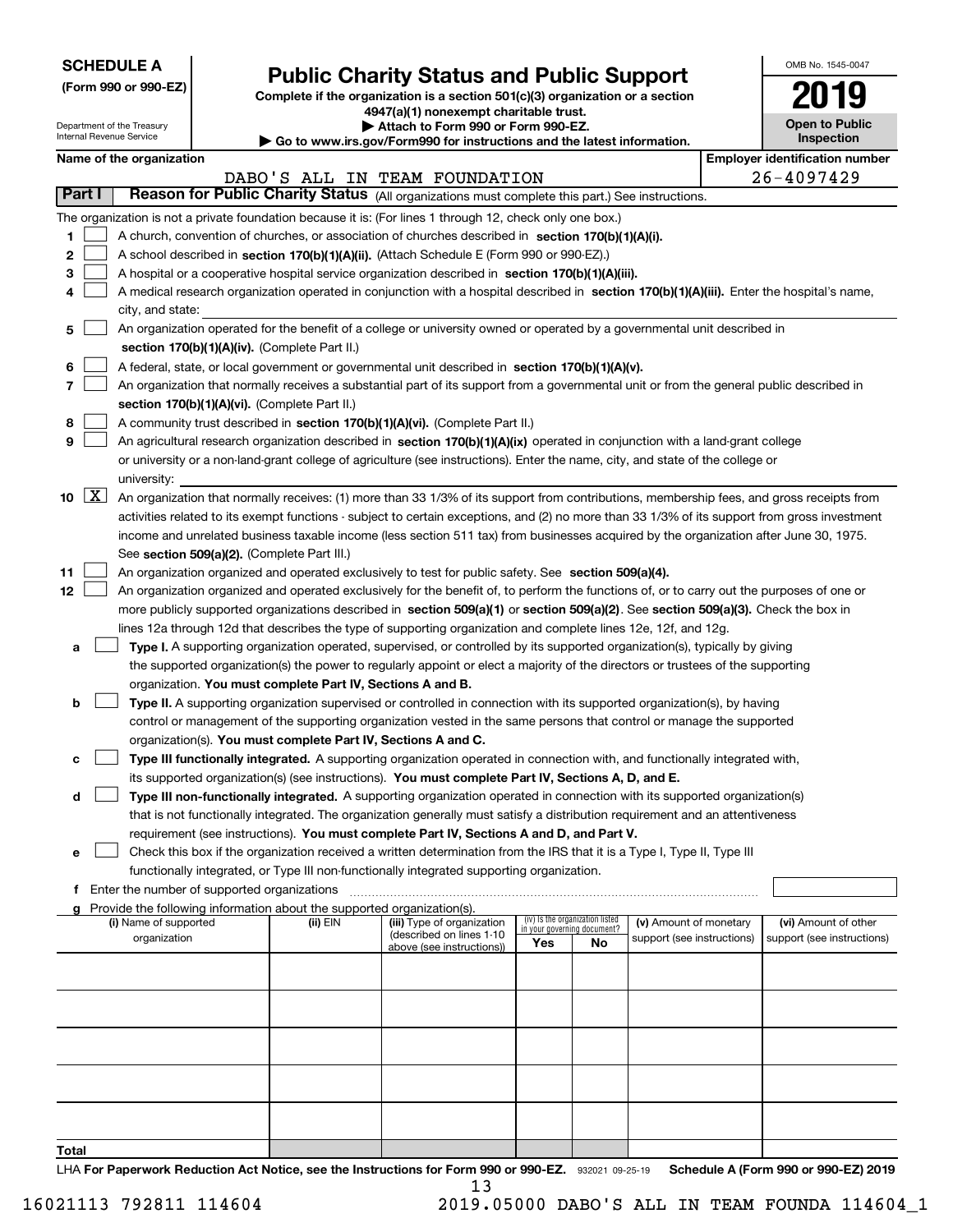#### Schedule A (Form 990 or 990-EZ) 2019 DABO'S ALL IN TEAM FOUNDATION  $_{\rm 26-4097429 \ \ \ \ \text{Page}}$ **Part II** | Support Schedule for Organizations Described in Sections 170(b)(1)(A)(iv) and 170(b)(1)(A)(vi)

**2**

(Complete only if you checked the box on line 5, 7, or 8 of Part I or if the organization failed to qualify under Part III. If the organization fails to qualify under the tests listed below, please complete Part III.)

| Calendar year (or fiscal year beginning in) $\blacktriangleright$<br>$(b)$ 2016<br>(a) 2015<br>$(c)$ 2017<br>$(d)$ 2018<br>(e) 2019<br><b>1</b> Gifts, grants, contributions, and<br>membership fees received. (Do not<br>include any "unusual grants.")<br><b>2</b> Tax revenues levied for the organ-<br>ization's benefit and either paid to<br>or expended on its behalf<br>3 The value of services or facilities<br>furnished by a governmental unit to<br>the organization without charge<br>4 Total. Add lines 1 through 3<br>The portion of total contributions<br>5.<br>by each person (other than a<br>governmental unit or publicly<br>supported organization) included | (f) Total |
|------------------------------------------------------------------------------------------------------------------------------------------------------------------------------------------------------------------------------------------------------------------------------------------------------------------------------------------------------------------------------------------------------------------------------------------------------------------------------------------------------------------------------------------------------------------------------------------------------------------------------------------------------------------------------------|-----------|
|                                                                                                                                                                                                                                                                                                                                                                                                                                                                                                                                                                                                                                                                                    |           |
|                                                                                                                                                                                                                                                                                                                                                                                                                                                                                                                                                                                                                                                                                    |           |
|                                                                                                                                                                                                                                                                                                                                                                                                                                                                                                                                                                                                                                                                                    |           |
|                                                                                                                                                                                                                                                                                                                                                                                                                                                                                                                                                                                                                                                                                    |           |
|                                                                                                                                                                                                                                                                                                                                                                                                                                                                                                                                                                                                                                                                                    |           |
|                                                                                                                                                                                                                                                                                                                                                                                                                                                                                                                                                                                                                                                                                    |           |
|                                                                                                                                                                                                                                                                                                                                                                                                                                                                                                                                                                                                                                                                                    |           |
|                                                                                                                                                                                                                                                                                                                                                                                                                                                                                                                                                                                                                                                                                    |           |
|                                                                                                                                                                                                                                                                                                                                                                                                                                                                                                                                                                                                                                                                                    |           |
|                                                                                                                                                                                                                                                                                                                                                                                                                                                                                                                                                                                                                                                                                    |           |
|                                                                                                                                                                                                                                                                                                                                                                                                                                                                                                                                                                                                                                                                                    |           |
|                                                                                                                                                                                                                                                                                                                                                                                                                                                                                                                                                                                                                                                                                    |           |
|                                                                                                                                                                                                                                                                                                                                                                                                                                                                                                                                                                                                                                                                                    |           |
|                                                                                                                                                                                                                                                                                                                                                                                                                                                                                                                                                                                                                                                                                    |           |
|                                                                                                                                                                                                                                                                                                                                                                                                                                                                                                                                                                                                                                                                                    |           |
| on line 1 that exceeds 2% of the                                                                                                                                                                                                                                                                                                                                                                                                                                                                                                                                                                                                                                                   |           |
| amount shown on line 11,                                                                                                                                                                                                                                                                                                                                                                                                                                                                                                                                                                                                                                                           |           |
| column (f)                                                                                                                                                                                                                                                                                                                                                                                                                                                                                                                                                                                                                                                                         |           |
| 6 Public support. Subtract line 5 from line 4.                                                                                                                                                                                                                                                                                                                                                                                                                                                                                                                                                                                                                                     |           |
| <b>Section B. Total Support</b>                                                                                                                                                                                                                                                                                                                                                                                                                                                                                                                                                                                                                                                    |           |
| Calendar year (or fiscal year beginning in)<br>$(d)$ 2018<br>(a) 2015<br>$(b)$ 2016<br>$(c)$ 2017<br>(e) 2019                                                                                                                                                                                                                                                                                                                                                                                                                                                                                                                                                                      | (f) Total |
| 7 Amounts from line 4                                                                                                                                                                                                                                                                                                                                                                                                                                                                                                                                                                                                                                                              |           |
| 8 Gross income from interest,                                                                                                                                                                                                                                                                                                                                                                                                                                                                                                                                                                                                                                                      |           |
| dividends, payments received on                                                                                                                                                                                                                                                                                                                                                                                                                                                                                                                                                                                                                                                    |           |
| securities loans, rents, royalties,                                                                                                                                                                                                                                                                                                                                                                                                                                                                                                                                                                                                                                                |           |
| and income from similar sources                                                                                                                                                                                                                                                                                                                                                                                                                                                                                                                                                                                                                                                    |           |
| Net income from unrelated business<br>9.                                                                                                                                                                                                                                                                                                                                                                                                                                                                                                                                                                                                                                           |           |
| activities, whether or not the                                                                                                                                                                                                                                                                                                                                                                                                                                                                                                                                                                                                                                                     |           |
| business is regularly carried on                                                                                                                                                                                                                                                                                                                                                                                                                                                                                                                                                                                                                                                   |           |
| <b>10</b> Other income. Do not include gain                                                                                                                                                                                                                                                                                                                                                                                                                                                                                                                                                                                                                                        |           |
| or loss from the sale of capital                                                                                                                                                                                                                                                                                                                                                                                                                                                                                                                                                                                                                                                   |           |
| assets (Explain in Part VI.)                                                                                                                                                                                                                                                                                                                                                                                                                                                                                                                                                                                                                                                       |           |
| <b>11 Total support.</b> Add lines 7 through 10                                                                                                                                                                                                                                                                                                                                                                                                                                                                                                                                                                                                                                    |           |
| 12<br><b>12</b> Gross receipts from related activities, etc. (see instructions)                                                                                                                                                                                                                                                                                                                                                                                                                                                                                                                                                                                                    |           |
| 13 First five years. If the Form 990 is for the organization's first, second, third, fourth, or fifth tax year as a section 501(c)(3)                                                                                                                                                                                                                                                                                                                                                                                                                                                                                                                                              |           |
| organization, check this box and stop here                                                                                                                                                                                                                                                                                                                                                                                                                                                                                                                                                                                                                                         |           |
| <b>Section C. Computation of Public Support Percentage</b>                                                                                                                                                                                                                                                                                                                                                                                                                                                                                                                                                                                                                         |           |
| 14<br>14 Public support percentage for 2019 (line 6, column (f) divided by line 11, column (f) <i>manumeronominimi</i> ng                                                                                                                                                                                                                                                                                                                                                                                                                                                                                                                                                          | %         |
| 15                                                                                                                                                                                                                                                                                                                                                                                                                                                                                                                                                                                                                                                                                 | $\%$      |
| 16a 33 1/3% support test - 2019. If the organization did not check the box on line 13, and line 14 is 33 1/3% or more, check this box and                                                                                                                                                                                                                                                                                                                                                                                                                                                                                                                                          |           |
| stop here. The organization qualifies as a publicly supported organization                                                                                                                                                                                                                                                                                                                                                                                                                                                                                                                                                                                                         |           |
| b 33 1/3% support test - 2018. If the organization did not check a box on line 13 or 16a, and line 15 is 33 1/3% or more, check this box                                                                                                                                                                                                                                                                                                                                                                                                                                                                                                                                           |           |
| and stop here. The organization qualifies as a publicly supported organization                                                                                                                                                                                                                                                                                                                                                                                                                                                                                                                                                                                                     |           |
| 17a 10% -facts-and-circumstances test - 2019. If the organization did not check a box on line 13, 16a, or 16b, and line 14 is 10% or more,                                                                                                                                                                                                                                                                                                                                                                                                                                                                                                                                         |           |
| and if the organization meets the "facts-and-circumstances" test, check this box and stop here. Explain in Part VI how the organization                                                                                                                                                                                                                                                                                                                                                                                                                                                                                                                                            |           |
| meets the "facts-and-circumstances" test. The organization qualifies as a publicly supported organization                                                                                                                                                                                                                                                                                                                                                                                                                                                                                                                                                                          |           |
| <b>b 10% -facts-and-circumstances test - 2018.</b> If the organization did not check a box on line 13, 16a, 16b, or 17a, and line 15 is 10% or                                                                                                                                                                                                                                                                                                                                                                                                                                                                                                                                     |           |
| more, and if the organization meets the "facts-and-circumstances" test, check this box and stop here. Explain in Part VI how the                                                                                                                                                                                                                                                                                                                                                                                                                                                                                                                                                   |           |
| organization meets the "facts-and-circumstances" test. The organization qualifies as a publicly supported organization                                                                                                                                                                                                                                                                                                                                                                                                                                                                                                                                                             |           |
| Private foundation. If the organization did not check a box on line 13, 16a, 16b, 17a, or 17b, check this box and see instructions<br>18<br>Schedule A (Form 990 or 990-F7) 2019                                                                                                                                                                                                                                                                                                                                                                                                                                                                                                   |           |

**Schedule A (Form 990 or 990-EZ) 2019**

932022 09-25-19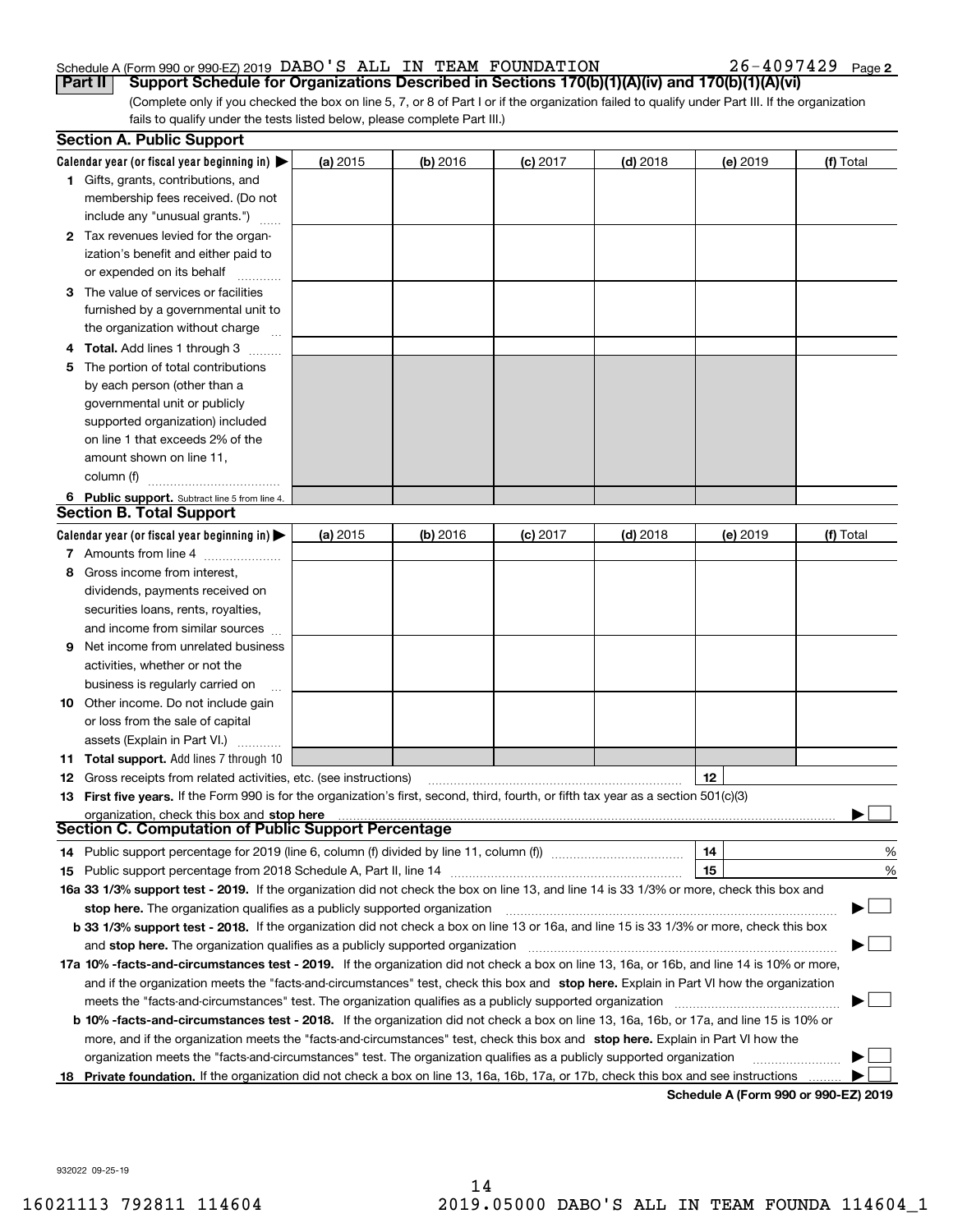#### Schedule A (Form 990 or 990-EZ) 2019 DABO'S ALL IN TEAM FOUNDATION  $_{\rm 26-4097429 \ \ \ \ \text{Page}}$ **Part III Support Schedule for Organizations Described in Section 509(a)(2)**

(Complete only if you checked the box on line 10 of Part I or if the organization failed to qualify under Part II. If the organization fails to qualify under the tests listed below, please complete Part II.)

|    | <b>Section A. Public Support</b>                                                                                                                                                         |           |            |            |                       |                                      |                                          |
|----|------------------------------------------------------------------------------------------------------------------------------------------------------------------------------------------|-----------|------------|------------|-----------------------|--------------------------------------|------------------------------------------|
|    | Calendar year (or fiscal year beginning in)                                                                                                                                              | (a) 2015  | (b) 2016   | $(c)$ 2017 | $(d)$ 2018            | (e) 2019                             | (f) Total                                |
|    | 1 Gifts, grants, contributions, and                                                                                                                                                      |           |            |            |                       |                                      |                                          |
|    | membership fees received. (Do not                                                                                                                                                        |           |            |            |                       |                                      |                                          |
|    | include any "unusual grants.")                                                                                                                                                           | 508, 175. | 301, 167.  | 418,554.   | 290, 190.             | 279,915.                             | 1798001.                                 |
|    | 2 Gross receipts from admissions,<br>merchandise sold or services per-<br>formed, or facilities furnished in<br>any activity that is related to the<br>organization's tax-exempt purpose |           |            |            |                       |                                      |                                          |
|    | 3 Gross receipts from activities that<br>are not an unrelated trade or bus-<br>iness under section 513                                                                                   |           |            |            |                       |                                      |                                          |
|    | 4 Tax revenues levied for the organ-<br>ization's benefit and either paid to<br>or expended on its behalf                                                                                |           |            |            |                       |                                      |                                          |
|    | 5 The value of services or facilities<br>furnished by a governmental unit to<br>the organization without charge                                                                          |           |            |            |                       |                                      |                                          |
|    | 6 Total. Add lines 1 through 5                                                                                                                                                           | 508, 175. | 301, 167.  | 418,554.   | 290, 190.             | 279,915.                             | 1798001.                                 |
|    | 7a Amounts included on lines 1, 2, and<br>3 received from disqualified persons                                                                                                           | 10,000.   | 10,000.    |            |                       |                                      | 20,000.                                  |
|    | <b>b</b> Amounts included on lines 2 and 3 received<br>from other than disqualified persons that<br>exceed the greater of \$5,000 or 1% of the<br>amount on line 13 for the year         |           |            |            |                       |                                      | 0.                                       |
|    | c Add lines 7a and 7b                                                                                                                                                                    | 10,000.   | 10,000.    |            |                       |                                      | 20,000.                                  |
|    | 8 Public support. (Subtract line 7c from line 6.)                                                                                                                                        |           |            |            |                       |                                      | 1778001.                                 |
|    | <b>Section B. Total Support</b>                                                                                                                                                          |           |            |            |                       |                                      |                                          |
|    | Calendar year (or fiscal year beginning in)                                                                                                                                              | (a) 2015  | $(b)$ 2016 | $(c)$ 2017 | $(d)$ 2018            | (e) 2019                             | (f) Total                                |
|    | <b>9</b> Amounts from line 6                                                                                                                                                             | 508, 175. | 301, 167.  | 418,554.   | 290, 190.             | 279,915.                             | 1798001.                                 |
|    | 10a Gross income from interest,<br>dividends, payments received on<br>securities loans, rents, royalties,<br>and income from similar sources                                             | 471.      | 604.       | 677.       | 854.                  | 1,254.                               | 3,860.                                   |
|    | <b>b</b> Unrelated business taxable income                                                                                                                                               |           |            |            |                       |                                      |                                          |
|    | (less section 511 taxes) from businesses<br>acquired after June 30, 1975                                                                                                                 |           |            |            |                       |                                      |                                          |
|    | c Add lines 10a and 10b                                                                                                                                                                  | 471.      | 604.       | 677.       | 854.                  | 1,254.                               | 3,860.                                   |
|    | 11 Net income from unrelated business<br>activities not included in line 10b,<br>whether or not the business is<br>regularly carried on                                                  |           |            |            |                       |                                      |                                          |
|    | <b>12</b> Other income. Do not include gain<br>or loss from the sale of capital<br>assets (Explain in Part VI.)                                                                          |           |            |            |                       |                                      |                                          |
|    | 13 Total support. (Add lines 9, 10c, 11, and 12.)                                                                                                                                        | 508,646.  | 301,771.   |            | 419, 231.   291, 044. | 281, 169.                            | 1801861.                                 |
|    | 14 First five years. If the Form 990 is for the organization's first, second, third, fourth, or fifth tax year as a section 501(c)(3) organization,                                      |           |            |            |                       |                                      |                                          |
|    | check this box and stop here www.array.com/www.array.com/www.array.com/www.array.com/www.array.com/www.array.c                                                                           |           |            |            |                       |                                      |                                          |
|    | <b>Section C. Computation of Public Support Percentage</b>                                                                                                                               |           |            |            |                       |                                      |                                          |
|    | 15 Public support percentage for 2019 (line 8, column (f), divided by line 13, column (f))                                                                                               |           |            |            |                       | 15                                   | 98.68<br>$\%$                            |
|    | 16 Public support percentage from 2018 Schedule A, Part III, line 15                                                                                                                     |           |            |            |                       | 16                                   | 96.37<br>%                               |
|    | <b>Section D. Computation of Investment Income Percentage</b>                                                                                                                            |           |            |            |                       |                                      |                                          |
|    | 17 Investment income percentage for 2019 (line 10c, column (f), divided by line 13, column (f))                                                                                          |           |            |            |                       | 17                                   | .21<br>%                                 |
|    | <b>18</b> Investment income percentage from <b>2018</b> Schedule A, Part III, line 17                                                                                                    |           |            |            |                       | 18                                   | .14<br>%                                 |
|    | 19a 33 1/3% support tests - 2019. If the organization did not check the box on line 14, and line 15 is more than 33 1/3%, and line 17 is not                                             |           |            |            |                       |                                      |                                          |
|    | more than 33 1/3%, check this box and stop here. The organization qualifies as a publicly supported organization                                                                         |           |            |            |                       |                                      | $\blacktriangleright$ $\boxed{\text{X}}$ |
|    | <b>b 33 1/3% support tests - 2018.</b> If the organization did not check a box on line 14 or line 19a, and line 16 is more than 33 1/3%, and                                             |           |            |            |                       |                                      |                                          |
|    | line 18 is not more than 33 1/3%, check this box and stop here. The organization qualifies as a publicly supported organization                                                          |           |            |            |                       |                                      |                                          |
| 20 | Private foundation. If the organization did not check a box on line 14, 19a, or 19b, check this box and see instructions                                                                 |           |            |            |                       |                                      |                                          |
|    | 932023 09-25-19                                                                                                                                                                          |           |            |            |                       | Schedule A (Form 990 or 990-EZ) 2019 |                                          |

 <sup>16021113 792811 114604 2019.05000</sup> DABO'S ALL IN TEAM FOUNDA 114604\_1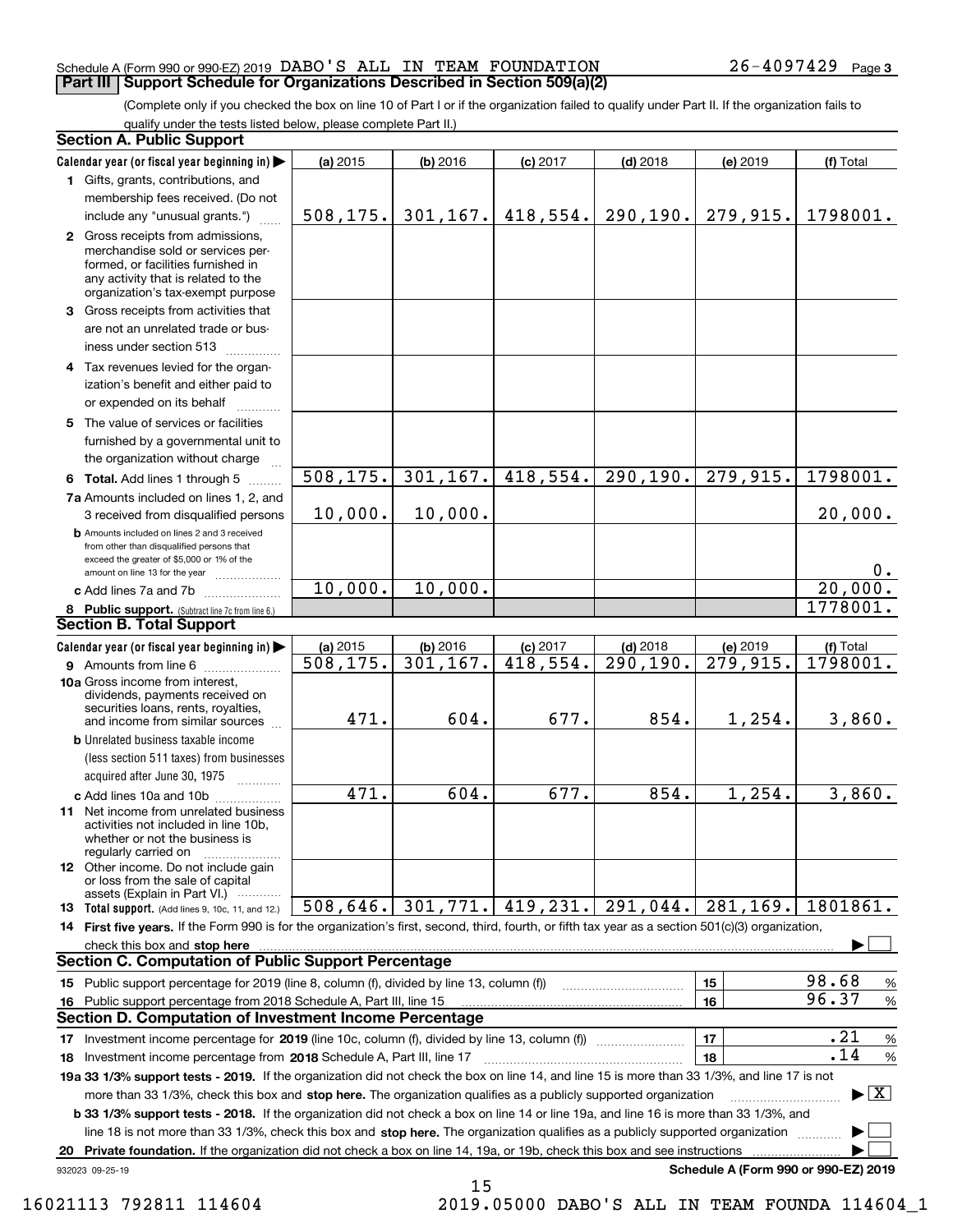#### Schedule A (Form 990 or 990-EZ) 2019 DABO'S ALL IN TEAM FOUNDATION  $_{\rm 26-4097429 \ \ \ \ \text{Page}}$

## **Part IV Supporting Organizations**

(Complete only if you checked a box in line 12 on Part I. If you checked 12a of Part I, complete Sections A and B. If you checked 12b of Part I, complete Sections A and C. If you checked 12c of Part I, complete Sections A, D, and E. If you checked 12d of Part I, complete Sections A and D, and complete Part V.)

#### **Section A. All Supporting Organizations**

- **1** Are all of the organization's supported organizations listed by name in the organization's governing documents? If "No," describe in **Part VI** how the supported organizations are designated. If designated by *class or purpose, describe the designation. If historic and continuing relationship, explain.*
- **2** Did the organization have any supported organization that does not have an IRS determination of status under section 509(a)(1) or (2)? If "Yes," explain in Part VI how the organization determined that the supported *organization was described in section 509(a)(1) or (2).*
- **3a** Did the organization have a supported organization described in section 501(c)(4), (5), or (6)? If "Yes," answer *(b) and (c) below.*
- **b** Did the organization confirm that each supported organization qualified under section 501(c)(4), (5), or (6) and satisfied the public support tests under section 509(a)(2)? If "Yes," describe in **Part VI** when and how the *organization made the determination.*
- **c**Did the organization ensure that all support to such organizations was used exclusively for section 170(c)(2)(B) purposes? If "Yes," explain in **Part VI** what controls the organization put in place to ensure such use.
- **4a***If* Was any supported organization not organized in the United States ("foreign supported organization")? *"Yes," and if you checked 12a or 12b in Part I, answer (b) and (c) below.*
- **b** Did the organization have ultimate control and discretion in deciding whether to make grants to the foreign supported organization? If "Yes," describe in **Part VI** how the organization had such control and discretion *despite being controlled or supervised by or in connection with its supported organizations.*
- **c** Did the organization support any foreign supported organization that does not have an IRS determination under sections 501(c)(3) and 509(a)(1) or (2)? If "Yes," explain in **Part VI** what controls the organization used *to ensure that all support to the foreign supported organization was used exclusively for section 170(c)(2)(B) purposes.*
- **5a** Did the organization add, substitute, or remove any supported organizations during the tax year? If "Yes," answer (b) and (c) below (if applicable). Also, provide detail in **Part VI,** including (i) the names and EIN *numbers of the supported organizations added, substituted, or removed; (ii) the reasons for each such action; (iii) the authority under the organization's organizing document authorizing such action; and (iv) how the action was accomplished (such as by amendment to the organizing document).*
- **b** Type I or Type II only. Was any added or substituted supported organization part of a class already designated in the organization's organizing document?
- **cSubstitutions only.**  Was the substitution the result of an event beyond the organization's control?
- **6** Did the organization provide support (whether in the form of grants or the provision of services or facilities) to **Part VI.** *If "Yes," provide detail in* support or benefit one or more of the filing organization's supported organizations? anyone other than (i) its supported organizations, (ii) individuals that are part of the charitable class benefited by one or more of its supported organizations, or (iii) other supporting organizations that also
- **7**Did the organization provide a grant, loan, compensation, or other similar payment to a substantial contributor *If "Yes," complete Part I of Schedule L (Form 990 or 990-EZ).* regard to a substantial contributor? (as defined in section 4958(c)(3)(C)), a family member of a substantial contributor, or a 35% controlled entity with
- **8** Did the organization make a loan to a disqualified person (as defined in section 4958) not described in line 7? *If "Yes," complete Part I of Schedule L (Form 990 or 990-EZ).*
- **9a** Was the organization controlled directly or indirectly at any time during the tax year by one or more in section 509(a)(1) or (2))? If "Yes," *provide detail in* <code>Part VI.</code> disqualified persons as defined in section 4946 (other than foundation managers and organizations described
- **b** Did one or more disqualified persons (as defined in line 9a) hold a controlling interest in any entity in which the supporting organization had an interest? If "Yes," provide detail in P**art VI**.
- **c**Did a disqualified person (as defined in line 9a) have an ownership interest in, or derive any personal benefit from, assets in which the supporting organization also had an interest? If "Yes," provide detail in P**art VI.**
- **10a** Was the organization subject to the excess business holdings rules of section 4943 because of section supporting organizations)? If "Yes," answer 10b below. 4943(f) (regarding certain Type II supporting organizations, and all Type III non-functionally integrated
- **b** Did the organization have any excess business holdings in the tax year? (Use Schedule C, Form 4720, to *determine whether the organization had excess business holdings.)*

932024 09-25-19

**Schedule A (Form 990 or 990-EZ) 2019**

**10b**

**1**

**YesNo**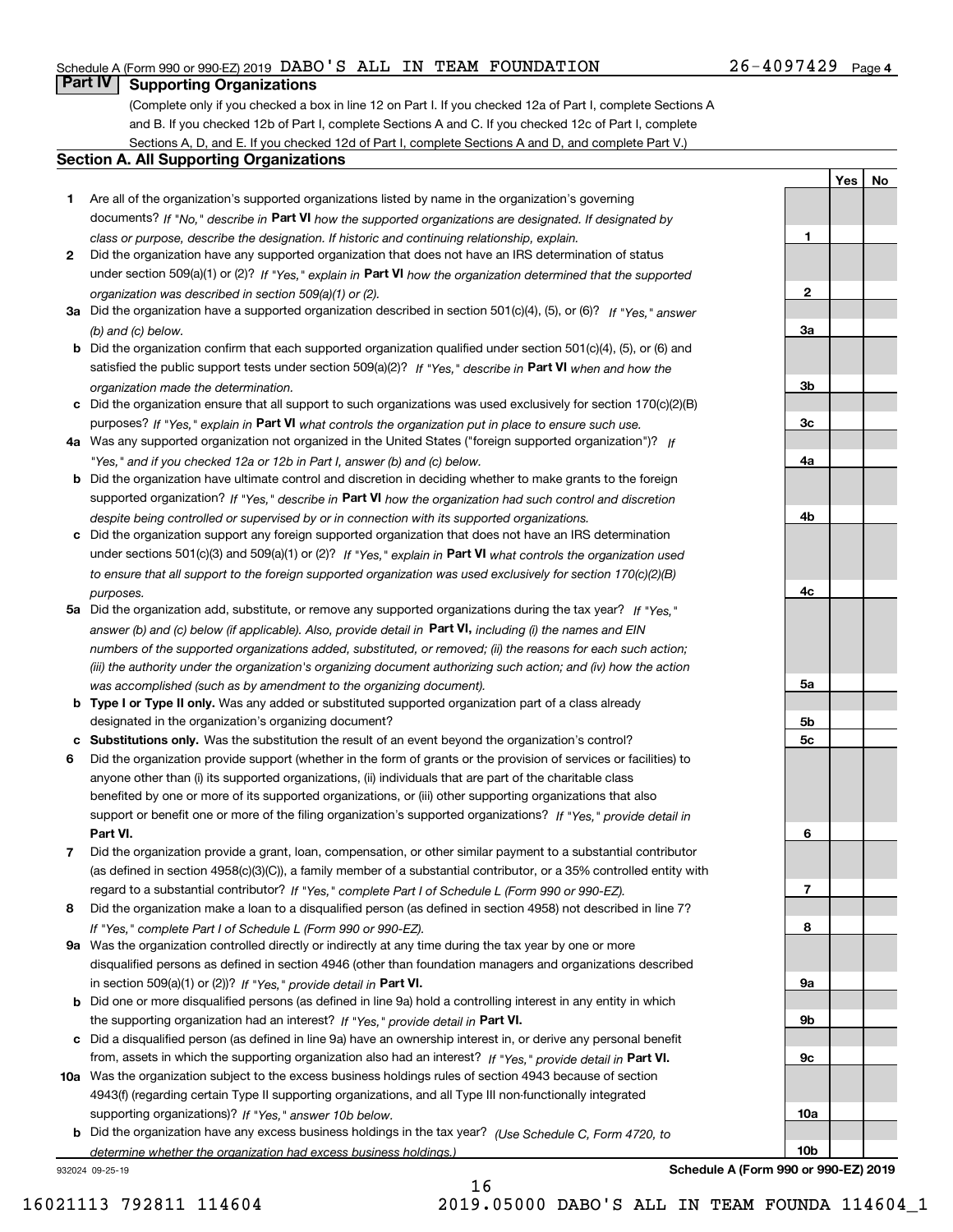## Schedule A (Form 990 or 990-EZ) 2019 DABO'S ALL IN TEAM FOUNDATION  $_{\rm 26-4097429 \ \ \ \ \text{Page}}$ **Part IV** Supporting Organizations *(continued)*

| Has the organization accepted a gift or contribution from any of the following persons?<br>11<br>a A person who directly or indirectly controls, either alone or together with persons described in (b) and (c)<br>below, the governing body of a supported organization?<br>11a<br>11 <sub>b</sub><br><b>b</b> A family member of a person described in (a) above?<br>11c<br>c A 35% controlled entity of a person described in (a) or (b) above? If "Yes" to a, b, or c, provide detail in Part VI.<br><b>Section B. Type I Supporting Organizations</b><br>Yes<br>Did the directors, trustees, or membership of one or more supported organizations have the power to<br>1<br>regularly appoint or elect at least a majority of the organization's directors or trustees at all times during the<br>tax year? If "No," describe in Part VI how the supported organization(s) effectively operated, supervised, or<br>controlled the organization's activities. If the organization had more than one supported organization,<br>describe how the powers to appoint and/or remove directors or trustees were allocated among the supported<br>1<br>organizations and what conditions or restrictions, if any, applied to such powers during the tax year.<br>Did the organization operate for the benefit of any supported organization other than the supported<br>2<br>organization(s) that operated, supervised, or controlled the supporting organization? If "Yes," explain in<br>Part VI how providing such benefit carried out the purposes of the supported organization(s) that operated,<br>$\mathbf{2}$<br>supervised, or controlled the supporting organization.<br><b>Section C. Type II Supporting Organizations</b><br>Yes<br>Were a majority of the organization's directors or trustees during the tax year also a majority of the directors<br>1<br>or trustees of each of the organization's supported organization(s)? If "No," describe in Part VI how control<br>or management of the supporting organization was vested in the same persons that controlled or managed<br>the supported organization(s).<br>Section D. All Type III Supporting Organizations<br>Yes<br>Did the organization provide to each of its supported organizations, by the last day of the fifth month of the<br>1<br>organization's tax year, (i) a written notice describing the type and amount of support provided during the prior tax<br>year, (ii) a copy of the Form 990 that was most recently filed as of the date of notification, and (iii) copies of the<br>organization's governing documents in effect on the date of notification, to the extent not previously provided?<br>1<br>Were any of the organization's officers, directors, or trustees either (i) appointed or elected by the supported<br>$\mathbf{2}$<br>organization(s) or (ii) serving on the governing body of a supported organization? If "No," explain in Part VI how<br>2<br>the organization maintained a close and continuous working relationship with the supported organization(s).<br>By reason of the relationship described in (2), did the organization's supported organizations have a<br>3<br>significant voice in the organization's investment policies and in directing the use of the organization's<br>income or assets at all times during the tax year? If "Yes," describe in Part VI the role the organization's<br>3<br>supported organizations played in this regard.<br>Section E. Type III Functionally Integrated Supporting Organizations<br>1<br>Check the box next to the method that the organization used to satisfy the Integral Part Test during the year (see instructions).<br>The organization satisfied the Activities Test. Complete line 2 below.<br>а<br>The organization is the parent of each of its supported organizations. Complete line 3 below.<br>b<br>The organization supported a governmental entity. Describe in Part VI how you supported a government entity (see instructions).<br>c<br>Activities Test. Answer (a) and (b) below.<br>Yes<br>2<br>Did substantially all of the organization's activities during the tax year directly further the exempt purposes of<br>a<br>the supported organization(s) to which the organization was responsive? If "Yes," then in Part VI identify<br>those supported organizations and explain how these activities directly furthered their exempt purposes,<br>how the organization was responsive to those supported organizations, and how the organization determined<br>2a<br>that these activities constituted substantially all of its activities.<br><b>b</b> Did the activities described in (a) constitute activities that, but for the organization's involvement, one or more<br>of the organization's supported organization(s) would have been engaged in? If "Yes," explain in Part VI the<br>reasons for the organization's position that its supported organization(s) would have engaged in these<br>2b<br>activities but for the organization's involvement.<br>Parent of Supported Organizations. Answer (a) and (b) below.<br>3<br>Did the organization have the power to regularly appoint or elect a majority of the officers, directors, or<br>a<br>trustees of each of the supported organizations? Provide details in Part VI.<br>За<br><b>b</b> Did the organization exercise a substantial degree of direction over the policies, programs, and activities of each |                                                                                                                   |    | Yes | No |
|----------------------------------------------------------------------------------------------------------------------------------------------------------------------------------------------------------------------------------------------------------------------------------------------------------------------------------------------------------------------------------------------------------------------------------------------------------------------------------------------------------------------------------------------------------------------------------------------------------------------------------------------------------------------------------------------------------------------------------------------------------------------------------------------------------------------------------------------------------------------------------------------------------------------------------------------------------------------------------------------------------------------------------------------------------------------------------------------------------------------------------------------------------------------------------------------------------------------------------------------------------------------------------------------------------------------------------------------------------------------------------------------------------------------------------------------------------------------------------------------------------------------------------------------------------------------------------------------------------------------------------------------------------------------------------------------------------------------------------------------------------------------------------------------------------------------------------------------------------------------------------------------------------------------------------------------------------------------------------------------------------------------------------------------------------------------------------------------------------------------------------------------------------------------------------------------------------------------------------------------------------------------------------------------------------------------------------------------------------------------------------------------------------------------------------------------------------------------------------------------------------------------------------------------------------------------------------------------------------------------------------------------------------------------------------------------------------------------------------------------------------------------------------------------------------------------------------------------------------------------------------------------------------------------------------------------------------------------------------------------------------------------------------------------------------------------------------------------------------------------------------------------------------------------------------------------------------------------------------------------------------------------------------------------------------------------------------------------------------------------------------------------------------------------------------------------------------------------------------------------------------------------------------------------------------------------------------------------------------------------------------------------------------------------------------------------------------------------------------------------------------------------------------------------------------------------------------------------------------------------------------------------------------------------------------------------------------------------------------------------------------------------------------------------------------------------------------------------------------------------------------------------------------------------------------------------------------------------------------------------------------------------------------------------------------------------------------------------------------------------------------------------------------------------------------------------------------------------------------------------------------------------------------------------------------------------------------------------------------------------------------------------------------------------------------------------------------------------------------------------------------------------------------------------------------------------------------------------------------------------------------------------------------------------------------------------------------------------------------------------------------------------------------------------------------------------------------------------------------------------------------------------------------------------------------------------------------------------------------------------------------------------------------------------------------------------------------------------------------------------------------------------------------------------------------------------------------------------------------|-------------------------------------------------------------------------------------------------------------------|----|-----|----|
|                                                                                                                                                                                                                                                                                                                                                                                                                                                                                                                                                                                                                                                                                                                                                                                                                                                                                                                                                                                                                                                                                                                                                                                                                                                                                                                                                                                                                                                                                                                                                                                                                                                                                                                                                                                                                                                                                                                                                                                                                                                                                                                                                                                                                                                                                                                                                                                                                                                                                                                                                                                                                                                                                                                                                                                                                                                                                                                                                                                                                                                                                                                                                                                                                                                                                                                                                                                                                                                                                                                                                                                                                                                                                                                                                                                                                                                                                                                                                                                                                                                                                                                                                                                                                                                                                                                                                                                                                                                                                                                                                                                                                                                                                                                                                                                                                                                                                                                                                                                                                                                                                                                                                                                                                                                                                                                                                                                                                                                                                  |                                                                                                                   |    |     |    |
|                                                                                                                                                                                                                                                                                                                                                                                                                                                                                                                                                                                                                                                                                                                                                                                                                                                                                                                                                                                                                                                                                                                                                                                                                                                                                                                                                                                                                                                                                                                                                                                                                                                                                                                                                                                                                                                                                                                                                                                                                                                                                                                                                                                                                                                                                                                                                                                                                                                                                                                                                                                                                                                                                                                                                                                                                                                                                                                                                                                                                                                                                                                                                                                                                                                                                                                                                                                                                                                                                                                                                                                                                                                                                                                                                                                                                                                                                                                                                                                                                                                                                                                                                                                                                                                                                                                                                                                                                                                                                                                                                                                                                                                                                                                                                                                                                                                                                                                                                                                                                                                                                                                                                                                                                                                                                                                                                                                                                                                                                  |                                                                                                                   |    |     |    |
|                                                                                                                                                                                                                                                                                                                                                                                                                                                                                                                                                                                                                                                                                                                                                                                                                                                                                                                                                                                                                                                                                                                                                                                                                                                                                                                                                                                                                                                                                                                                                                                                                                                                                                                                                                                                                                                                                                                                                                                                                                                                                                                                                                                                                                                                                                                                                                                                                                                                                                                                                                                                                                                                                                                                                                                                                                                                                                                                                                                                                                                                                                                                                                                                                                                                                                                                                                                                                                                                                                                                                                                                                                                                                                                                                                                                                                                                                                                                                                                                                                                                                                                                                                                                                                                                                                                                                                                                                                                                                                                                                                                                                                                                                                                                                                                                                                                                                                                                                                                                                                                                                                                                                                                                                                                                                                                                                                                                                                                                                  |                                                                                                                   |    |     |    |
|                                                                                                                                                                                                                                                                                                                                                                                                                                                                                                                                                                                                                                                                                                                                                                                                                                                                                                                                                                                                                                                                                                                                                                                                                                                                                                                                                                                                                                                                                                                                                                                                                                                                                                                                                                                                                                                                                                                                                                                                                                                                                                                                                                                                                                                                                                                                                                                                                                                                                                                                                                                                                                                                                                                                                                                                                                                                                                                                                                                                                                                                                                                                                                                                                                                                                                                                                                                                                                                                                                                                                                                                                                                                                                                                                                                                                                                                                                                                                                                                                                                                                                                                                                                                                                                                                                                                                                                                                                                                                                                                                                                                                                                                                                                                                                                                                                                                                                                                                                                                                                                                                                                                                                                                                                                                                                                                                                                                                                                                                  |                                                                                                                   |    |     |    |
|                                                                                                                                                                                                                                                                                                                                                                                                                                                                                                                                                                                                                                                                                                                                                                                                                                                                                                                                                                                                                                                                                                                                                                                                                                                                                                                                                                                                                                                                                                                                                                                                                                                                                                                                                                                                                                                                                                                                                                                                                                                                                                                                                                                                                                                                                                                                                                                                                                                                                                                                                                                                                                                                                                                                                                                                                                                                                                                                                                                                                                                                                                                                                                                                                                                                                                                                                                                                                                                                                                                                                                                                                                                                                                                                                                                                                                                                                                                                                                                                                                                                                                                                                                                                                                                                                                                                                                                                                                                                                                                                                                                                                                                                                                                                                                                                                                                                                                                                                                                                                                                                                                                                                                                                                                                                                                                                                                                                                                                                                  |                                                                                                                   |    |     |    |
|                                                                                                                                                                                                                                                                                                                                                                                                                                                                                                                                                                                                                                                                                                                                                                                                                                                                                                                                                                                                                                                                                                                                                                                                                                                                                                                                                                                                                                                                                                                                                                                                                                                                                                                                                                                                                                                                                                                                                                                                                                                                                                                                                                                                                                                                                                                                                                                                                                                                                                                                                                                                                                                                                                                                                                                                                                                                                                                                                                                                                                                                                                                                                                                                                                                                                                                                                                                                                                                                                                                                                                                                                                                                                                                                                                                                                                                                                                                                                                                                                                                                                                                                                                                                                                                                                                                                                                                                                                                                                                                                                                                                                                                                                                                                                                                                                                                                                                                                                                                                                                                                                                                                                                                                                                                                                                                                                                                                                                                                                  |                                                                                                                   |    |     |    |
|                                                                                                                                                                                                                                                                                                                                                                                                                                                                                                                                                                                                                                                                                                                                                                                                                                                                                                                                                                                                                                                                                                                                                                                                                                                                                                                                                                                                                                                                                                                                                                                                                                                                                                                                                                                                                                                                                                                                                                                                                                                                                                                                                                                                                                                                                                                                                                                                                                                                                                                                                                                                                                                                                                                                                                                                                                                                                                                                                                                                                                                                                                                                                                                                                                                                                                                                                                                                                                                                                                                                                                                                                                                                                                                                                                                                                                                                                                                                                                                                                                                                                                                                                                                                                                                                                                                                                                                                                                                                                                                                                                                                                                                                                                                                                                                                                                                                                                                                                                                                                                                                                                                                                                                                                                                                                                                                                                                                                                                                                  |                                                                                                                   |    |     | No |
|                                                                                                                                                                                                                                                                                                                                                                                                                                                                                                                                                                                                                                                                                                                                                                                                                                                                                                                                                                                                                                                                                                                                                                                                                                                                                                                                                                                                                                                                                                                                                                                                                                                                                                                                                                                                                                                                                                                                                                                                                                                                                                                                                                                                                                                                                                                                                                                                                                                                                                                                                                                                                                                                                                                                                                                                                                                                                                                                                                                                                                                                                                                                                                                                                                                                                                                                                                                                                                                                                                                                                                                                                                                                                                                                                                                                                                                                                                                                                                                                                                                                                                                                                                                                                                                                                                                                                                                                                                                                                                                                                                                                                                                                                                                                                                                                                                                                                                                                                                                                                                                                                                                                                                                                                                                                                                                                                                                                                                                                                  |                                                                                                                   |    |     |    |
|                                                                                                                                                                                                                                                                                                                                                                                                                                                                                                                                                                                                                                                                                                                                                                                                                                                                                                                                                                                                                                                                                                                                                                                                                                                                                                                                                                                                                                                                                                                                                                                                                                                                                                                                                                                                                                                                                                                                                                                                                                                                                                                                                                                                                                                                                                                                                                                                                                                                                                                                                                                                                                                                                                                                                                                                                                                                                                                                                                                                                                                                                                                                                                                                                                                                                                                                                                                                                                                                                                                                                                                                                                                                                                                                                                                                                                                                                                                                                                                                                                                                                                                                                                                                                                                                                                                                                                                                                                                                                                                                                                                                                                                                                                                                                                                                                                                                                                                                                                                                                                                                                                                                                                                                                                                                                                                                                                                                                                                                                  |                                                                                                                   |    |     |    |
|                                                                                                                                                                                                                                                                                                                                                                                                                                                                                                                                                                                                                                                                                                                                                                                                                                                                                                                                                                                                                                                                                                                                                                                                                                                                                                                                                                                                                                                                                                                                                                                                                                                                                                                                                                                                                                                                                                                                                                                                                                                                                                                                                                                                                                                                                                                                                                                                                                                                                                                                                                                                                                                                                                                                                                                                                                                                                                                                                                                                                                                                                                                                                                                                                                                                                                                                                                                                                                                                                                                                                                                                                                                                                                                                                                                                                                                                                                                                                                                                                                                                                                                                                                                                                                                                                                                                                                                                                                                                                                                                                                                                                                                                                                                                                                                                                                                                                                                                                                                                                                                                                                                                                                                                                                                                                                                                                                                                                                                                                  |                                                                                                                   |    |     |    |
|                                                                                                                                                                                                                                                                                                                                                                                                                                                                                                                                                                                                                                                                                                                                                                                                                                                                                                                                                                                                                                                                                                                                                                                                                                                                                                                                                                                                                                                                                                                                                                                                                                                                                                                                                                                                                                                                                                                                                                                                                                                                                                                                                                                                                                                                                                                                                                                                                                                                                                                                                                                                                                                                                                                                                                                                                                                                                                                                                                                                                                                                                                                                                                                                                                                                                                                                                                                                                                                                                                                                                                                                                                                                                                                                                                                                                                                                                                                                                                                                                                                                                                                                                                                                                                                                                                                                                                                                                                                                                                                                                                                                                                                                                                                                                                                                                                                                                                                                                                                                                                                                                                                                                                                                                                                                                                                                                                                                                                                                                  |                                                                                                                   |    |     |    |
|                                                                                                                                                                                                                                                                                                                                                                                                                                                                                                                                                                                                                                                                                                                                                                                                                                                                                                                                                                                                                                                                                                                                                                                                                                                                                                                                                                                                                                                                                                                                                                                                                                                                                                                                                                                                                                                                                                                                                                                                                                                                                                                                                                                                                                                                                                                                                                                                                                                                                                                                                                                                                                                                                                                                                                                                                                                                                                                                                                                                                                                                                                                                                                                                                                                                                                                                                                                                                                                                                                                                                                                                                                                                                                                                                                                                                                                                                                                                                                                                                                                                                                                                                                                                                                                                                                                                                                                                                                                                                                                                                                                                                                                                                                                                                                                                                                                                                                                                                                                                                                                                                                                                                                                                                                                                                                                                                                                                                                                                                  |                                                                                                                   |    |     |    |
|                                                                                                                                                                                                                                                                                                                                                                                                                                                                                                                                                                                                                                                                                                                                                                                                                                                                                                                                                                                                                                                                                                                                                                                                                                                                                                                                                                                                                                                                                                                                                                                                                                                                                                                                                                                                                                                                                                                                                                                                                                                                                                                                                                                                                                                                                                                                                                                                                                                                                                                                                                                                                                                                                                                                                                                                                                                                                                                                                                                                                                                                                                                                                                                                                                                                                                                                                                                                                                                                                                                                                                                                                                                                                                                                                                                                                                                                                                                                                                                                                                                                                                                                                                                                                                                                                                                                                                                                                                                                                                                                                                                                                                                                                                                                                                                                                                                                                                                                                                                                                                                                                                                                                                                                                                                                                                                                                                                                                                                                                  |                                                                                                                   |    |     |    |
|                                                                                                                                                                                                                                                                                                                                                                                                                                                                                                                                                                                                                                                                                                                                                                                                                                                                                                                                                                                                                                                                                                                                                                                                                                                                                                                                                                                                                                                                                                                                                                                                                                                                                                                                                                                                                                                                                                                                                                                                                                                                                                                                                                                                                                                                                                                                                                                                                                                                                                                                                                                                                                                                                                                                                                                                                                                                                                                                                                                                                                                                                                                                                                                                                                                                                                                                                                                                                                                                                                                                                                                                                                                                                                                                                                                                                                                                                                                                                                                                                                                                                                                                                                                                                                                                                                                                                                                                                                                                                                                                                                                                                                                                                                                                                                                                                                                                                                                                                                                                                                                                                                                                                                                                                                                                                                                                                                                                                                                                                  |                                                                                                                   |    |     |    |
|                                                                                                                                                                                                                                                                                                                                                                                                                                                                                                                                                                                                                                                                                                                                                                                                                                                                                                                                                                                                                                                                                                                                                                                                                                                                                                                                                                                                                                                                                                                                                                                                                                                                                                                                                                                                                                                                                                                                                                                                                                                                                                                                                                                                                                                                                                                                                                                                                                                                                                                                                                                                                                                                                                                                                                                                                                                                                                                                                                                                                                                                                                                                                                                                                                                                                                                                                                                                                                                                                                                                                                                                                                                                                                                                                                                                                                                                                                                                                                                                                                                                                                                                                                                                                                                                                                                                                                                                                                                                                                                                                                                                                                                                                                                                                                                                                                                                                                                                                                                                                                                                                                                                                                                                                                                                                                                                                                                                                                                                                  |                                                                                                                   |    |     |    |
|                                                                                                                                                                                                                                                                                                                                                                                                                                                                                                                                                                                                                                                                                                                                                                                                                                                                                                                                                                                                                                                                                                                                                                                                                                                                                                                                                                                                                                                                                                                                                                                                                                                                                                                                                                                                                                                                                                                                                                                                                                                                                                                                                                                                                                                                                                                                                                                                                                                                                                                                                                                                                                                                                                                                                                                                                                                                                                                                                                                                                                                                                                                                                                                                                                                                                                                                                                                                                                                                                                                                                                                                                                                                                                                                                                                                                                                                                                                                                                                                                                                                                                                                                                                                                                                                                                                                                                                                                                                                                                                                                                                                                                                                                                                                                                                                                                                                                                                                                                                                                                                                                                                                                                                                                                                                                                                                                                                                                                                                                  |                                                                                                                   |    |     |    |
|                                                                                                                                                                                                                                                                                                                                                                                                                                                                                                                                                                                                                                                                                                                                                                                                                                                                                                                                                                                                                                                                                                                                                                                                                                                                                                                                                                                                                                                                                                                                                                                                                                                                                                                                                                                                                                                                                                                                                                                                                                                                                                                                                                                                                                                                                                                                                                                                                                                                                                                                                                                                                                                                                                                                                                                                                                                                                                                                                                                                                                                                                                                                                                                                                                                                                                                                                                                                                                                                                                                                                                                                                                                                                                                                                                                                                                                                                                                                                                                                                                                                                                                                                                                                                                                                                                                                                                                                                                                                                                                                                                                                                                                                                                                                                                                                                                                                                                                                                                                                                                                                                                                                                                                                                                                                                                                                                                                                                                                                                  |                                                                                                                   |    |     |    |
|                                                                                                                                                                                                                                                                                                                                                                                                                                                                                                                                                                                                                                                                                                                                                                                                                                                                                                                                                                                                                                                                                                                                                                                                                                                                                                                                                                                                                                                                                                                                                                                                                                                                                                                                                                                                                                                                                                                                                                                                                                                                                                                                                                                                                                                                                                                                                                                                                                                                                                                                                                                                                                                                                                                                                                                                                                                                                                                                                                                                                                                                                                                                                                                                                                                                                                                                                                                                                                                                                                                                                                                                                                                                                                                                                                                                                                                                                                                                                                                                                                                                                                                                                                                                                                                                                                                                                                                                                                                                                                                                                                                                                                                                                                                                                                                                                                                                                                                                                                                                                                                                                                                                                                                                                                                                                                                                                                                                                                                                                  |                                                                                                                   |    |     |    |
|                                                                                                                                                                                                                                                                                                                                                                                                                                                                                                                                                                                                                                                                                                                                                                                                                                                                                                                                                                                                                                                                                                                                                                                                                                                                                                                                                                                                                                                                                                                                                                                                                                                                                                                                                                                                                                                                                                                                                                                                                                                                                                                                                                                                                                                                                                                                                                                                                                                                                                                                                                                                                                                                                                                                                                                                                                                                                                                                                                                                                                                                                                                                                                                                                                                                                                                                                                                                                                                                                                                                                                                                                                                                                                                                                                                                                                                                                                                                                                                                                                                                                                                                                                                                                                                                                                                                                                                                                                                                                                                                                                                                                                                                                                                                                                                                                                                                                                                                                                                                                                                                                                                                                                                                                                                                                                                                                                                                                                                                                  |                                                                                                                   |    |     | No |
|                                                                                                                                                                                                                                                                                                                                                                                                                                                                                                                                                                                                                                                                                                                                                                                                                                                                                                                                                                                                                                                                                                                                                                                                                                                                                                                                                                                                                                                                                                                                                                                                                                                                                                                                                                                                                                                                                                                                                                                                                                                                                                                                                                                                                                                                                                                                                                                                                                                                                                                                                                                                                                                                                                                                                                                                                                                                                                                                                                                                                                                                                                                                                                                                                                                                                                                                                                                                                                                                                                                                                                                                                                                                                                                                                                                                                                                                                                                                                                                                                                                                                                                                                                                                                                                                                                                                                                                                                                                                                                                                                                                                                                                                                                                                                                                                                                                                                                                                                                                                                                                                                                                                                                                                                                                                                                                                                                                                                                                                                  |                                                                                                                   |    |     |    |
|                                                                                                                                                                                                                                                                                                                                                                                                                                                                                                                                                                                                                                                                                                                                                                                                                                                                                                                                                                                                                                                                                                                                                                                                                                                                                                                                                                                                                                                                                                                                                                                                                                                                                                                                                                                                                                                                                                                                                                                                                                                                                                                                                                                                                                                                                                                                                                                                                                                                                                                                                                                                                                                                                                                                                                                                                                                                                                                                                                                                                                                                                                                                                                                                                                                                                                                                                                                                                                                                                                                                                                                                                                                                                                                                                                                                                                                                                                                                                                                                                                                                                                                                                                                                                                                                                                                                                                                                                                                                                                                                                                                                                                                                                                                                                                                                                                                                                                                                                                                                                                                                                                                                                                                                                                                                                                                                                                                                                                                                                  |                                                                                                                   |    |     |    |
|                                                                                                                                                                                                                                                                                                                                                                                                                                                                                                                                                                                                                                                                                                                                                                                                                                                                                                                                                                                                                                                                                                                                                                                                                                                                                                                                                                                                                                                                                                                                                                                                                                                                                                                                                                                                                                                                                                                                                                                                                                                                                                                                                                                                                                                                                                                                                                                                                                                                                                                                                                                                                                                                                                                                                                                                                                                                                                                                                                                                                                                                                                                                                                                                                                                                                                                                                                                                                                                                                                                                                                                                                                                                                                                                                                                                                                                                                                                                                                                                                                                                                                                                                                                                                                                                                                                                                                                                                                                                                                                                                                                                                                                                                                                                                                                                                                                                                                                                                                                                                                                                                                                                                                                                                                                                                                                                                                                                                                                                                  |                                                                                                                   |    |     |    |
|                                                                                                                                                                                                                                                                                                                                                                                                                                                                                                                                                                                                                                                                                                                                                                                                                                                                                                                                                                                                                                                                                                                                                                                                                                                                                                                                                                                                                                                                                                                                                                                                                                                                                                                                                                                                                                                                                                                                                                                                                                                                                                                                                                                                                                                                                                                                                                                                                                                                                                                                                                                                                                                                                                                                                                                                                                                                                                                                                                                                                                                                                                                                                                                                                                                                                                                                                                                                                                                                                                                                                                                                                                                                                                                                                                                                                                                                                                                                                                                                                                                                                                                                                                                                                                                                                                                                                                                                                                                                                                                                                                                                                                                                                                                                                                                                                                                                                                                                                                                                                                                                                                                                                                                                                                                                                                                                                                                                                                                                                  |                                                                                                                   |    |     |    |
|                                                                                                                                                                                                                                                                                                                                                                                                                                                                                                                                                                                                                                                                                                                                                                                                                                                                                                                                                                                                                                                                                                                                                                                                                                                                                                                                                                                                                                                                                                                                                                                                                                                                                                                                                                                                                                                                                                                                                                                                                                                                                                                                                                                                                                                                                                                                                                                                                                                                                                                                                                                                                                                                                                                                                                                                                                                                                                                                                                                                                                                                                                                                                                                                                                                                                                                                                                                                                                                                                                                                                                                                                                                                                                                                                                                                                                                                                                                                                                                                                                                                                                                                                                                                                                                                                                                                                                                                                                                                                                                                                                                                                                                                                                                                                                                                                                                                                                                                                                                                                                                                                                                                                                                                                                                                                                                                                                                                                                                                                  |                                                                                                                   |    |     |    |
|                                                                                                                                                                                                                                                                                                                                                                                                                                                                                                                                                                                                                                                                                                                                                                                                                                                                                                                                                                                                                                                                                                                                                                                                                                                                                                                                                                                                                                                                                                                                                                                                                                                                                                                                                                                                                                                                                                                                                                                                                                                                                                                                                                                                                                                                                                                                                                                                                                                                                                                                                                                                                                                                                                                                                                                                                                                                                                                                                                                                                                                                                                                                                                                                                                                                                                                                                                                                                                                                                                                                                                                                                                                                                                                                                                                                                                                                                                                                                                                                                                                                                                                                                                                                                                                                                                                                                                                                                                                                                                                                                                                                                                                                                                                                                                                                                                                                                                                                                                                                                                                                                                                                                                                                                                                                                                                                                                                                                                                                                  |                                                                                                                   |    |     | No |
|                                                                                                                                                                                                                                                                                                                                                                                                                                                                                                                                                                                                                                                                                                                                                                                                                                                                                                                                                                                                                                                                                                                                                                                                                                                                                                                                                                                                                                                                                                                                                                                                                                                                                                                                                                                                                                                                                                                                                                                                                                                                                                                                                                                                                                                                                                                                                                                                                                                                                                                                                                                                                                                                                                                                                                                                                                                                                                                                                                                                                                                                                                                                                                                                                                                                                                                                                                                                                                                                                                                                                                                                                                                                                                                                                                                                                                                                                                                                                                                                                                                                                                                                                                                                                                                                                                                                                                                                                                                                                                                                                                                                                                                                                                                                                                                                                                                                                                                                                                                                                                                                                                                                                                                                                                                                                                                                                                                                                                                                                  |                                                                                                                   |    |     |    |
|                                                                                                                                                                                                                                                                                                                                                                                                                                                                                                                                                                                                                                                                                                                                                                                                                                                                                                                                                                                                                                                                                                                                                                                                                                                                                                                                                                                                                                                                                                                                                                                                                                                                                                                                                                                                                                                                                                                                                                                                                                                                                                                                                                                                                                                                                                                                                                                                                                                                                                                                                                                                                                                                                                                                                                                                                                                                                                                                                                                                                                                                                                                                                                                                                                                                                                                                                                                                                                                                                                                                                                                                                                                                                                                                                                                                                                                                                                                                                                                                                                                                                                                                                                                                                                                                                                                                                                                                                                                                                                                                                                                                                                                                                                                                                                                                                                                                                                                                                                                                                                                                                                                                                                                                                                                                                                                                                                                                                                                                                  |                                                                                                                   |    |     |    |
|                                                                                                                                                                                                                                                                                                                                                                                                                                                                                                                                                                                                                                                                                                                                                                                                                                                                                                                                                                                                                                                                                                                                                                                                                                                                                                                                                                                                                                                                                                                                                                                                                                                                                                                                                                                                                                                                                                                                                                                                                                                                                                                                                                                                                                                                                                                                                                                                                                                                                                                                                                                                                                                                                                                                                                                                                                                                                                                                                                                                                                                                                                                                                                                                                                                                                                                                                                                                                                                                                                                                                                                                                                                                                                                                                                                                                                                                                                                                                                                                                                                                                                                                                                                                                                                                                                                                                                                                                                                                                                                                                                                                                                                                                                                                                                                                                                                                                                                                                                                                                                                                                                                                                                                                                                                                                                                                                                                                                                                                                  |                                                                                                                   |    |     |    |
|                                                                                                                                                                                                                                                                                                                                                                                                                                                                                                                                                                                                                                                                                                                                                                                                                                                                                                                                                                                                                                                                                                                                                                                                                                                                                                                                                                                                                                                                                                                                                                                                                                                                                                                                                                                                                                                                                                                                                                                                                                                                                                                                                                                                                                                                                                                                                                                                                                                                                                                                                                                                                                                                                                                                                                                                                                                                                                                                                                                                                                                                                                                                                                                                                                                                                                                                                                                                                                                                                                                                                                                                                                                                                                                                                                                                                                                                                                                                                                                                                                                                                                                                                                                                                                                                                                                                                                                                                                                                                                                                                                                                                                                                                                                                                                                                                                                                                                                                                                                                                                                                                                                                                                                                                                                                                                                                                                                                                                                                                  |                                                                                                                   |    |     |    |
|                                                                                                                                                                                                                                                                                                                                                                                                                                                                                                                                                                                                                                                                                                                                                                                                                                                                                                                                                                                                                                                                                                                                                                                                                                                                                                                                                                                                                                                                                                                                                                                                                                                                                                                                                                                                                                                                                                                                                                                                                                                                                                                                                                                                                                                                                                                                                                                                                                                                                                                                                                                                                                                                                                                                                                                                                                                                                                                                                                                                                                                                                                                                                                                                                                                                                                                                                                                                                                                                                                                                                                                                                                                                                                                                                                                                                                                                                                                                                                                                                                                                                                                                                                                                                                                                                                                                                                                                                                                                                                                                                                                                                                                                                                                                                                                                                                                                                                                                                                                                                                                                                                                                                                                                                                                                                                                                                                                                                                                                                  |                                                                                                                   |    |     |    |
|                                                                                                                                                                                                                                                                                                                                                                                                                                                                                                                                                                                                                                                                                                                                                                                                                                                                                                                                                                                                                                                                                                                                                                                                                                                                                                                                                                                                                                                                                                                                                                                                                                                                                                                                                                                                                                                                                                                                                                                                                                                                                                                                                                                                                                                                                                                                                                                                                                                                                                                                                                                                                                                                                                                                                                                                                                                                                                                                                                                                                                                                                                                                                                                                                                                                                                                                                                                                                                                                                                                                                                                                                                                                                                                                                                                                                                                                                                                                                                                                                                                                                                                                                                                                                                                                                                                                                                                                                                                                                                                                                                                                                                                                                                                                                                                                                                                                                                                                                                                                                                                                                                                                                                                                                                                                                                                                                                                                                                                                                  |                                                                                                                   |    |     |    |
|                                                                                                                                                                                                                                                                                                                                                                                                                                                                                                                                                                                                                                                                                                                                                                                                                                                                                                                                                                                                                                                                                                                                                                                                                                                                                                                                                                                                                                                                                                                                                                                                                                                                                                                                                                                                                                                                                                                                                                                                                                                                                                                                                                                                                                                                                                                                                                                                                                                                                                                                                                                                                                                                                                                                                                                                                                                                                                                                                                                                                                                                                                                                                                                                                                                                                                                                                                                                                                                                                                                                                                                                                                                                                                                                                                                                                                                                                                                                                                                                                                                                                                                                                                                                                                                                                                                                                                                                                                                                                                                                                                                                                                                                                                                                                                                                                                                                                                                                                                                                                                                                                                                                                                                                                                                                                                                                                                                                                                                                                  |                                                                                                                   |    |     |    |
|                                                                                                                                                                                                                                                                                                                                                                                                                                                                                                                                                                                                                                                                                                                                                                                                                                                                                                                                                                                                                                                                                                                                                                                                                                                                                                                                                                                                                                                                                                                                                                                                                                                                                                                                                                                                                                                                                                                                                                                                                                                                                                                                                                                                                                                                                                                                                                                                                                                                                                                                                                                                                                                                                                                                                                                                                                                                                                                                                                                                                                                                                                                                                                                                                                                                                                                                                                                                                                                                                                                                                                                                                                                                                                                                                                                                                                                                                                                                                                                                                                                                                                                                                                                                                                                                                                                                                                                                                                                                                                                                                                                                                                                                                                                                                                                                                                                                                                                                                                                                                                                                                                                                                                                                                                                                                                                                                                                                                                                                                  |                                                                                                                   |    |     |    |
|                                                                                                                                                                                                                                                                                                                                                                                                                                                                                                                                                                                                                                                                                                                                                                                                                                                                                                                                                                                                                                                                                                                                                                                                                                                                                                                                                                                                                                                                                                                                                                                                                                                                                                                                                                                                                                                                                                                                                                                                                                                                                                                                                                                                                                                                                                                                                                                                                                                                                                                                                                                                                                                                                                                                                                                                                                                                                                                                                                                                                                                                                                                                                                                                                                                                                                                                                                                                                                                                                                                                                                                                                                                                                                                                                                                                                                                                                                                                                                                                                                                                                                                                                                                                                                                                                                                                                                                                                                                                                                                                                                                                                                                                                                                                                                                                                                                                                                                                                                                                                                                                                                                                                                                                                                                                                                                                                                                                                                                                                  |                                                                                                                   |    |     |    |
|                                                                                                                                                                                                                                                                                                                                                                                                                                                                                                                                                                                                                                                                                                                                                                                                                                                                                                                                                                                                                                                                                                                                                                                                                                                                                                                                                                                                                                                                                                                                                                                                                                                                                                                                                                                                                                                                                                                                                                                                                                                                                                                                                                                                                                                                                                                                                                                                                                                                                                                                                                                                                                                                                                                                                                                                                                                                                                                                                                                                                                                                                                                                                                                                                                                                                                                                                                                                                                                                                                                                                                                                                                                                                                                                                                                                                                                                                                                                                                                                                                                                                                                                                                                                                                                                                                                                                                                                                                                                                                                                                                                                                                                                                                                                                                                                                                                                                                                                                                                                                                                                                                                                                                                                                                                                                                                                                                                                                                                                                  |                                                                                                                   |    |     |    |
|                                                                                                                                                                                                                                                                                                                                                                                                                                                                                                                                                                                                                                                                                                                                                                                                                                                                                                                                                                                                                                                                                                                                                                                                                                                                                                                                                                                                                                                                                                                                                                                                                                                                                                                                                                                                                                                                                                                                                                                                                                                                                                                                                                                                                                                                                                                                                                                                                                                                                                                                                                                                                                                                                                                                                                                                                                                                                                                                                                                                                                                                                                                                                                                                                                                                                                                                                                                                                                                                                                                                                                                                                                                                                                                                                                                                                                                                                                                                                                                                                                                                                                                                                                                                                                                                                                                                                                                                                                                                                                                                                                                                                                                                                                                                                                                                                                                                                                                                                                                                                                                                                                                                                                                                                                                                                                                                                                                                                                                                                  |                                                                                                                   |    |     |    |
|                                                                                                                                                                                                                                                                                                                                                                                                                                                                                                                                                                                                                                                                                                                                                                                                                                                                                                                                                                                                                                                                                                                                                                                                                                                                                                                                                                                                                                                                                                                                                                                                                                                                                                                                                                                                                                                                                                                                                                                                                                                                                                                                                                                                                                                                                                                                                                                                                                                                                                                                                                                                                                                                                                                                                                                                                                                                                                                                                                                                                                                                                                                                                                                                                                                                                                                                                                                                                                                                                                                                                                                                                                                                                                                                                                                                                                                                                                                                                                                                                                                                                                                                                                                                                                                                                                                                                                                                                                                                                                                                                                                                                                                                                                                                                                                                                                                                                                                                                                                                                                                                                                                                                                                                                                                                                                                                                                                                                                                                                  |                                                                                                                   |    |     |    |
|                                                                                                                                                                                                                                                                                                                                                                                                                                                                                                                                                                                                                                                                                                                                                                                                                                                                                                                                                                                                                                                                                                                                                                                                                                                                                                                                                                                                                                                                                                                                                                                                                                                                                                                                                                                                                                                                                                                                                                                                                                                                                                                                                                                                                                                                                                                                                                                                                                                                                                                                                                                                                                                                                                                                                                                                                                                                                                                                                                                                                                                                                                                                                                                                                                                                                                                                                                                                                                                                                                                                                                                                                                                                                                                                                                                                                                                                                                                                                                                                                                                                                                                                                                                                                                                                                                                                                                                                                                                                                                                                                                                                                                                                                                                                                                                                                                                                                                                                                                                                                                                                                                                                                                                                                                                                                                                                                                                                                                                                                  |                                                                                                                   |    |     |    |
|                                                                                                                                                                                                                                                                                                                                                                                                                                                                                                                                                                                                                                                                                                                                                                                                                                                                                                                                                                                                                                                                                                                                                                                                                                                                                                                                                                                                                                                                                                                                                                                                                                                                                                                                                                                                                                                                                                                                                                                                                                                                                                                                                                                                                                                                                                                                                                                                                                                                                                                                                                                                                                                                                                                                                                                                                                                                                                                                                                                                                                                                                                                                                                                                                                                                                                                                                                                                                                                                                                                                                                                                                                                                                                                                                                                                                                                                                                                                                                                                                                                                                                                                                                                                                                                                                                                                                                                                                                                                                                                                                                                                                                                                                                                                                                                                                                                                                                                                                                                                                                                                                                                                                                                                                                                                                                                                                                                                                                                                                  |                                                                                                                   |    |     |    |
|                                                                                                                                                                                                                                                                                                                                                                                                                                                                                                                                                                                                                                                                                                                                                                                                                                                                                                                                                                                                                                                                                                                                                                                                                                                                                                                                                                                                                                                                                                                                                                                                                                                                                                                                                                                                                                                                                                                                                                                                                                                                                                                                                                                                                                                                                                                                                                                                                                                                                                                                                                                                                                                                                                                                                                                                                                                                                                                                                                                                                                                                                                                                                                                                                                                                                                                                                                                                                                                                                                                                                                                                                                                                                                                                                                                                                                                                                                                                                                                                                                                                                                                                                                                                                                                                                                                                                                                                                                                                                                                                                                                                                                                                                                                                                                                                                                                                                                                                                                                                                                                                                                                                                                                                                                                                                                                                                                                                                                                                                  |                                                                                                                   |    |     |    |
|                                                                                                                                                                                                                                                                                                                                                                                                                                                                                                                                                                                                                                                                                                                                                                                                                                                                                                                                                                                                                                                                                                                                                                                                                                                                                                                                                                                                                                                                                                                                                                                                                                                                                                                                                                                                                                                                                                                                                                                                                                                                                                                                                                                                                                                                                                                                                                                                                                                                                                                                                                                                                                                                                                                                                                                                                                                                                                                                                                                                                                                                                                                                                                                                                                                                                                                                                                                                                                                                                                                                                                                                                                                                                                                                                                                                                                                                                                                                                                                                                                                                                                                                                                                                                                                                                                                                                                                                                                                                                                                                                                                                                                                                                                                                                                                                                                                                                                                                                                                                                                                                                                                                                                                                                                                                                                                                                                                                                                                                                  |                                                                                                                   |    |     |    |
|                                                                                                                                                                                                                                                                                                                                                                                                                                                                                                                                                                                                                                                                                                                                                                                                                                                                                                                                                                                                                                                                                                                                                                                                                                                                                                                                                                                                                                                                                                                                                                                                                                                                                                                                                                                                                                                                                                                                                                                                                                                                                                                                                                                                                                                                                                                                                                                                                                                                                                                                                                                                                                                                                                                                                                                                                                                                                                                                                                                                                                                                                                                                                                                                                                                                                                                                                                                                                                                                                                                                                                                                                                                                                                                                                                                                                                                                                                                                                                                                                                                                                                                                                                                                                                                                                                                                                                                                                                                                                                                                                                                                                                                                                                                                                                                                                                                                                                                                                                                                                                                                                                                                                                                                                                                                                                                                                                                                                                                                                  |                                                                                                                   |    |     | No |
|                                                                                                                                                                                                                                                                                                                                                                                                                                                                                                                                                                                                                                                                                                                                                                                                                                                                                                                                                                                                                                                                                                                                                                                                                                                                                                                                                                                                                                                                                                                                                                                                                                                                                                                                                                                                                                                                                                                                                                                                                                                                                                                                                                                                                                                                                                                                                                                                                                                                                                                                                                                                                                                                                                                                                                                                                                                                                                                                                                                                                                                                                                                                                                                                                                                                                                                                                                                                                                                                                                                                                                                                                                                                                                                                                                                                                                                                                                                                                                                                                                                                                                                                                                                                                                                                                                                                                                                                                                                                                                                                                                                                                                                                                                                                                                                                                                                                                                                                                                                                                                                                                                                                                                                                                                                                                                                                                                                                                                                                                  |                                                                                                                   |    |     |    |
|                                                                                                                                                                                                                                                                                                                                                                                                                                                                                                                                                                                                                                                                                                                                                                                                                                                                                                                                                                                                                                                                                                                                                                                                                                                                                                                                                                                                                                                                                                                                                                                                                                                                                                                                                                                                                                                                                                                                                                                                                                                                                                                                                                                                                                                                                                                                                                                                                                                                                                                                                                                                                                                                                                                                                                                                                                                                                                                                                                                                                                                                                                                                                                                                                                                                                                                                                                                                                                                                                                                                                                                                                                                                                                                                                                                                                                                                                                                                                                                                                                                                                                                                                                                                                                                                                                                                                                                                                                                                                                                                                                                                                                                                                                                                                                                                                                                                                                                                                                                                                                                                                                                                                                                                                                                                                                                                                                                                                                                                                  |                                                                                                                   |    |     |    |
|                                                                                                                                                                                                                                                                                                                                                                                                                                                                                                                                                                                                                                                                                                                                                                                                                                                                                                                                                                                                                                                                                                                                                                                                                                                                                                                                                                                                                                                                                                                                                                                                                                                                                                                                                                                                                                                                                                                                                                                                                                                                                                                                                                                                                                                                                                                                                                                                                                                                                                                                                                                                                                                                                                                                                                                                                                                                                                                                                                                                                                                                                                                                                                                                                                                                                                                                                                                                                                                                                                                                                                                                                                                                                                                                                                                                                                                                                                                                                                                                                                                                                                                                                                                                                                                                                                                                                                                                                                                                                                                                                                                                                                                                                                                                                                                                                                                                                                                                                                                                                                                                                                                                                                                                                                                                                                                                                                                                                                                                                  |                                                                                                                   |    |     |    |
|                                                                                                                                                                                                                                                                                                                                                                                                                                                                                                                                                                                                                                                                                                                                                                                                                                                                                                                                                                                                                                                                                                                                                                                                                                                                                                                                                                                                                                                                                                                                                                                                                                                                                                                                                                                                                                                                                                                                                                                                                                                                                                                                                                                                                                                                                                                                                                                                                                                                                                                                                                                                                                                                                                                                                                                                                                                                                                                                                                                                                                                                                                                                                                                                                                                                                                                                                                                                                                                                                                                                                                                                                                                                                                                                                                                                                                                                                                                                                                                                                                                                                                                                                                                                                                                                                                                                                                                                                                                                                                                                                                                                                                                                                                                                                                                                                                                                                                                                                                                                                                                                                                                                                                                                                                                                                                                                                                                                                                                                                  |                                                                                                                   |    |     |    |
|                                                                                                                                                                                                                                                                                                                                                                                                                                                                                                                                                                                                                                                                                                                                                                                                                                                                                                                                                                                                                                                                                                                                                                                                                                                                                                                                                                                                                                                                                                                                                                                                                                                                                                                                                                                                                                                                                                                                                                                                                                                                                                                                                                                                                                                                                                                                                                                                                                                                                                                                                                                                                                                                                                                                                                                                                                                                                                                                                                                                                                                                                                                                                                                                                                                                                                                                                                                                                                                                                                                                                                                                                                                                                                                                                                                                                                                                                                                                                                                                                                                                                                                                                                                                                                                                                                                                                                                                                                                                                                                                                                                                                                                                                                                                                                                                                                                                                                                                                                                                                                                                                                                                                                                                                                                                                                                                                                                                                                                                                  |                                                                                                                   |    |     |    |
|                                                                                                                                                                                                                                                                                                                                                                                                                                                                                                                                                                                                                                                                                                                                                                                                                                                                                                                                                                                                                                                                                                                                                                                                                                                                                                                                                                                                                                                                                                                                                                                                                                                                                                                                                                                                                                                                                                                                                                                                                                                                                                                                                                                                                                                                                                                                                                                                                                                                                                                                                                                                                                                                                                                                                                                                                                                                                                                                                                                                                                                                                                                                                                                                                                                                                                                                                                                                                                                                                                                                                                                                                                                                                                                                                                                                                                                                                                                                                                                                                                                                                                                                                                                                                                                                                                                                                                                                                                                                                                                                                                                                                                                                                                                                                                                                                                                                                                                                                                                                                                                                                                                                                                                                                                                                                                                                                                                                                                                                                  |                                                                                                                   |    |     |    |
|                                                                                                                                                                                                                                                                                                                                                                                                                                                                                                                                                                                                                                                                                                                                                                                                                                                                                                                                                                                                                                                                                                                                                                                                                                                                                                                                                                                                                                                                                                                                                                                                                                                                                                                                                                                                                                                                                                                                                                                                                                                                                                                                                                                                                                                                                                                                                                                                                                                                                                                                                                                                                                                                                                                                                                                                                                                                                                                                                                                                                                                                                                                                                                                                                                                                                                                                                                                                                                                                                                                                                                                                                                                                                                                                                                                                                                                                                                                                                                                                                                                                                                                                                                                                                                                                                                                                                                                                                                                                                                                                                                                                                                                                                                                                                                                                                                                                                                                                                                                                                                                                                                                                                                                                                                                                                                                                                                                                                                                                                  |                                                                                                                   |    |     |    |
|                                                                                                                                                                                                                                                                                                                                                                                                                                                                                                                                                                                                                                                                                                                                                                                                                                                                                                                                                                                                                                                                                                                                                                                                                                                                                                                                                                                                                                                                                                                                                                                                                                                                                                                                                                                                                                                                                                                                                                                                                                                                                                                                                                                                                                                                                                                                                                                                                                                                                                                                                                                                                                                                                                                                                                                                                                                                                                                                                                                                                                                                                                                                                                                                                                                                                                                                                                                                                                                                                                                                                                                                                                                                                                                                                                                                                                                                                                                                                                                                                                                                                                                                                                                                                                                                                                                                                                                                                                                                                                                                                                                                                                                                                                                                                                                                                                                                                                                                                                                                                                                                                                                                                                                                                                                                                                                                                                                                                                                                                  |                                                                                                                   |    |     |    |
|                                                                                                                                                                                                                                                                                                                                                                                                                                                                                                                                                                                                                                                                                                                                                                                                                                                                                                                                                                                                                                                                                                                                                                                                                                                                                                                                                                                                                                                                                                                                                                                                                                                                                                                                                                                                                                                                                                                                                                                                                                                                                                                                                                                                                                                                                                                                                                                                                                                                                                                                                                                                                                                                                                                                                                                                                                                                                                                                                                                                                                                                                                                                                                                                                                                                                                                                                                                                                                                                                                                                                                                                                                                                                                                                                                                                                                                                                                                                                                                                                                                                                                                                                                                                                                                                                                                                                                                                                                                                                                                                                                                                                                                                                                                                                                                                                                                                                                                                                                                                                                                                                                                                                                                                                                                                                                                                                                                                                                                                                  |                                                                                                                   |    |     |    |
|                                                                                                                                                                                                                                                                                                                                                                                                                                                                                                                                                                                                                                                                                                                                                                                                                                                                                                                                                                                                                                                                                                                                                                                                                                                                                                                                                                                                                                                                                                                                                                                                                                                                                                                                                                                                                                                                                                                                                                                                                                                                                                                                                                                                                                                                                                                                                                                                                                                                                                                                                                                                                                                                                                                                                                                                                                                                                                                                                                                                                                                                                                                                                                                                                                                                                                                                                                                                                                                                                                                                                                                                                                                                                                                                                                                                                                                                                                                                                                                                                                                                                                                                                                                                                                                                                                                                                                                                                                                                                                                                                                                                                                                                                                                                                                                                                                                                                                                                                                                                                                                                                                                                                                                                                                                                                                                                                                                                                                                                                  |                                                                                                                   |    |     |    |
|                                                                                                                                                                                                                                                                                                                                                                                                                                                                                                                                                                                                                                                                                                                                                                                                                                                                                                                                                                                                                                                                                                                                                                                                                                                                                                                                                                                                                                                                                                                                                                                                                                                                                                                                                                                                                                                                                                                                                                                                                                                                                                                                                                                                                                                                                                                                                                                                                                                                                                                                                                                                                                                                                                                                                                                                                                                                                                                                                                                                                                                                                                                                                                                                                                                                                                                                                                                                                                                                                                                                                                                                                                                                                                                                                                                                                                                                                                                                                                                                                                                                                                                                                                                                                                                                                                                                                                                                                                                                                                                                                                                                                                                                                                                                                                                                                                                                                                                                                                                                                                                                                                                                                                                                                                                                                                                                                                                                                                                                                  |                                                                                                                   |    |     |    |
|                                                                                                                                                                                                                                                                                                                                                                                                                                                                                                                                                                                                                                                                                                                                                                                                                                                                                                                                                                                                                                                                                                                                                                                                                                                                                                                                                                                                                                                                                                                                                                                                                                                                                                                                                                                                                                                                                                                                                                                                                                                                                                                                                                                                                                                                                                                                                                                                                                                                                                                                                                                                                                                                                                                                                                                                                                                                                                                                                                                                                                                                                                                                                                                                                                                                                                                                                                                                                                                                                                                                                                                                                                                                                                                                                                                                                                                                                                                                                                                                                                                                                                                                                                                                                                                                                                                                                                                                                                                                                                                                                                                                                                                                                                                                                                                                                                                                                                                                                                                                                                                                                                                                                                                                                                                                                                                                                                                                                                                                                  |                                                                                                                   |    |     |    |
|                                                                                                                                                                                                                                                                                                                                                                                                                                                                                                                                                                                                                                                                                                                                                                                                                                                                                                                                                                                                                                                                                                                                                                                                                                                                                                                                                                                                                                                                                                                                                                                                                                                                                                                                                                                                                                                                                                                                                                                                                                                                                                                                                                                                                                                                                                                                                                                                                                                                                                                                                                                                                                                                                                                                                                                                                                                                                                                                                                                                                                                                                                                                                                                                                                                                                                                                                                                                                                                                                                                                                                                                                                                                                                                                                                                                                                                                                                                                                                                                                                                                                                                                                                                                                                                                                                                                                                                                                                                                                                                                                                                                                                                                                                                                                                                                                                                                                                                                                                                                                                                                                                                                                                                                                                                                                                                                                                                                                                                                                  |                                                                                                                   |    |     |    |
|                                                                                                                                                                                                                                                                                                                                                                                                                                                                                                                                                                                                                                                                                                                                                                                                                                                                                                                                                                                                                                                                                                                                                                                                                                                                                                                                                                                                                                                                                                                                                                                                                                                                                                                                                                                                                                                                                                                                                                                                                                                                                                                                                                                                                                                                                                                                                                                                                                                                                                                                                                                                                                                                                                                                                                                                                                                                                                                                                                                                                                                                                                                                                                                                                                                                                                                                                                                                                                                                                                                                                                                                                                                                                                                                                                                                                                                                                                                                                                                                                                                                                                                                                                                                                                                                                                                                                                                                                                                                                                                                                                                                                                                                                                                                                                                                                                                                                                                                                                                                                                                                                                                                                                                                                                                                                                                                                                                                                                                                                  | of its supported organizations? If "Yes," describe in Part VI the role played by the organization in this regard. | 3b |     |    |

17

932025 09-25-19

**Schedule A (Form 990 or 990-EZ) 2019**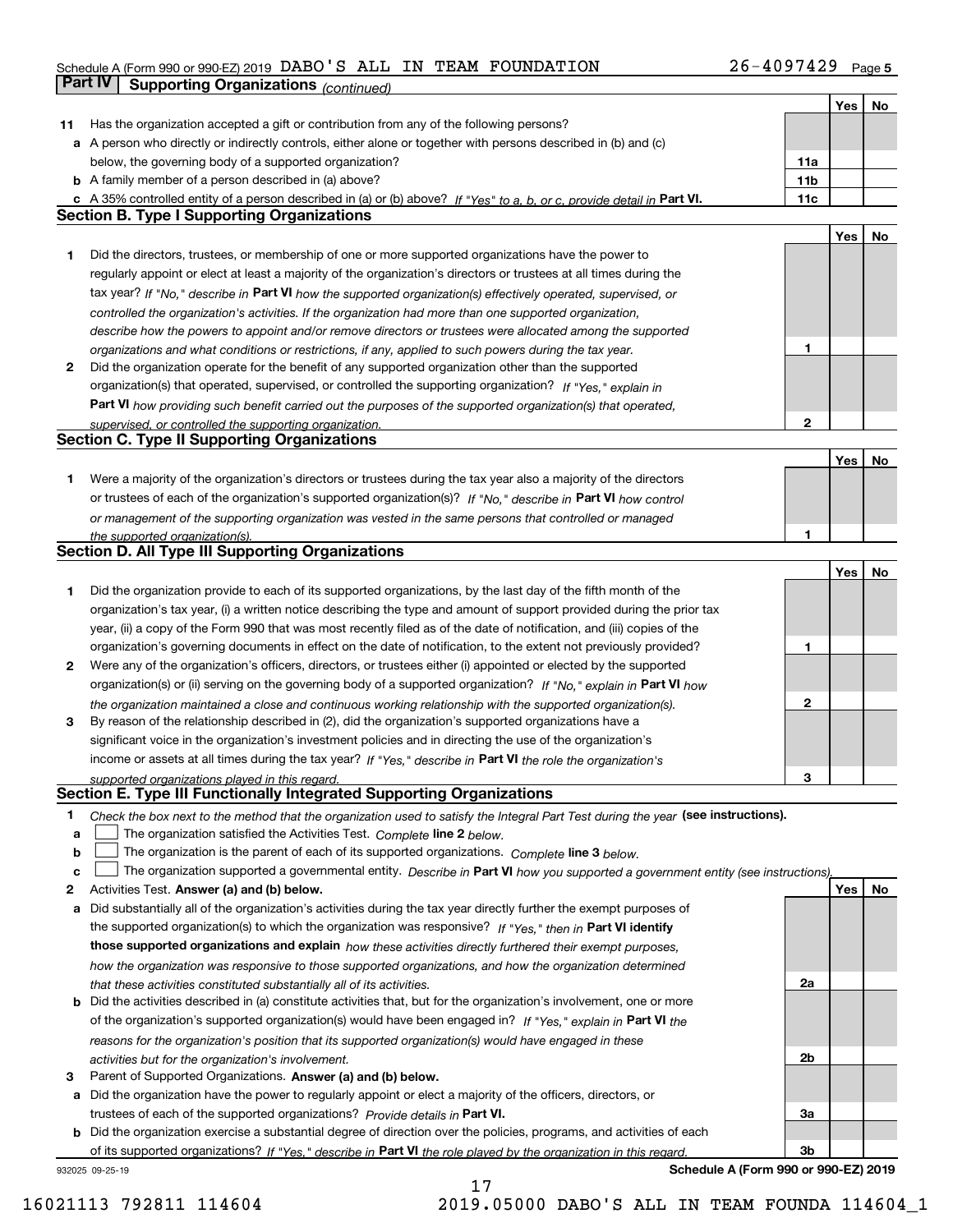| Schedule A (Form 990 or 990-EZ) 2019 DABO 'S ALL IN TEAM FOUNDATION |  |                                                                                       | $26 - 4097429$ Page 6 |  |
|---------------------------------------------------------------------|--|---------------------------------------------------------------------------------------|-----------------------|--|
|                                                                     |  | <b>Part V</b> Type III Non-Functionally Integrated 509(a)(3) Supporting Organizations |                       |  |

| 1 Check here if the organization satisfied the Integral Part Test as a qualifying trust on Nov. 20, 1970 (explain in Part VI). See instructions. All |  |
|------------------------------------------------------------------------------------------------------------------------------------------------------|--|
| other Type III non-functionally integrated supporting organizations must complete Sections A through E.                                              |  |
|                                                                                                                                                      |  |

| Section A - Adjusted Net Income |                                                                                                                                   |                | (A) Prior Year | (B) Current Year<br>(optional) |
|---------------------------------|-----------------------------------------------------------------------------------------------------------------------------------|----------------|----------------|--------------------------------|
| 1                               | Net short-term capital gain                                                                                                       | 1              |                |                                |
| 2                               | Recoveries of prior-year distributions                                                                                            | $\overline{2}$ |                |                                |
| 3                               | Other gross income (see instructions)                                                                                             | 3              |                |                                |
| 4                               | Add lines 1 through 3.                                                                                                            | 4              |                |                                |
| 5                               | Depreciation and depletion                                                                                                        | 5              |                |                                |
| 6                               | Portion of operating expenses paid or incurred for production or                                                                  |                |                |                                |
|                                 | collection of gross income or for management, conservation, or                                                                    |                |                |                                |
|                                 | maintenance of property held for production of income (see instructions)                                                          | 6              |                |                                |
| 7                               | Other expenses (see instructions)                                                                                                 | $\overline{7}$ |                |                                |
| 8                               | Adjusted Net Income (subtract lines 5, 6, and 7 from line 4)                                                                      | 8              |                |                                |
|                                 | <b>Section B - Minimum Asset Amount</b>                                                                                           |                | (A) Prior Year | (B) Current Year<br>(optional) |
| 1                               | Aggregate fair market value of all non-exempt-use assets (see                                                                     |                |                |                                |
|                                 | instructions for short tax year or assets held for part of year):                                                                 |                |                |                                |
|                                 | <b>a</b> Average monthly value of securities                                                                                      | 1a             |                |                                |
|                                 | <b>b</b> Average monthly cash balances                                                                                            | 1 <sub>b</sub> |                |                                |
|                                 | c Fair market value of other non-exempt-use assets                                                                                | 1c             |                |                                |
|                                 | d Total (add lines 1a, 1b, and 1c)                                                                                                | 1d             |                |                                |
|                                 | e Discount claimed for blockage or other                                                                                          |                |                |                                |
|                                 | factors (explain in detail in Part VI):                                                                                           |                |                |                                |
| 2                               | Acquisition indebtedness applicable to non-exempt-use assets                                                                      | $\mathbf{2}$   |                |                                |
| 3                               | Subtract line 2 from line 1d.                                                                                                     | 3              |                |                                |
| 4                               | Cash deemed held for exempt use. Enter 1-1/2% of line 3 (for greater amount,                                                      |                |                |                                |
|                                 | see instructions).                                                                                                                | 4              |                |                                |
| 5                               | Net value of non-exempt-use assets (subtract line 4 from line 3)                                                                  | 5              |                |                                |
| 6                               | Multiply line 5 by .035.                                                                                                          | 6              |                |                                |
| 7                               | Recoveries of prior-year distributions                                                                                            | $\overline{7}$ |                |                                |
| 8                               | Minimum Asset Amount (add line 7 to line 6)                                                                                       | 8              |                |                                |
|                                 | <b>Section C - Distributable Amount</b>                                                                                           |                |                | <b>Current Year</b>            |
| 1                               | Adjusted net income for prior year (from Section A, line 8, Column A)                                                             | 1              |                |                                |
| 2                               | Enter 85% of line 1.                                                                                                              | $\mathbf{2}$   |                |                                |
| 3                               | Minimum asset amount for prior year (from Section B, line 8, Column A)                                                            | 3              |                |                                |
| 4                               | Enter greater of line 2 or line 3.                                                                                                | 4              |                |                                |
| 5                               | Income tax imposed in prior year                                                                                                  | 5              |                |                                |
| 6                               | <b>Distributable Amount.</b> Subtract line 5 from line 4, unless subject to                                                       |                |                |                                |
|                                 | emergency temporary reduction (see instructions).                                                                                 | 6              |                |                                |
| 7                               | Check here if the current year is the organization's first as a non-functionally integrated Type III supporting organization (see |                |                |                                |

instructions).

**Schedule A (Form 990 or 990-EZ) 2019**

932026 09-25-19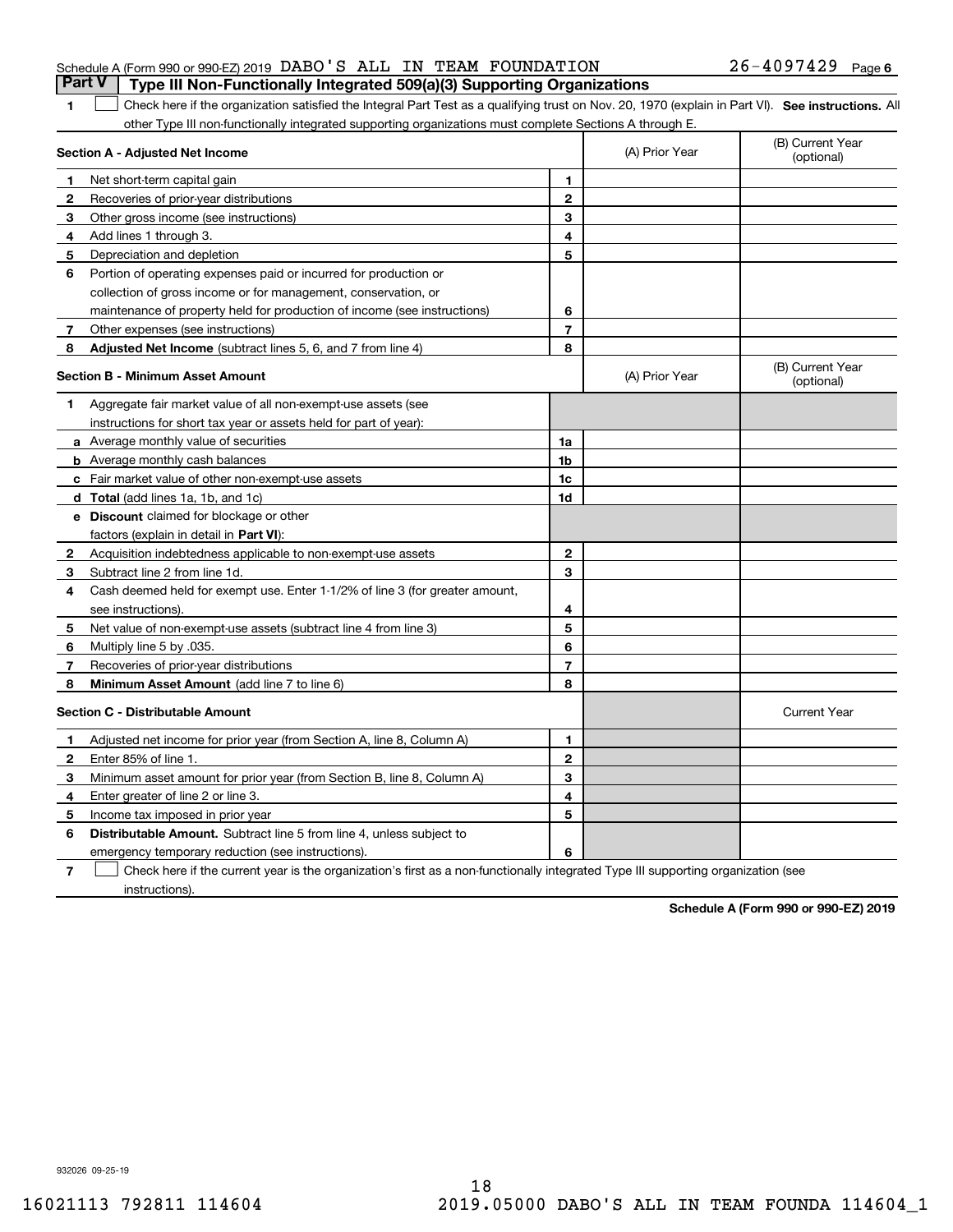#### Schedule A (Form 990 or 990-EZ) 2019 DABO'S ALL IN TEAM FOUNDATION  $_{\rm 26-4097429 \ \ \ \ \text{Page}}$

| <b>Part V</b> | Type III Non-Functionally Integrated 509(a)(3) Supporting Organizations                    |                             | (continued)                           |                                         |
|---------------|--------------------------------------------------------------------------------------------|-----------------------------|---------------------------------------|-----------------------------------------|
|               | <b>Section D - Distributions</b>                                                           |                             |                                       | <b>Current Year</b>                     |
| 1             | Amounts paid to supported organizations to accomplish exempt purposes                      |                             |                                       |                                         |
| 2             | Amounts paid to perform activity that directly furthers exempt purposes of supported       |                             |                                       |                                         |
|               | organizations, in excess of income from activity                                           |                             |                                       |                                         |
| 3             | Administrative expenses paid to accomplish exempt purposes of supported organizations      |                             |                                       |                                         |
| 4             | Amounts paid to acquire exempt-use assets                                                  |                             |                                       |                                         |
| 5             | Qualified set-aside amounts (prior IRS approval required)                                  |                             |                                       |                                         |
| 6             | Other distributions (describe in Part VI). See instructions.                               |                             |                                       |                                         |
| 7             | <b>Total annual distributions.</b> Add lines 1 through 6.                                  |                             |                                       |                                         |
| 8             | Distributions to attentive supported organizations to which the organization is responsive |                             |                                       |                                         |
|               | (provide details in Part VI). See instructions.                                            |                             |                                       |                                         |
| 9             | Distributable amount for 2019 from Section C, line 6                                       |                             |                                       |                                         |
| 10            | Line 8 amount divided by line 9 amount                                                     |                             |                                       |                                         |
|               |                                                                                            | (i)                         | (iii)                                 | (iii)                                   |
|               | <b>Section E - Distribution Allocations</b> (see instructions)                             | <b>Excess Distributions</b> | <b>Underdistributions</b><br>Pre-2019 | <b>Distributable</b><br>Amount for 2019 |
| 1             | Distributable amount for 2019 from Section C, line 6                                       |                             |                                       |                                         |
| 2             | Underdistributions, if any, for years prior to 2019 (reason-                               |                             |                                       |                                         |
|               | able cause required- explain in Part VI). See instructions.                                |                             |                                       |                                         |
| З             | Excess distributions carryover, if any, to 2019                                            |                             |                                       |                                         |
|               | <b>a</b> From 2014                                                                         |                             |                                       |                                         |
|               | <b>b</b> From 2015                                                                         |                             |                                       |                                         |
|               | $c$ From 2016                                                                              |                             |                                       |                                         |
|               | d From 2017                                                                                |                             |                                       |                                         |
|               | e From 2018                                                                                |                             |                                       |                                         |
|               | Total of lines 3a through e                                                                |                             |                                       |                                         |
| g             | Applied to underdistributions of prior years                                               |                             |                                       |                                         |
|               | <b>h</b> Applied to 2019 distributable amount                                              |                             |                                       |                                         |
|               | Carryover from 2014 not applied (see instructions)                                         |                             |                                       |                                         |
|               | Remainder. Subtract lines 3g, 3h, and 3i from 3f.                                          |                             |                                       |                                         |
| 4             | Distributions for 2019 from Section D,                                                     |                             |                                       |                                         |
|               | line $7:$                                                                                  |                             |                                       |                                         |
|               | <b>a</b> Applied to underdistributions of prior years                                      |                             |                                       |                                         |
|               | <b>b</b> Applied to 2019 distributable amount                                              |                             |                                       |                                         |
|               | c Remainder. Subtract lines 4a and 4b from 4.                                              |                             |                                       |                                         |
| 5             | Remaining underdistributions for years prior to 2019, if                                   |                             |                                       |                                         |
|               | any. Subtract lines 3g and 4a from line 2. For result greater                              |                             |                                       |                                         |
|               | than zero, explain in Part VI. See instructions.                                           |                             |                                       |                                         |
| 6             | Remaining underdistributions for 2019. Subtract lines 3h                                   |                             |                                       |                                         |
|               | and 4b from line 1. For result greater than zero, explain in                               |                             |                                       |                                         |
|               | Part VI. See instructions.                                                                 |                             |                                       |                                         |
| 7             | Excess distributions carryover to 2020. Add lines 3j                                       |                             |                                       |                                         |
|               | and 4c.                                                                                    |                             |                                       |                                         |
| 8             | Breakdown of line 7:                                                                       |                             |                                       |                                         |
|               | a Excess from 2015                                                                         |                             |                                       |                                         |
|               | <b>b</b> Excess from 2016                                                                  |                             |                                       |                                         |
|               | c Excess from 2017                                                                         |                             |                                       |                                         |
|               | d Excess from 2018                                                                         |                             |                                       |                                         |
|               | e Excess from 2019                                                                         |                             |                                       |                                         |
|               |                                                                                            |                             |                                       |                                         |

**Schedule A (Form 990 or 990-EZ) 2019**

932027 09-25-19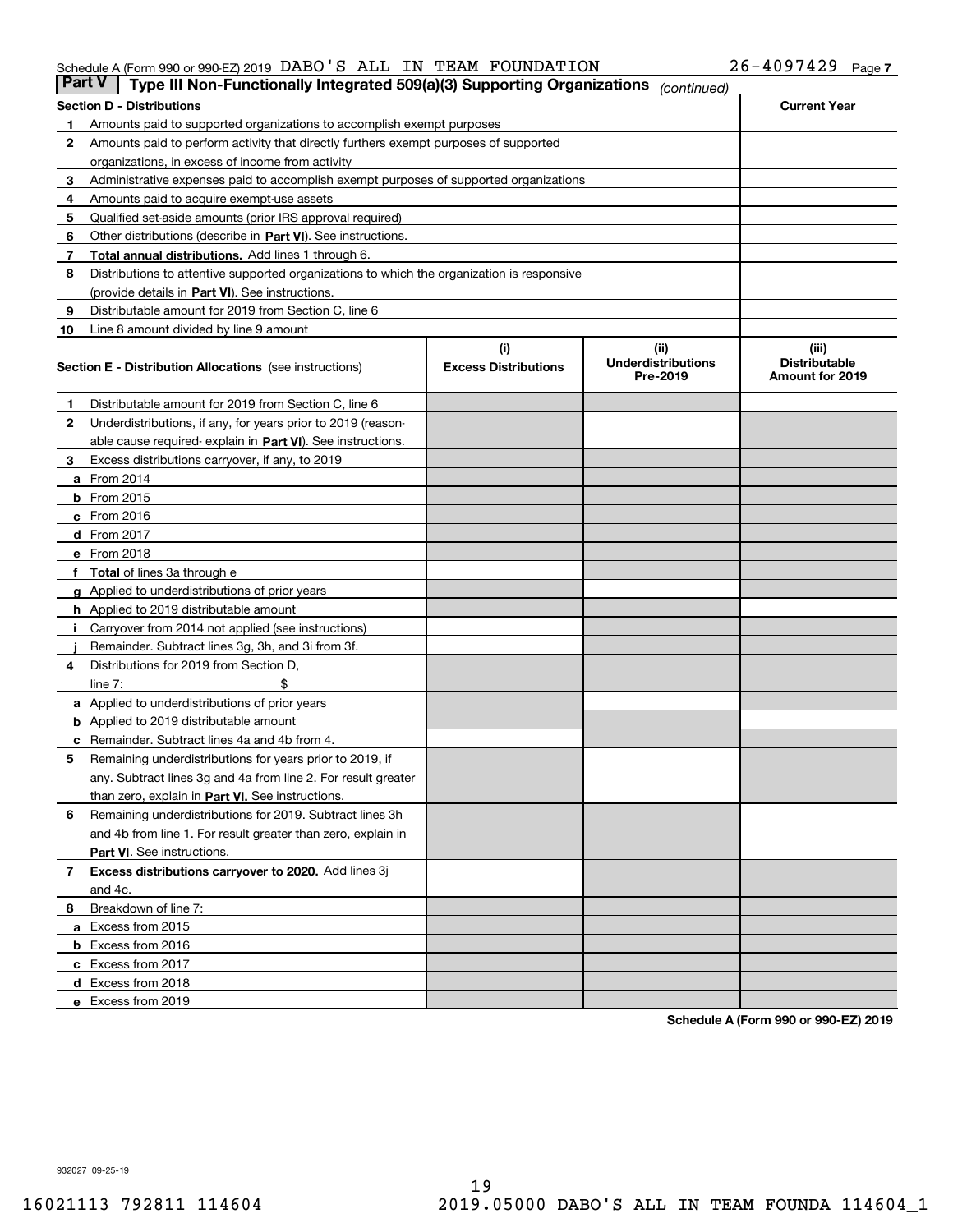|                 | Schedule A (Form 990 or 990-EZ) 2019 DABO'S ALL IN TEAM FOUNDATION                                                                                                                                                                                                                                                                                                                                                                                                                                                                                                                          | $26 - 4097429$ Page 8                |  |
|-----------------|---------------------------------------------------------------------------------------------------------------------------------------------------------------------------------------------------------------------------------------------------------------------------------------------------------------------------------------------------------------------------------------------------------------------------------------------------------------------------------------------------------------------------------------------------------------------------------------------|--------------------------------------|--|
| <b>Part VI</b>  | Supplemental Information. Provide the explanations required by Part II, line 10; Part II, line 17a or 17b; Part III, line 12;<br>Part IV, Section A, lines 1, 2, 3b, 3c, 4b, 4c, 5a, 6, 9a, 9b, 9c, 11a, 11b, and 11c; Part IV, Section B, lines 1 and 2; Part IV, Section C,<br>line 1; Part IV, Section D, lines 2 and 3; Part IV, Section E, lines 1c, 2a, 2b, 3a, and 3b; Part V, line 1; Part V, Section B, line 1e; Part V,<br>Section D, lines 5, 6, and 8; and Part V, Section E, lines 2, 5, and 6. Also complete this part for any additional information.<br>(See instructions.) |                                      |  |
|                 |                                                                                                                                                                                                                                                                                                                                                                                                                                                                                                                                                                                             |                                      |  |
|                 |                                                                                                                                                                                                                                                                                                                                                                                                                                                                                                                                                                                             |                                      |  |
|                 |                                                                                                                                                                                                                                                                                                                                                                                                                                                                                                                                                                                             |                                      |  |
|                 |                                                                                                                                                                                                                                                                                                                                                                                                                                                                                                                                                                                             |                                      |  |
|                 |                                                                                                                                                                                                                                                                                                                                                                                                                                                                                                                                                                                             |                                      |  |
|                 |                                                                                                                                                                                                                                                                                                                                                                                                                                                                                                                                                                                             |                                      |  |
|                 |                                                                                                                                                                                                                                                                                                                                                                                                                                                                                                                                                                                             |                                      |  |
|                 |                                                                                                                                                                                                                                                                                                                                                                                                                                                                                                                                                                                             |                                      |  |
|                 |                                                                                                                                                                                                                                                                                                                                                                                                                                                                                                                                                                                             |                                      |  |
|                 |                                                                                                                                                                                                                                                                                                                                                                                                                                                                                                                                                                                             |                                      |  |
|                 |                                                                                                                                                                                                                                                                                                                                                                                                                                                                                                                                                                                             |                                      |  |
|                 |                                                                                                                                                                                                                                                                                                                                                                                                                                                                                                                                                                                             |                                      |  |
|                 |                                                                                                                                                                                                                                                                                                                                                                                                                                                                                                                                                                                             |                                      |  |
|                 |                                                                                                                                                                                                                                                                                                                                                                                                                                                                                                                                                                                             |                                      |  |
|                 |                                                                                                                                                                                                                                                                                                                                                                                                                                                                                                                                                                                             |                                      |  |
|                 |                                                                                                                                                                                                                                                                                                                                                                                                                                                                                                                                                                                             |                                      |  |
|                 |                                                                                                                                                                                                                                                                                                                                                                                                                                                                                                                                                                                             |                                      |  |
|                 |                                                                                                                                                                                                                                                                                                                                                                                                                                                                                                                                                                                             |                                      |  |
|                 |                                                                                                                                                                                                                                                                                                                                                                                                                                                                                                                                                                                             |                                      |  |
|                 |                                                                                                                                                                                                                                                                                                                                                                                                                                                                                                                                                                                             |                                      |  |
|                 |                                                                                                                                                                                                                                                                                                                                                                                                                                                                                                                                                                                             |                                      |  |
|                 |                                                                                                                                                                                                                                                                                                                                                                                                                                                                                                                                                                                             |                                      |  |
|                 |                                                                                                                                                                                                                                                                                                                                                                                                                                                                                                                                                                                             |                                      |  |
|                 |                                                                                                                                                                                                                                                                                                                                                                                                                                                                                                                                                                                             |                                      |  |
|                 |                                                                                                                                                                                                                                                                                                                                                                                                                                                                                                                                                                                             |                                      |  |
|                 |                                                                                                                                                                                                                                                                                                                                                                                                                                                                                                                                                                                             |                                      |  |
|                 |                                                                                                                                                                                                                                                                                                                                                                                                                                                                                                                                                                                             |                                      |  |
|                 |                                                                                                                                                                                                                                                                                                                                                                                                                                                                                                                                                                                             |                                      |  |
|                 |                                                                                                                                                                                                                                                                                                                                                                                                                                                                                                                                                                                             |                                      |  |
|                 |                                                                                                                                                                                                                                                                                                                                                                                                                                                                                                                                                                                             |                                      |  |
|                 |                                                                                                                                                                                                                                                                                                                                                                                                                                                                                                                                                                                             |                                      |  |
| 932028 09-25-19 | 20                                                                                                                                                                                                                                                                                                                                                                                                                                                                                                                                                                                          | Schedule A (Form 990 or 990-EZ) 2019 |  |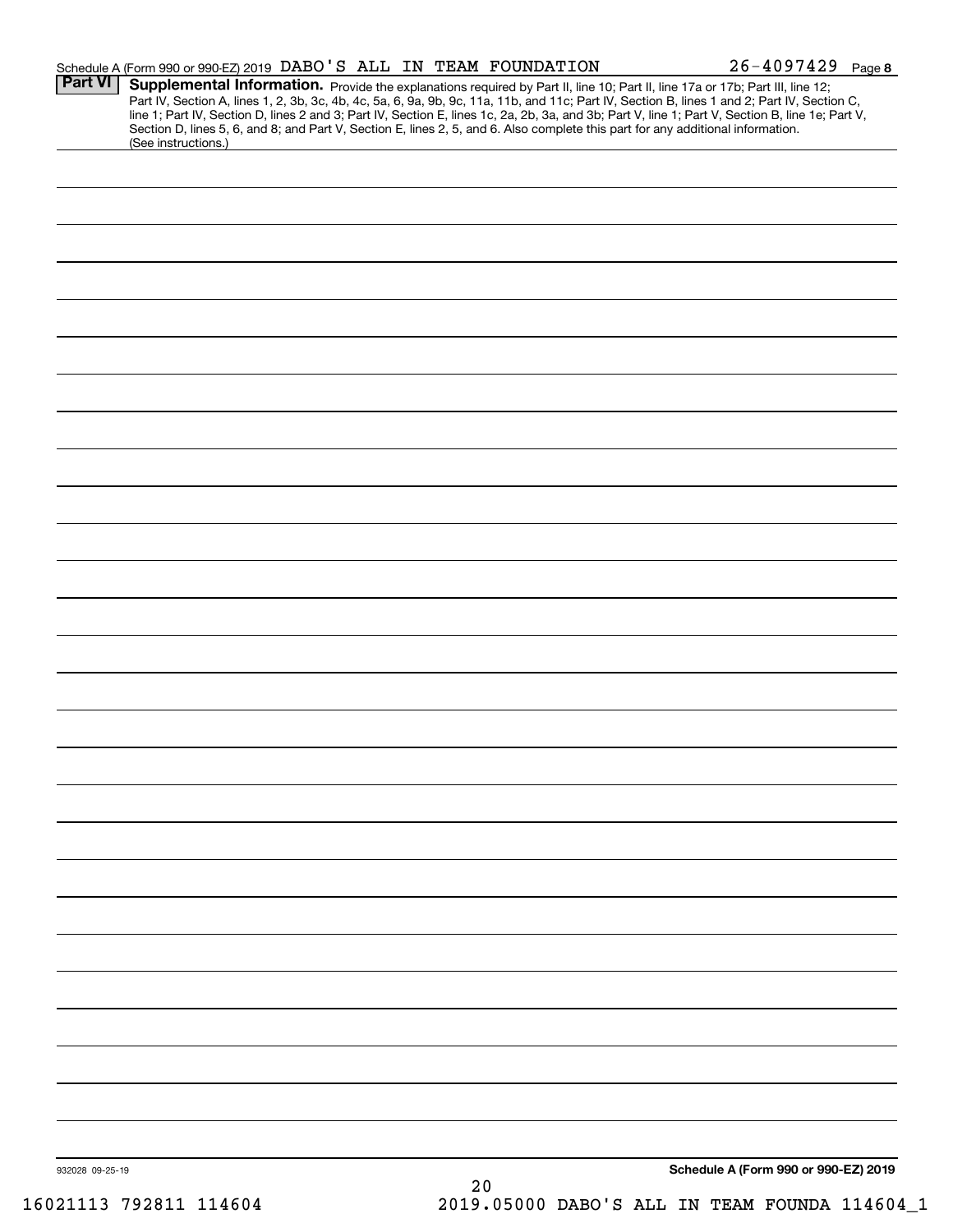Department of the Treasury Internal Revenue Service **(Form 990, 990-EZ, or 990-PF)**

#### \*\* PUBLIC DISCLOSURE COPY \*\*

# **Schedule B Schedule of Contributors**

**| Attach to Form 990, Form 990-EZ, or Form 990-PF. | Go to www.irs.gov/Form990 for the latest information.** OMB No. 1545-0047

# **2019**

**Employer identification number**

26-4097429

| Name of the organization              |          |  |  |  |                               |  |
|---------------------------------------|----------|--|--|--|-------------------------------|--|
|                                       |          |  |  |  | DABO'S ALL IN TEAM FOUNDATION |  |
| <b>Organization type</b> (check one): |          |  |  |  |                               |  |
| Filers of:                            | Section: |  |  |  |                               |  |

| Form 990 or 990-EZ | $\lfloor x \rfloor$ 501(c)( 3) (enter number) organization                  |
|--------------------|-----------------------------------------------------------------------------|
|                    | $4947(a)(1)$ nonexempt charitable trust not treated as a private foundation |
|                    | 527 political organization                                                  |
| Form 990-PF        | 501(c)(3) exempt private foundation                                         |
|                    | 4947(a)(1) nonexempt charitable trust treated as a private foundation       |
|                    | 501(c)(3) taxable private foundation                                        |

Check if your organization is covered by the **General Rule** or a **Special Rule. Note:**  Only a section 501(c)(7), (8), or (10) organization can check boxes for both the General Rule and a Special Rule. See instructions.

#### **General Rule**

 $\boxed{\textbf{X}}$  For an organization filing Form 990, 990-EZ, or 990-PF that received, during the year, contributions totaling \$5,000 or more (in money or property) from any one contributor. Complete Parts I and II. See instructions for determining a contributor's total contributions.

#### **Special Rules**

any one contributor, during the year, total contributions of the greater of  $\,$  (1) \$5,000; or **(2)** 2% of the amount on (i) Form 990, Part VIII, line 1h; For an organization described in section 501(c)(3) filing Form 990 or 990-EZ that met the 33 1/3% support test of the regulations under sections 509(a)(1) and 170(b)(1)(A)(vi), that checked Schedule A (Form 990 or 990-EZ), Part II, line 13, 16a, or 16b, and that received from or (ii) Form 990-EZ, line 1. Complete Parts I and II.  $\mathcal{L}^{\text{max}}$ 

year, total contributions of more than \$1,000 *exclusively* for religious, charitable, scientific, literary, or educational purposes, or for the For an organization described in section 501(c)(7), (8), or (10) filing Form 990 or 990-EZ that received from any one contributor, during the prevention of cruelty to children or animals. Complete Parts I, II, and III.  $\mathcal{L}^{\text{max}}$ 

purpose. Don't complete any of the parts unless the **General Rule** applies to this organization because it received *nonexclusively* year, contributions <sub>exclusively</sub> for religious, charitable, etc., purposes, but no such contributions totaled more than \$1,000. If this box is checked, enter here the total contributions that were received during the year for an  $\;$ exclusively religious, charitable, etc., For an organization described in section 501(c)(7), (8), or (10) filing Form 990 or 990-EZ that received from any one contributor, during the religious, charitable, etc., contributions totaling \$5,000 or more during the year  $\Box$ — $\Box$   $\Box$  $\mathcal{L}^{\text{max}}$ 

**Caution:**  An organization that isn't covered by the General Rule and/or the Special Rules doesn't file Schedule B (Form 990, 990-EZ, or 990-PF),  **must** but it answer "No" on Part IV, line 2, of its Form 990; or check the box on line H of its Form 990-EZ or on its Form 990-PF, Part I, line 2, to certify that it doesn't meet the filing requirements of Schedule B (Form 990, 990-EZ, or 990-PF).

**For Paperwork Reduction Act Notice, see the instructions for Form 990, 990-EZ, or 990-PF. Schedule B (Form 990, 990-EZ, or 990-PF) (2019)** LHA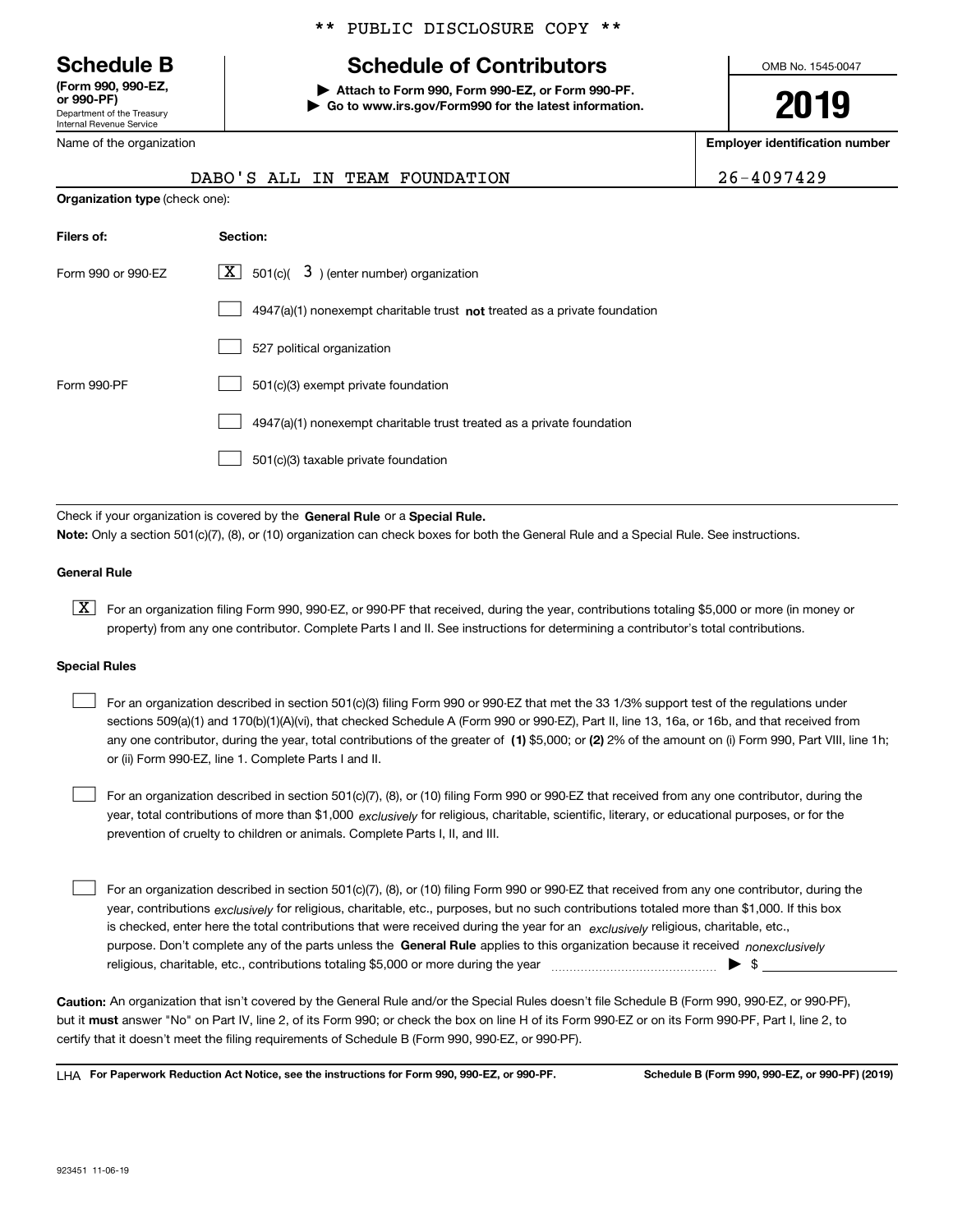**(d) Type of contribution**

#### DABO'S ALL IN TEAM FOUNDATION 26-4097429

**(a) No.(b) Name, address, and ZIP + 4 (c) Total contributions** Chedule B (Form 990, 990-EZ, or 990-PF) (2019)<br> **26 ALL IN TEAM FOUNDATION**<br>
Part I **Contributors** (see instructions). Use duplicate copies of Part I if additional space is needed.

| 1                    |                                   | 25,000.<br>\$                     | $\overline{\textbf{X}}$<br>Person<br>Payroll<br><b>Noncash</b><br>(Complete Part II for<br>noncash contributions.)                                  |
|----------------------|-----------------------------------|-----------------------------------|-----------------------------------------------------------------------------------------------------------------------------------------------------|
| (a)<br>No.           | (b)<br>Name, address, and ZIP + 4 | (c)<br><b>Total contributions</b> | (d)<br>Type of contribution                                                                                                                         |
| 2                    |                                   | 18,000.<br>\$                     | $\overline{\text{X}}$<br>Person<br>Payroll<br>Noncash<br>(Complete Part II for<br>noncash contributions.)                                           |
| (a)<br>No.           | (b)<br>Name, address, and ZIP + 4 | (c)<br><b>Total contributions</b> | (d)<br>Type of contribution                                                                                                                         |
| 3                    |                                   | 15,000.<br>\$                     | $\overline{\mathbf{X}}$<br>Person<br>Payroll<br><b>Noncash</b><br>(Complete Part II for<br>noncash contributions.)                                  |
| (a)<br>No.           | (b)<br>Name, address, and ZIP + 4 | (c)<br><b>Total contributions</b> | (d)<br>Type of contribution                                                                                                                         |
| 4                    |                                   | 15,000.<br>\$                     | $\overline{\mathbf{X}}$<br>Person<br>Payroll<br><b>Noncash</b><br>(Complete Part II for<br>noncash contributions.)                                  |
| (a)<br>No.           | (b)<br>Name, address, and ZIP + 4 | (c)<br><b>Total contributions</b> | (d)<br>Type of contribution                                                                                                                         |
| 5                    |                                   | 15,000.<br>\$                     | $\boxed{\textbf{X}}$<br>Person<br>Payroll<br>Noncash<br>(Complete Part II for<br>noncash contributions.)                                            |
| (a)<br>No.           | (b)<br>Name, address, and ZIP + 4 | (c)<br><b>Total contributions</b> | (d)<br>Type of contribution                                                                                                                         |
| 6<br>923452 11-06-19 |                                   | 13,000.<br>\$                     | $\mathbf{X}$<br>Person<br>Payroll<br>Noncash<br>(Complete Part II for<br>noncash contributions.)<br>Schedule B (Form 990, 990-EZ, or 990-PF) (2019) |

16021113 792811 114604 2019.05000 DABO'S ALL IN TEAM FOUNDA 114604\_1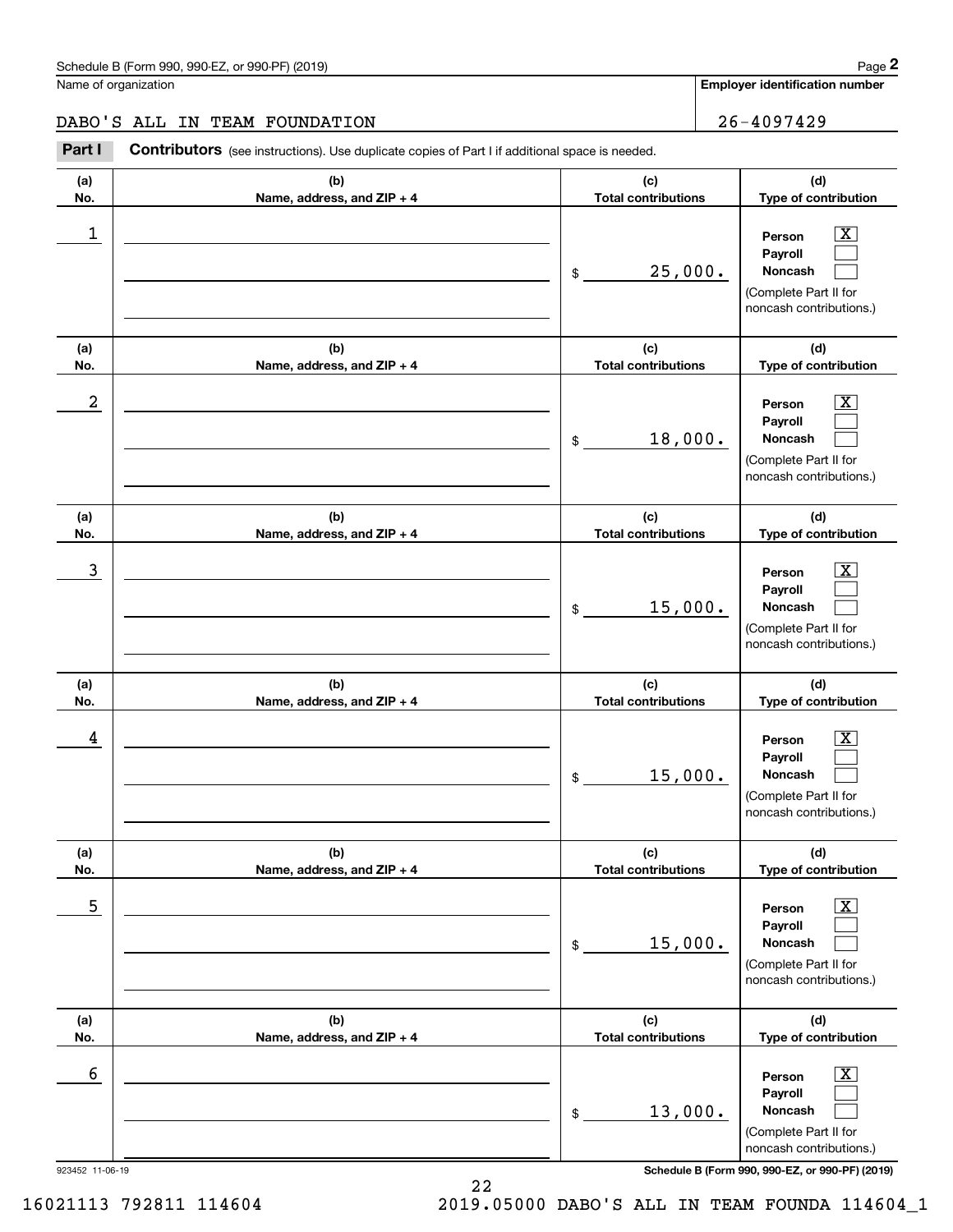**(d)**

 $|X|$  $\mathcal{L}^{\text{max}}$  $\mathcal{L}^{\text{max}}$ 

 $\boxed{\text{X}}$  $\mathcal{L}^{\text{max}}$  $\mathcal{L}^{\text{max}}$ 

 $|X|$  $\mathcal{L}^{\text{max}}$  $\mathcal{L}^{\text{max}}$ 

 $\boxed{\text{X}}$  $\mathcal{L}^{\text{max}}$  $\mathcal{L}^{\text{max}}$ 

**(d)**

**(d)**

**(d)**

**(a)No.(b)Name, address, and ZIP + 4 (c)Total contributions Type of contribution PersonPayrollNoncash (a)No.(b)Name, address, and ZIP + 4 (c)Total contributions Type of contribution PersonPayrollNoncash (a)No.(b)Name, address, and ZIP + 4 (c)Total contributions Type of contribution PersonPayrollNoncash (a) No.(b) Name, address, and ZIP + 4 (c) Total contributions Type of contribution PersonPayrollNoncash (a)(b)(c)**Schedule B (Form 990, 990-EZ, or 990-PF) (2019) **Page 2** Page 1 and 2011 **Page 2** Page 2 **Page 2** Page 1 and 2011 **Page 2** Name of organization Contributors (see instructions). Use duplicate copies of Part I if additional space is needed. \$(Complete Part II for noncash contributions.) \$(Complete Part II for noncash contributions.) \$(Complete Part II for noncash contributions.) \$(Complete Part II for noncash contributions.) Chedule B (Form 990, 990-EZ, or 990-PF) (2019)<br> **2Part I 26-4097429**<br> **2Part I Contributors** (see instructions). Use duplicate copies of Part I if additional space is needed. 7 X 11,897. 8 X 10,000. example and the set of the set of the set of the set of the set of the set of the set of the set of the set of 10,000.  $10$  Person  $\overline{\text{X}}$ 8,000. DABO'S ALL IN TEAM FOUNDATION 26-4097429

|                              |                            | (d)                                                                                                           |
|------------------------------|----------------------------|---------------------------------------------------------------------------------------------------------------|
| Name, address, and $ZIP + 4$ | <b>Total contributions</b> | Type of contribution                                                                                          |
|                              | 7,000.<br>\$               | $\boxed{\text{X}}$<br>Person<br>Payroll<br><b>Noncash</b><br>(Complete Part II for<br>noncash contributions.) |
|                              |                            | (d)                                                                                                           |
| Name, address, and $ZIP + 4$ | <b>Total contributions</b> | Type of contribution                                                                                          |
|                              | 5,100.<br>\$               | $\boxed{\text{X}}$<br>Person<br>Payroll<br><b>Noncash</b>                                                     |
|                              | (b)<br>(b)                 | (c)<br>(c)                                                                                                    |

923452 11-06-19 **Schedule B (Form 990, 990-EZ, or 990-PF) (2019)**

noncash contributions.)

16021113 792811 114604 2019.05000 DABO'S ALL IN TEAM FOUNDA 114604\_1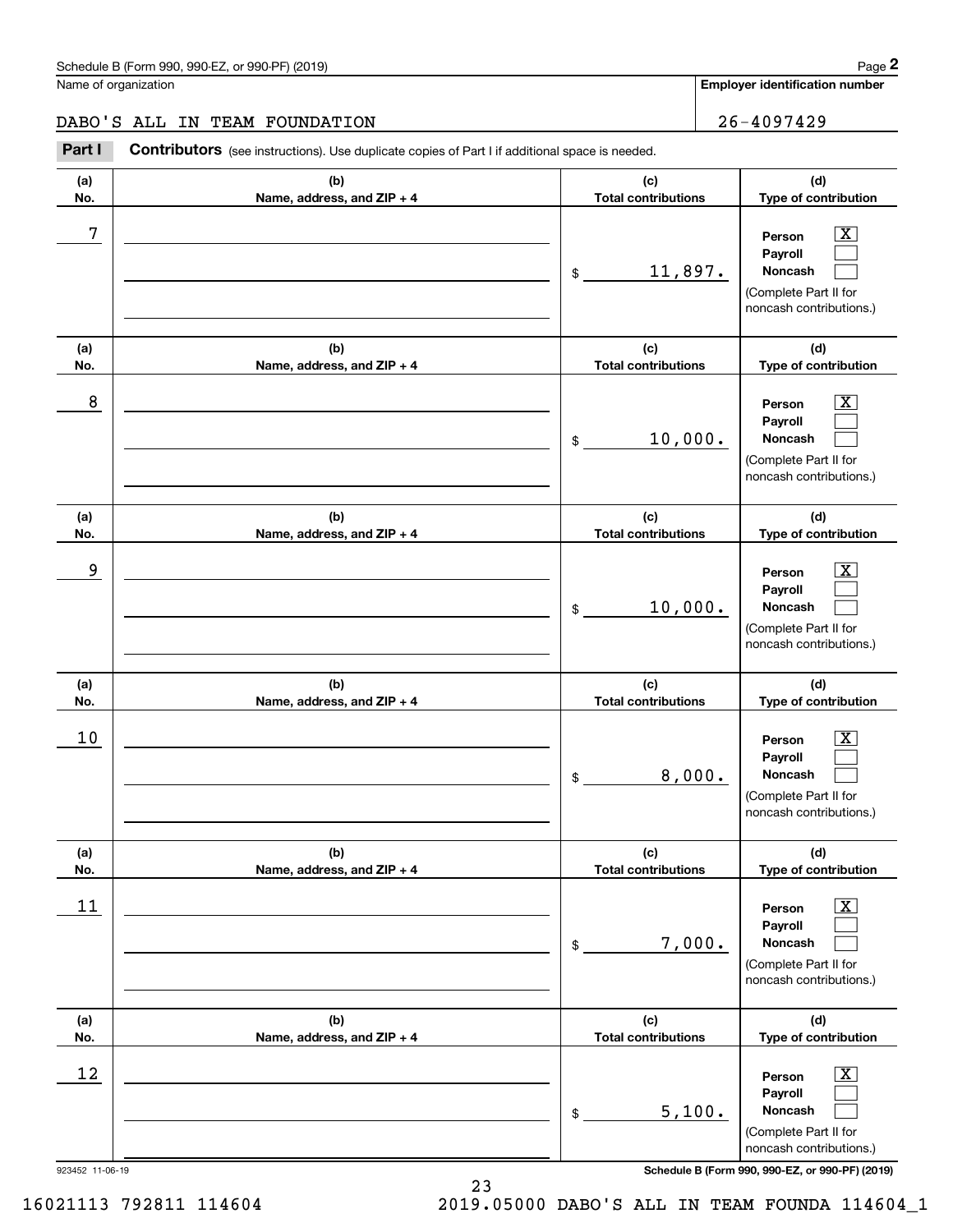**(d)**

 $|X|$  $\mathcal{L}^{\text{max}}$  $\mathcal{L}^{\text{max}}$ 

 $\boxed{\text{X}}$  $\mathcal{L}^{\text{max}}$  $\mathcal{L}^{\text{max}}$ 

 $|X|$  $\mathcal{L}^{\text{max}}$  $\mathcal{L}^{\text{max}}$ 

 $\boxed{\text{X}}$  $\mathcal{L}^{\text{max}}$  $\mathcal{L}^{\text{max}}$ 

**(d)**

**(d)**

**(d)**

**(d)**

**(a)No.(b)Name, address, and ZIP + 4 (c)Total contributions Type of contribution PersonPayrollNoncash (a)No.(b)Name, address, and ZIP + 4 (c)Total contributions Type of contribution PersonPayrollNoncash (a)No.(b)Name, address, and ZIP + 4 (c)Total contributions Type of contribution PersonPayrollNoncash (a) No.(b) Name, address, and ZIP + 4 (c) Total contributions Type of contribution PersonPayrollNoncash (a) No.(b) Name, address, and ZIP + 4 (c) Total contributions Type of contribution** Schedule B (Form 990, 990-EZ, or 990-PF) (2019) **Page 2** Page 1 and 2011 **Page 2** Page 2 **Page 2** Page 1 and 2011 **Page 2** Name of organization Contributors (see instructions). Use duplicate copies of Part I if additional space is needed. \$(Complete Part II for noncash contributions.) \$(Complete Part II for noncash contributions.) \$(Complete Part II for noncash contributions.) \$(Complete Part II for noncash contributions.) \$Chedule B (Form 990, 990-EZ, or 990-PF) (2019)<br> **2Part I 26-4097429**<br> **2Part I Contributors** (see instructions). Use duplicate copies of Part I if additional space is needed.  $13$  Person X 5,000.  $14$  Person X 5,000.  $15$  Person X 5,000.  $16$  Person X 5,000. 5,000. DABO'S ALL IN TEAM FOUNDATION 26-4097429

| 17  |                              | 5,000.<br>\$               | $\overline{\text{X}}$<br>Person<br><b>Payroll</b><br><b>Noncash</b><br>(Complete Part II for<br>noncash contributions.) |
|-----|------------------------------|----------------------------|-------------------------------------------------------------------------------------------------------------------------|
| (a) | (b)                          | (c)                        | (d)                                                                                                                     |
| No. | Name, address, and $ZIP + 4$ | <b>Total contributions</b> | Type of contribution                                                                                                    |
| 18  |                              | 5,000.<br>\$               | $\boxed{\text{X}}$<br>Person<br>Payroll<br>Noncash<br>(Complete Part II for<br>noncash contributions.)                  |

923452 11-06-19 **Schedule B (Form 990, 990-EZ, or 990-PF) (2019)**

16021113 792811 114604 2019.05000 DABO'S ALL IN TEAM FOUNDA 114604\_1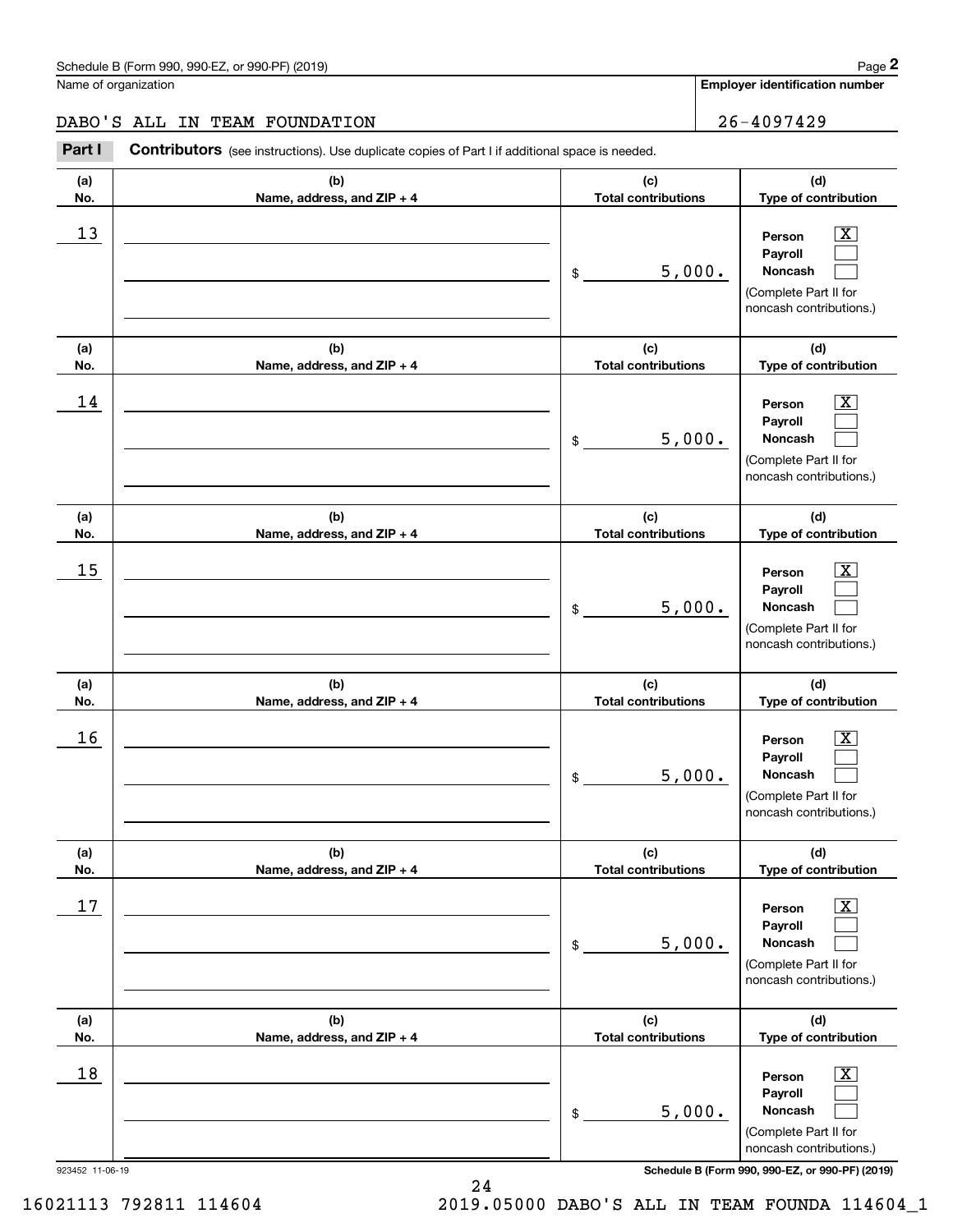**(a)No.(b)Name, address, and ZIP + 4 (c)Total contributions (d)Type of contribution PersonPayrollNoncash (a)No.(b)Name, address, and ZIP + 4 (c)Total contributions (d)Type of contribution PersonPayrollNoncash (a)No.(b)Name, address, and ZIP + 4 (c)Total contributions (d)Type of contribution PersonPayrollNoncash (a) No.(b) Name, address, and ZIP + 4 (c) Total contributions (d) Type of contribution PersonPayrollNoncash(a) No.(b) Name, address, and ZIP + 4 (c) Total contributions (d) Type of contribution PersonPayrollNoncash(a) No.(b)Name, address, and ZIP + 4 (c) Total contributions (d)Type of contribution PersonPayrollNoncash** Contributors (see instructions). Use duplicate copies of Part I if additional space is needed. \$(Complete Part II for noncash contributions.) \$(Complete Part II for noncash contributions.) \$(Complete Part II for noncash contributions.) \$(Complete Part II for noncash contributions.) \$(Complete Part II for noncash contributions.) \$Chedule B (Form 990, 990-EZ, or 990-PF) (2019)<br> **2Part I 26-4097429**<br> **2Part I Contributors** (see instructions). Use duplicate copies of Part I if additional space is needed.  $|X|$  $\mathcal{L}^{\text{max}}$  $\mathcal{L}^{\text{max}}$  $\boxed{\text{X}}$  $\mathcal{L}^{\text{max}}$  $\mathcal{L}^{\text{max}}$  $\mathcal{L}^{\text{max}}$  $\mathcal{L}^{\text{max}}$  $\mathcal{L}^{\text{max}}$  $\mathcal{L}^{\text{max}}$  $\mathcal{L}^{\text{max}}$  $\mathcal{L}^{\text{max}}$  $\mathcal{L}^{\text{max}}$  $\mathcal{L}^{\text{max}}$  $\mathcal{L}^{\text{max}}$  $\mathcal{L}^{\text{max}}$  $\mathcal{L}^{\text{max}}$  $\mathcal{L}^{\text{max}}$ 19 X 5,000.  $20$  | Person  $\overline{\text{X}}$ 5,000. DABO'S ALL IN TEAM FOUNDATION 26-4097429

923452 11-06-19 **Schedule B (Form 990, 990-EZ, or 990-PF) (2019)**

(Complete Part II for noncash contributions.)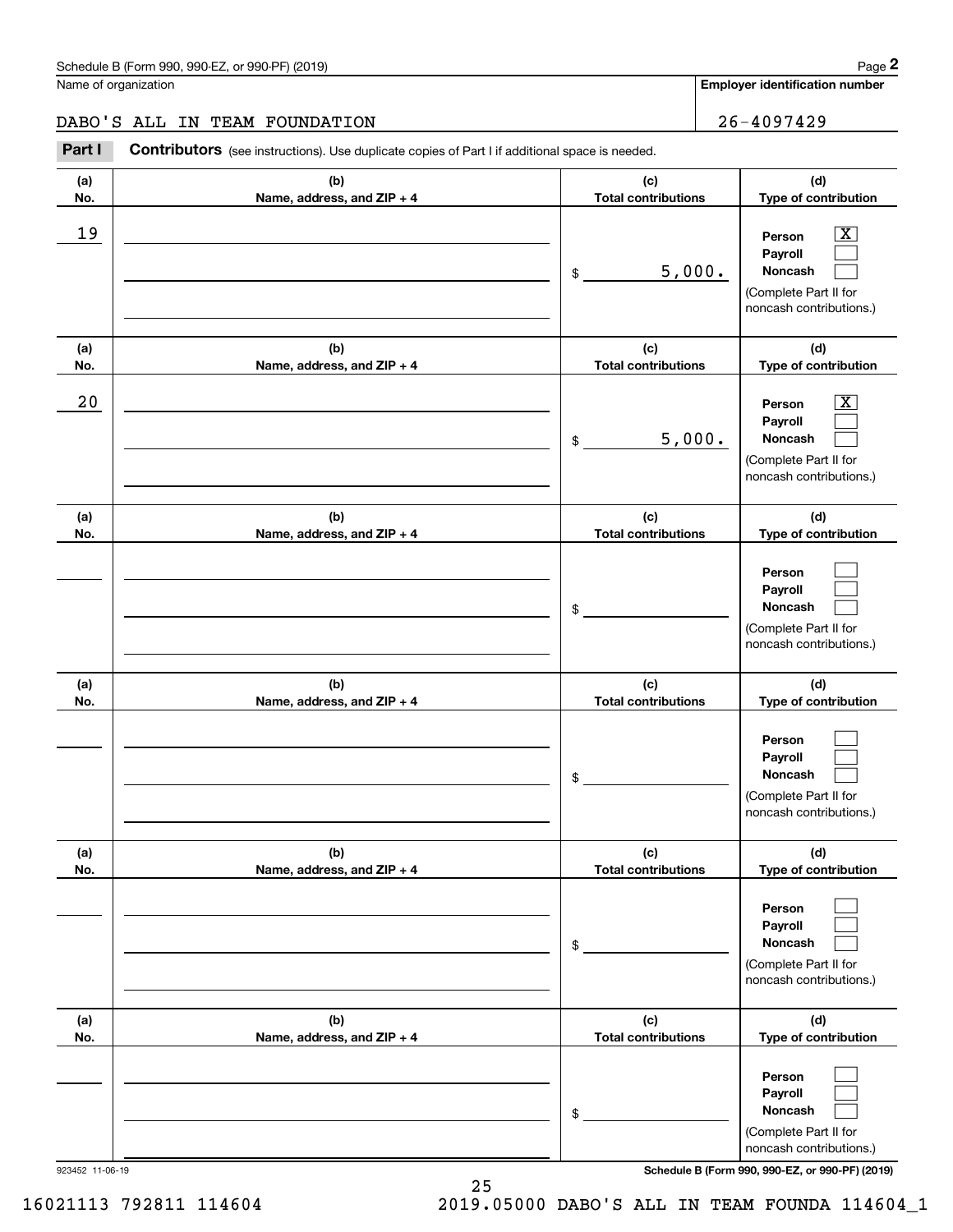Name of organization

**Employer identification number**

### DABO'S ALL IN TEAM FOUNDATION 26-4097429

Chedule B (Form 990, 990-EZ, or 990-PF) (2019)<br> **26 ALL IN TEAM FOUNDATION**<br> **26 - 4097429**<br> **26 - 4097429**<br> **26 - 4097429** 

| (a)<br>No.<br>from<br>Part I | (b)<br>Description of noncash property given | (c)<br>FMV (or estimate)<br>(See instructions.) | (d)<br>Date received                            |
|------------------------------|----------------------------------------------|-------------------------------------------------|-------------------------------------------------|
|                              |                                              | $\frac{1}{2}$                                   |                                                 |
| (a)<br>No.<br>from<br>Part I | (b)<br>Description of noncash property given | (c)<br>FMV (or estimate)<br>(See instructions.) | (d)<br>Date received                            |
|                              |                                              | $\frac{1}{2}$                                   |                                                 |
| (a)<br>No.<br>from<br>Part I | (b)<br>Description of noncash property given | (c)<br>FMV (or estimate)<br>(See instructions.) | (d)<br>Date received                            |
|                              |                                              | $\frac{1}{2}$                                   |                                                 |
| (a)<br>No.<br>from<br>Part I | (b)<br>Description of noncash property given | (c)<br>FMV (or estimate)<br>(See instructions.) | (d)<br>Date received                            |
|                              |                                              | $\frac{1}{2}$                                   |                                                 |
| (a)<br>No.<br>from<br>Part I | (b)<br>Description of noncash property given | (c)<br>FMV (or estimate)<br>(See instructions.) | (d)<br>Date received                            |
|                              |                                              | \$                                              |                                                 |
| (a)<br>No.<br>from<br>Part I | (b)<br>Description of noncash property given | (c)<br>FMV (or estimate)<br>(See instructions.) | (d)<br>Date received                            |
|                              |                                              | \$                                              |                                                 |
| 923453 11-06-19              |                                              |                                                 | Schedule B (Form 990, 990-EZ, or 990-PF) (2019) |

26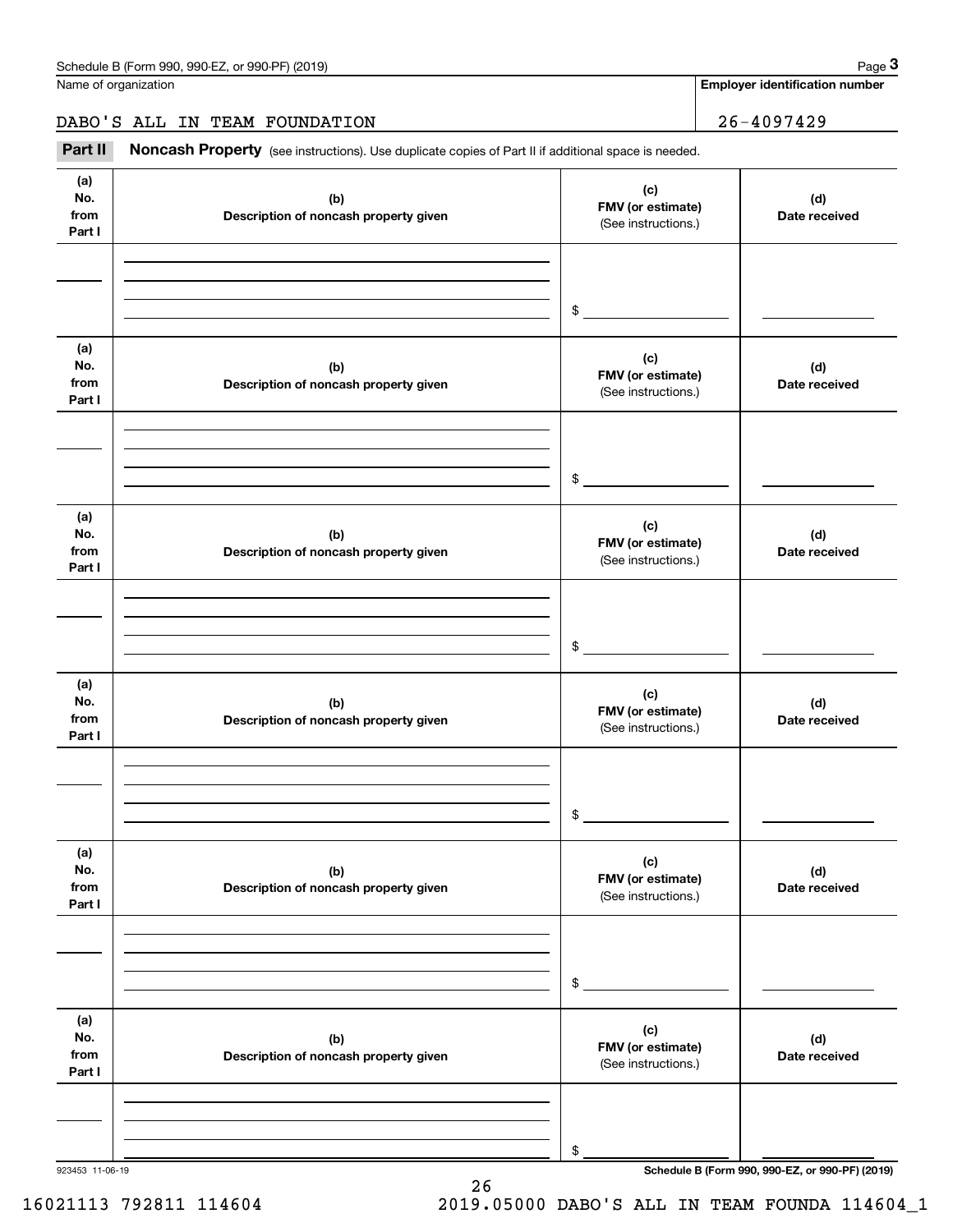|                      | Schedule B (Form 990, 990-EZ, or 990-PF) (2019)                                                                                                                                   |                                       | Page 4                                                                                                                                                         |  |  |  |  |
|----------------------|-----------------------------------------------------------------------------------------------------------------------------------------------------------------------------------|---------------------------------------|----------------------------------------------------------------------------------------------------------------------------------------------------------------|--|--|--|--|
| Name of organization |                                                                                                                                                                                   | <b>Employer identification number</b> |                                                                                                                                                                |  |  |  |  |
|                      | DABO'S ALL IN TEAM FOUNDATION                                                                                                                                                     |                                       | 26-4097429                                                                                                                                                     |  |  |  |  |
| <b>Part III</b>      | from any one contributor. Complete columns (a) through (e) and the following line entry. For organizations                                                                        |                                       | Exclusively religious, charitable, etc., contributions to organizations described in section 501(c)(7), (8), or (10) that total more than \$1,000 for the year |  |  |  |  |
|                      | completing Part III, enter the total of exclusively religious, charitable, etc., contributions of \$1,000 or less for the year. (Enter this info. once.) $\blacktriangleright$ \$ |                                       |                                                                                                                                                                |  |  |  |  |
| (a) No.              | Use duplicate copies of Part III if additional space is needed.                                                                                                                   |                                       |                                                                                                                                                                |  |  |  |  |
| from<br>Part I       | (b) Purpose of gift                                                                                                                                                               | (c) Use of gift                       | (d) Description of how gift is held                                                                                                                            |  |  |  |  |
|                      |                                                                                                                                                                                   |                                       |                                                                                                                                                                |  |  |  |  |
|                      |                                                                                                                                                                                   |                                       |                                                                                                                                                                |  |  |  |  |
|                      |                                                                                                                                                                                   |                                       |                                                                                                                                                                |  |  |  |  |
|                      |                                                                                                                                                                                   | (e) Transfer of gift                  |                                                                                                                                                                |  |  |  |  |
|                      |                                                                                                                                                                                   |                                       |                                                                                                                                                                |  |  |  |  |
|                      | Transferee's name, address, and ZIP + 4                                                                                                                                           |                                       | Relationship of transferor to transferee                                                                                                                       |  |  |  |  |
|                      |                                                                                                                                                                                   |                                       |                                                                                                                                                                |  |  |  |  |
|                      |                                                                                                                                                                                   |                                       |                                                                                                                                                                |  |  |  |  |
| (a) No.              |                                                                                                                                                                                   |                                       |                                                                                                                                                                |  |  |  |  |
| from<br>Part I       | (b) Purpose of gift                                                                                                                                                               | (c) Use of gift                       | (d) Description of how gift is held                                                                                                                            |  |  |  |  |
|                      |                                                                                                                                                                                   |                                       |                                                                                                                                                                |  |  |  |  |
|                      |                                                                                                                                                                                   |                                       |                                                                                                                                                                |  |  |  |  |
|                      |                                                                                                                                                                                   |                                       |                                                                                                                                                                |  |  |  |  |
|                      | (e) Transfer of gift                                                                                                                                                              |                                       |                                                                                                                                                                |  |  |  |  |
|                      | Transferee's name, address, and ZIP + 4                                                                                                                                           |                                       |                                                                                                                                                                |  |  |  |  |
|                      |                                                                                                                                                                                   |                                       | Relationship of transferor to transferee                                                                                                                       |  |  |  |  |
|                      |                                                                                                                                                                                   |                                       |                                                                                                                                                                |  |  |  |  |
|                      |                                                                                                                                                                                   |                                       |                                                                                                                                                                |  |  |  |  |
| (a) No.              |                                                                                                                                                                                   |                                       |                                                                                                                                                                |  |  |  |  |
| from<br>Part I       | (b) Purpose of gift                                                                                                                                                               | (c) Use of gift                       | (d) Description of how gift is held                                                                                                                            |  |  |  |  |
|                      |                                                                                                                                                                                   |                                       |                                                                                                                                                                |  |  |  |  |
|                      |                                                                                                                                                                                   |                                       |                                                                                                                                                                |  |  |  |  |
|                      |                                                                                                                                                                                   |                                       |                                                                                                                                                                |  |  |  |  |
|                      | (e) Transfer of gift                                                                                                                                                              |                                       |                                                                                                                                                                |  |  |  |  |
|                      | Transferee's name, address, and ZIP + 4                                                                                                                                           |                                       | Relationship of transferor to transferee                                                                                                                       |  |  |  |  |
|                      |                                                                                                                                                                                   |                                       |                                                                                                                                                                |  |  |  |  |
|                      |                                                                                                                                                                                   |                                       |                                                                                                                                                                |  |  |  |  |
|                      |                                                                                                                                                                                   |                                       |                                                                                                                                                                |  |  |  |  |
| (a) No.<br>from      | (b) Purpose of gift                                                                                                                                                               | (c) Use of gift                       | (d) Description of how gift is held                                                                                                                            |  |  |  |  |
| Part I               |                                                                                                                                                                                   |                                       |                                                                                                                                                                |  |  |  |  |
|                      |                                                                                                                                                                                   |                                       |                                                                                                                                                                |  |  |  |  |
|                      |                                                                                                                                                                                   |                                       |                                                                                                                                                                |  |  |  |  |
|                      | (e) Transfer of gift                                                                                                                                                              |                                       |                                                                                                                                                                |  |  |  |  |
|                      |                                                                                                                                                                                   |                                       |                                                                                                                                                                |  |  |  |  |
|                      | Transferee's name, address, and $ZIP + 4$                                                                                                                                         |                                       | Relationship of transferor to transferee                                                                                                                       |  |  |  |  |
|                      |                                                                                                                                                                                   |                                       |                                                                                                                                                                |  |  |  |  |
|                      |                                                                                                                                                                                   |                                       |                                                                                                                                                                |  |  |  |  |
| 923454 11-06-19      |                                                                                                                                                                                   |                                       | Schedule B (Form 990, 990-EZ, or 990-PF) (2019)                                                                                                                |  |  |  |  |
|                      |                                                                                                                                                                                   |                                       |                                                                                                                                                                |  |  |  |  |

27

**Schedule B (Form 990, 990-EZ, or 990-PF) (2019)**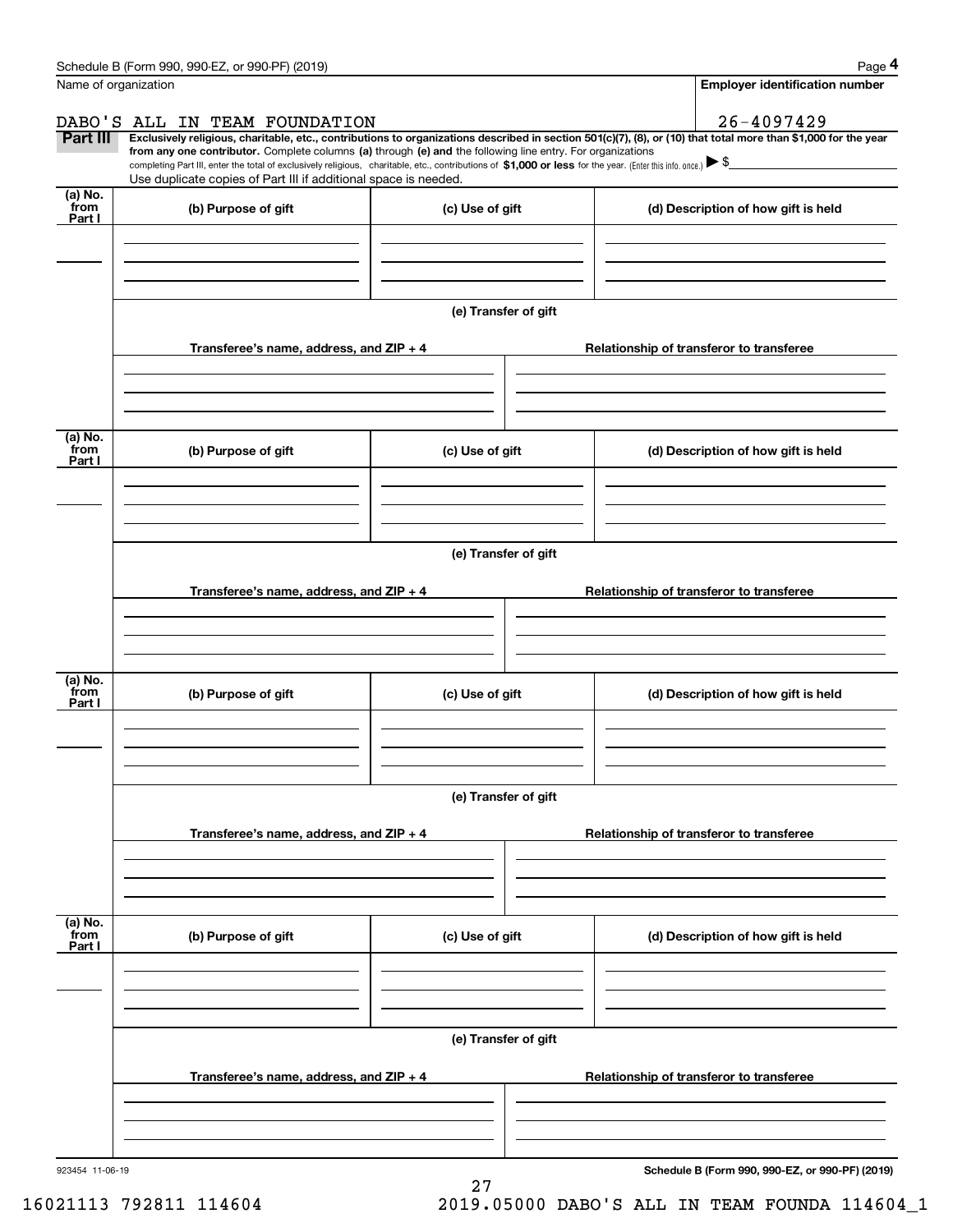| <b>SCHEDULE D</b> |
|-------------------|
|-------------------|

# **SCHEDULE D Supplemental Financial Statements**

(Form 990)<br>
Pepartment of the Treasury<br>
Department of the Treasury<br>
Department of the Treasury<br>
Department of the Treasury<br> **Co to www.irs.gov/Form990 for instructions and the latest information.**<br> **Co to www.irs.gov/Form9** 



Department of the Treasury Internal Revenue Service

**Name of the organization Employer identification number**

|         | DABO'S ALL IN TEAM FOUNDATION                                                                                                                                                                                                  |                         | 26-4097429                                         |
|---------|--------------------------------------------------------------------------------------------------------------------------------------------------------------------------------------------------------------------------------|-------------------------|----------------------------------------------------|
| Part I  | Organizations Maintaining Donor Advised Funds or Other Similar Funds or Accounts. Complete if the                                                                                                                              |                         |                                                    |
|         | organization answered "Yes" on Form 990, Part IV, line 6.                                                                                                                                                                      |                         |                                                    |
|         |                                                                                                                                                                                                                                | (a) Donor advised funds | (b) Funds and other accounts                       |
| 1       |                                                                                                                                                                                                                                |                         |                                                    |
| 2       | Aggregate value of contributions to (during year)                                                                                                                                                                              |                         |                                                    |
| з       |                                                                                                                                                                                                                                |                         |                                                    |
| 4       |                                                                                                                                                                                                                                |                         |                                                    |
| 5       | Did the organization inform all donors and donor advisors in writing that the assets held in donor advised funds                                                                                                               |                         |                                                    |
|         |                                                                                                                                                                                                                                |                         | <b>No</b><br>Yes                                   |
| 6       | Did the organization inform all grantees, donors, and donor advisors in writing that grant funds can be used only                                                                                                              |                         |                                                    |
|         | for charitable purposes and not for the benefit of the donor or donor advisor, or for any other purpose conferring                                                                                                             |                         |                                                    |
|         |                                                                                                                                                                                                                                |                         | Yes<br>No                                          |
| Part II | Conservation Easements. Complete if the organization answered "Yes" on Form 990, Part IV, line 7.                                                                                                                              |                         |                                                    |
| 1       | Purpose(s) of conservation easements held by the organization (check all that apply).                                                                                                                                          |                         |                                                    |
|         | Preservation of land for public use (for example, recreation or education)                                                                                                                                                     |                         | Preservation of a historically important land area |
|         | Protection of natural habitat                                                                                                                                                                                                  |                         | Preservation of a certified historic structure     |
|         | Preservation of open space                                                                                                                                                                                                     |                         |                                                    |
| 2       | Complete lines 2a through 2d if the organization held a qualified conservation contribution in the form of a conservation easement on the last                                                                                 |                         |                                                    |
|         | day of the tax year.                                                                                                                                                                                                           |                         | Held at the End of the Tax Year                    |
| a       |                                                                                                                                                                                                                                |                         | 2a                                                 |
| b       | Total acreage restricted by conservation easements                                                                                                                                                                             |                         | 2 <sub>b</sub>                                     |
| с       | Number of conservation easements on a certified historic structure included in (a) manufacture included in (a)                                                                                                                 |                         | 2c                                                 |
|         | d Number of conservation easements included in (c) acquired after 7/25/06, and not on a historic structure                                                                                                                     |                         |                                                    |
|         | listed in the National Register [[11] matter contract the National Register [11] matter is not all the National Register [11] matter is not all the National Register [11] matter is not all the National Register [11] matter |                         | 2d                                                 |
| з       | Number of conservation easements modified, transferred, released, extinguished, or terminated by the organization during the tax                                                                                               |                         |                                                    |
|         | $year \blacktriangleright$                                                                                                                                                                                                     |                         |                                                    |
| 4       | Number of states where property subject to conservation easement is located >                                                                                                                                                  |                         |                                                    |
| 5       | Does the organization have a written policy regarding the periodic monitoring, inspection, handling of                                                                                                                         |                         |                                                    |
|         | violations, and enforcement of the conservation easements it holds?                                                                                                                                                            |                         | Yes<br><b>No</b>                                   |
| 6       | Staff and volunteer hours devoted to monitoring, inspecting, handling of violations, and enforcing conservation easements during the year                                                                                      |                         |                                                    |
|         |                                                                                                                                                                                                                                |                         |                                                    |
| 7       | Amount of expenses incurred in monitoring, inspecting, handling of violations, and enforcing conservation easements during the year                                                                                            |                         |                                                    |
|         | $\blacktriangleright$ s                                                                                                                                                                                                        |                         |                                                    |
| 8       | Does each conservation easement reported on line 2(d) above satisfy the requirements of section 170(h)(4)(B)(i)                                                                                                                |                         |                                                    |
|         |                                                                                                                                                                                                                                |                         | Yes<br>No                                          |
| 9       | In Part XIII, describe how the organization reports conservation easements in its revenue and expense statement and                                                                                                            |                         |                                                    |
|         | balance sheet, and include, if applicable, the text of the footnote to the organization's financial statements that describes the                                                                                              |                         |                                                    |
|         | organization's accounting for conservation easements.                                                                                                                                                                          |                         |                                                    |
|         | Organizations Maintaining Collections of Art, Historical Treasures, or Other Similar Assets.<br><b>Part III</b>                                                                                                                |                         |                                                    |
|         | Complete if the organization answered "Yes" on Form 990, Part IV, line 8.                                                                                                                                                      |                         |                                                    |
|         | 1a If the organization elected, as permitted under FASB ASC 958, not to report in its revenue statement and balance sheet works                                                                                                |                         |                                                    |
|         | of art, historical treasures, or other similar assets held for public exhibition, education, or research in furtherance of public                                                                                              |                         |                                                    |
|         | service, provide in Part XIII the text of the footnote to its financial statements that describes these items.                                                                                                                 |                         |                                                    |
| b       | If the organization elected, as permitted under FASB ASC 958, to report in its revenue statement and balance sheet works of                                                                                                    |                         |                                                    |
|         | art, historical treasures, or other similar assets held for public exhibition, education, or research in furtherance of public service,                                                                                        |                         |                                                    |
|         | provide the following amounts relating to these items:                                                                                                                                                                         |                         |                                                    |
|         |                                                                                                                                                                                                                                |                         | \$                                                 |
|         | (ii) Assets included in Form 990, Part X                                                                                                                                                                                       |                         | -\$                                                |
| 2       | If the organization received or held works of art, historical treasures, or other similar assets for financial gain, provide                                                                                                   |                         |                                                    |
|         | the following amounts required to be reported under FASB ASC 958 relating to these items:                                                                                                                                      |                         |                                                    |
|         |                                                                                                                                                                                                                                |                         | -\$                                                |
| а       |                                                                                                                                                                                                                                |                         | - \$                                               |
|         |                                                                                                                                                                                                                                |                         |                                                    |
|         | LHA For Paperwork Reduction Act Notice, see the Instructions for Form 990.                                                                                                                                                     |                         | Schedule D (Form 990) 2019                         |
|         | 932051 10-02-19                                                                                                                                                                                                                | ററ                      |                                                    |

28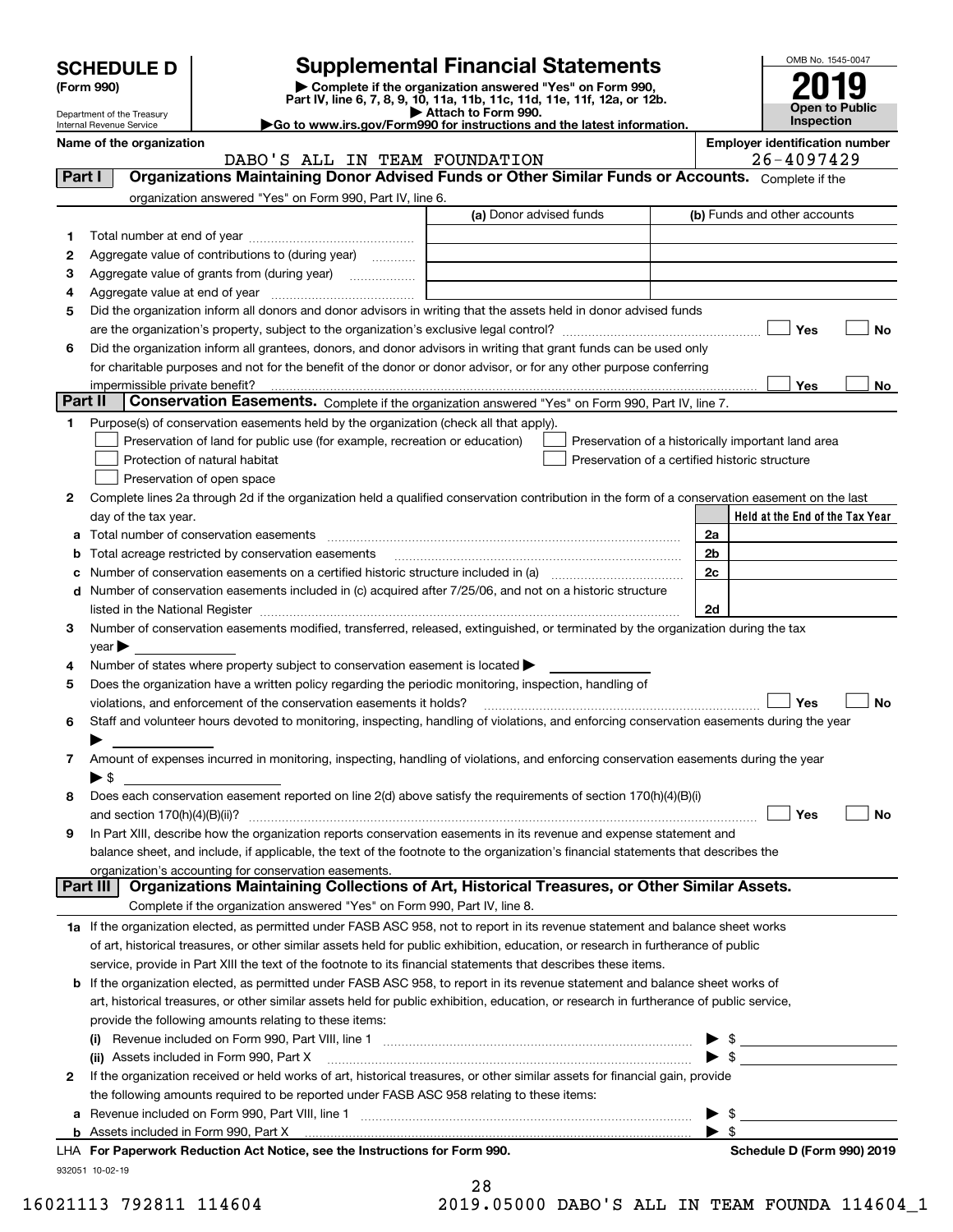|        | Schedule D (Form 990) 2019                                                                                                                                                                                                     | DABO'S ALL IN TEAM FOUNDATION           |                |                                                                                                                                                                                                                               |                 |              | 26-4097429                        |                     |     | Page 2 |
|--------|--------------------------------------------------------------------------------------------------------------------------------------------------------------------------------------------------------------------------------|-----------------------------------------|----------------|-------------------------------------------------------------------------------------------------------------------------------------------------------------------------------------------------------------------------------|-----------------|--------------|-----------------------------------|---------------------|-----|--------|
|        | Part III<br>Organizations Maintaining Collections of Art, Historical Treasures, or Other Similar Assets (continued)                                                                                                            |                                         |                |                                                                                                                                                                                                                               |                 |              |                                   |                     |     |        |
| 3      | Using the organization's acquisition, accession, and other records, check any of the following that make significant use of its                                                                                                |                                         |                |                                                                                                                                                                                                                               |                 |              |                                   |                     |     |        |
|        | collection items (check all that apply):                                                                                                                                                                                       |                                         |                |                                                                                                                                                                                                                               |                 |              |                                   |                     |     |        |
| a      | Public exhibition                                                                                                                                                                                                              |                                         |                | Loan or exchange program                                                                                                                                                                                                      |                 |              |                                   |                     |     |        |
| b      | Scholarly research                                                                                                                                                                                                             | е                                       |                | Other and the contract of the contract of the contract of the contract of the contract of the contract of the contract of the contract of the contract of the contract of the contract of the contract of the contract of the |                 |              |                                   |                     |     |        |
| с      | Preservation for future generations                                                                                                                                                                                            |                                         |                |                                                                                                                                                                                                                               |                 |              |                                   |                     |     |        |
| 4      | Provide a description of the organization's collections and explain how they further the organization's exempt purpose in Part XIII.                                                                                           |                                         |                |                                                                                                                                                                                                                               |                 |              |                                   |                     |     |        |
| 5      | During the year, did the organization solicit or receive donations of art, historical treasures, or other similar assets                                                                                                       |                                         |                |                                                                                                                                                                                                                               |                 |              |                                   |                     |     |        |
|        | to be sold to raise funds rather than to be maintained as part of the organization's collection?                                                                                                                               |                                         |                |                                                                                                                                                                                                                               |                 |              |                                   | Yes                 |     | No     |
|        | <b>Part IV</b><br>Escrow and Custodial Arrangements. Complete if the organization answered "Yes" on Form 990, Part IV, line 9, or                                                                                              |                                         |                |                                                                                                                                                                                                                               |                 |              |                                   |                     |     |        |
|        | reported an amount on Form 990, Part X, line 21.                                                                                                                                                                               |                                         |                |                                                                                                                                                                                                                               |                 |              |                                   |                     |     |        |
|        | 1a Is the organization an agent, trustee, custodian or other intermediary for contributions or other assets not included                                                                                                       |                                         |                |                                                                                                                                                                                                                               |                 |              |                                   |                     |     |        |
|        | on Form 990, Part X? [11] matter contracts and contracts and contracts are contracted as a form 990, Part X?                                                                                                                   |                                         |                |                                                                                                                                                                                                                               |                 |              |                                   | Yes                 |     | No     |
|        | b If "Yes," explain the arrangement in Part XIII and complete the following table:                                                                                                                                             |                                         |                |                                                                                                                                                                                                                               |                 |              |                                   |                     |     |        |
|        |                                                                                                                                                                                                                                |                                         |                |                                                                                                                                                                                                                               |                 |              |                                   | Amount              |     |        |
| c      | Beginning balance material content contracts and content and content and content and content and content and content and content and content and content and content and content and content and content and content and conte |                                         |                |                                                                                                                                                                                                                               |                 | 1c           |                                   |                     |     |        |
|        | Additions during the year manufactured and an account of the state of the state of the state of the state of the state of the state of the state of the state of the state of the state of the state of the state of the state |                                         |                |                                                                                                                                                                                                                               |                 | 1d           |                                   |                     |     |        |
|        | Distributions during the year manufactured and an account of the state of the state of the state of the state o                                                                                                                |                                         |                |                                                                                                                                                                                                                               |                 | 1e<br>1f     |                                   |                     |     |        |
| Ť.,    | 2a Did the organization include an amount on Form 990, Part X, line 21, for escrow or custodial account liability?                                                                                                             |                                         |                |                                                                                                                                                                                                                               |                 |              |                                   | Yes                 |     | No     |
|        | <b>b</b> If "Yes," explain the arrangement in Part XIII. Check here if the explanation has been provided on Part XIII                                                                                                          |                                         |                |                                                                                                                                                                                                                               |                 |              | .                                 |                     |     |        |
| Part V | Endowment Funds. Complete if the organization answered "Yes" on Form 990, Part IV, line 10.                                                                                                                                    |                                         |                |                                                                                                                                                                                                                               |                 |              |                                   |                     |     |        |
|        |                                                                                                                                                                                                                                | (a) Current year                        | (b) Prior year | (c) Two years back                                                                                                                                                                                                            |                 |              | (d) Three years back              | (e) Four years back |     |        |
| 1a     | Beginning of year balance                                                                                                                                                                                                      |                                         |                |                                                                                                                                                                                                                               |                 |              |                                   |                     |     |        |
|        |                                                                                                                                                                                                                                |                                         |                |                                                                                                                                                                                                                               |                 |              |                                   |                     |     |        |
|        | Net investment earnings, gains, and losses                                                                                                                                                                                     |                                         |                |                                                                                                                                                                                                                               |                 |              |                                   |                     |     |        |
| d      |                                                                                                                                                                                                                                |                                         |                |                                                                                                                                                                                                                               |                 |              |                                   |                     |     |        |
|        | e Other expenditures for facilities                                                                                                                                                                                            |                                         |                |                                                                                                                                                                                                                               |                 |              |                                   |                     |     |        |
|        | and programs                                                                                                                                                                                                                   |                                         |                |                                                                                                                                                                                                                               |                 |              |                                   |                     |     |        |
|        |                                                                                                                                                                                                                                |                                         |                |                                                                                                                                                                                                                               |                 |              |                                   |                     |     |        |
| g      | End of year balance                                                                                                                                                                                                            |                                         |                |                                                                                                                                                                                                                               |                 |              |                                   |                     |     |        |
| 2      | Provide the estimated percentage of the current year end balance (line 1g, column (a)) held as:                                                                                                                                |                                         |                |                                                                                                                                                                                                                               |                 |              |                                   |                     |     |        |
| а      | Board designated or quasi-endowment                                                                                                                                                                                            |                                         | ℅              |                                                                                                                                                                                                                               |                 |              |                                   |                     |     |        |
|        | Permanent endowment > <u>example</u>                                                                                                                                                                                           | %                                       |                |                                                                                                                                                                                                                               |                 |              |                                   |                     |     |        |
|        | Term endowment $\blacktriangleright$                                                                                                                                                                                           | %                                       |                |                                                                                                                                                                                                                               |                 |              |                                   |                     |     |        |
|        | The percentages on lines 2a, 2b, and 2c should equal 100%.                                                                                                                                                                     |                                         |                |                                                                                                                                                                                                                               |                 |              |                                   |                     |     |        |
|        | 3a Are there endowment funds not in the possession of the organization that are held and administered for the organization                                                                                                     |                                         |                |                                                                                                                                                                                                                               |                 |              |                                   |                     |     |        |
|        | by:                                                                                                                                                                                                                            |                                         |                |                                                                                                                                                                                                                               |                 |              |                                   |                     | Yes | No     |
|        | (i)                                                                                                                                                                                                                            |                                         |                |                                                                                                                                                                                                                               |                 |              |                                   | 3a(i)               |     |        |
|        |                                                                                                                                                                                                                                |                                         |                |                                                                                                                                                                                                                               |                 |              |                                   | 3a(ii)              |     |        |
|        |                                                                                                                                                                                                                                |                                         |                |                                                                                                                                                                                                                               |                 |              |                                   | 3b                  |     |        |
|        | Describe in Part XIII the intended uses of the organization's endowment funds.                                                                                                                                                 |                                         |                |                                                                                                                                                                                                                               |                 |              |                                   |                     |     |        |
|        | Land, Buildings, and Equipment.<br>Part VI                                                                                                                                                                                     |                                         |                |                                                                                                                                                                                                                               |                 |              |                                   |                     |     |        |
|        | Complete if the organization answered "Yes" on Form 990, Part IV, line 11a. See Form 990, Part X, line 10.                                                                                                                     |                                         |                |                                                                                                                                                                                                                               |                 |              |                                   |                     |     |        |
|        | Description of property                                                                                                                                                                                                        | (a) Cost or other<br>basis (investment) |                | (b) Cost or other<br>basis (other)                                                                                                                                                                                            | (c) Accumulated | depreciation |                                   | (d) Book value      |     |        |
|        |                                                                                                                                                                                                                                |                                         |                |                                                                                                                                                                                                                               |                 |              |                                   |                     |     |        |
| b      |                                                                                                                                                                                                                                |                                         |                |                                                                                                                                                                                                                               |                 |              |                                   |                     |     |        |
|        |                                                                                                                                                                                                                                |                                         |                |                                                                                                                                                                                                                               |                 |              |                                   |                     |     |        |
|        |                                                                                                                                                                                                                                |                                         |                |                                                                                                                                                                                                                               |                 |              |                                   |                     |     |        |
|        |                                                                                                                                                                                                                                |                                         |                |                                                                                                                                                                                                                               |                 |              |                                   |                     |     |        |
|        |                                                                                                                                                                                                                                |                                         |                |                                                                                                                                                                                                                               |                 |              |                                   |                     |     | 0.     |
|        |                                                                                                                                                                                                                                |                                         |                |                                                                                                                                                                                                                               |                 |              | <b>Cohodule D (Form 000) 0040</b> |                     |     |        |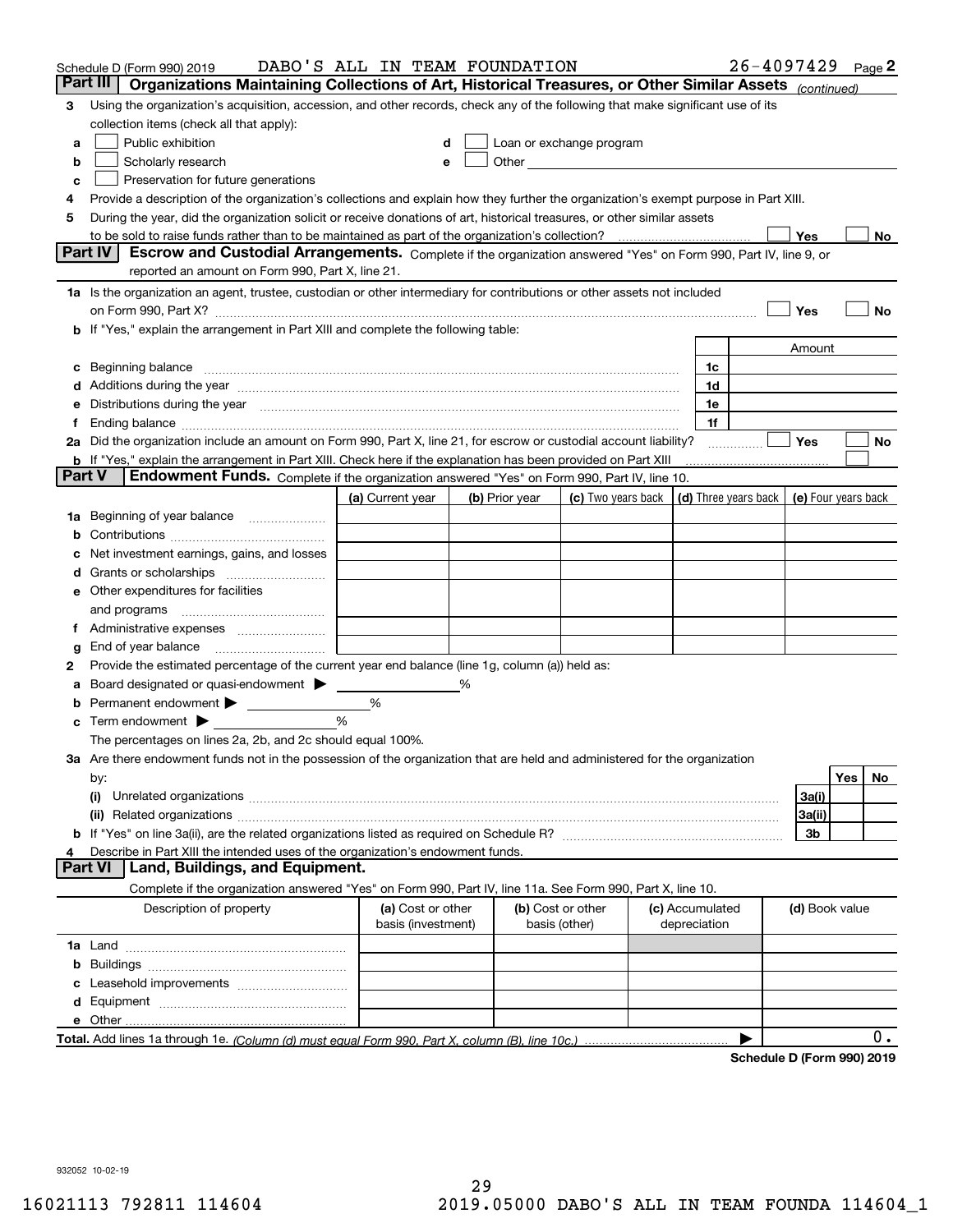| Schedule D (Form 990) 2019               |  | DABO'S ALL IN TEAM FOUNDATION                                                                              | $26 - 4097429$ | $P$ age $3$ |
|------------------------------------------|--|------------------------------------------------------------------------------------------------------------|----------------|-------------|
| Part VII Investments - Other Securities. |  |                                                                                                            |                |             |
|                                          |  | Complete if the organization answered "Yes" on Form 990. Part IV. line 11b. See Form 990. Part X. line 12. |                |             |

| (a) Description of security or category (including name of security)                   | (b) Book value | (c) Method of valuation: Cost or end-of-year market value |
|----------------------------------------------------------------------------------------|----------------|-----------------------------------------------------------|
| (1) Financial derivatives                                                              |                |                                                           |
| (2) Closely held equity interests                                                      |                |                                                           |
| (3) Other                                                                              |                |                                                           |
| (A)                                                                                    |                |                                                           |
| (B)                                                                                    |                |                                                           |
| (C)                                                                                    |                |                                                           |
| (D)                                                                                    |                |                                                           |
| (E)                                                                                    |                |                                                           |
| (F)                                                                                    |                |                                                           |
| (G)                                                                                    |                |                                                           |
| (H)                                                                                    |                |                                                           |
| Total. (Col. (b) must equal Form 990, Part X, col. (B) line 12.) $\blacktriangleright$ |                |                                                           |

#### **Part VIII Investments - Program Related.**

Complete if the organization answered "Yes" on Form 990, Part IV, line 11c. See Form 990, Part X, line 13.

| (a) Description of investment                                       | (b) Book value | (c) Method of valuation: Cost or end-of-year market value |
|---------------------------------------------------------------------|----------------|-----------------------------------------------------------|
| (1)                                                                 |                |                                                           |
| (2)                                                                 |                |                                                           |
| $\frac{1}{2}$                                                       |                |                                                           |
| (4)                                                                 |                |                                                           |
| $\left(5\right)$                                                    |                |                                                           |
| (6)                                                                 |                |                                                           |
| (7)                                                                 |                |                                                           |
| (8)                                                                 |                |                                                           |
| (9)                                                                 |                |                                                           |
| Total. (Col. (b) must equal Form 990, Part X, col. (B) line $13.$ ) |                |                                                           |

#### **Part IX Other Assets.**

Complete if the organization answered "Yes" on Form 990, Part IV, line 11d. See Form 990, Part X, line 15.

| (a) Description                                                                                                   | (b) Book value |
|-------------------------------------------------------------------------------------------------------------------|----------------|
| (1)                                                                                                               |                |
| (2)                                                                                                               |                |
| (3)                                                                                                               |                |
| (4)                                                                                                               |                |
| (5)                                                                                                               |                |
| (6)                                                                                                               |                |
| (7)                                                                                                               |                |
| (8)                                                                                                               |                |
| (9)                                                                                                               |                |
|                                                                                                                   |                |
| <b>Part X</b><br><b>Other Liabilities.</b>                                                                        |                |
| Complete if the organization answered "Yes" on Form 990, Part IV, line 11e or 11f. See Form 990, Part X, line 25. |                |
|                                                                                                                   |                |

| 1.                | (a) Description of liability | (b) Book value |
|-------------------|------------------------------|----------------|
| (1)               | Federal income taxes         |                |
| (2)               |                              |                |
| (3)               |                              |                |
| (4)               |                              |                |
| (5)               |                              |                |
| (6)               |                              |                |
| $\left( 7\right)$ |                              |                |
| (8)               |                              |                |
| (9)               |                              |                |
|                   |                              |                |

*(Column (b) must equal Form 990, Part X, col. (B) line 25.)* 

**2.**Liability for uncertain tax positions. In Part XIII, provide the text of the footnote to the organization's financial statements that reports the organization's liability for uncertain tax positions under FASB ASC 740. Check here if the text of the footnote has been provided in Part XIII

**Schedule D (Form 990) 2019**

 $\boxed{\text{X}}$ 

932053 10-02-19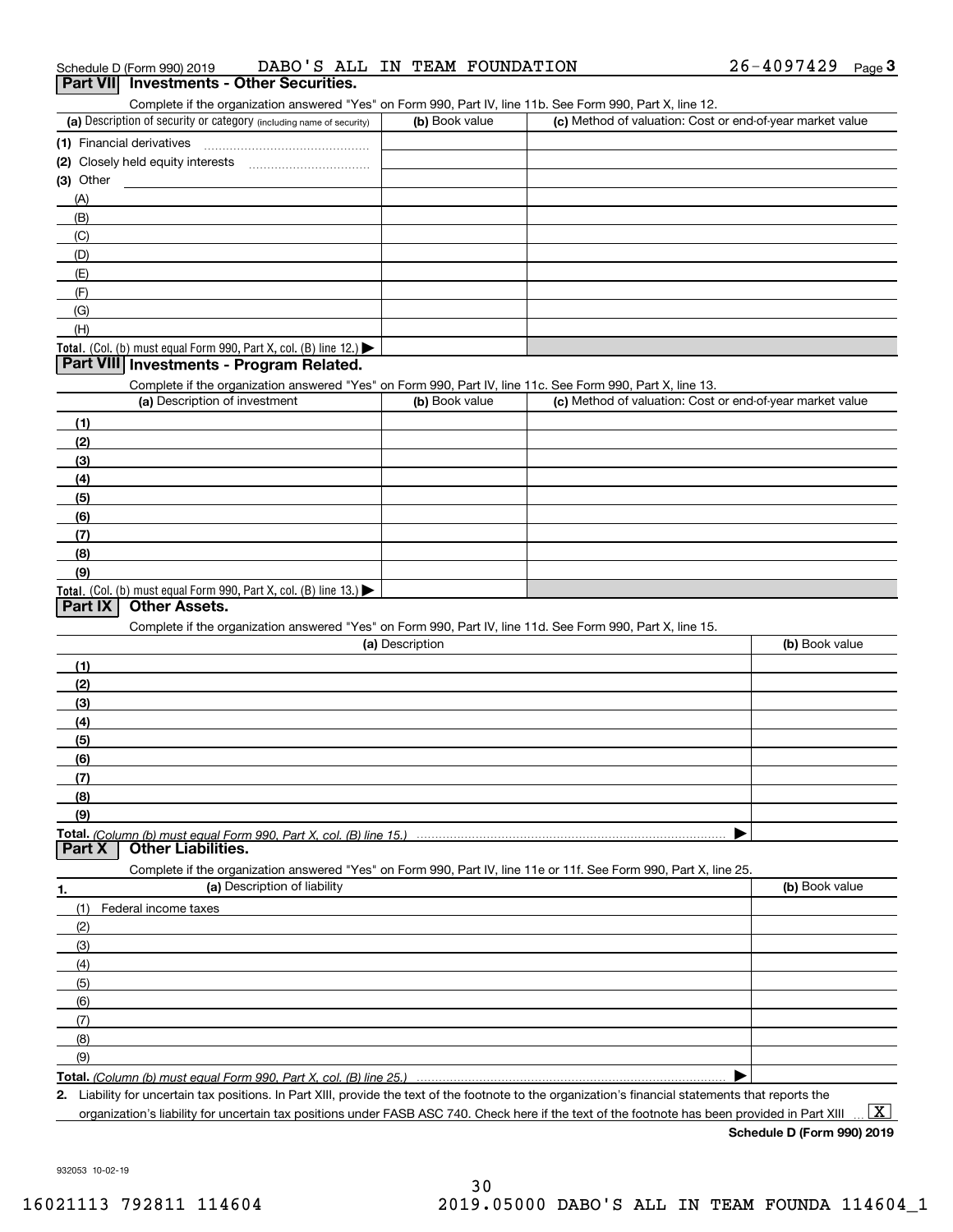|    | DABO'S ALL IN TEAM FOUNDATION<br>Schedule D (Form 990) 2019                                                                                                                                                                    |                | 26-4097429<br>Page 4 |             |
|----|--------------------------------------------------------------------------------------------------------------------------------------------------------------------------------------------------------------------------------|----------------|----------------------|-------------|
|    | Reconciliation of Revenue per Audited Financial Statements With Revenue per Return.<br>Part XI                                                                                                                                 |                |                      |             |
|    | Complete if the organization answered "Yes" on Form 990, Part IV, line 12a.                                                                                                                                                    |                |                      |             |
| 1  | Total revenue, gains, and other support per audited financial statements                                                                                                                                                       |                | $\mathbf{1}$         | 1,939,377.  |
| 2  | Amounts included on line 1 but not on Form 990, Part VIII, line 12:                                                                                                                                                            |                |                      |             |
| a  |                                                                                                                                                                                                                                | 2a             |                      |             |
| b  |                                                                                                                                                                                                                                | 2 <sub>b</sub> |                      |             |
|    | Recoveries of prior year grants [11] matter contracts and prior year grants [11] matter contracts and prior year grants and all the contracts and all the contracts of prior year grants and all the contracts of the contract | 2c             |                      |             |
| d  | Other (Describe in Part XIII.) <b>Construction Construction</b> Chern Construction Chern Chern Chern Chern Chern Chern                                                                                                         | 2d             |                      |             |
| е  | Add lines 2a through 2d                                                                                                                                                                                                        |                | <b>2e</b>            | $0_{\cdot}$ |
| з  |                                                                                                                                                                                                                                |                | $\mathbf{3}$         | 1,939,377.  |
| 4  | Amounts included on Form 990, Part VIII, line 12, but not on line 1:                                                                                                                                                           |                |                      |             |
| a  |                                                                                                                                                                                                                                | 4a             |                      |             |
|    |                                                                                                                                                                                                                                | 4 <sub>b</sub> |                      |             |
|    | c Add lines 4a and 4b                                                                                                                                                                                                          |                | 4c                   |             |
|    |                                                                                                                                                                                                                                | 5 <sup>1</sup> | 1,939,377.           |             |
|    | Part XII   Reconciliation of Expenses per Audited Financial Statements With Expenses per Return.                                                                                                                               |                |                      |             |
|    | Complete if the organization answered "Yes" on Form 990, Part IV, line 12a.                                                                                                                                                    |                |                      |             |
| 1. | Total expenses and losses per audited financial statements                                                                                                                                                                     |                | $\mathbf 1$          | 1,751,696.  |
| 2  | Amounts included on line 1 but not on Form 990, Part IX, line 25:                                                                                                                                                              |                |                      |             |
| a  |                                                                                                                                                                                                                                | 2a             |                      |             |
| b  |                                                                                                                                                                                                                                | 2 <sub>b</sub> |                      |             |
|    |                                                                                                                                                                                                                                | 2c             |                      |             |
| d  |                                                                                                                                                                                                                                | 2d             |                      |             |
| е  | Add lines 2a through 2d <b>contract and a contract and a contract a</b> contract a contract and a contract a contract a                                                                                                        |                | 2e                   |             |
| з  |                                                                                                                                                                                                                                |                | $\mathbf{3}$         | 1,751,696.  |
| 4  | Amounts included on Form 990, Part IX, line 25, but not on line 1:                                                                                                                                                             |                |                      |             |
| a  |                                                                                                                                                                                                                                |                |                      |             |
|    |                                                                                                                                                                                                                                | 4a             |                      |             |
| b  | Other (Describe in Part XIII.)                                                                                                                                                                                                 | 4 <sub>h</sub> |                      |             |
|    | c Add lines 4a and 4b                                                                                                                                                                                                          |                | 4c                   |             |
|    |                                                                                                                                                                                                                                |                | 5                    | 1,751,696.  |
|    | Part XIII Supplemental Information.                                                                                                                                                                                            |                |                      |             |

Provide the descriptions required for Part II, lines 3, 5, and 9; Part III, lines 1a and 4; Part IV, lines 1b and 2b; Part V, line 4; Part X, line 2; Part XI, lines 2d and 4b; and Part XII, lines 2d and 4b. Also complete this part to provide any additional information.

#### PART X, LINE 2:

| THE FOUNDATION IS A NOT-FOR-PROFIT CORPORATION AS DESCRIBED IN SECTION    |
|---------------------------------------------------------------------------|
| $501(C)(3)$ OF THE IRC AND IS EXEMPT FROM FEDERAL AND STATE INCOME TAXES. |
| THE FOUNDATION DOES NOT HAVE ANY SIGNIFICANT UNRELATED BUSINESS INCOME    |
| THAT WOULD BE SUBJECT TO TAX. THE FOUNDATION HAS REVIEWED ITS TAX         |
| POSITIONS FOR ALL OPEN YEARS AND HAS CONCLUDED THAT NO UNCERTAIN TAX      |
| POSITIONS EXIST AS OF DECEMBER 31, 2019, THAT WOULD REQUIRE ADJUSTMENT TO |
| THE FINANCIAL STATEMENTS.                                                 |
|                                                                           |
|                                                                           |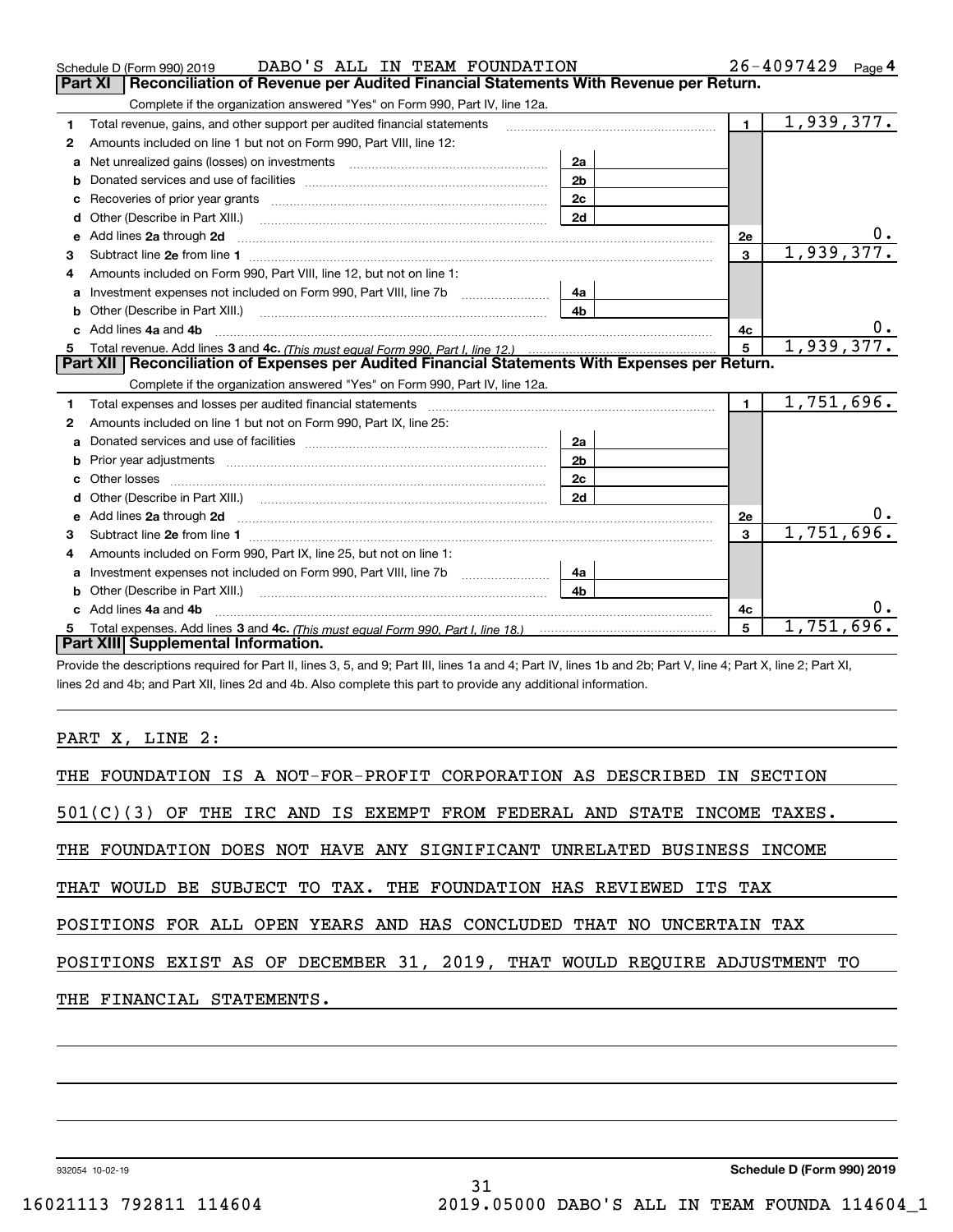| <b>Supplemental Information Regarding Fundraising or Gaming Activities</b><br><b>SCHEDULE G</b>                                                                                                                                                                                                                                                                                                                                                                                                                                         |                                  |  |                                                                                                                               |                                                                            |    |                                                                            | OMB No. 1545-0047 |                                                                            |                                                         |
|-----------------------------------------------------------------------------------------------------------------------------------------------------------------------------------------------------------------------------------------------------------------------------------------------------------------------------------------------------------------------------------------------------------------------------------------------------------------------------------------------------------------------------------------|----------------------------------|--|-------------------------------------------------------------------------------------------------------------------------------|----------------------------------------------------------------------------|----|----------------------------------------------------------------------------|-------------------|----------------------------------------------------------------------------|---------------------------------------------------------|
| Complete if the organization answered "Yes" on Form 990, Part IV, line 17, 18, or 19, or if the<br>(Form 990 or 990-EZ)<br>organization entered more than \$15,000 on Form 990-EZ, line 6a.                                                                                                                                                                                                                                                                                                                                             |                                  |  |                                                                                                                               |                                                                            |    |                                                                            | 2019              |                                                                            |                                                         |
| Attach to Form 990 or Form 990-EZ.<br>Department of the Treasury                                                                                                                                                                                                                                                                                                                                                                                                                                                                        |                                  |  |                                                                                                                               |                                                                            |    |                                                                            |                   | <b>Open to Public</b>                                                      |                                                         |
| <b>Internal Revenue Service</b><br>Go to www.irs.gov/Form990 for instructions and the latest information.                                                                                                                                                                                                                                                                                                                                                                                                                               |                                  |  |                                                                                                                               |                                                                            |    |                                                                            |                   | Inspection                                                                 |                                                         |
| Name of the organization                                                                                                                                                                                                                                                                                                                                                                                                                                                                                                                |                                  |  | DABO'S ALL IN TEAM FOUNDATION                                                                                                 |                                                                            |    |                                                                            |                   | $26 - 4097429$                                                             | <b>Employer identification number</b>                   |
| Part I                                                                                                                                                                                                                                                                                                                                                                                                                                                                                                                                  | required to complete this part.  |  | Fundraising Activities. Complete if the organization answered "Yes" on Form 990, Part IV, line 17. Form 990-EZ filers are not |                                                                            |    |                                                                            |                   |                                                                            |                                                         |
| 1 Indicate whether the organization raised funds through any of the following activities. Check all that apply.<br>Mail solicitations<br>a<br>b<br>Phone solicitations<br>с<br>In-person solicitations<br>d<br>2 a Did the organization have a written or oral agreement with any individual (including officers, directors, trustees, or<br>b If "Yes," list the 10 highest paid individuals or entities (fundraisers) pursuant to agreements under which the fundraiser is to be<br>compensated at least \$5,000 by the organization. | Internet and email solicitations |  | e l<br>f<br>a<br>key employees listed in Form 990, Part VII) or entity in connection with professional fundraising services?  | Special fundraising events                                                 |    | Solicitation of non-government grants<br>Solicitation of government grants |                   | <b>Yes</b>                                                                 | No                                                      |
| (i) Name and address of individual<br>or entity (fundraiser)                                                                                                                                                                                                                                                                                                                                                                                                                                                                            |                                  |  | (ii) Activity                                                                                                                 | (iii) Did<br>fundraiser<br>have custody<br>or control of<br>contributions? |    | (iv) Gross receipts<br>from activity                                       |                   | (v) Amount paid<br>to (or retained by)<br>fundraiser<br>listed in col. (i) | (vi) Amount paid<br>to (or retained by)<br>organization |
|                                                                                                                                                                                                                                                                                                                                                                                                                                                                                                                                         |                                  |  |                                                                                                                               | Yes                                                                        | No |                                                                            |                   |                                                                            |                                                         |
|                                                                                                                                                                                                                                                                                                                                                                                                                                                                                                                                         |                                  |  |                                                                                                                               |                                                                            |    |                                                                            |                   |                                                                            |                                                         |
|                                                                                                                                                                                                                                                                                                                                                                                                                                                                                                                                         |                                  |  |                                                                                                                               |                                                                            |    |                                                                            |                   |                                                                            |                                                         |
|                                                                                                                                                                                                                                                                                                                                                                                                                                                                                                                                         |                                  |  |                                                                                                                               |                                                                            |    |                                                                            |                   |                                                                            |                                                         |
|                                                                                                                                                                                                                                                                                                                                                                                                                                                                                                                                         |                                  |  |                                                                                                                               |                                                                            |    |                                                                            |                   |                                                                            |                                                         |
|                                                                                                                                                                                                                                                                                                                                                                                                                                                                                                                                         |                                  |  |                                                                                                                               |                                                                            |    |                                                                            |                   |                                                                            |                                                         |
|                                                                                                                                                                                                                                                                                                                                                                                                                                                                                                                                         |                                  |  |                                                                                                                               |                                                                            |    |                                                                            |                   |                                                                            |                                                         |
|                                                                                                                                                                                                                                                                                                                                                                                                                                                                                                                                         |                                  |  |                                                                                                                               |                                                                            |    |                                                                            |                   |                                                                            |                                                         |
|                                                                                                                                                                                                                                                                                                                                                                                                                                                                                                                                         |                                  |  |                                                                                                                               |                                                                            |    |                                                                            |                   |                                                                            |                                                         |
|                                                                                                                                                                                                                                                                                                                                                                                                                                                                                                                                         |                                  |  |                                                                                                                               |                                                                            |    |                                                                            |                   |                                                                            |                                                         |
|                                                                                                                                                                                                                                                                                                                                                                                                                                                                                                                                         |                                  |  |                                                                                                                               |                                                                            |    |                                                                            |                   |                                                                            |                                                         |
|                                                                                                                                                                                                                                                                                                                                                                                                                                                                                                                                         |                                  |  |                                                                                                                               |                                                                            |    |                                                                            |                   |                                                                            |                                                         |
|                                                                                                                                                                                                                                                                                                                                                                                                                                                                                                                                         |                                  |  |                                                                                                                               |                                                                            |    |                                                                            |                   |                                                                            |                                                         |
|                                                                                                                                                                                                                                                                                                                                                                                                                                                                                                                                         |                                  |  |                                                                                                                               |                                                                            |    |                                                                            |                   |                                                                            |                                                         |
| Total<br>3 List all states in which the organization is registered or licensed to solicit contributions or has been notified it is exempt from registration                                                                                                                                                                                                                                                                                                                                                                             |                                  |  |                                                                                                                               |                                                                            |    |                                                                            |                   |                                                                            |                                                         |
| or licensing.                                                                                                                                                                                                                                                                                                                                                                                                                                                                                                                           |                                  |  |                                                                                                                               |                                                                            |    |                                                                            |                   |                                                                            |                                                         |
|                                                                                                                                                                                                                                                                                                                                                                                                                                                                                                                                         |                                  |  |                                                                                                                               |                                                                            |    |                                                                            |                   |                                                                            |                                                         |
|                                                                                                                                                                                                                                                                                                                                                                                                                                                                                                                                         |                                  |  |                                                                                                                               |                                                                            |    |                                                                            |                   |                                                                            |                                                         |
|                                                                                                                                                                                                                                                                                                                                                                                                                                                                                                                                         |                                  |  |                                                                                                                               |                                                                            |    |                                                                            |                   |                                                                            |                                                         |
|                                                                                                                                                                                                                                                                                                                                                                                                                                                                                                                                         |                                  |  |                                                                                                                               |                                                                            |    |                                                                            |                   |                                                                            |                                                         |
|                                                                                                                                                                                                                                                                                                                                                                                                                                                                                                                                         |                                  |  |                                                                                                                               |                                                                            |    |                                                                            |                   |                                                                            |                                                         |
|                                                                                                                                                                                                                                                                                                                                                                                                                                                                                                                                         |                                  |  |                                                                                                                               |                                                                            |    |                                                                            |                   |                                                                            |                                                         |
|                                                                                                                                                                                                                                                                                                                                                                                                                                                                                                                                         |                                  |  |                                                                                                                               |                                                                            |    |                                                                            |                   |                                                                            |                                                         |
| LHA For Paperwork Reduction Act Notice, see the Instructions for Form 990 or 990-EZ.                                                                                                                                                                                                                                                                                                                                                                                                                                                    |                                  |  |                                                                                                                               |                                                                            |    |                                                                            |                   |                                                                            | Schedule G (Form 990 or 990-EZ) 2019                    |

932081 09-11-19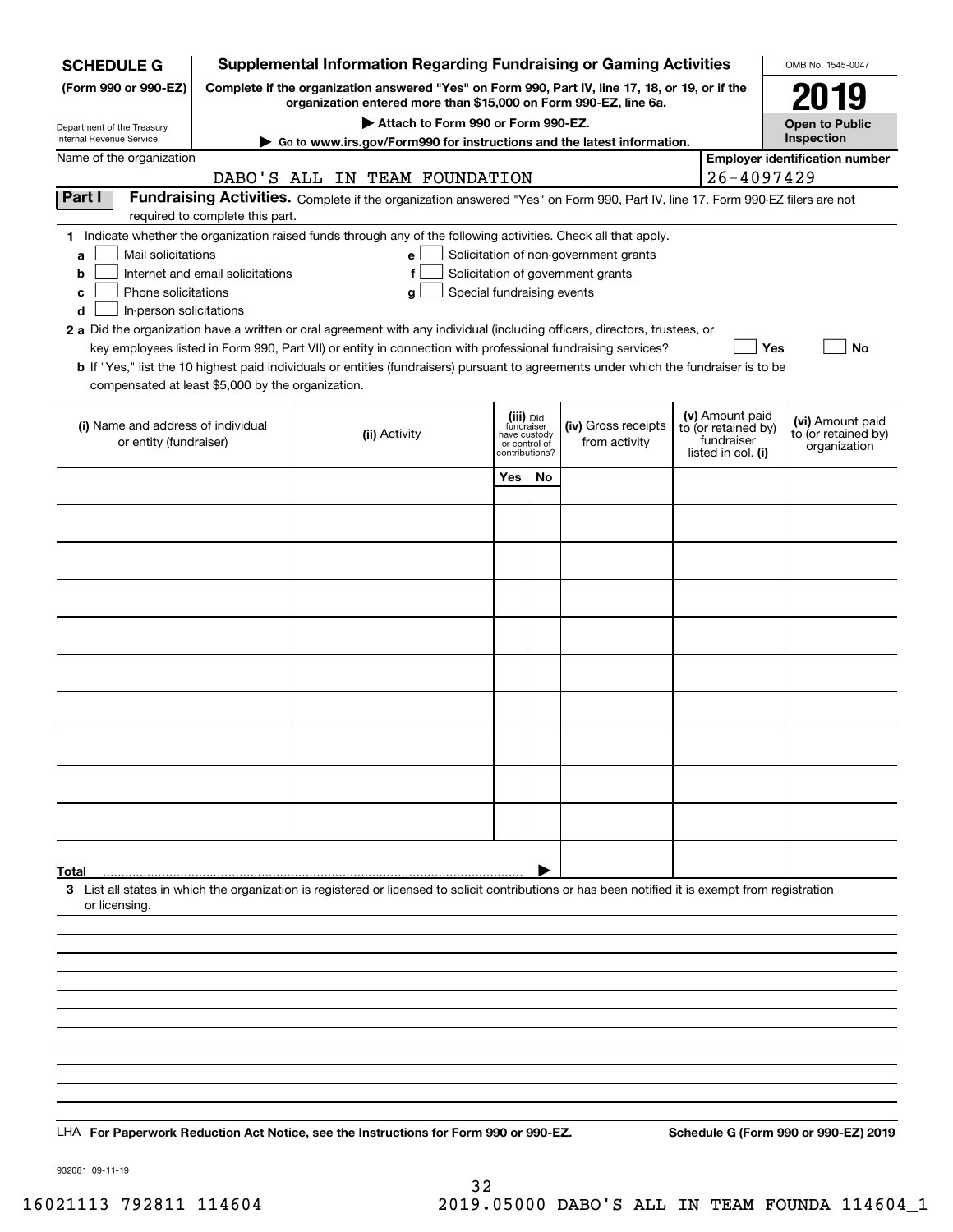#### Schedule G (Form 990 or 990-EZ) 2019 Page DABO'S ALL IN TEAM FOUNDATION 26-4097429

**Part II** | Fundraising Events. Complete if the organization answered "Yes" on Form 990, Part IV, line 18, or reported more than \$15,000

|                 | of fundraising event contributions and gross income on Form 990-EZ, lines 1 and 6b. List events with gross receipts greater than \$5,000. |                                                                                                                                                    |                         |                          |                       |                            |  |  |  |  |  |  |  |
|-----------------|-------------------------------------------------------------------------------------------------------------------------------------------|----------------------------------------------------------------------------------------------------------------------------------------------------|-------------------------|--------------------------|-----------------------|----------------------------|--|--|--|--|--|--|--|
|                 |                                                                                                                                           |                                                                                                                                                    | (a) Event #1            | (b) Event #2             | (c) Other events      | (d) Total events           |  |  |  |  |  |  |  |
|                 |                                                                                                                                           |                                                                                                                                                    |                         | LADIES                   |                       | (add col. (a) through      |  |  |  |  |  |  |  |
|                 |                                                                                                                                           |                                                                                                                                                    | ALL IN BALL             | CLINIC                   | 1                     | col. (c)                   |  |  |  |  |  |  |  |
|                 |                                                                                                                                           |                                                                                                                                                    | (event type)            | (event type)             | (total number)        |                            |  |  |  |  |  |  |  |
| Revenue         |                                                                                                                                           |                                                                                                                                                    |                         |                          |                       |                            |  |  |  |  |  |  |  |
|                 |                                                                                                                                           |                                                                                                                                                    | 1,717,064.              | 557,146.                 | 180,506.              | 2,454,716.                 |  |  |  |  |  |  |  |
|                 |                                                                                                                                           |                                                                                                                                                    |                         |                          |                       |                            |  |  |  |  |  |  |  |
|                 |                                                                                                                                           | 2 Less: Contributions                                                                                                                              | 253,018.                | 26,897.                  |                       | 279,915.                   |  |  |  |  |  |  |  |
|                 |                                                                                                                                           |                                                                                                                                                    |                         |                          |                       |                            |  |  |  |  |  |  |  |
|                 |                                                                                                                                           | 3 Gross income (line 1 minus line 2)                                                                                                               | 1,464,046.              | 530, 249.                | 180,506.              | 2,174,801.                 |  |  |  |  |  |  |  |
|                 |                                                                                                                                           |                                                                                                                                                    |                         |                          |                       |                            |  |  |  |  |  |  |  |
|                 |                                                                                                                                           | 4 Cash prizes                                                                                                                                      |                         |                          |                       |                            |  |  |  |  |  |  |  |
|                 | 5.                                                                                                                                        |                                                                                                                                                    |                         |                          |                       |                            |  |  |  |  |  |  |  |
|                 |                                                                                                                                           |                                                                                                                                                    |                         |                          |                       |                            |  |  |  |  |  |  |  |
|                 |                                                                                                                                           |                                                                                                                                                    | 76,828.                 | 749.                     |                       | 77,577 <b>.</b>            |  |  |  |  |  |  |  |
|                 |                                                                                                                                           |                                                                                                                                                    |                         |                          |                       |                            |  |  |  |  |  |  |  |
| Direct Expenses |                                                                                                                                           | 7 Food and beverages                                                                                                                               | 90, 120.                | 29,241.                  | 9,474.                | 128,835.                   |  |  |  |  |  |  |  |
|                 |                                                                                                                                           |                                                                                                                                                    |                         |                          |                       |                            |  |  |  |  |  |  |  |
|                 | 8                                                                                                                                         |                                                                                                                                                    | $\frac{4,575}{217,326}$ | $\frac{1,485}{69,484}$ . | 481.                  | $\frac{6,541.}{303,640.}$  |  |  |  |  |  |  |  |
|                 | 9                                                                                                                                         |                                                                                                                                                    |                         |                          | 16,830.               |                            |  |  |  |  |  |  |  |
|                 | 10                                                                                                                                        | Direct expense summary. Add lines 4 through 9 in column (d)                                                                                        |                         |                          |                       | $\overline{51}6, 593.$     |  |  |  |  |  |  |  |
|                 |                                                                                                                                           | 11 Net income summary. Subtract line 10 from line 3, column (d)                                                                                    |                         |                          |                       | 1,658,208.                 |  |  |  |  |  |  |  |
|                 | Part III                                                                                                                                  | Gaming. Complete if the organization answered "Yes" on Form 990, Part IV, line 19, or reported more than<br>\$15,000 on Form 990-EZ, line 6a.      |                         |                          |                       |                            |  |  |  |  |  |  |  |
|                 |                                                                                                                                           |                                                                                                                                                    |                         | (b) Pull tabs/instant    |                       | (d) Total gaming (add      |  |  |  |  |  |  |  |
|                 |                                                                                                                                           |                                                                                                                                                    | (a) Bingo               | bingo/progressive bingo  | (c) Other gaming      | col. (a) through col. (c)) |  |  |  |  |  |  |  |
| Revenue         |                                                                                                                                           |                                                                                                                                                    |                         |                          |                       |                            |  |  |  |  |  |  |  |
|                 | 1                                                                                                                                         |                                                                                                                                                    |                         |                          |                       |                            |  |  |  |  |  |  |  |
|                 |                                                                                                                                           |                                                                                                                                                    |                         |                          |                       |                            |  |  |  |  |  |  |  |
|                 |                                                                                                                                           |                                                                                                                                                    |                         |                          |                       |                            |  |  |  |  |  |  |  |
|                 |                                                                                                                                           |                                                                                                                                                    |                         |                          |                       |                            |  |  |  |  |  |  |  |
| Expenses        |                                                                                                                                           |                                                                                                                                                    |                         |                          |                       |                            |  |  |  |  |  |  |  |
|                 |                                                                                                                                           |                                                                                                                                                    |                         |                          |                       |                            |  |  |  |  |  |  |  |
| Direct          |                                                                                                                                           |                                                                                                                                                    |                         |                          |                       |                            |  |  |  |  |  |  |  |
|                 |                                                                                                                                           |                                                                                                                                                    |                         |                          |                       |                            |  |  |  |  |  |  |  |
|                 |                                                                                                                                           | Other direct expenses                                                                                                                              |                         |                          |                       |                            |  |  |  |  |  |  |  |
|                 |                                                                                                                                           | 6 Volunteer labor                                                                                                                                  | Yes<br>%<br>No          | Yes<br>%<br>No           | <b>Yes</b><br>%<br>No |                            |  |  |  |  |  |  |  |
|                 |                                                                                                                                           |                                                                                                                                                    |                         |                          |                       |                            |  |  |  |  |  |  |  |
|                 | 7                                                                                                                                         | Direct expense summary. Add lines 2 through 5 in column (d)                                                                                        |                         |                          |                       |                            |  |  |  |  |  |  |  |
|                 |                                                                                                                                           |                                                                                                                                                    |                         |                          |                       |                            |  |  |  |  |  |  |  |
|                 |                                                                                                                                           |                                                                                                                                                    |                         |                          |                       |                            |  |  |  |  |  |  |  |
|                 |                                                                                                                                           |                                                                                                                                                    |                         |                          |                       |                            |  |  |  |  |  |  |  |
|                 |                                                                                                                                           | 9 Enter the state(s) in which the organization conducts gaming activities:                                                                         |                         |                          |                       |                            |  |  |  |  |  |  |  |
|                 |                                                                                                                                           |                                                                                                                                                    |                         |                          | Yes<br>No             |                            |  |  |  |  |  |  |  |
|                 |                                                                                                                                           | <b>b</b> If "No," explain:<br><u> 1980 - Johann Barbara, marka a shekara tsa 1980 - An tsa 1980 - An tsa 1980 - An tsa 1980 - An tsa 1980 - An</u> |                         |                          |                       |                            |  |  |  |  |  |  |  |
|                 |                                                                                                                                           |                                                                                                                                                    |                         |                          |                       |                            |  |  |  |  |  |  |  |
|                 |                                                                                                                                           |                                                                                                                                                    |                         |                          |                       |                            |  |  |  |  |  |  |  |
|                 |                                                                                                                                           |                                                                                                                                                    |                         |                          |                       | Yes<br>No                  |  |  |  |  |  |  |  |
|                 |                                                                                                                                           |                                                                                                                                                    |                         |                          |                       |                            |  |  |  |  |  |  |  |
|                 |                                                                                                                                           |                                                                                                                                                    |                         |                          |                       |                            |  |  |  |  |  |  |  |
|                 |                                                                                                                                           |                                                                                                                                                    |                         |                          |                       |                            |  |  |  |  |  |  |  |

932082 09-11-19

**Schedule G (Form 990 or 990-EZ) 2019**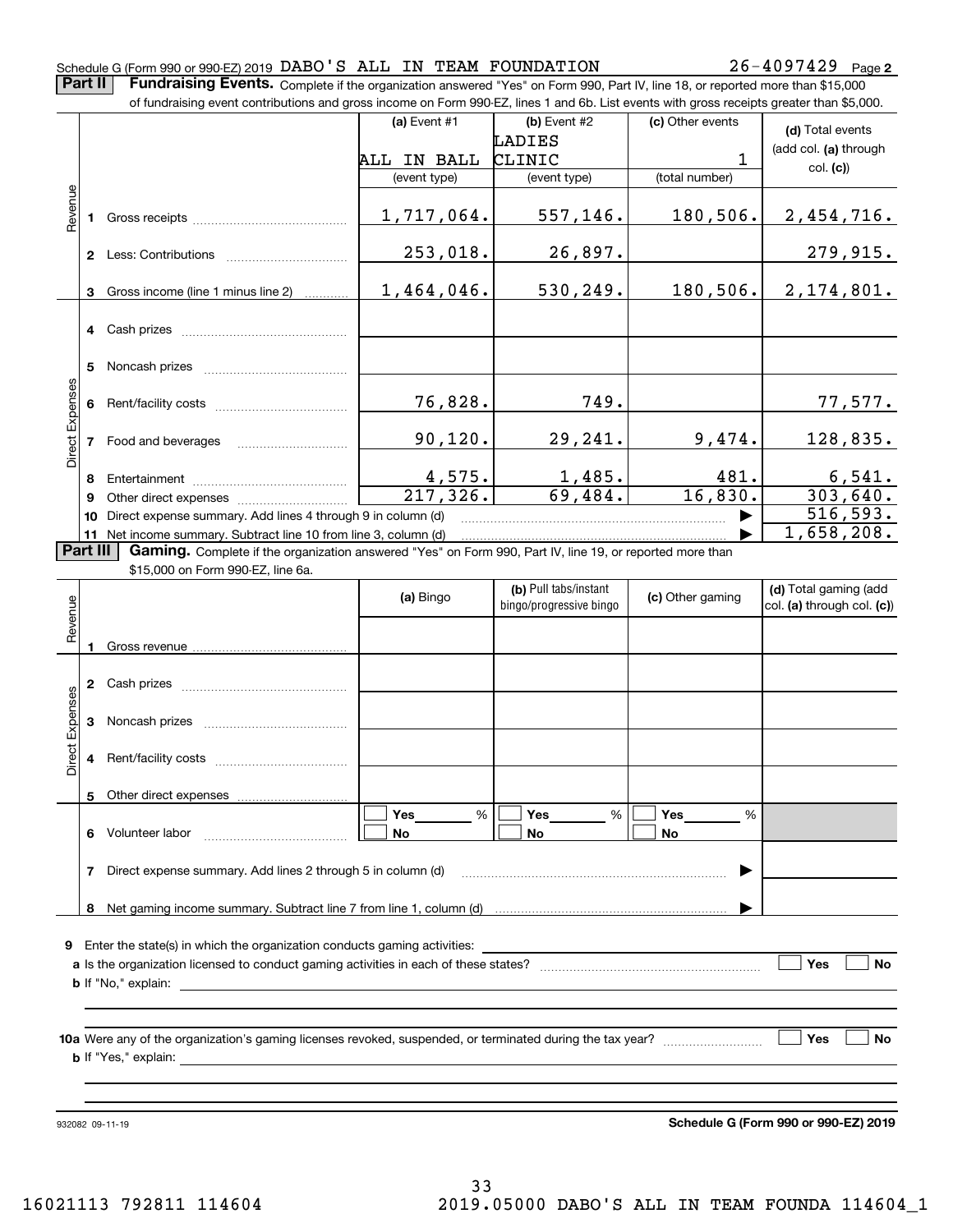|    | Schedule G (Form 990 or 990-EZ) 2019 DABO 'S ALL IN TEAM FOUNDATION                                                                                                                                                                                          | $26 - 4097429$                       | Page 3    |
|----|--------------------------------------------------------------------------------------------------------------------------------------------------------------------------------------------------------------------------------------------------------------|--------------------------------------|-----------|
| 11 |                                                                                                                                                                                                                                                              | Yes                                  | No        |
|    | 12 Is the organization a grantor, beneficiary or trustee of a trust, or a member of a partnership or other entity formed                                                                                                                                     | Yes                                  | No        |
|    | 13 Indicate the percentage of gaming activity conducted in:                                                                                                                                                                                                  |                                      |           |
|    |                                                                                                                                                                                                                                                              | 13а                                  | %         |
|    |                                                                                                                                                                                                                                                              | 13 <sub>b</sub>                      | %         |
|    | 14 Enter the name and address of the person who prepares the organization's gaming/special events books and records:                                                                                                                                         |                                      |           |
|    |                                                                                                                                                                                                                                                              |                                      |           |
|    |                                                                                                                                                                                                                                                              |                                      |           |
|    |                                                                                                                                                                                                                                                              | Yes                                  | No        |
|    |                                                                                                                                                                                                                                                              |                                      |           |
|    | of gaming revenue retained by the third party $\triangleright$ \$                                                                                                                                                                                            |                                      |           |
|    | c If "Yes," enter name and address of the third party:                                                                                                                                                                                                       |                                      |           |
|    |                                                                                                                                                                                                                                                              |                                      |           |
|    | Name $\blacktriangleright$ $\bot$                                                                                                                                                                                                                            |                                      |           |
|    | Address <b>b</b>                                                                                                                                                                                                                                             |                                      |           |
|    | 16 Gaming manager information:                                                                                                                                                                                                                               |                                      |           |
|    | Name $\blacktriangleright$                                                                                                                                                                                                                                   |                                      |           |
|    | Gaming manager compensation > \$                                                                                                                                                                                                                             |                                      |           |
|    |                                                                                                                                                                                                                                                              |                                      |           |
|    |                                                                                                                                                                                                                                                              |                                      |           |
|    |                                                                                                                                                                                                                                                              |                                      |           |
|    | Employee<br>Director/officer<br>Independent contractor                                                                                                                                                                                                       |                                      |           |
|    | 17 Mandatory distributions:                                                                                                                                                                                                                                  |                                      |           |
|    | a Is the organization required under state law to make charitable distributions from the gaming proceeds to                                                                                                                                                  |                                      |           |
|    | retain the state gaming license?                                                                                                                                                                                                                             | $\Box$ Yes                           | $\Box$ No |
|    | <b>b</b> Enter the amount of distributions required under state law to be distributed to other exempt organizations or spent in the                                                                                                                          |                                      |           |
|    | organization's own exempt activities during the tax year $\triangleright$ \$                                                                                                                                                                                 |                                      |           |
|    | <b>Part IV</b><br>Supplemental Information. Provide the explanations required by Part I, line 2b, columns (iii) and (v); and Part III, lines 9, 9b, 10b,<br>15b, 15c, 16, and 17b, as applicable. Also provide any additional information. See instructions. |                                      |           |
|    |                                                                                                                                                                                                                                                              |                                      |           |
|    |                                                                                                                                                                                                                                                              |                                      |           |
|    |                                                                                                                                                                                                                                                              |                                      |           |
|    |                                                                                                                                                                                                                                                              |                                      |           |
|    |                                                                                                                                                                                                                                                              |                                      |           |
|    |                                                                                                                                                                                                                                                              |                                      |           |
|    |                                                                                                                                                                                                                                                              |                                      |           |
|    |                                                                                                                                                                                                                                                              |                                      |           |
|    |                                                                                                                                                                                                                                                              |                                      |           |
|    |                                                                                                                                                                                                                                                              |                                      |           |
|    | 932083 09-11-19                                                                                                                                                                                                                                              | Schedule G (Form 990 or 990-EZ) 2019 |           |
|    | 34                                                                                                                                                                                                                                                           |                                      |           |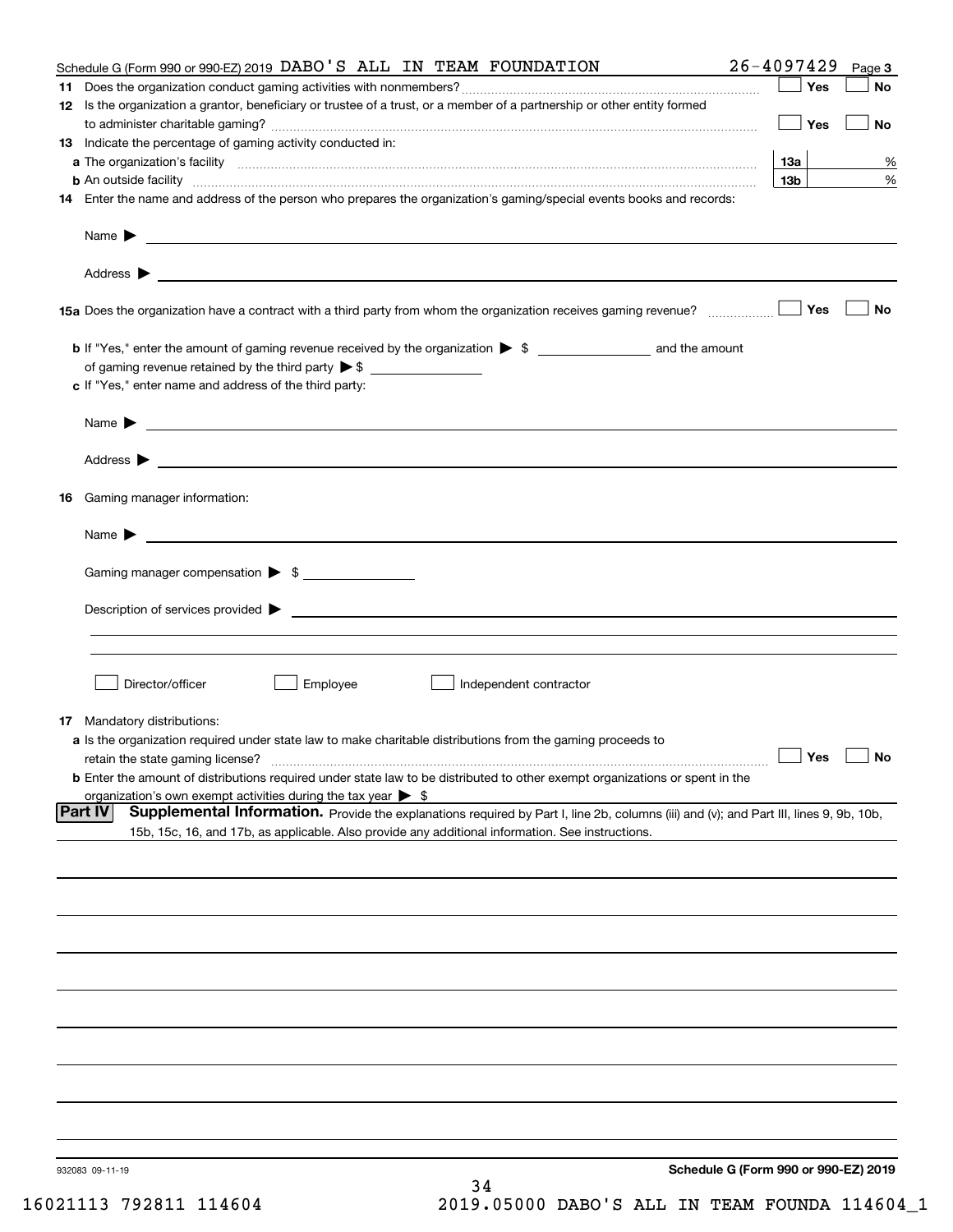| <b>Part IV</b> Supplemental Information $_{(continued)}$ |  |                                 |
|----------------------------------------------------------|--|---------------------------------|
|                                                          |  |                                 |
|                                                          |  |                                 |
|                                                          |  |                                 |
|                                                          |  |                                 |
|                                                          |  |                                 |
|                                                          |  |                                 |
|                                                          |  |                                 |
|                                                          |  |                                 |
|                                                          |  |                                 |
|                                                          |  |                                 |
|                                                          |  |                                 |
|                                                          |  |                                 |
|                                                          |  |                                 |
|                                                          |  |                                 |
|                                                          |  |                                 |
|                                                          |  |                                 |
|                                                          |  |                                 |
|                                                          |  |                                 |
|                                                          |  |                                 |
|                                                          |  |                                 |
|                                                          |  |                                 |
|                                                          |  |                                 |
|                                                          |  |                                 |
|                                                          |  |                                 |
|                                                          |  |                                 |
|                                                          |  |                                 |
|                                                          |  |                                 |
|                                                          |  |                                 |
|                                                          |  |                                 |
|                                                          |  | Cohodule C (Form 000 or 000 F7) |

**Schedule G (Form 990 or 990-EZ)**

932084 04-01-19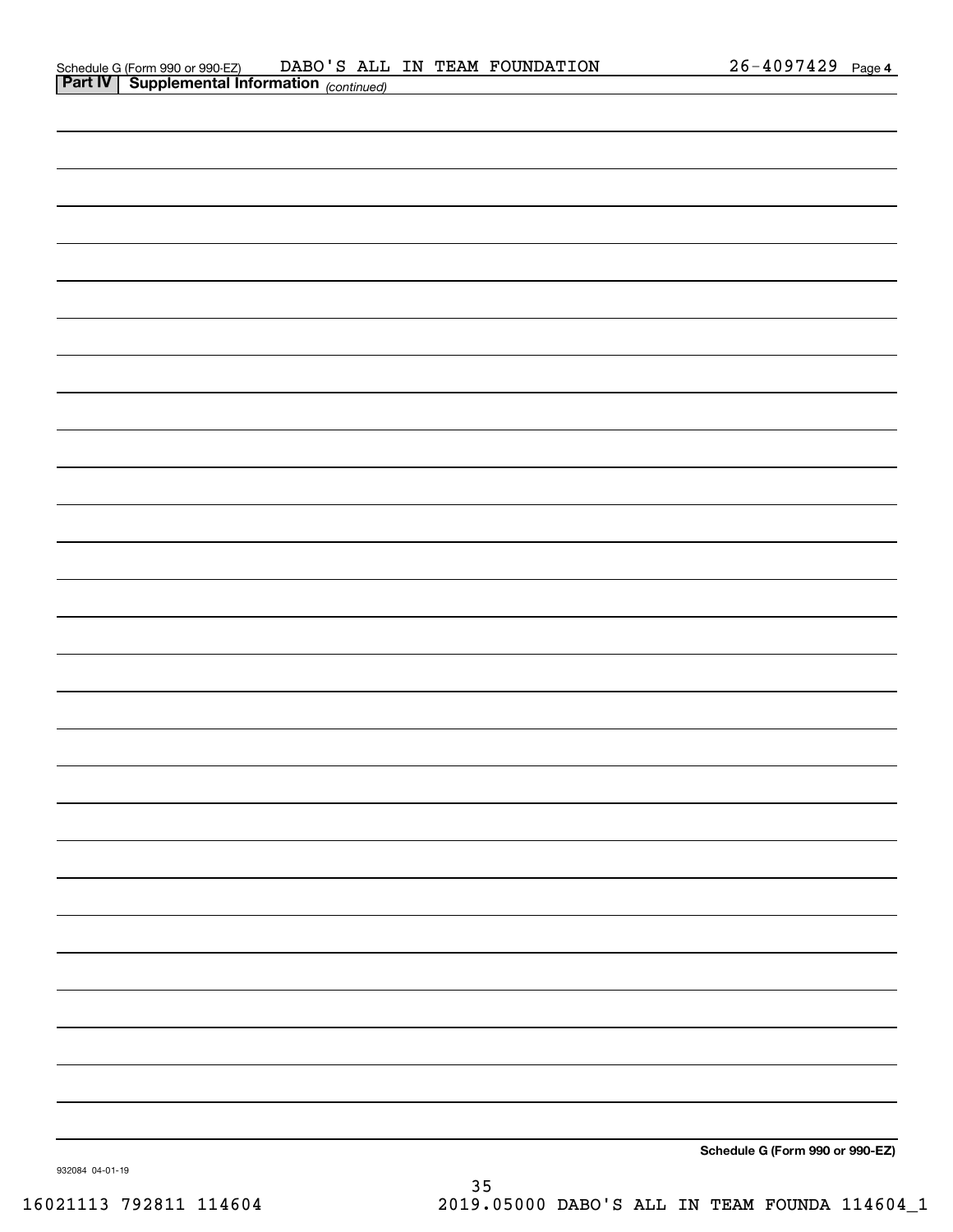| <b>SCHEDULE I</b><br>(Form 990)                                                                                                                                                                                                                                           |                            | <b>Grants and Other Assistance to Organizations,</b>                                                                                  |                                                       |                                         |                                                                |                                          | OMB No. 1545-0047                                       |  |  |  |  |
|---------------------------------------------------------------------------------------------------------------------------------------------------------------------------------------------------------------------------------------------------------------------------|----------------------------|---------------------------------------------------------------------------------------------------------------------------------------|-------------------------------------------------------|-----------------------------------------|----------------------------------------------------------------|------------------------------------------|---------------------------------------------------------|--|--|--|--|
|                                                                                                                                                                                                                                                                           |                            | Governments, and Individuals in the United States<br>Complete if the organization answered "Yes" on Form 990, Part IV, line 21 or 22. |                                                       |                                         |                                                                |                                          | 019                                                     |  |  |  |  |
| Department of the Treasury                                                                                                                                                                                                                                                |                            |                                                                                                                                       | Attach to Form 990.                                   |                                         |                                                                |                                          | <b>Open to Public</b>                                   |  |  |  |  |
| <b>Internal Revenue Service</b>                                                                                                                                                                                                                                           |                            |                                                                                                                                       | Go to www.irs.gov/Form990 for the latest information. |                                         |                                                                |                                          | Inspection                                              |  |  |  |  |
| Name of the organization                                                                                                                                                                                                                                                  |                            | DABO'S ALL IN TEAM FOUNDATION                                                                                                         |                                                       |                                         |                                                                |                                          | <b>Employer identification number</b><br>$26 - 4097429$ |  |  |  |  |
| Part I<br><b>General Information on Grants and Assistance</b>                                                                                                                                                                                                             |                            |                                                                                                                                       |                                                       |                                         |                                                                |                                          |                                                         |  |  |  |  |
| Does the organization maintain records to substantiate the amount of the grants or assistance, the grantees' eligibility for the grants or assistance, and the selection<br>$\mathbf 1$                                                                                   |                            |                                                                                                                                       |                                                       |                                         |                                                                |                                          |                                                         |  |  |  |  |
| $\boxed{\text{X}}$ Yes<br>$ $ No<br>2 Describe in Part IV the organization's procedures for monitoring the use of grant funds in the United States.                                                                                                                       |                            |                                                                                                                                       |                                                       |                                         |                                                                |                                          |                                                         |  |  |  |  |
| Part II                                                                                                                                                                                                                                                                   |                            |                                                                                                                                       |                                                       |                                         |                                                                |                                          |                                                         |  |  |  |  |
| Grants and Other Assistance to Domestic Organizations and Domestic Governments. Complete if the organization answered "Yes" on Form 990, Part IV, line 21, for any<br>recipient that received more than \$5,000. Part II can be duplicated if additional space is needed. |                            |                                                                                                                                       |                                                       |                                         |                                                                |                                          |                                                         |  |  |  |  |
| 1 (a) Name and address of organization<br>or government                                                                                                                                                                                                                   | $(b)$ EIN                  | (c) IRC section<br>(if applicable)                                                                                                    | (d) Amount of<br>cash grant                           | (e) Amount of<br>non-cash<br>assistance | (f) Method of<br>valuation (book,<br>FMV, appraisal,<br>other) | (g) Description of<br>noncash assistance | (h) Purpose of grant<br>or assistance                   |  |  |  |  |
| ALS FOUNDATION                                                                                                                                                                                                                                                            | $13 - 3271855$ 501(C)(3)   |                                                                                                                                       | 30,000,                                               | 0.                                      |                                                                |                                          | TO SUPPORT THE ACTIVITIES<br>OF THE ORGANIZATION.       |  |  |  |  |
| AMERICAN HEART ASSOC                                                                                                                                                                                                                                                      | $13 - 5613797$ 501(C)(3)   |                                                                                                                                       | 15,000                                                | $\mathbf{0}$ .                          |                                                                |                                          | TO SUPPORT THE ACTIVITIES<br>OF THE ORGANIZATION.       |  |  |  |  |
| ANDERSON UNIVERSITY'S CENTER FOR<br>CANCER RESEARCH                                                                                                                                                                                                                       | $57-0324906$ $501(C)(3)$   |                                                                                                                                       | 8,200                                                 | 0                                       |                                                                |                                          | TO SUPPORT THE ACTIVITIES<br>OF THE ORGANIZATION.       |  |  |  |  |
| BEL-AIRE COMMUNITY PARTNERS                                                                                                                                                                                                                                               | $81 - 2891468$ 501(C)(3)   |                                                                                                                                       | 10,000                                                | 0.                                      |                                                                |                                          | TO SUPPORT THE ACTIVITIES<br>OF THE ORGANIZATION.       |  |  |  |  |
| BIG BROTHERS BIG SISTERS OF THE<br><b>UPSTATE</b>                                                                                                                                                                                                                         | $20 - 4243553$ 501(C)(3)   |                                                                                                                                       | 10,000                                                | 0.                                      |                                                                |                                          | TO SUPPORT THE ACTIVITIES<br>OF THE ORGANIZATION.       |  |  |  |  |
| <b>BON SECOURS</b>                                                                                                                                                                                                                                                        | $58 - 2504528$ $501(C)(3)$ |                                                                                                                                       | 50,000.                                               | 0                                       |                                                                |                                          | TO SUPPORT THE ACTIVITIES<br>OF THE ORGANIZATION.       |  |  |  |  |
| Enter total number of section 501(c)(3) and government organizations listed in the line 1 table<br>$\mathbf{2}$                                                                                                                                                           |                            |                                                                                                                                       |                                                       |                                         |                                                                |                                          | 68.                                                     |  |  |  |  |
| Enter total number of other organizations listed in the line 1 table<br>3                                                                                                                                                                                                 |                            |                                                                                                                                       |                                                       |                                         |                                                                |                                          | 4.                                                      |  |  |  |  |

**For Paperwork Reduction Act Notice, see the Instructions for Form 990. Schedule I (Form 990) (2019)** LHA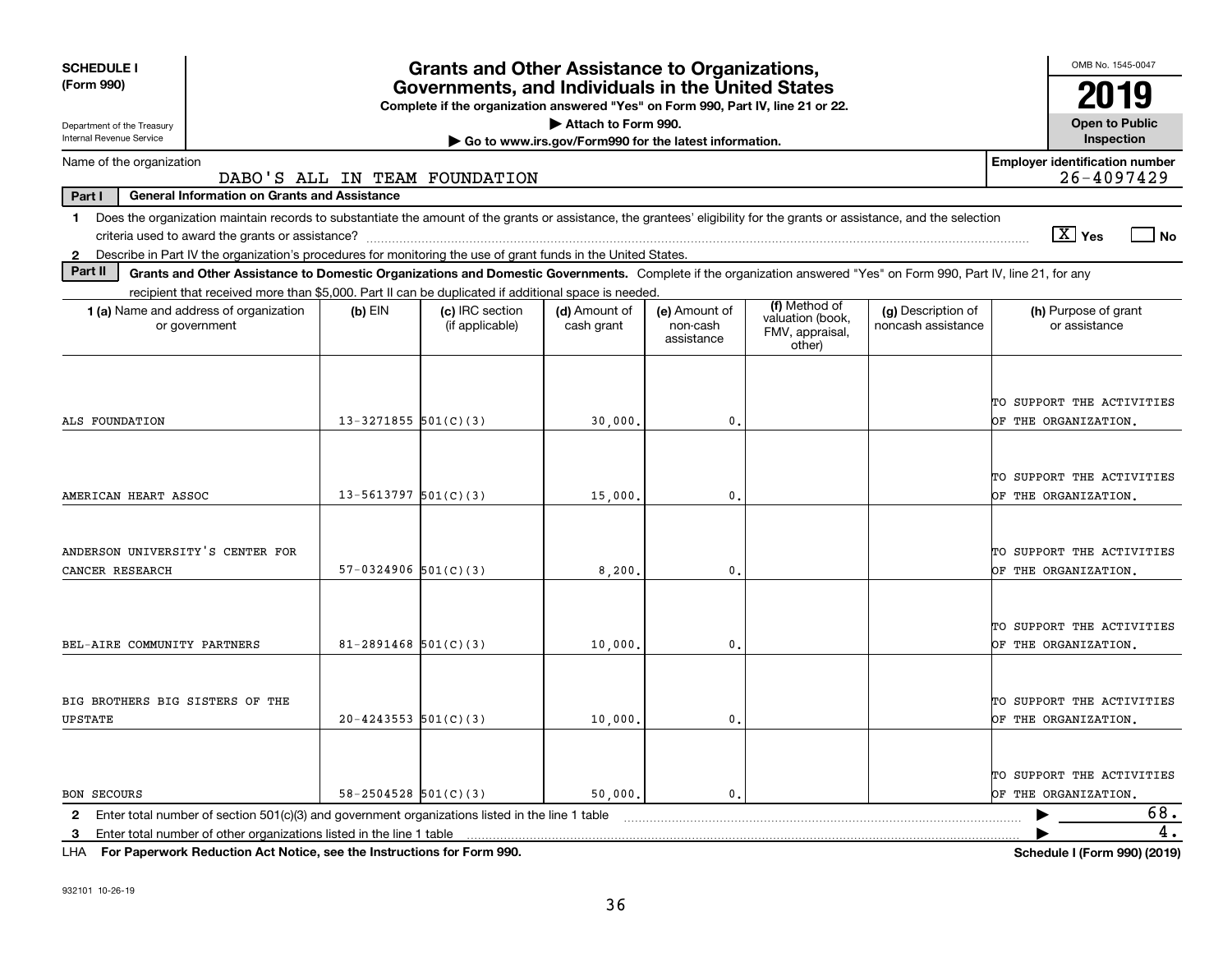**Part II Continuation of Grants and Other Assistance to Governments and Organizations in the United States**  (Schedule I (Form 990), Part II.)

| (a) Name and address of<br>organization or government | $(b)$ EIN                  | (c) IRC section<br>if applicable | (d) Amount of<br>cash grant | (e) Amount of<br>non-cash<br>assistance | (f) Method of<br>valuation<br>(book, FMV,<br>appraisal, other) | (g) Description of<br>non-cash assistance | (h) Purpose of grant<br>or assistance             |
|-------------------------------------------------------|----------------------------|----------------------------------|-----------------------------|-----------------------------------------|----------------------------------------------------------------|-------------------------------------------|---------------------------------------------------|
| CALVARY HOME FOR CHILDREN                             | $57-1068943$ $501(C)(3)$   |                                  | 10,000                      | $\mathbf{0}$ .                          |                                                                |                                           | TO SUPPORT THE ACTIVITIES<br>OF THE ORGANIZATION. |
| CAMP IROCK                                            | $57-0476249$ $501(C)(3)$   |                                  | 10,000                      | $\mathsf{0}\,$ .                        |                                                                |                                           | TO SUPPORT THE ACTIVITIES<br>OF THE ORGANIZATION. |
| CANCER ASSOCIATION OF ANDERSON<br><b>COUNTY</b>       | $54 - 2098883$ $501(C)(3)$ |                                  | 8,652.                      | $\mathbf{0}$ .                          |                                                                |                                           | TO SUPPORT THE ACTIVITIES<br>OF THE ORGANIZATION. |
| CANCER ASSOCIATION OF PICKENS<br><b>COUNTY</b>        | $57-0471686$ $501(C)(3)$   |                                  | 10,000                      | $\mathbf{0}$ .                          |                                                                |                                           | TO SUPPORT THE ACTIVITIES<br>OF THE ORGANIZATION, |
| CANCER SOCIETY OF GREENVILLE<br>COUNTY                | $57-0471686$ $501(C)(3)$   |                                  | 10,000                      | $\mathbf{0}$ .                          |                                                                |                                           | TO SUPPORT THE ACTIVITIES<br>OF THE ORGANIZATION. |
| CANCER SURVIVORS PARK ALLIANCE                        | $57-1085380$ $501(C)(3)$   |                                  | 7,500                       | $\mathbf{0}$ .                          |                                                                |                                           | TO SUPPORT THE ACTIVITIES<br>OF THE ORGANIZATION. |
| CAROLINA DANCE COLLABORATIVE                          | $82 - 2850050$ $501(C)(3)$ |                                  | 8,000                       | 0.                                      |                                                                |                                           | TO SUPPORT THE ACTIVITIES<br>OF THE ORGANIZATION. |
| CHILDREN'S CANCER PARTNERS OF THE<br>CAROLINAS        | $20 - 2511033$ $501(C)(3)$ |                                  | 10,000                      | $\mathbf{0}$ .                          |                                                                |                                           | TO SUPPORT THE ACTIVITIES<br>OF THE ORGANIZATION, |
|                                                       |                            |                                  |                             |                                         |                                                                |                                           | TO SUPPORT THE ACTIVITIES                         |

**Schedule I (Form 990)**

CHRIS & KELLY'S HOPE FOUNDATION  $\begin{vmatrix} 57-6019318 & 501(C)(3) \end{vmatrix}$  10,000. 0. 0. 0.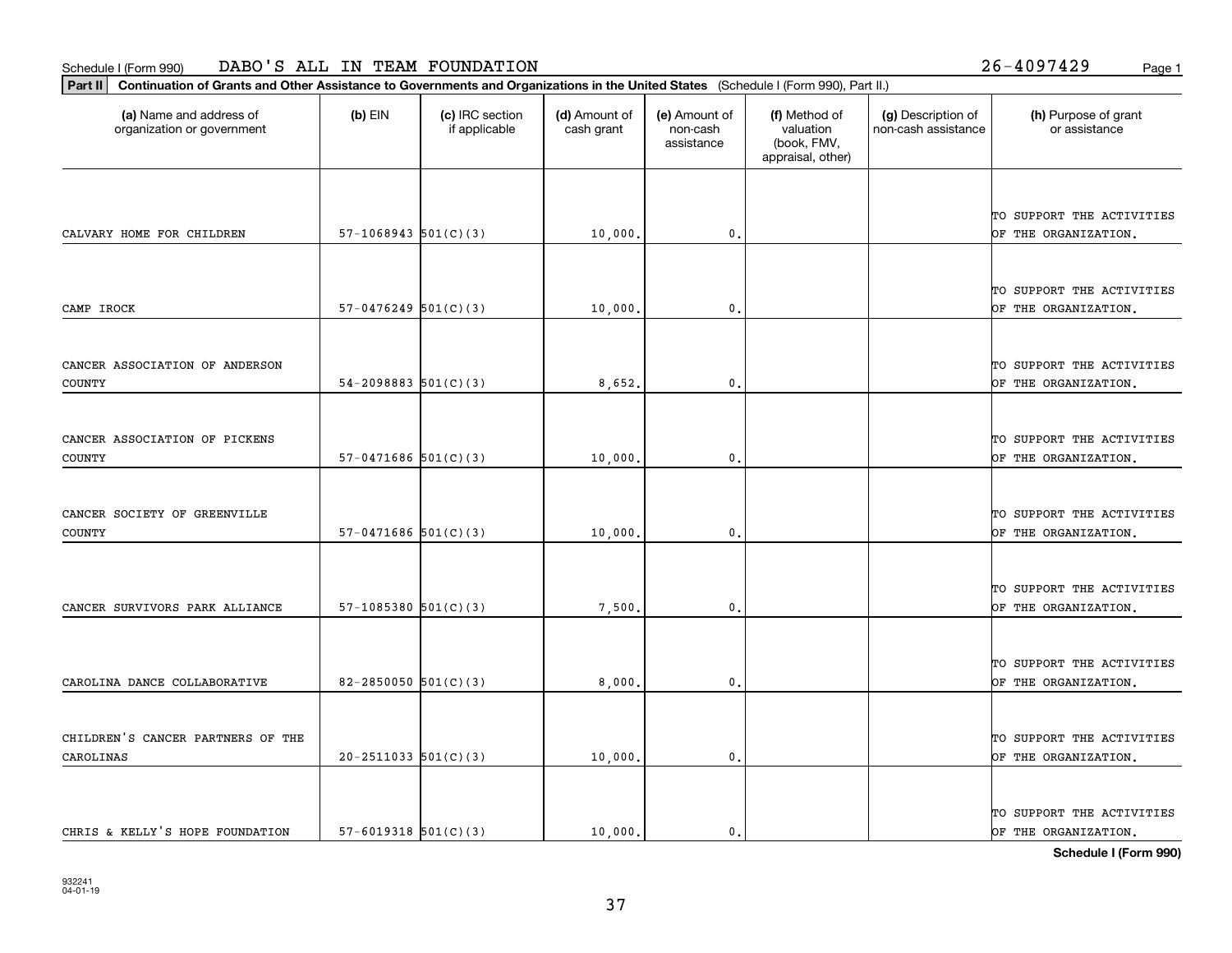**Part II Continuation of Grants and Other Assistance to Governments and Organizations in the United States**  (Schedule I (Form 990), Part II.)

| (a) Name and address of<br>organization or government | $(b)$ EIN                | (c) IRC section<br>if applicable | (d) Amount of<br>cash grant | (e) Amount of<br>non-cash<br>assistance | (f) Method of<br>valuation<br>(book, FMV,<br>appraisal, other) | (g) Description of<br>non-cash assistance | (h) Purpose of grant<br>or assistance |
|-------------------------------------------------------|--------------------------|----------------------------------|-----------------------------|-----------------------------------------|----------------------------------------------------------------|-------------------------------------------|---------------------------------------|
|                                                       |                          |                                  |                             |                                         |                                                                |                                           |                                       |
|                                                       |                          |                                  |                             |                                         |                                                                |                                           | TO SUPPORT THE ACTIVITIES             |
| CITY OF CLEMSON PARKS & RECREATION                    |                          | <b>GOVT</b>                      | 6,650                       | $\mathbf{0}$                            |                                                                |                                           | OF THE ORGANIZATION.                  |
|                                                       |                          |                                  |                             |                                         |                                                                |                                           |                                       |
|                                                       |                          |                                  |                             |                                         |                                                                |                                           | TO SUPPORT THE ACTIVITIES             |
| CJ FULLER FOUNDATION, INC.                            | 83-2250712 $501(C)(3)$   |                                  | 10,000.                     | $\mathbf{0}$ .                          |                                                                |                                           | OF THE ORGANIZATION.                  |
|                                                       |                          |                                  |                             |                                         |                                                                |                                           |                                       |
|                                                       |                          |                                  |                             |                                         |                                                                |                                           | TO SUPPORT THE ACTIVITIES             |
| CLEAN START                                           | $20-1759481$ 501(C)(3)   |                                  | 8,000                       | $\mathbf{0}$                            |                                                                |                                           | OF THE ORGANIZATION.                  |
|                                                       |                          |                                  |                             |                                         |                                                                |                                           |                                       |
|                                                       |                          |                                  |                             |                                         |                                                                |                                           | TO SUPPORT THE ACTIVITIES             |
| COACHES FOR CHARACTER                                 | 82-2966450 $501(C)(3)$   |                                  | 10,000.                     | $\mathbf{0}$ .                          |                                                                |                                           | OF THE ORGANIZATION.                  |
|                                                       |                          |                                  |                             |                                         |                                                                |                                           |                                       |
|                                                       |                          |                                  |                             |                                         |                                                                |                                           | TO SUPPORT THE ACTIVITIES             |
| COLLIN'S CHILDREN'S HOME                              | $57-0689153$ $501(C)(3)$ |                                  | 10,000                      | 0.                                      |                                                                |                                           | OF THE ORGANIZATION.                  |
|                                                       |                          |                                  |                             |                                         |                                                                |                                           |                                       |
|                                                       |                          |                                  |                             |                                         |                                                                |                                           | TO SUPPORT THE ACTIVITIES             |
| COMPASS OF CAROLINA                                   | 57-0381870 $501(C)(3)$   |                                  | 7,000.                      | $\mathfrak{o}$ .                        |                                                                |                                           | OF THE ORGANIZATION.                  |
|                                                       |                          |                                  |                             |                                         |                                                                |                                           |                                       |
|                                                       |                          |                                  |                             |                                         |                                                                |                                           | TO SUPPORT THE ACTIVITIES             |
| CONNIE MAXWELL CHILDREN'S HOME                        | $57-0324927$ $501(C)(3)$ |                                  | 7,000.                      | $\mathfrak{o}$ .                        |                                                                |                                           | OF THE ORGANIZATION.                  |
|                                                       |                          |                                  |                             |                                         |                                                                |                                           |                                       |
|                                                       |                          |                                  |                             |                                         |                                                                |                                           | TO SUPPORT THE ACTIVITIES             |
| DEFENDERS FOR CHILDREN                                | $27-3388956$ 501(C)(3)   |                                  | 30,000                      | $\mathbf{0}$ .                          |                                                                |                                           | OF THE ORGANIZATION.                  |
|                                                       |                          |                                  |                             |                                         |                                                                |                                           |                                       |
| DEVELOPMENTAL CENTER FOR                              |                          |                                  |                             |                                         |                                                                |                                           | TO SUPPORT THE ACTIVITIES             |
| EXCEPTIONAL CHILDREN                                  | $27 - 2753489$ 501(C)(3) |                                  | 8,800.                      | 0.                                      |                                                                |                                           | OF THE ORGANIZATION.                  |

⊤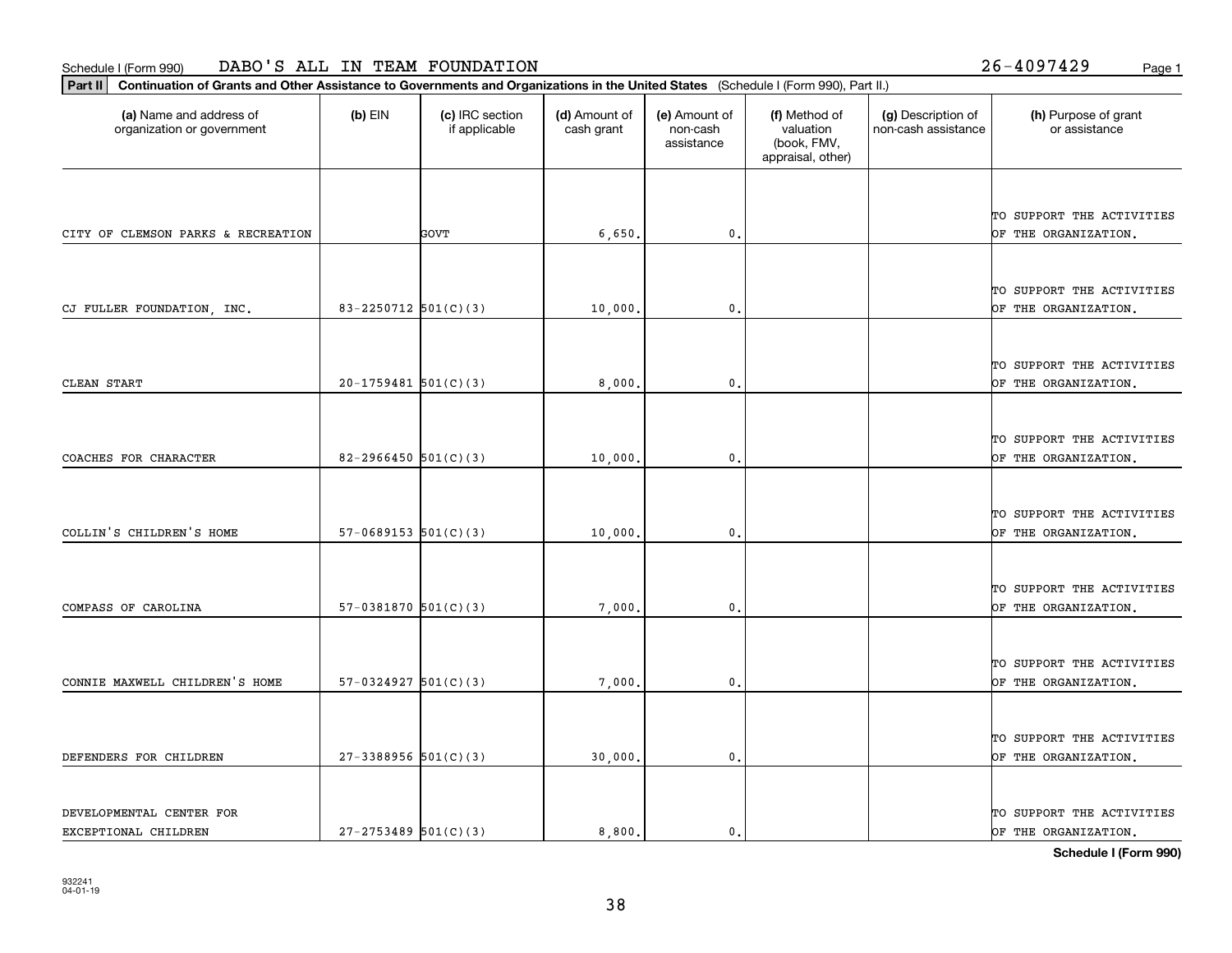| Continuation of Grants and Other Assistance to Governments and Organizations in the United States (Schedule I (Form 990), Part II.)<br>  Part II |                            |                                  |                             |                                         |                                                                |                                           |                                                   |
|--------------------------------------------------------------------------------------------------------------------------------------------------|----------------------------|----------------------------------|-----------------------------|-----------------------------------------|----------------------------------------------------------------|-------------------------------------------|---------------------------------------------------|
| (a) Name and address of<br>organization or government                                                                                            | $(b)$ EIN                  | (c) IRC section<br>if applicable | (d) Amount of<br>cash grant | (e) Amount of<br>non-cash<br>assistance | (f) Method of<br>valuation<br>(book, FMV,<br>appraisal, other) | (g) Description of<br>non-cash assistance | (h) Purpose of grant<br>or assistance             |
|                                                                                                                                                  |                            |                                  |                             |                                         |                                                                |                                           |                                                   |
|                                                                                                                                                  |                            |                                  |                             |                                         |                                                                |                                           | TO SUPPORT THE ACTIVITIES                         |
| EMERSON ROSE HEART FOUNDATION                                                                                                                    | $45-3047976$ 501(C)(3)     |                                  | 10,000                      | 0.                                      |                                                                |                                           | OF THE ORGANIZATION.                              |
|                                                                                                                                                  |                            |                                  |                             |                                         |                                                                |                                           |                                                   |
|                                                                                                                                                  |                            |                                  |                             |                                         |                                                                |                                           | TO SUPPORT THE ACTIVITIES                         |
| FAMILY EFFECT                                                                                                                                    | $57-1129751$ $501(C)(3)$   |                                  | 75,000                      | $\mathbf{0}$                            |                                                                |                                           | OF THE ORGANIZATION.                              |
|                                                                                                                                                  |                            |                                  |                             |                                         |                                                                |                                           |                                                   |
| FEED A HUNGRY CHILD -- PICKENS                                                                                                                   |                            |                                  |                             |                                         |                                                                |                                           | TO SUPPORT THE ACTIVITIES                         |
| COUNTY                                                                                                                                           | $27-3724307$ 501(C)(3)     |                                  | 10,000                      | 0.                                      |                                                                |                                           | OF THE ORGANIZATION.                              |
|                                                                                                                                                  |                            |                                  |                             |                                         |                                                                |                                           |                                                   |
|                                                                                                                                                  |                            |                                  |                             |                                         |                                                                |                                           |                                                   |
|                                                                                                                                                  | $82 - 1321193$ 501(C)(3)   |                                  |                             | $\mathbf{0}$ .                          |                                                                |                                           | TO SUPPORT THE ACTIVITIES<br>OF THE ORGANIZATION. |
| FOSTERING FAITHFULLY                                                                                                                             |                            |                                  | 6,000                       |                                         |                                                                |                                           |                                                   |
|                                                                                                                                                  |                            |                                  |                             |                                         |                                                                |                                           |                                                   |
| FREE MEDICAL CLINIC OF DARLINGTON                                                                                                                |                            |                                  |                             |                                         |                                                                |                                           | TO SUPPORT THE ACTIVITIES                         |
| COUNTY                                                                                                                                           | $58 - 2445265$ $501(C)(3)$ |                                  | 10,000                      | $\mathbf{0}$ .                          |                                                                |                                           | OF THE ORGANIZATION.                              |
|                                                                                                                                                  |                            |                                  |                             |                                         |                                                                |                                           |                                                   |
|                                                                                                                                                  |                            |                                  |                             |                                         |                                                                |                                           | TO SUPPORT THE ACTIVITIES                         |
| FRUITFUL HILL MINISTRIES                                                                                                                         | $00-0000000$ $501(C)(3)$   |                                  | 7,000                       | $\mathfrak{o}$ .                        |                                                                |                                           | OF THE ORGANIZATION.                              |
|                                                                                                                                                  |                            |                                  |                             |                                         |                                                                |                                           |                                                   |
|                                                                                                                                                  |                            |                                  |                             |                                         |                                                                |                                           | TO SUPPORT THE ACTIVITIES                         |
| GATHERING OF MOUNTAIN EAGLES                                                                                                                     | $26 - 2716820$ 501(C)(3)   |                                  | 6,950                       | 0.                                      |                                                                |                                           | OF THE ORGANIZATION.                              |
|                                                                                                                                                  |                            |                                  |                             |                                         |                                                                |                                           |                                                   |
|                                                                                                                                                  |                            |                                  |                             |                                         |                                                                |                                           | TO SUPPORT THE ACTIVITIES                         |
| GRACE'S CLOSET                                                                                                                                   | $81 - 4380520$ 501(C)(3)   |                                  | 10,000                      | 0.                                      |                                                                |                                           | OF THE ORGANIZATION.                              |

TO SUPPORT THE ACTIVITIES GREENVILLE FREE MEDICAL CLINIC  $\begin{vmatrix} 57-0855205 & 501(C)(3) \end{vmatrix}$  10,000. 0. 0. 0.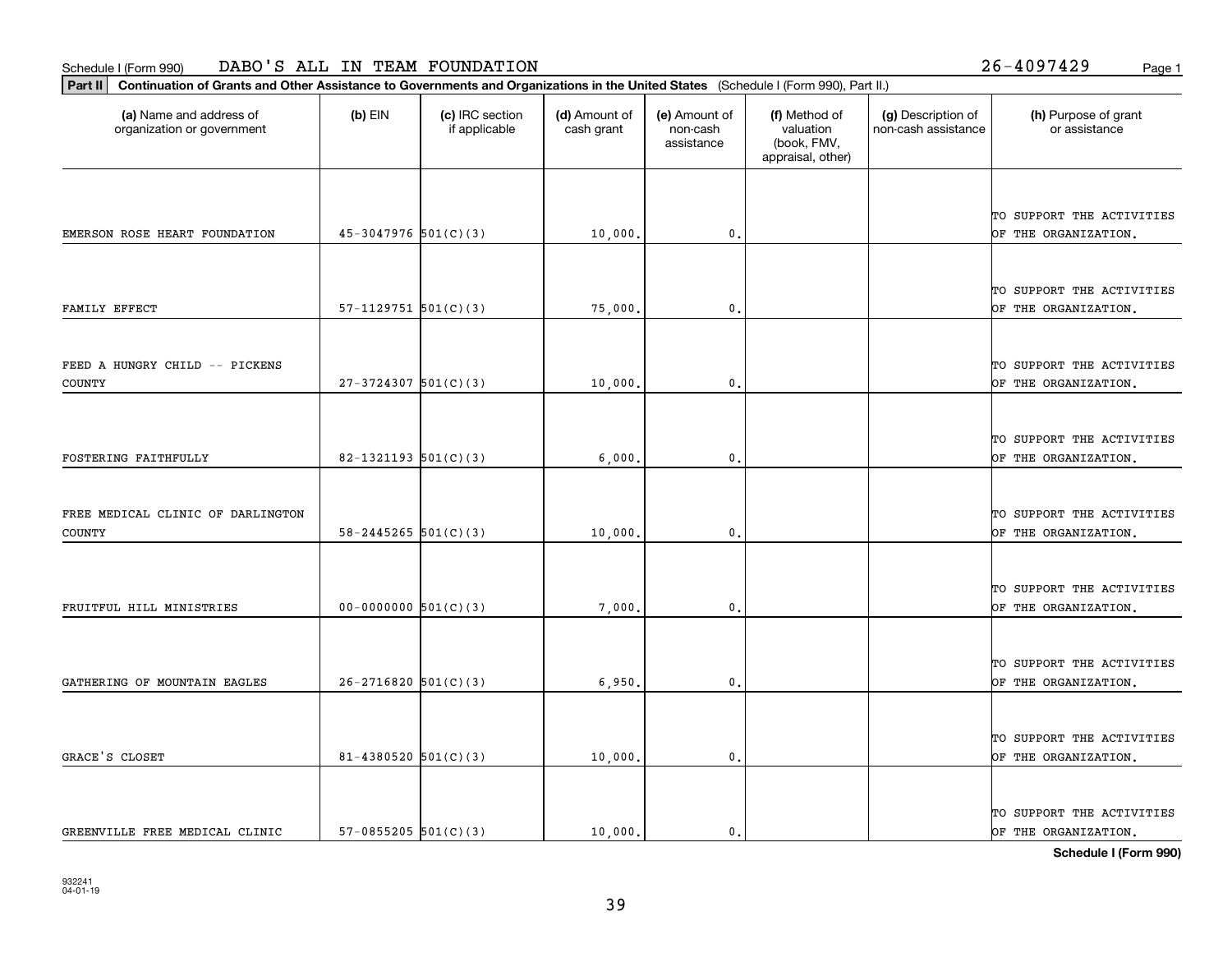**Part II Continuation of Grants and Other Assistance to Governments and Organizations in the United States**  (Schedule I (Form 990), Part II.)

| (a) Name and address of<br>organization or government | $(b)$ EIN                  | (c) IRC section<br>if applicable | (d) Amount of<br>cash grant | (e) Amount of<br>non-cash<br>assistance | (f) Method of<br>valuation<br>(book, FMV,<br>appraisal, other) | (g) Description of<br>non-cash assistance | (h) Purpose of grant<br>or assistance             |
|-------------------------------------------------------|----------------------------|----------------------------------|-----------------------------|-----------------------------------------|----------------------------------------------------------------|-------------------------------------------|---------------------------------------------------|
|                                                       |                            |                                  |                             |                                         |                                                                |                                           |                                                   |
| HABITAT FOR HUMANITY -- GREENVILLE<br>COUNTY          | $57-0827063$ $501(C)(3)$   |                                  | 10,000                      | $\mathbf{0}$ .                          |                                                                |                                           | TO SUPPORT THE ACTIVITIES<br>OF THE ORGANIZATION. |
|                                                       |                            |                                  |                             |                                         |                                                                |                                           |                                                   |
| HAPPY HOOVES                                          | $56 - 2288493$ $501(C)(3)$ |                                  | 10,000                      | $\mathbf{0}$                            |                                                                |                                           | TO SUPPORT THE ACTIVITIES<br>OF THE ORGANIZATION. |
|                                                       |                            |                                  |                             |                                         |                                                                |                                           |                                                   |
| HAPPY WHEELS                                          | $45-3147494$ $501(C)(3)$   |                                  | 6,000                       | $\mathbf{0}$                            |                                                                |                                           | TO SUPPORT THE ACTIVITIES<br>OF THE ORGANIZATION, |
|                                                       |                            |                                  |                             |                                         |                                                                |                                           |                                                   |
| HARVEST HOPE FOOD BANK                                | $57-0725560$ $501(C)(3)$   |                                  | 10,000.                     | $\mathbf{0}$                            |                                                                |                                           | TO SUPPORT THE ACTIVITIES<br>OF THE ORGANIZATION. |
|                                                       |                            |                                  |                             |                                         |                                                                |                                           |                                                   |
| HELEN'S HUGS                                          | $26-1750248$ 501(C)(3)     |                                  | 7,000                       | $\mathbf{0}$ .                          |                                                                |                                           | TO SUPPORT THE ACTIVITIES<br>OF THE ORGANIZATION. |
|                                                       |                            |                                  |                             |                                         |                                                                |                                           |                                                   |
| HELPING HANDS OF CLEMSON                              | $57-0722226$ $501(C)(3)$   |                                  | 10,000                      | 0.                                      |                                                                |                                           | TO SUPPORT THE ACTIVITIES<br>OF THE ORGANIZATION. |
|                                                       |                            |                                  |                             |                                         |                                                                |                                           |                                                   |
| LAKES & BRIDGES CHARTER SCHOOL                        | $82-0657247$ 501(C)(3)     |                                  | 9,800                       | $\mathbf{0}$ .                          |                                                                |                                           | TO SUPPORT THE ACTIVITIES<br>OF THE ORGANIZATION. |
|                                                       |                            |                                  |                             |                                         |                                                                |                                           |                                                   |
| LINDLEY'S ALLIANCE                                    | $00-0000000$ $501(C)(3)$   |                                  | 5,500.                      | $\mathbf{0}$ .                          |                                                                |                                           | TO SUPPORT THE ACTIVITIES<br>OF THE ORGANIZATION, |
|                                                       |                            |                                  |                             |                                         |                                                                |                                           |                                                   |
| LOWCOUNTRY FOOD BANK                                  | $57-0751835$ $501(C)(3)$   |                                  | 10,000.                     | $\mathbf{0}$ .                          |                                                                |                                           | TO SUPPORT THE ACTIVITIES<br>OF THE ORGANIZATION. |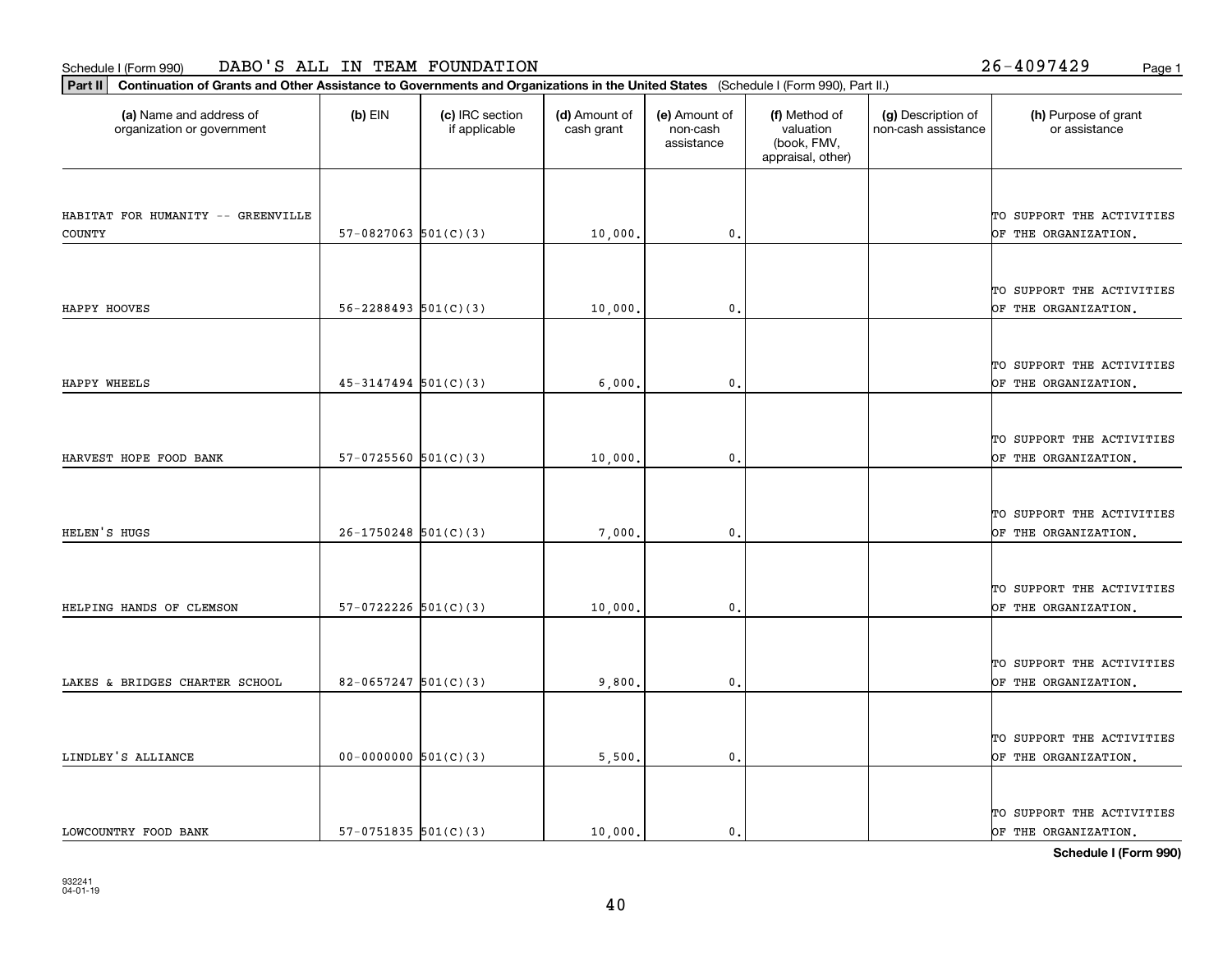**Part II Continuation of Grants and Other Assistance to Governments and Organizations in the United States**  (Schedule I (Form 990), Part II.)

| (a) Name and address of<br>organization or government | $(b)$ EIN                  | (c) IRC section<br>if applicable | (d) Amount of<br>cash grant | (e) Amount of<br>non-cash<br>assistance | (f) Method of<br>valuation<br>(book, FMV,<br>appraisal, other) | (g) Description of<br>non-cash assistance | (h) Purpose of grant<br>or assistance             |
|-------------------------------------------------------|----------------------------|----------------------------------|-----------------------------|-----------------------------------------|----------------------------------------------------------------|-------------------------------------------|---------------------------------------------------|
|                                                       |                            |                                  |                             |                                         |                                                                |                                           |                                                   |
|                                                       |                            |                                  |                             |                                         |                                                                |                                           | TO SUPPORT THE ACTIVITIES                         |
| MCCALL HOSPICE HOUSE OF GREENVILLE                    | $56 - 2398190$ $501(C)(3)$ |                                  | 10,000.                     | 0.                                      |                                                                |                                           | OF THE ORGANIZATION.                              |
|                                                       |                            |                                  |                             |                                         |                                                                |                                           |                                                   |
| MEALS ON WHEELS GREENVILLE                            | $57-0531378$ $501(C)(3)$   |                                  | 7,500.                      | 0.                                      |                                                                |                                           | TO SUPPORT THE ACTIVITIES<br>OF THE ORGANIZATION. |
|                                                       |                            |                                  |                             |                                         |                                                                |                                           |                                                   |
| MEYER CENTER FOR SPECIAL CHILDREN                     | $57-0361503$ $501(C)(3)$   |                                  | 10,000.                     | 0.                                      |                                                                |                                           | TO SUPPORT THE ACTIVITIES<br>OF THE ORGANIZATION. |
|                                                       |                            |                                  |                             |                                         |                                                                |                                           |                                                   |
| PICKENS COUNTY HABITAT FOR                            |                            |                                  |                             |                                         |                                                                |                                           | TO SUPPORT THE ACTIVITIES                         |
| HUMANITY                                              | $57-0725702$ 501(C)(3)     |                                  | 10,000                      | $\mathbf{0}$                            |                                                                |                                           | OF THE ORGANIZATION.                              |
| PRISMA HEALTH CHILDREN'S HOSPITAL                     |                            |                                  |                             |                                         |                                                                |                                           | TO SUPPORT THE ACTIVITIES                         |
| -- CANINE F.E.T.C.H UNIT                              | $57-1004972$ $501(C)(3)$   |                                  | 10,000                      | 0.                                      |                                                                |                                           | OF THE ORGANIZATION.                              |
|                                                       |                            |                                  |                             |                                         |                                                                |                                           |                                                   |
| PUBLIC EDUCATION PARTNERS                             | $57-0769637$ $501(C)(3)$   |                                  | 7,500.                      | $\mathbf{0}$ .                          |                                                                |                                           | TO SUPPORT THE ACTIVITIES<br>OF THE ORGANIZATION. |
|                                                       |                            |                                  |                             |                                         |                                                                |                                           |                                                   |
| PURPLE HEART HOMES                                    | $47-3924934$ 501(C)(3)     |                                  | 7,500,                      | 0.                                      |                                                                |                                           | TO SUPPORT THE ACTIVITIES<br>OF THE ORGANIZATION. |
|                                                       |                            |                                  |                             |                                         |                                                                |                                           |                                                   |
| REACH OUT AND READ CAROLINAS                          | $04-3481253$ 501(C)(3)     |                                  | 7,500.                      | 0.                                      |                                                                |                                           | TO SUPPORT THE ACTIVITIES<br>OF THE ORGANIZATION. |
|                                                       |                            |                                  |                             |                                         |                                                                |                                           |                                                   |
| RISE SCHOOL                                           | $63 - 6001138$ $501(C)(3)$ |                                  | 35,000.                     | $\mathbf{0}$ .                          |                                                                |                                           | TO SUPPORT THE ACTIVITIES<br>OF THE ORGANIZATION. |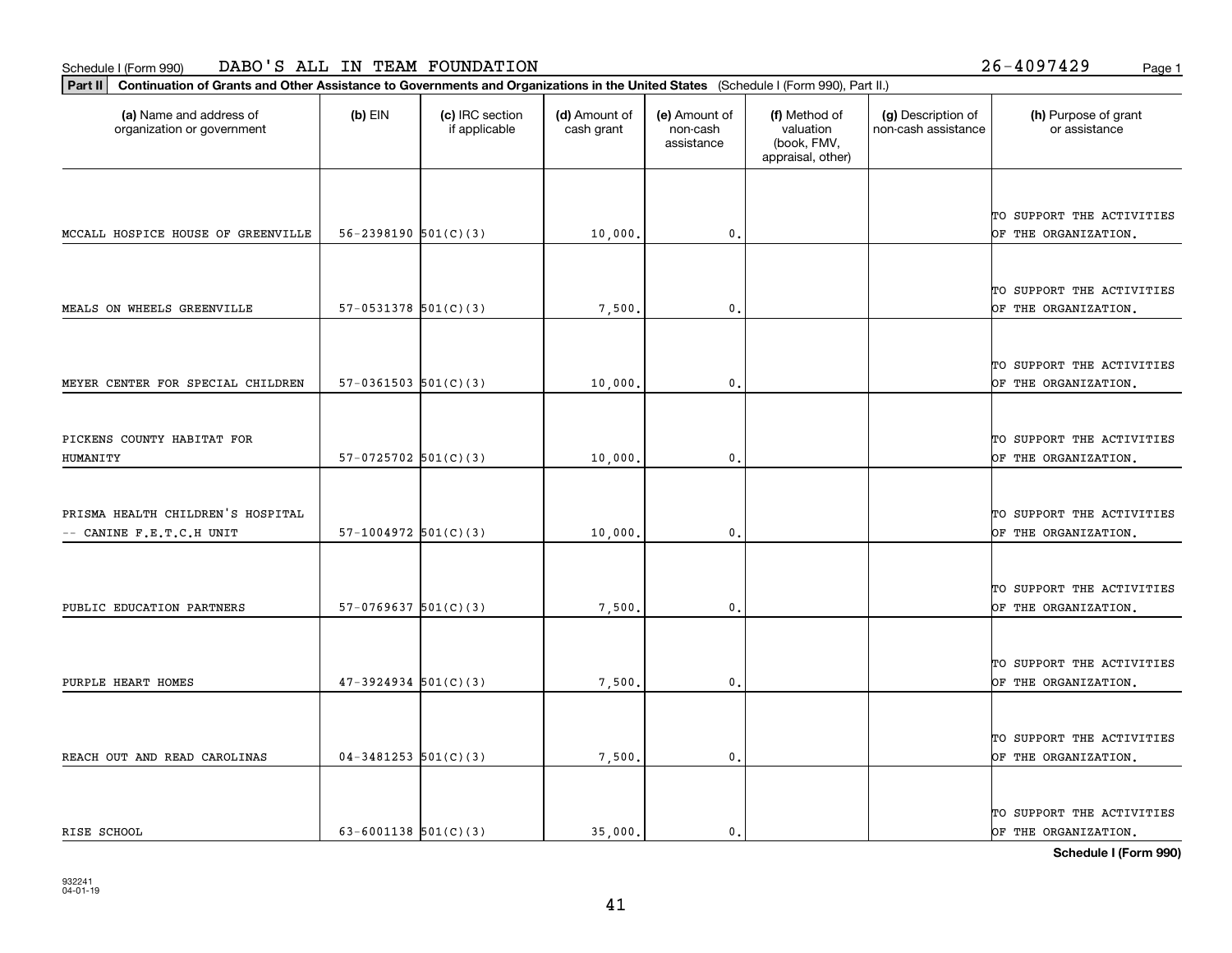**Part II Continuation of Grants and Other Assistance to Governments and Organizations in the United States**  (Schedule I (Form 990), Part II.)

| (a) Name and address of<br>organization or government | $(b)$ EIN                  | (c) IRC section<br>if applicable | (d) Amount of<br>cash grant | (e) Amount of<br>non-cash<br>assistance | (f) Method of<br>valuation<br>(book, FMV,<br>appraisal, other) | (g) Description of<br>non-cash assistance | (h) Purpose of grant<br>or assistance             |
|-------------------------------------------------------|----------------------------|----------------------------------|-----------------------------|-----------------------------------------|----------------------------------------------------------------|-------------------------------------------|---------------------------------------------------|
|                                                       |                            |                                  |                             |                                         |                                                                |                                           |                                                   |
| SAFE HARBOR                                           | $57-1014137$ $501(C)(3)$   |                                  | 10,000                      | 0.                                      |                                                                |                                           | TO SUPPORT THE ACTIVITIES<br>OF THE ORGANIZATION. |
|                                                       |                            |                                  |                             |                                         |                                                                |                                           |                                                   |
| SALEM LIONS CHARITIES, INC.                           | $57-1008660$ $501(C)(3)$   |                                  | 7,500                       | 0.                                      |                                                                |                                           | TO SUPPORT THE ACTIVITIES<br>OF THE ORGANIZATION. |
|                                                       |                            |                                  |                             |                                         |                                                                |                                           |                                                   |
| SHERIFF'S OFFICE LEADERSHIP CAMP                      |                            | <b>GOVT</b>                      | 7,500                       | 0.                                      |                                                                |                                           | TO SUPPORT THE ACTIVITIES<br>OF THE ORGANIZATION. |
|                                                       |                            |                                  |                             |                                         |                                                                |                                           |                                                   |
| SOUTH CAROLINA HUNTERS FOR THE<br><b>HUNGRY</b>       | $02 - 0726554$ 501(C)(3)   |                                  | 20,000                      | 0.                                      |                                                                |                                           | TO SUPPORT THE ACTIVITIES<br>OF THE ORGANIZATION. |
|                                                       |                            |                                  |                             |                                         |                                                                |                                           |                                                   |
| SOUTH CAROLINA JAYCEE FOUNDATION                      | $23 - 7422355$ 501(C)(3)   |                                  | 10,000                      | 0.                                      |                                                                |                                           | TO SUPPORT THE ACTIVITIES<br>OF THE ORGANIZATION. |
|                                                       |                            |                                  |                             |                                         |                                                                |                                           |                                                   |
| ST. ANTHONY OF PADUA SCHOOL -<br><b>GREENVILLE</b>    | $57-0427729$ 501(C)(3)     |                                  | 6,425                       | 0.                                      |                                                                |                                           | TO SUPPORT THE ACTIVITIES<br>OF THE ORGANIZATION. |
|                                                       |                            |                                  |                             |                                         |                                                                |                                           |                                                   |
| ST. LUKE'S FREE MEDICAL CLINIC                        | $57-0943232$ $501(C)(3)$   |                                  | 10,000                      | $\mathfrak o$ .                         |                                                                |                                           | TO SUPPORT THE ACTIVITIES<br>OF THE ORGANIZATION. |
|                                                       |                            |                                  |                             |                                         |                                                                |                                           |                                                   |
| TAMASSEE DAR SCHOOL                                   | $57 - 6000973$ $501(C)(3)$ |                                  | 10,000                      | 0.                                      |                                                                |                                           | TO SUPPORT THE ACTIVITIES<br>OF THE ORGANIZATION. |
|                                                       |                            |                                  |                             |                                         |                                                                |                                           |                                                   |
|                                                       |                            |                                  |                             |                                         |                                                                |                                           | TO SUPPORT THE ACTIVITIES                         |

**Schedule I (Form 990)**

TAYLORS FREE MEDICAL CLINIC  $\begin{vmatrix} 20-1715911 & 501(C)(3) \end{vmatrix}$  10,000. 0. 0.  $\begin{vmatrix} 0 & 0 \end{vmatrix}$   $\begin{vmatrix} 0 & 0 \end{vmatrix}$   $\begin{vmatrix} 0 & 0 \end{vmatrix}$   $\begin{vmatrix} 0 & 0 \end{vmatrix}$   $\begin{vmatrix} 0 & 0 \end{vmatrix}$   $\begin{vmatrix} 0 & 0 \end{vmatrix}$   $\begin{vmatrix} 0 & 0 \end{vmatrix}$   $\begin{$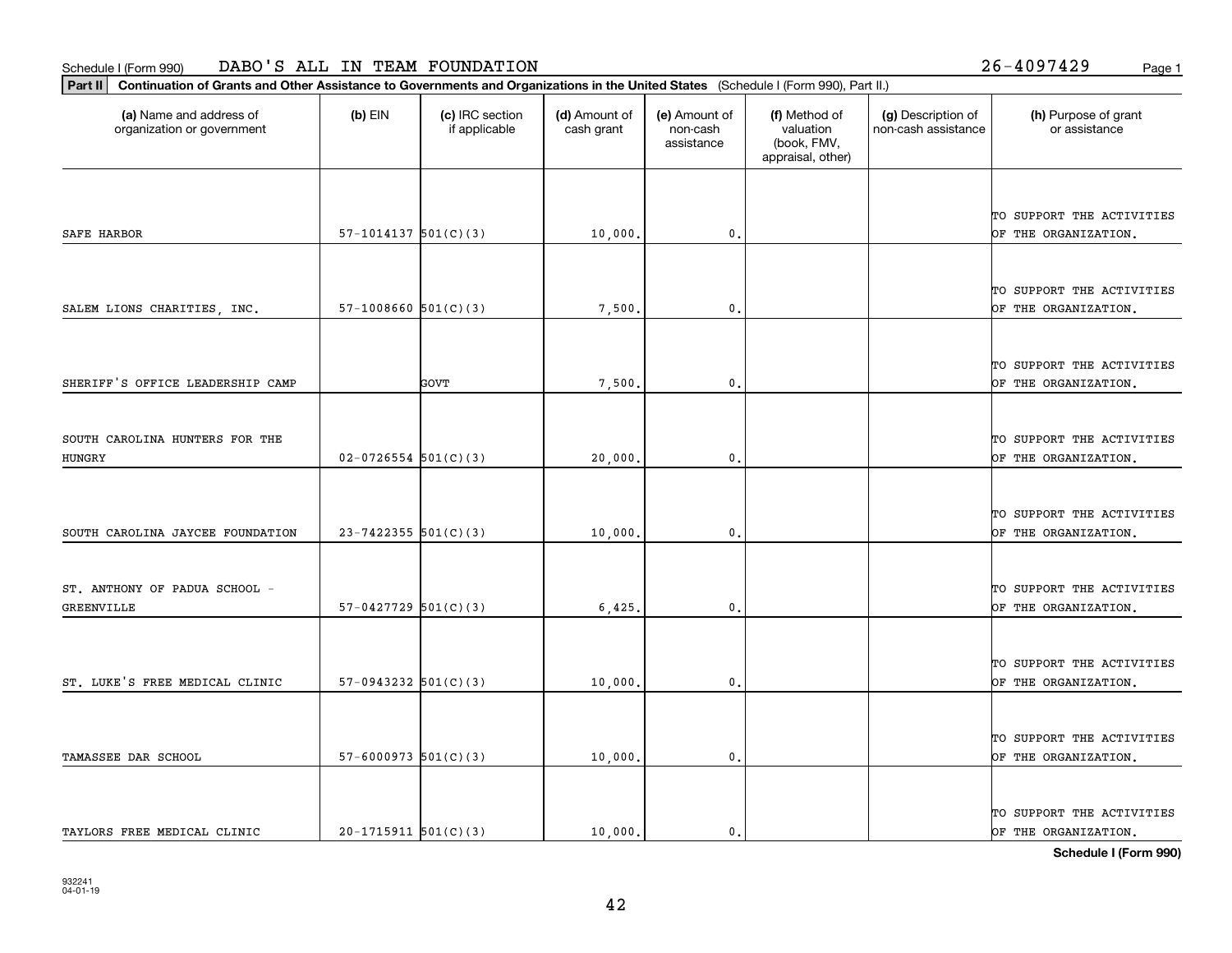**Part II Continuation of Grants and Other Assistance to Governments and Organizations in the United States**  (Schedule I (Form 990), Part II.)

| (a) Name and address of<br>organization or government | $(b)$ EIN                  | (c) IRC section<br>if applicable | (d) Amount of<br>cash grant | (e) Amount of<br>non-cash<br>assistance | (f) Method of<br>valuation<br>(book, FMV,<br>appraisal, other) | (g) Description of<br>non-cash assistance | (h) Purpose of grant<br>or assistance |
|-------------------------------------------------------|----------------------------|----------------------------------|-----------------------------|-----------------------------------------|----------------------------------------------------------------|-------------------------------------------|---------------------------------------|
|                                                       |                            |                                  |                             |                                         |                                                                |                                           |                                       |
| TENDER HEARTS MINISTRIES (AKA                         |                            |                                  |                             |                                         |                                                                |                                           | TO SUPPORT THE ACTIVITIES             |
| TENDER HEARTS GIRL HOME)                              | $41 - 2174567$ 501(C)(3)   |                                  | 10,000.                     | $\mathfrak{o}$ .                        |                                                                |                                           | OF THE ORGANIZATION.                  |
|                                                       |                            |                                  |                             |                                         |                                                                |                                           |                                       |
|                                                       |                            |                                  |                             |                                         |                                                                |                                           | TO SUPPORT THE ACTIVITIES             |
| THE ARC OF OCONEE COUNTY                              | $57 - 6036820$ $501(C)(3)$ |                                  | 5,500.                      | 0.                                      |                                                                |                                           | OF THE ORGANIZATION.                  |
|                                                       |                            |                                  |                             |                                         |                                                                |                                           |                                       |
|                                                       |                            |                                  |                             |                                         |                                                                |                                           | TO SUPPORT THE ACTIVITIES             |
| THE DREAM CENTER OF PICKENS COUNTY                    | $45 - 5249542$ $501(C)(3)$ |                                  | 45,000                      | $\mathbf{0}$                            |                                                                |                                           | OF THE ORGANIZATION.                  |
|                                                       |                            |                                  |                             |                                         |                                                                |                                           |                                       |
|                                                       |                            |                                  |                             |                                         |                                                                |                                           | TO SUPPORT THE ACTIVITIES             |
| THE LOLA BROWN FOUNDATION                             | $47 - 3884823$ 501(C)(3)   |                                  | 5,200                       | 0.                                      |                                                                |                                           | OF THE ORGANIZATION.                  |
|                                                       |                            |                                  |                             |                                         |                                                                |                                           |                                       |
|                                                       |                            |                                  |                             |                                         |                                                                |                                           | TO SUPPORT THE ACTIVITIES             |
| THE PUZZLE PIECE FOUNDATION, INC.                     | $46 - 1588899$ $501(C)(3)$ |                                  | 6,800                       | $\mathbf{0}$                            |                                                                |                                           | OF THE ORGANIZATION.                  |
|                                                       |                            |                                  |                             |                                         |                                                                |                                           |                                       |
|                                                       |                            |                                  |                             |                                         |                                                                |                                           | TO SUPPORT THE ACTIVITIES             |
| THE SALVATION ARMY                                    | 94-1156347 $501(C)(3)$     |                                  | 15,000                      | $\mathbf{0}$                            |                                                                |                                           | OF THE ORGANIZATION.                  |
|                                                       |                            |                                  |                             |                                         |                                                                |                                           |                                       |
|                                                       |                            |                                  |                             |                                         |                                                                |                                           | TO SUPPORT THE ACTIVITIES             |
| THE TRIBBLE CENTER                                    | $23 - 7023624$ 501(C)(3)   |                                  | 12,740.                     | 0.                                      |                                                                |                                           | OF THE ORGANIZATION.                  |
|                                                       |                            |                                  |                             |                                         |                                                                |                                           |                                       |
|                                                       |                            |                                  |                             |                                         |                                                                |                                           | TO SUPPORT THE ACTIVITIES             |
| UNITED MINISTRIES                                     | $57-0511977$ $501(C)(3)$   |                                  | 10,000.                     | $\mathfrak{o}$ .                        |                                                                |                                           | OF THE ORGANIZATION.                  |
|                                                       |                            |                                  |                             |                                         |                                                                |                                           |                                       |
|                                                       |                            |                                  |                             |                                         |                                                                |                                           | TO SUPPORT THE ACTIVITIES             |

⊤

UPSTATE SC AMBUCS 82-1556750 501(C)(3) 7,500. 0. OF THE ORGANIZATION.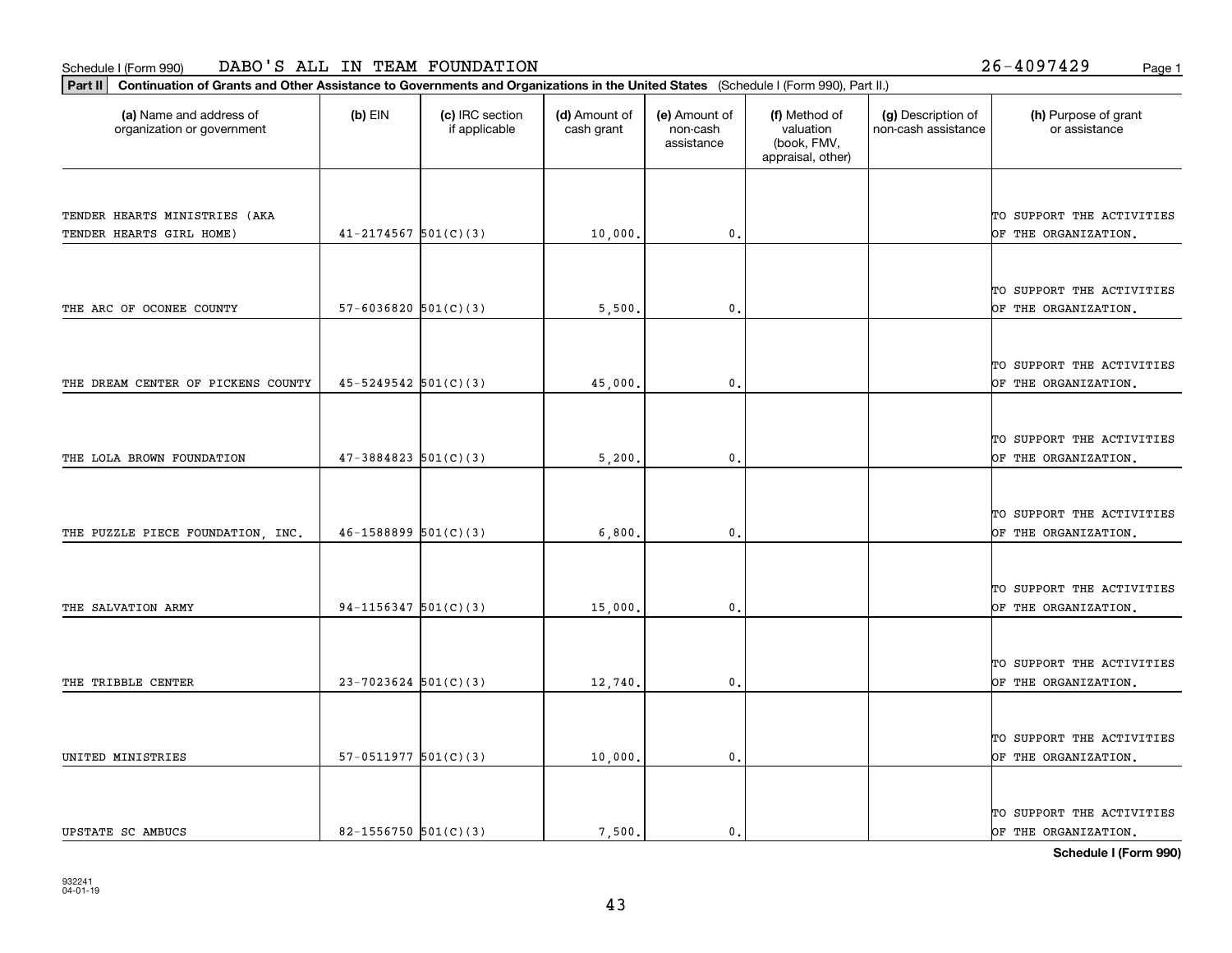**Part II Continuation of Grants and Other Assistance to Governments and Organizations in the United States**  (Schedule I (Form 990), Part II.)

932241 04-01-19

| (a) Name and address of<br>organization or government | $(b)$ EIN                  | (c) IRC section<br>if applicable | (d) Amount of<br>cash grant | (e) Amount of<br>non-cash<br>assistance | (f) Method of<br>valuation<br>(book, FMV,<br>appraisal, other) | (g) Description of<br>non-cash assistance | (h) Purpose of grant<br>or assistance             |
|-------------------------------------------------------|----------------------------|----------------------------------|-----------------------------|-----------------------------------------|----------------------------------------------------------------|-------------------------------------------|---------------------------------------------------|
| WILDERNESS WAY CAMP SCHOOL, INC.                      | $57-0921831$ $501(C)(3)$   |                                  | 10,000.                     | $\mathfrak o$ .                         |                                                                |                                           | TO SUPPORT THE ACTIVITIES<br>OF THE ORGANIZATION. |
| YMCA OF PICKENS COUNTY                                | $57-0405623$ $501(C)(3)$   |                                  | 7,000.                      | $\mathfrak o$ .                         |                                                                |                                           | TO SUPPORT THE ACTIVITIES<br>OF THE ORGANIZATION. |
| CLEMSON UNIVERSITY                                    | $57 - 6000254$ $501(C)(3)$ |                                  | 215,835.                    | $\mathfrak o$ .                         |                                                                |                                           | TO SUPPORT THE ACTIVITIES<br>OF THE ORGANIZATION. |
|                                                       |                            |                                  |                             |                                         |                                                                |                                           |                                                   |
|                                                       |                            |                                  |                             |                                         |                                                                |                                           |                                                   |
|                                                       |                            |                                  |                             |                                         |                                                                |                                           |                                                   |
|                                                       |                            |                                  |                             |                                         |                                                                |                                           |                                                   |
|                                                       |                            |                                  |                             |                                         |                                                                |                                           |                                                   |
|                                                       |                            |                                  |                             |                                         |                                                                |                                           |                                                   |

26-4097429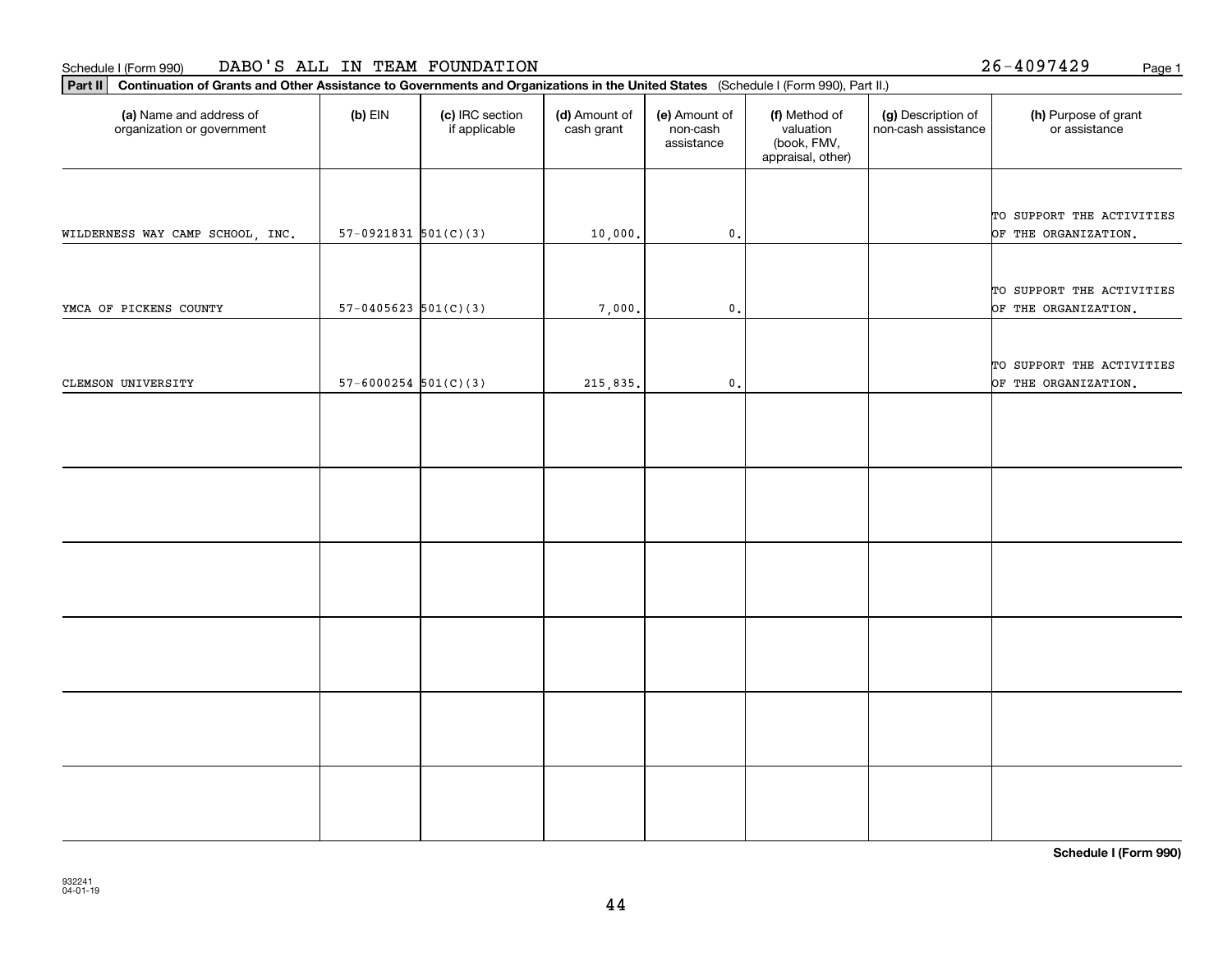#### Schedule I (Form 990) (2019) **DABO ' S ALL IN TEAM FOUNDATION** Page

**2**

**Part III | Grants and Other Assistance to Domestic Individuals. Complete if the organization answered "Yes" on Form 990, Part IV, line 22.** Part III can be duplicated if additional space is needed.

| (a) Type of grant or assistance | (b) Number of<br>recipients | (c) Amount of<br>cash grant | (d) Amount of non-<br>cash assistance | (e) Method of valuation<br>(book, FMV, appraisal, other) | (f) Description of noncash assistance |
|---------------------------------|-----------------------------|-----------------------------|---------------------------------------|----------------------------------------------------------|---------------------------------------|
|                                 |                             |                             |                                       |                                                          |                                       |
|                                 |                             |                             |                                       |                                                          | NIKE SHOES ARE GIVEN AWAY TO          |
| DONATION OF SHOES               | 243                         | $\mathbf 0$ .               |                                       | 8,871. PURCHASE OF SHOES                                 | LOCAL CHILDREN                        |
|                                 |                             |                             |                                       |                                                          |                                       |
|                                 |                             |                             |                                       |                                                          |                                       |
|                                 |                             |                             |                                       |                                                          |                                       |
|                                 |                             |                             |                                       |                                                          |                                       |
|                                 |                             |                             |                                       |                                                          |                                       |
|                                 |                             |                             |                                       |                                                          |                                       |
|                                 |                             |                             |                                       |                                                          |                                       |
|                                 |                             |                             |                                       |                                                          |                                       |
|                                 |                             |                             |                                       |                                                          |                                       |
|                                 |                             |                             |                                       |                                                          |                                       |
|                                 |                             |                             |                                       |                                                          |                                       |
|                                 |                             |                             |                                       |                                                          |                                       |

Part IV | Supplemental Information. Provide the information required in Part I, line 2; Part III, column (b); and any other additional information.

PART I, LINE 2:

WHEN GRANTS ARE AWARDED, A GRANT AGREEMENT IS ENTERED INTO WHICH SERVES AS

A GUIDE FOR THE EXPECTATIONS RELATED TO THE GRANT. THE BOARD MAY REQUIRE A

NARRATIVE REPORT AND BASIC FINANCIAL ACCOUNTING REPORTS AFTER ISSUANCE OF

GRANT TO TRACK USE OF FUNDS.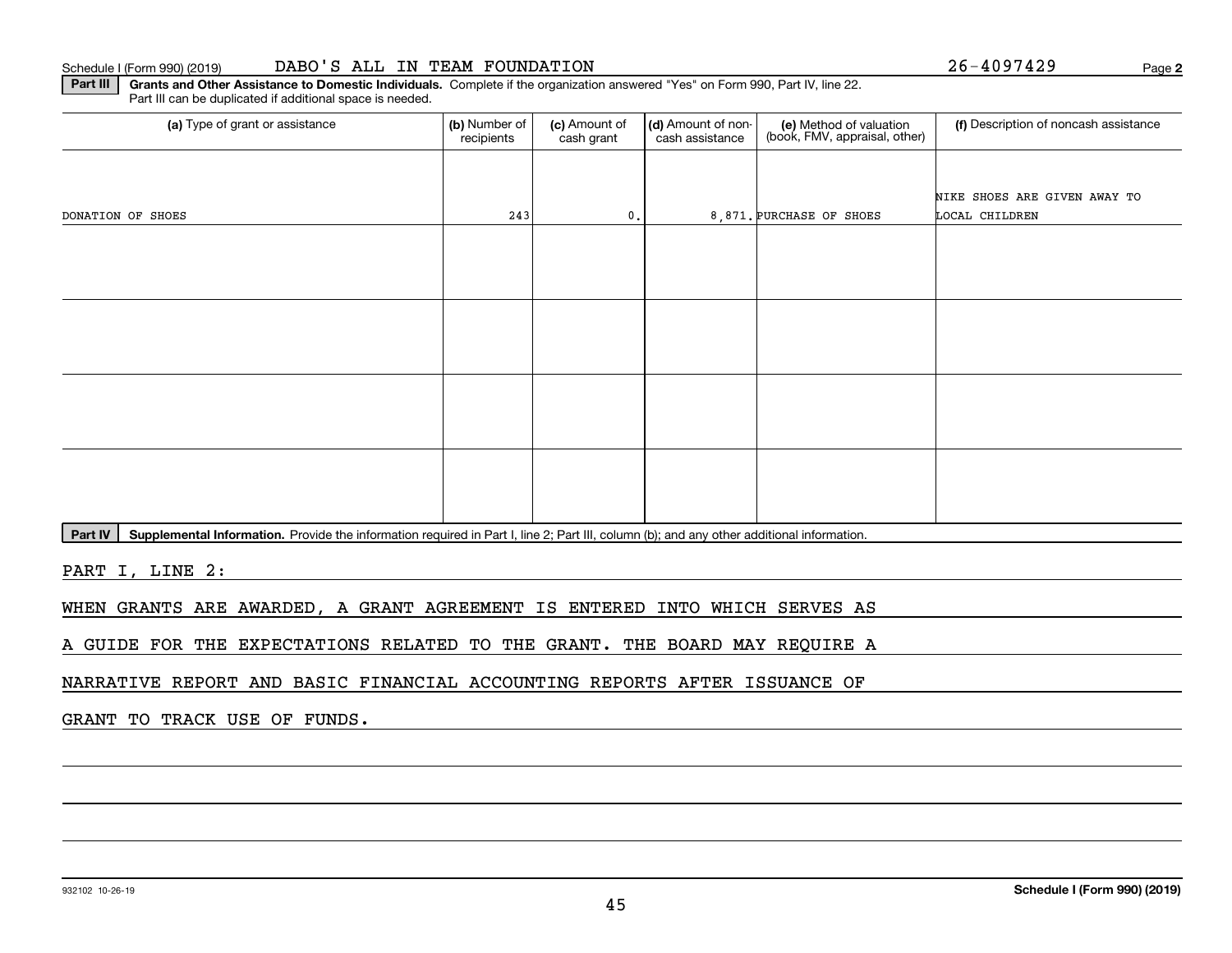| <b>SCHEDULE L</b>                                                                                                    |                   |                                       |                                                                            |         |                           |  | <b>Transactions With Interested Persons</b>           |  |                                                                                                                                    |                      |                          |                                      | OMB No. 1545-0047                       |     |                      |
|----------------------------------------------------------------------------------------------------------------------|-------------------|---------------------------------------|----------------------------------------------------------------------------|---------|---------------------------|--|-------------------------------------------------------|--|------------------------------------------------------------------------------------------------------------------------------------|----------------------|--------------------------|--------------------------------------|-----------------------------------------|-----|----------------------|
| (Form 990 or 990-EZ)   Complete if the organization answered "Yes" on Form 990, Part IV, line 25a, 25b, 26, 27, 28a, |                   |                                       |                                                                            |         |                           |  | 28b, or 28c, or Form 990-EZ, Part V, line 38a or 40b. |  |                                                                                                                                    |                      |                          |                                      |                                         |     |                      |
| Department of the Treasury<br>Internal Revenue Service                                                               |                   |                                       |                                                                            |         |                           |  | Attach to Form 990 or Form 990-EZ.                    |  | $\blacktriangleright$ Go to www.irs.gov/Form990 for instructions and the latest information.                                       |                      |                          |                                      | <b>Open To Public</b><br>Inspection     |     |                      |
| Name of the organization                                                                                             |                   | <b>Employer identification number</b> |                                                                            |         |                           |  |                                                       |  |                                                                                                                                    |                      |                          |                                      |                                         |     |                      |
|                                                                                                                      |                   |                                       | DABO'S ALL IN TEAM FOUNDATION                                              |         |                           |  |                                                       |  |                                                                                                                                    |                      |                          | $26 - 4097429$                       |                                         |     |                      |
| Part I                                                                                                               |                   |                                       |                                                                            |         |                           |  |                                                       |  | Excess Benefit Transactions (section 501(c)(3), section 501(c)(4), and section 501(c)(29) organizations only).                     |                      |                          |                                      |                                         |     |                      |
|                                                                                                                      |                   |                                       |                                                                            |         |                           |  |                                                       |  | Complete if the organization answered "Yes" on Form 990, Part IV, line 25a or 25b, or Form 990-EZ, Part V, line 40b.               |                      |                          |                                      |                                         |     |                      |
| 1.<br>(a) Name of disqualified person                                                                                |                   |                                       | (b) Relationship between disqualified<br>person and organization           |         |                           |  |                                                       |  | (c) Description of transaction                                                                                                     |                      |                          |                                      |                                         | Yes | (d) Corrected?<br>No |
|                                                                                                                      |                   |                                       |                                                                            |         |                           |  |                                                       |  |                                                                                                                                    |                      |                          |                                      |                                         |     |                      |
|                                                                                                                      |                   |                                       |                                                                            |         |                           |  |                                                       |  |                                                                                                                                    |                      |                          |                                      |                                         |     |                      |
|                                                                                                                      |                   |                                       |                                                                            |         |                           |  |                                                       |  |                                                                                                                                    |                      |                          |                                      |                                         |     |                      |
|                                                                                                                      |                   |                                       |                                                                            |         |                           |  |                                                       |  |                                                                                                                                    |                      |                          |                                      |                                         |     |                      |
| 2 Enter the amount of tax incurred by the organization managers or disqualified persons during the year under        |                   |                                       |                                                                            |         |                           |  |                                                       |  |                                                                                                                                    |                      |                          |                                      |                                         |     |                      |
| section 4958                                                                                                         |                   |                                       |                                                                            |         |                           |  |                                                       |  |                                                                                                                                    |                      | $\blacktriangleright$ \$ | $\bullet$ \$                         |                                         |     |                      |
|                                                                                                                      |                   |                                       |                                                                            |         |                           |  |                                                       |  |                                                                                                                                    |                      |                          |                                      |                                         |     |                      |
| Part II                                                                                                              |                   |                                       | Loans to and/or From Interested Persons.                                   |         |                           |  |                                                       |  |                                                                                                                                    |                      |                          |                                      |                                         |     |                      |
|                                                                                                                      |                   |                                       |                                                                            |         |                           |  |                                                       |  | Complete if the organization answered "Yes" on Form 990-EZ, Part V, line 38a or Form 990, Part IV, line 26; or if the organization |                      |                          |                                      |                                         |     |                      |
| (a) Name of                                                                                                          | (b) Relationship  |                                       | reported an amount on Form 990, Part X, line 5, 6, or 22.<br>(c) Purpose   |         | (d) Loan to or            |  | (e) Original                                          |  |                                                                                                                                    |                      |                          | (h) Approved                         |                                         |     | (i) Written          |
| interested person                                                                                                    | with organization |                                       | of loan                                                                    |         | from the<br>organization? |  | principal amount                                      |  | (f) Balance due                                                                                                                    | $(g)$ In<br>default? |                          |                                      | by board or<br>agreement?<br>committee? |     |                      |
| WILLIAM C SWINNCHAIRMANTO SUPPO                                                                                      |                   |                                       |                                                                            | To<br>x | From                      |  | 4,500.                                                |  | 4,500.                                                                                                                             | Yes                  | No<br>х                  | Yes<br>x                             | No                                      | Yes | No.<br>x             |
|                                                                                                                      |                   |                                       |                                                                            |         |                           |  |                                                       |  |                                                                                                                                    |                      |                          |                                      |                                         |     |                      |
|                                                                                                                      |                   |                                       |                                                                            |         |                           |  |                                                       |  |                                                                                                                                    |                      |                          |                                      |                                         |     |                      |
|                                                                                                                      |                   |                                       |                                                                            |         |                           |  |                                                       |  |                                                                                                                                    |                      |                          |                                      |                                         |     |                      |
|                                                                                                                      |                   |                                       |                                                                            |         |                           |  |                                                       |  |                                                                                                                                    |                      |                          |                                      |                                         |     |                      |
|                                                                                                                      |                   |                                       |                                                                            |         |                           |  |                                                       |  |                                                                                                                                    |                      |                          |                                      |                                         |     |                      |
|                                                                                                                      |                   |                                       |                                                                            |         |                           |  |                                                       |  |                                                                                                                                    |                      |                          |                                      |                                         |     |                      |
| Total                                                                                                                |                   |                                       |                                                                            |         |                           |  | $\blacktriangleright$ \$                              |  | 4,500.                                                                                                                             |                      |                          |                                      |                                         |     |                      |
| Part III                                                                                                             |                   |                                       | <b>Grants or Assistance Benefiting Interested Persons.</b>                 |         |                           |  |                                                       |  |                                                                                                                                    |                      |                          |                                      |                                         |     |                      |
|                                                                                                                      |                   |                                       | Complete if the organization answered "Yes" on Form 990, Part IV, line 27. |         |                           |  |                                                       |  |                                                                                                                                    |                      |                          |                                      |                                         |     |                      |
| (a) Name of interested person                                                                                        |                   |                                       | (b) Relationship between<br>interested person and<br>the organization      |         |                           |  | (c) Amount of<br>assistance                           |  | (d) Type of<br>assistance                                                                                                          |                      |                          |                                      | (e) Purpose of<br>assistance            |     |                      |
|                                                                                                                      |                   |                                       |                                                                            |         |                           |  |                                                       |  |                                                                                                                                    |                      |                          |                                      |                                         |     |                      |
|                                                                                                                      |                   |                                       |                                                                            |         |                           |  |                                                       |  |                                                                                                                                    |                      |                          |                                      |                                         |     |                      |
|                                                                                                                      |                   |                                       |                                                                            |         |                           |  |                                                       |  |                                                                                                                                    |                      |                          |                                      |                                         |     |                      |
|                                                                                                                      |                   |                                       |                                                                            |         |                           |  |                                                       |  |                                                                                                                                    |                      |                          |                                      |                                         |     |                      |
|                                                                                                                      |                   |                                       |                                                                            |         |                           |  |                                                       |  |                                                                                                                                    |                      |                          |                                      |                                         |     |                      |
|                                                                                                                      |                   |                                       |                                                                            |         |                           |  |                                                       |  |                                                                                                                                    |                      |                          |                                      |                                         |     |                      |
|                                                                                                                      |                   |                                       |                                                                            |         |                           |  |                                                       |  |                                                                                                                                    |                      |                          |                                      |                                         |     |                      |
| LHA For Paperwork Reduction Act Notice, see the Instructions for Form 990 or 990-EZ.                                 |                   |                                       |                                                                            |         |                           |  |                                                       |  |                                                                                                                                    |                      |                          | Schedule L (Form 990 or 990-EZ) 2019 |                                         |     |                      |

SEE PART V FOR CONTINUATIONS

932131 10-21-19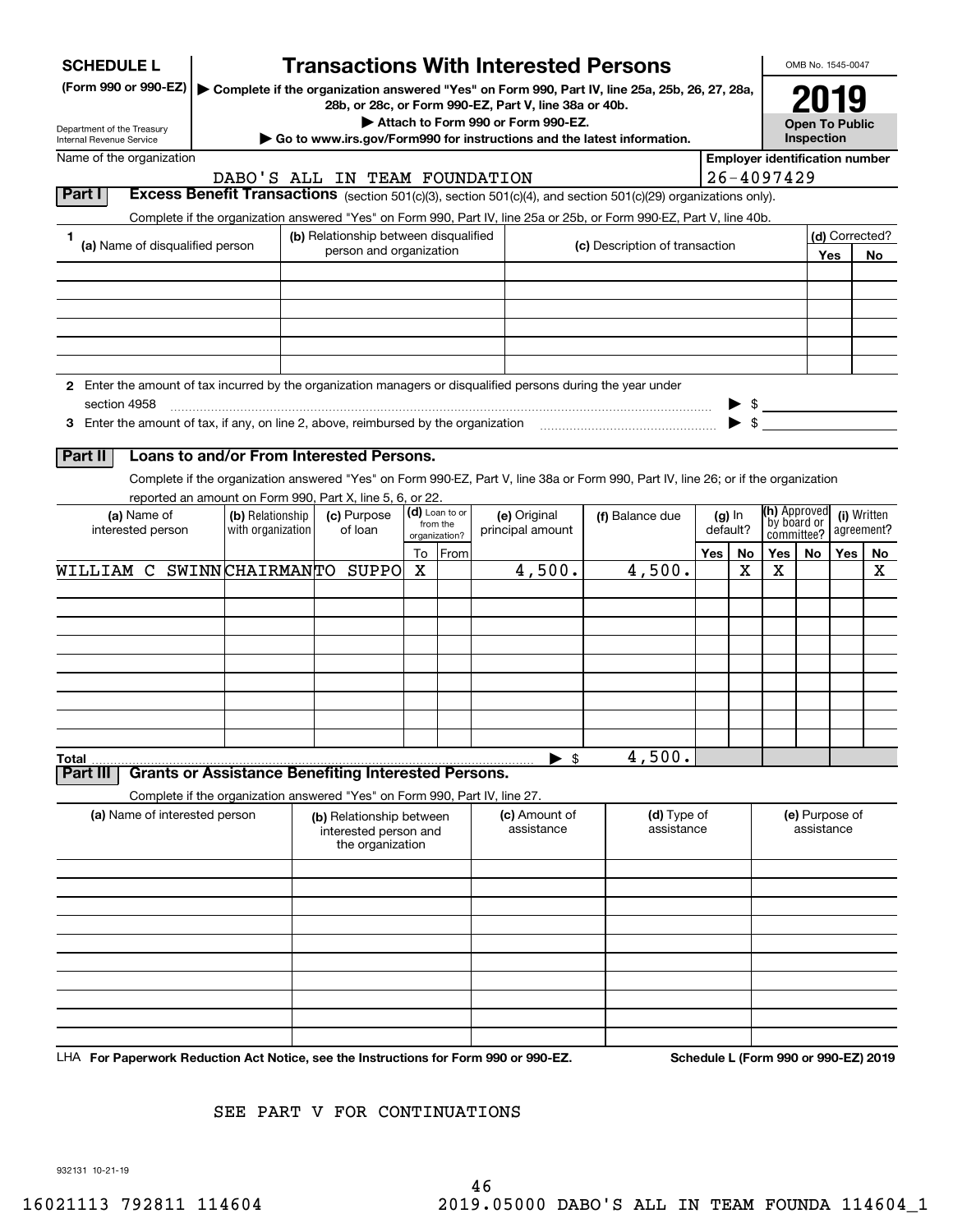| Schedule L (Form 990 or 990-EZ) 2019 DABO'S ALL IN TEAM FOUNDATION |  |  | $26 - 4097429$ Page 2 |  |
|--------------------------------------------------------------------|--|--|-----------------------|--|
| <b>Part IV Business Transactions Involving Interested Persons.</b> |  |  |                       |  |

Complete if the organization answered "Yes" on Form 990, Part IV, line 28a, 28b, or 28c.

| (a) Name of interested person |            | (b) Relationship between interested<br>person and the organization | (c) Amount of<br>transaction | (d) Description of<br>transaction | revenues? | (e) Sharing of<br>organization's |
|-------------------------------|------------|--------------------------------------------------------------------|------------------------------|-----------------------------------|-----------|----------------------------------|
|                               |            |                                                                    |                              |                                   | Yes       | No                               |
| <b>TRACY</b><br>SWINNEY       | BROTHER OF | WILLIAM                                                            |                              | 20,000. PROFESSIONA               |           | X                                |
|                               |            |                                                                    |                              |                                   |           |                                  |
|                               |            |                                                                    |                              |                                   |           |                                  |
|                               |            |                                                                    |                              |                                   |           |                                  |
|                               |            |                                                                    |                              |                                   |           |                                  |
|                               |            |                                                                    |                              |                                   |           |                                  |
|                               |            |                                                                    |                              |                                   |           |                                  |
|                               |            |                                                                    |                              |                                   |           |                                  |
|                               |            |                                                                    |                              |                                   |           |                                  |
|                               |            |                                                                    |                              |                                   |           |                                  |

#### **Part V Supplemental Information.**

Provide additional information for responses to questions on Schedule L (see instructions).

SCHEDULE L, PART II, LOANS TO AND FROM INTERESTED PERSONS:

(A) NAME OF PERSON: WILLIAM C SWINNEY

(C) PURPOSE OF LOAN: TO SUPPORT CHARITABLE PURPOSE

SCH L, PART IV, BUSINESS TRANSACTIONS INVOLVING INTERESTED PERSONS:

(A) NAME OF PERSON: TRACY SWINNEY

(B) RELATIONSHIP BETWEEN INTERESTED PERSON AND ORGANIZATION:

BROTHER OF WILLIAM C SWINNEY

(D) DESCRIPTION OF TRANSACTION: PROFESSIONAL SERVICES AND CONTRACT LABOR

PROVIDED DURING 2019. ALL TRANSACTIONS ARE CONDUCTED AT ARM'S LENGTH AND

FAIR MARKET VALUE.

**Schedule L (Form 990 or 990-EZ) 2019**

932132 10-21-19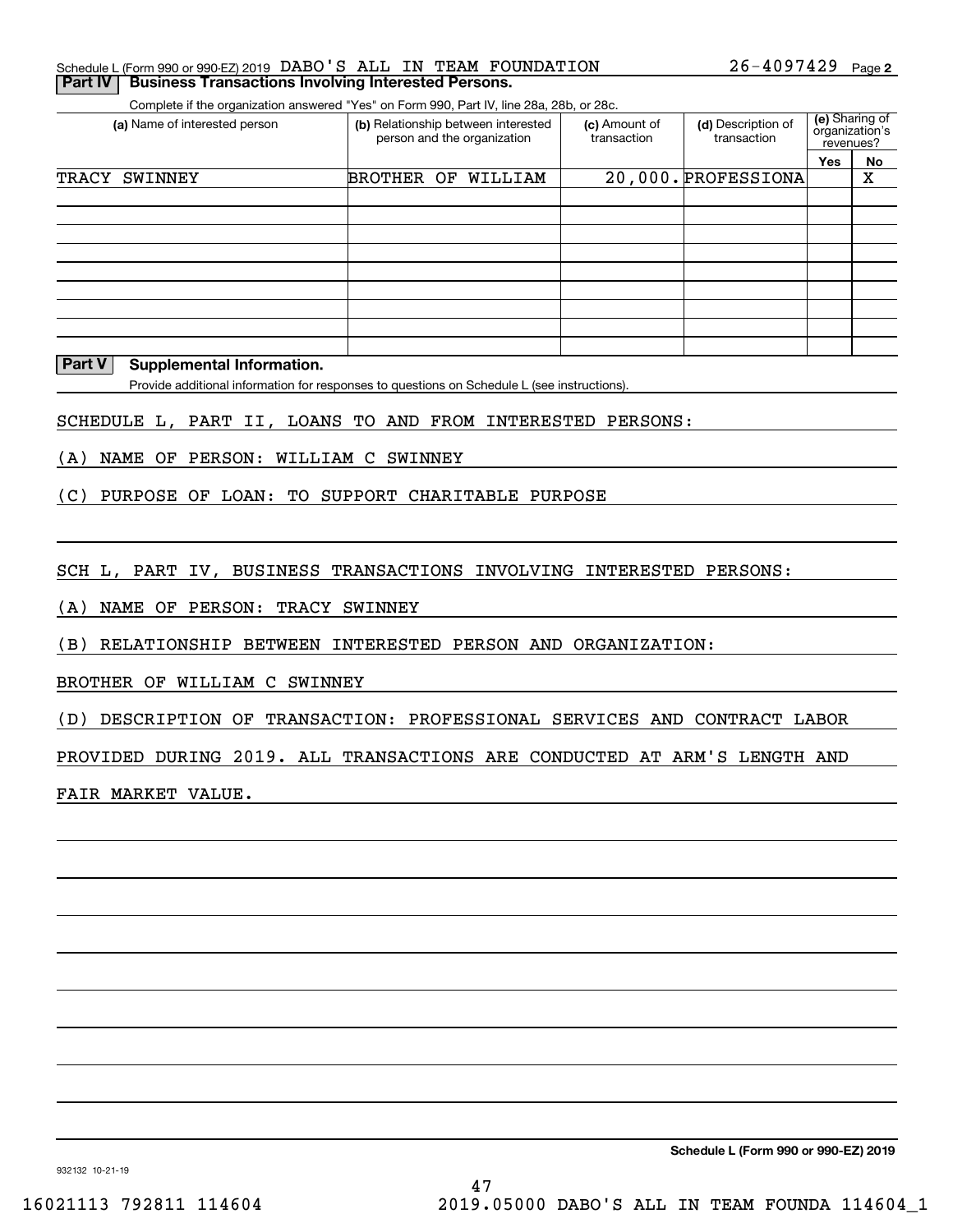**(Form 990 or 990-EZ)**

Department of the Treasury Internal Revenue Service Name of the organization

**SCHEDULE O Supplemental Information to Form 990 or 990-EZ**

**Complete to provide information for responses to specific questions on Form 990 or 990-EZ or to provide any additional information. | Attach to Form 990 or 990-EZ. | Go to www.irs.gov/Form990 for the latest information.**

**Open to Public InspectionEmployer identification number 2019**

OMB No. 1545-0047

DABO'S ALL IN TEAM FOUNDATION 26-4097429

FORM 990, PART I, LINE 1, DESCRIPTION OF ORGANIZATION MISSION:

LIVES OF PEOPLE ACROSS THE STATE OF SOUTH CAROLINA.

FORM 990, PART VI, SECTION A, LINE 2:

DIRECTORS KATHLEEN AND WILLIAM SWINNEY ARE SPOUSES. DIRECTORS JEANIE AND

FRED GILMER ARE SPOUSES.

FORM 990, PART VI, SECTION B, LINE 11B:

THE BOARD REVIEWED THE FORM 990 CONSISTENT WITH THE FOUNDATION'S FORM 990 REVIEW POLICY.

FORM 990, PART VI, SECTION B, LINE 12C:

THERE WERE NO CHANGES TO THE CONFLICT OF INTEREST POLICY. THE BOARD OF

DIRECTORS COMPLETED THE ANNUAL DISCLOSURE STATEMENT WHEN CHANGES WERE MADE

TO THE POLICY IN PRIOR YEARS.

FORM 990, PART VI, SECTION C, LINE 19:

NO DOCUMENTS AVAILABLE TO THE PUBLIC.

COPIES OF THE FOUNDATION'S GOVERNANCE DOCUMENTS ARE AVAILABLE UPON REQUEST.

48

932211 09-06-19 LHA For Paperwork Reduction Act Notice, see the Instructions for Form 990 or 990-EZ. Schedule O (Form 990 or 990-EZ) (2019)